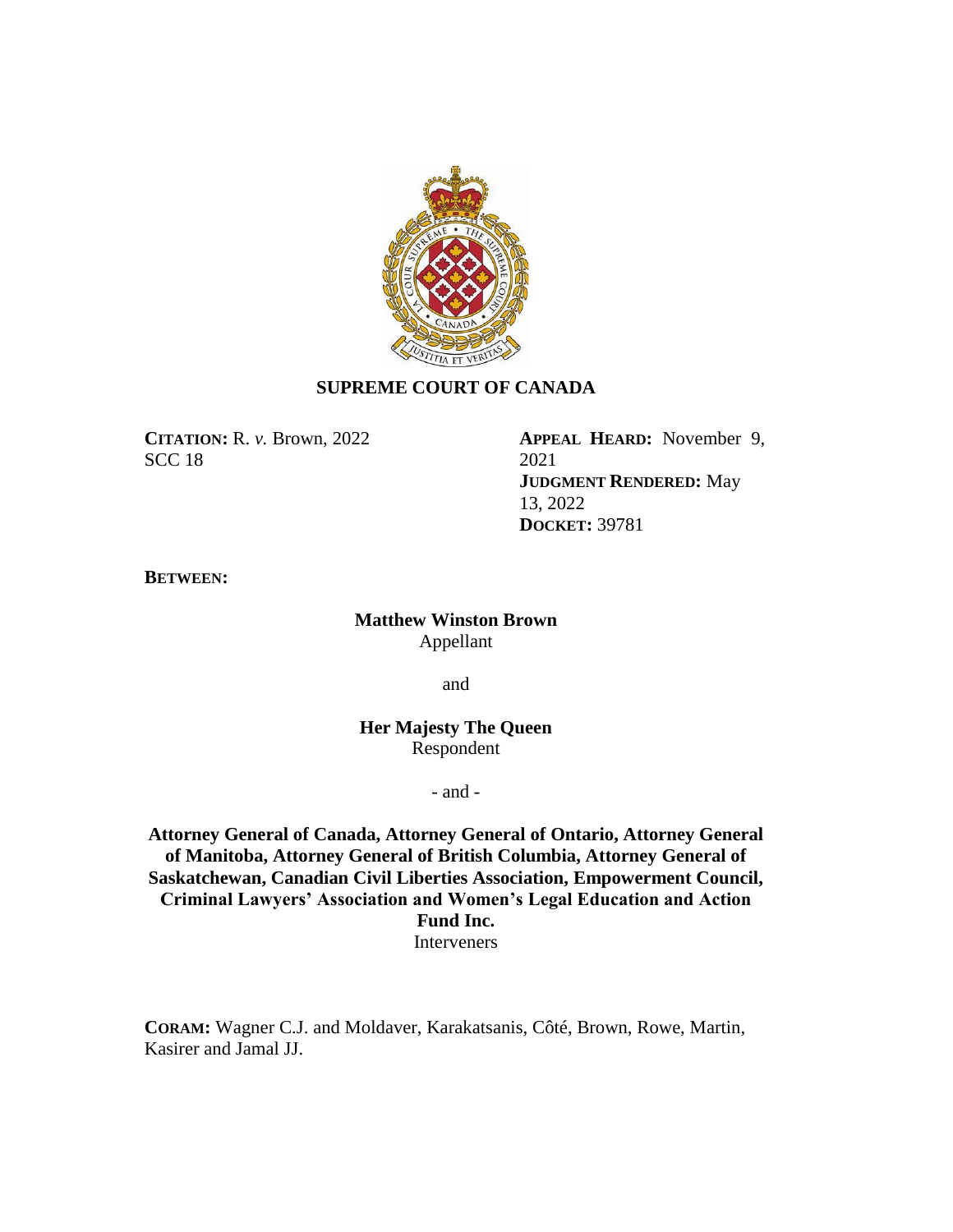**REASONS FOR JUDGMENT:** (paras. 1 to 168)

Kasirer J. (Wagner C.J. and Moldaver, Karakatsanis, Côté, Brown, Rowe, Martin and Jamal JJ. concurring)

**NOTE:** This document is subject to editorial revision before its reproduction in final form in the *Canada Supreme Court Reports*.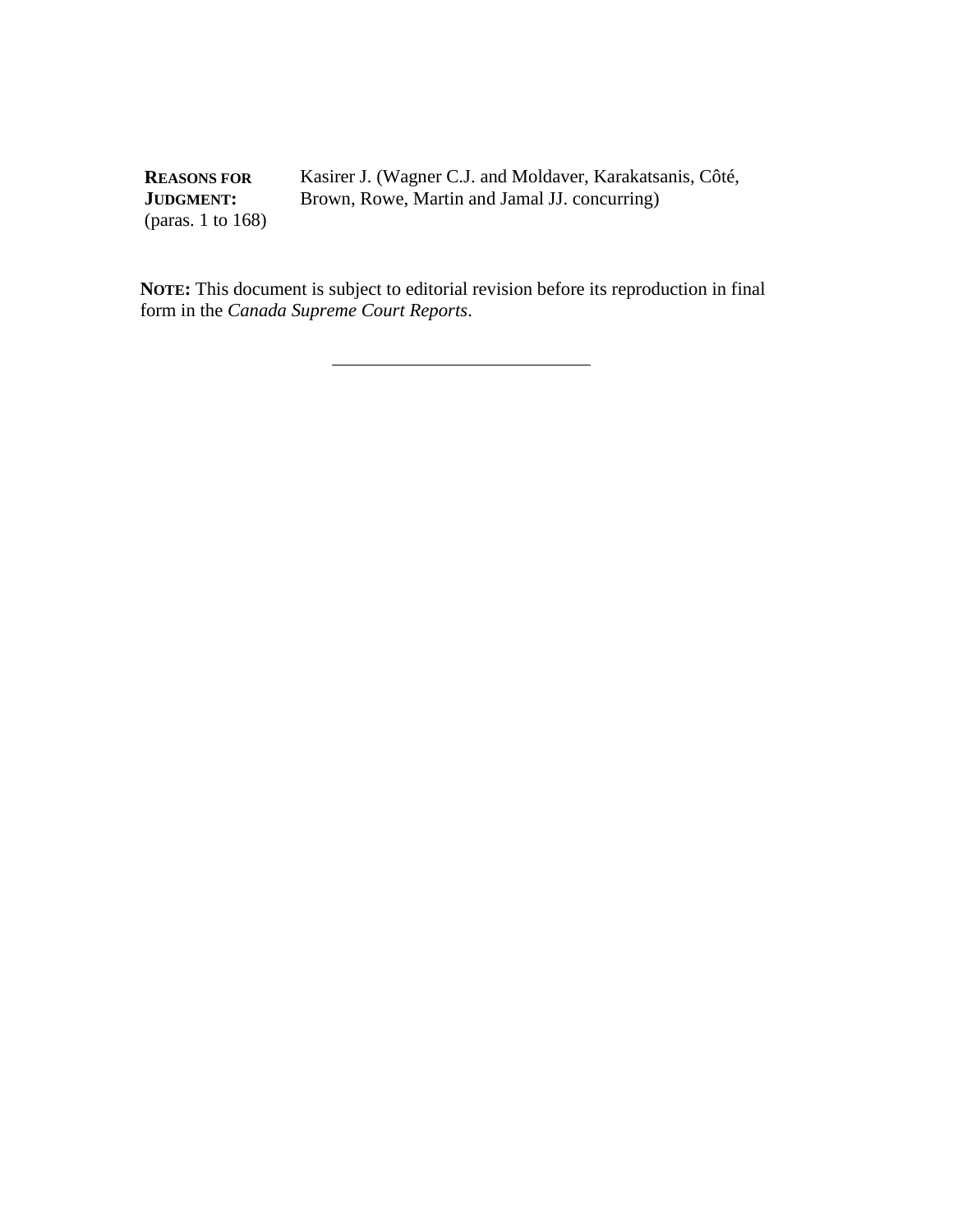**Matthew Winston Brown** *Appellant*

*v.*

**Her Majesty The Queen** *Respondent*

and

**Attorney General of Canada, Attorney General of Ontario, Attorney General of Manitoba, Attorney General of British Columbia, Attorney General of Saskatchewan, Canadian Civil Liberties Association, Empowerment Council, Criminal Lawyers' Association and Women's Legal Education and Action Fund Inc.** *Interveners*

**Indexed as: R.** *v.* **Brown**

**2022 SCC 18**

File No.: 39781.

2021: November 9; 2022: May 13.

Present: Wagner C.J. and Moldaver, Karakatsanis, Côté, Brown, Rowe, Martin, Kasirer and Jamal JJ.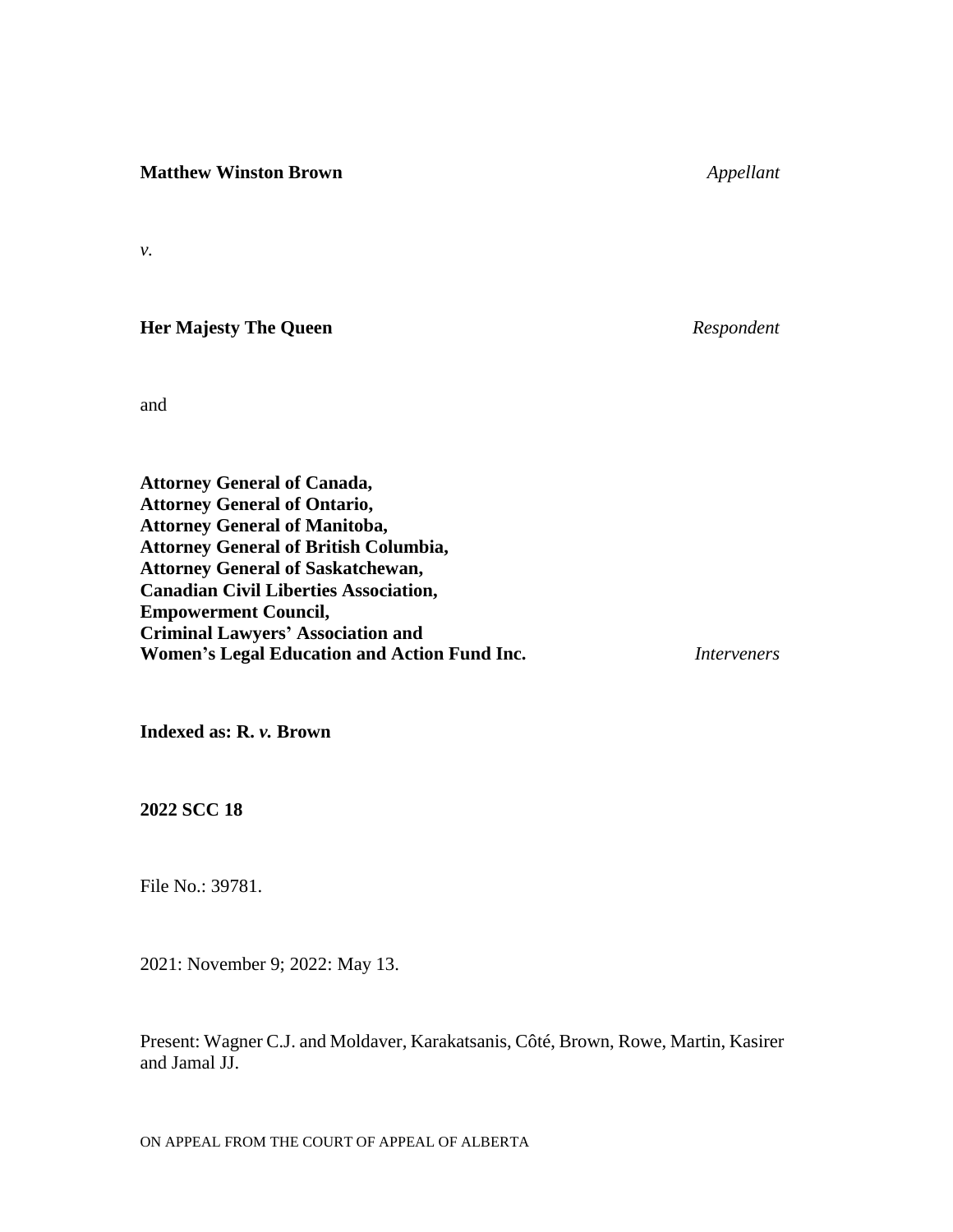*Constitutional law — Charter of Rights — Fundamental justice — Presumption of innocence — Reasonable limits — Section 33.1 of Criminal Code preventing accused from raising common law defence of self-induced intoxication akin to automatism — Whether s. 33.1 violates principles of fundamental justice or presumption of innocence — If so, whether infringement justified — Canadian Charter of Rights and Freedoms, ss. 1, 7, 11(d) — Criminal Code, R.S.C. 1985, c. C-46, s. 33.1.*

At a house party, B consumed alcohol and magic mushrooms. Magic mushrooms contain psilocybin, an illegal drug that can bring about hallucinations. B lost his grip on reality and left the house. B was not simply drunk or high: while capable of physical movement, he was in a psychotic state and had no willed control over his actions. He broke into the nearby house of a stranger and attacked the occupant, causing permanent injuries. He then broke into another residence and the occupants called the police. B was charged with break and enter and aggravated assault, and with break and enter and mischief to property over \$5,000.

At trial, B argued that he was not guilty of the offences by reason of automatism caused by the consumption of psilocybin. Expert evidence adduced at trial confirmed that B had no voluntary control over his conduct at the time. The Crown invoked s. 33.1 of the *Criminal Code* as a means of precluding B from relying on self-induced intoxication akin to automatism as a defence to the charge of aggravated assault. Parliament added s. 33.1 to the *Criminal Code* in response to *R. v. Daviault*, [1994] 3 S.C.R. 63. The Court in *Daviault* confirmed the common law rule that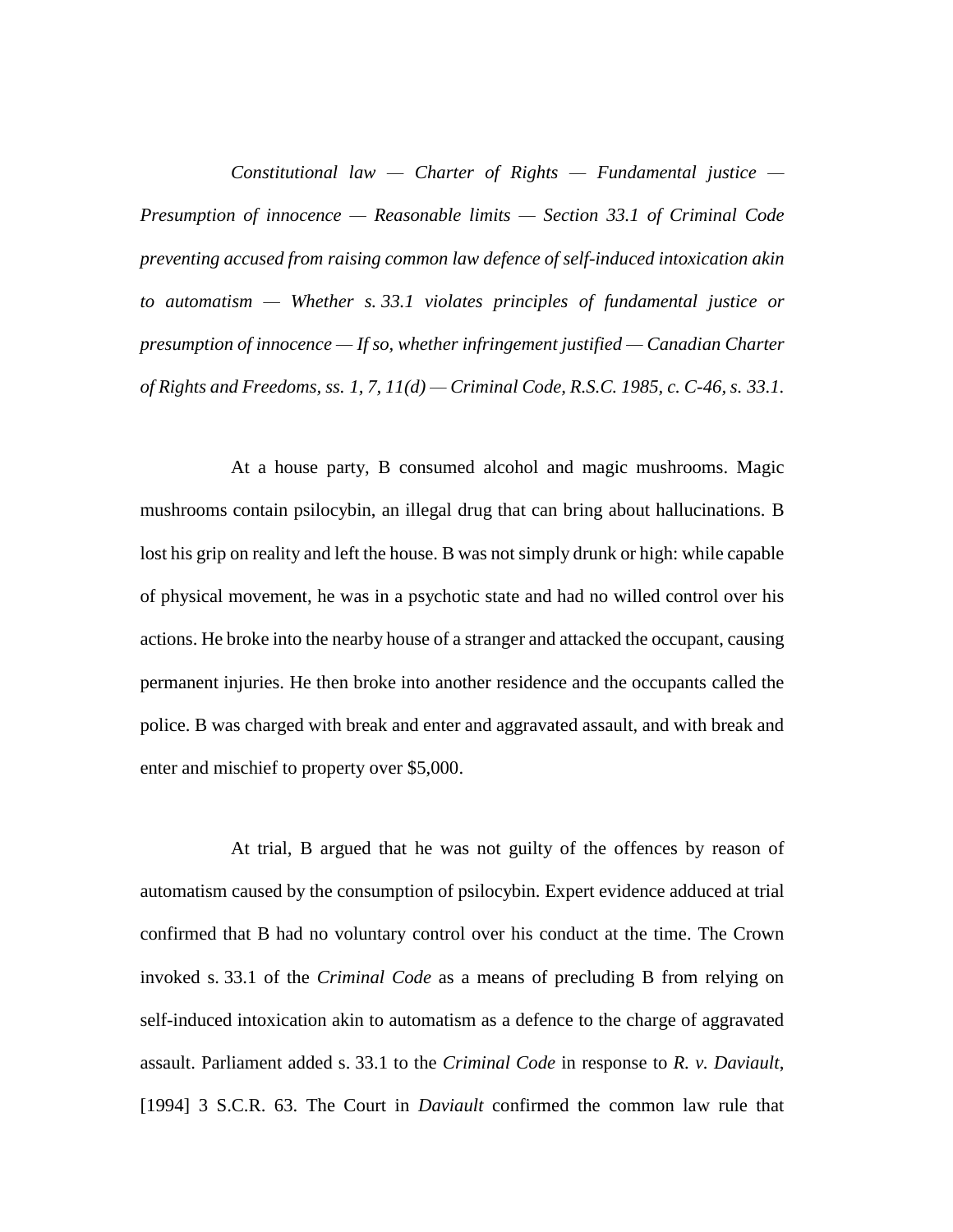intoxication is not a defence to crimes of general intent, but a majority recognized that the *Charter* mandated an exception where intoxication is so extreme that an accused falls into a condition akin to automatism and is incapable of voluntarily committing a guilty act or of having a guilty mind. Section 33.1 was enacted to address the constitutional failings identified by the majority in *Daviault* in a manner that would properly reflect the blameworthiness of the extremely self-intoxicated accused identified by the dissent. Section 33.1 blocks the defence of automatism for general intent crimes designated in s. 33.1(3), including aggravated assault and sexual assault.

B challenged the constitutionality of s. 33.1. The *voir dire* judge concluded that s. 33.1 violates the principles of fundamental justice and the presumption of innocence guaranteed by ss. 7 and 11(d) of the *Charter* and that the violations are not justified pursuant to s. 1 of the *Charter*. He declared s. 33.1 to be of no force and effect pursuant to s. 52(1) of the *Constitution Act, 1982*. As a result, B was entitled to raise the defence of extreme intoxication akin to automatism at trial. The trial judge found that the defence was an answer to both charges and entered acquittals. The Court of Appeal reversed the declaration that s. 33.1 was of no force or effect, set aside the acquittal on the count of break and enter and aggravated assault, and entered a conviction for that offence. The acquittal on the mischief charge was unaffected by s. 33.1 and not appealed.

*Held*: The appeal should be allowed. Section 33.1 of the *Criminal Code*  should be declared unconstitutional and of no force or effect pursuant to s. 52(1) of the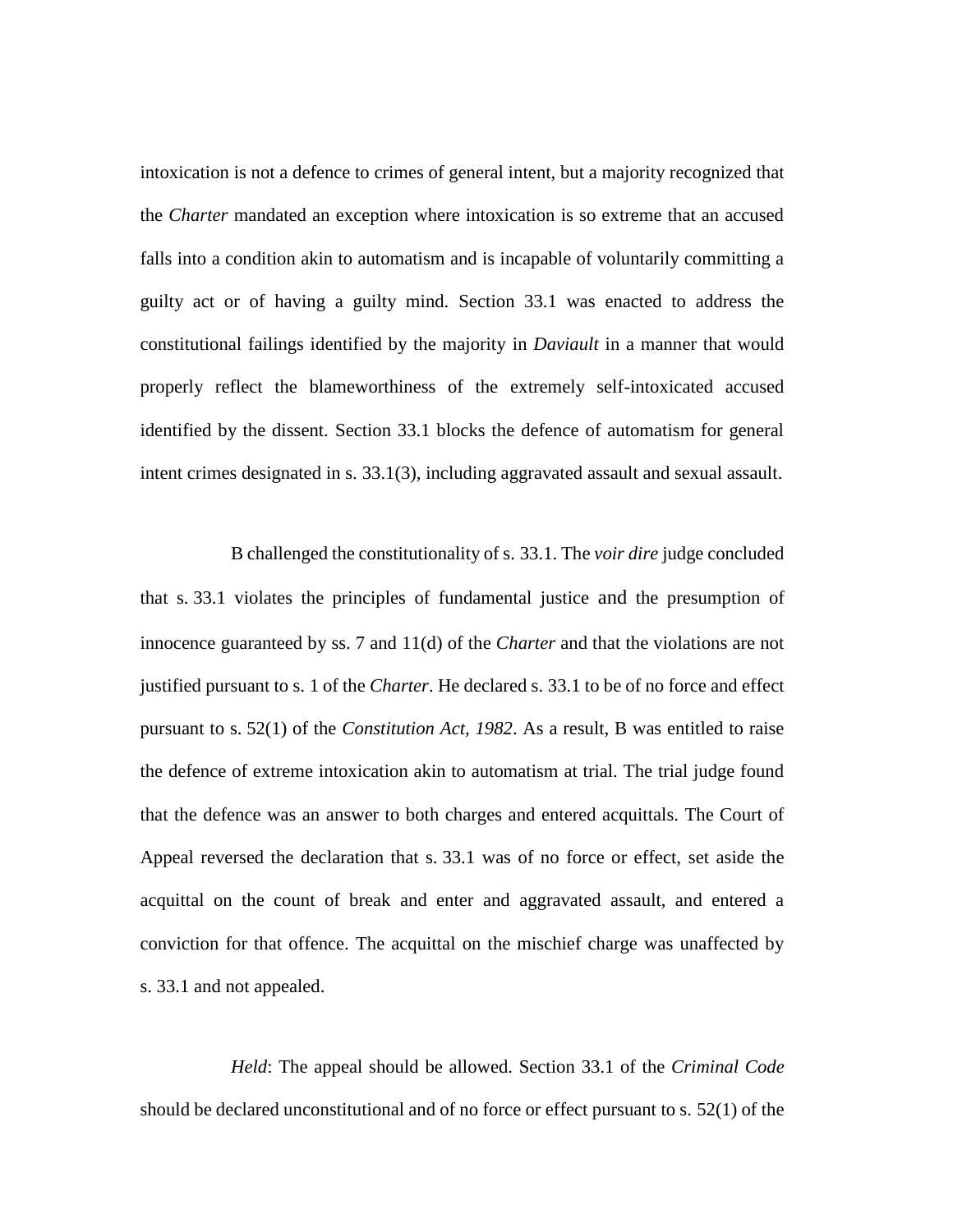*Constitution Act, 1982*. The acquittal on the count of unlawful break and enter of a dwelling house and committing aggravated assault therein should be restored.

This is not a drunkenness case. B consumed a drug which, taken in combination with alcohol, provoked psychotic, delusional and involuntary conduct. Criminal liability for violent conduct produced by alcohol alone, short of the psychotic state akin to automatism experienced by B, is not in issue. The outcome of the declaration of unconstitutionality with respect to s. 33.1 has no impact on the rule that intoxication short of automatism is not a defence to violent crimes of general intent, such as assault or sexual assault. While s. 33.1 is unconstitutional, there may well have been other paths for Parliament to achieve its legitimate aims connected to combatting extreme intoxicated violence. The sense that an accused who acts violently in a state of extreme self-induced intoxication is morally blameworthy is by no means beyond the proper reach of the criminal law. Protecting the victims of violent crime — particularly in light of the equality and dignity interests of women and children who are vulnerable to intoxicated sexual and domestic violence — is a pressing and substantial social purpose. And it was not impermissible for Parliament to enact legislation seeking to hold an extremely intoxicated person accountable for a violent crime when they chose to create the risk of harm by ingesting intoxicants.

Section 33.1(1) of the *Criminal Code* eliminates the defence of self-induced intoxication akin to automatism applied to the violent offences identified in s. 33.1(3) where the accused departs markedly from the standard of care described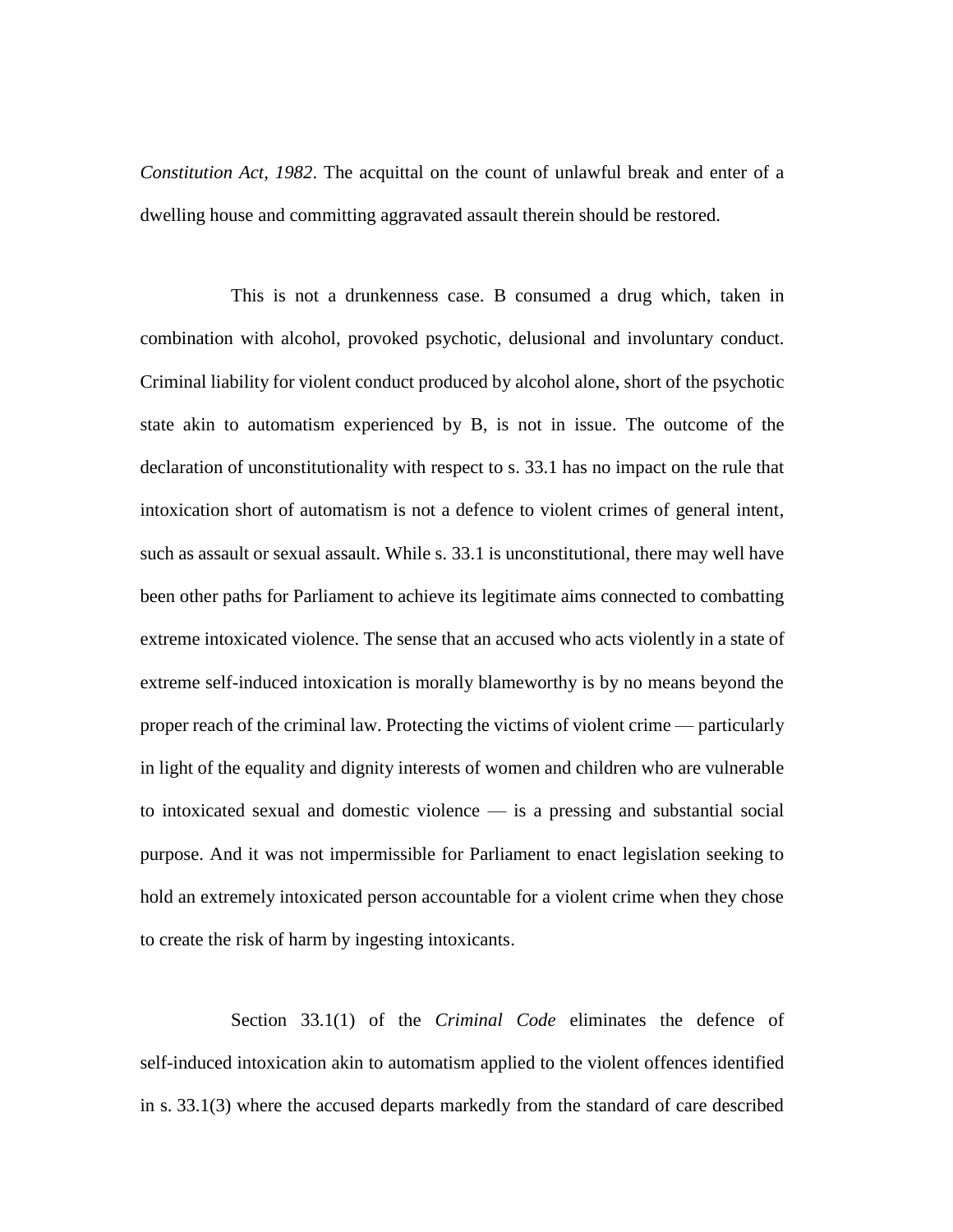in s. 33.1(2). Section 33.1 does not create a new predicate act offence of self-induced extreme intoxication or a new criminal negligence offence. The accused faces the full stigma of conviction and the full brunt of punishment for the general intent offence pointed to in s. 33.1(3). Section 33.1 applies when three conditions are met: the accused was intoxicated at the material time, the intoxication was self-induced, and the accused departed markedly from the standard of reasonable care generally recognized in Canadian society by interfering or threatening to interfere with the bodily integrity of another person. When these three things are proved, it is not a defence that the accused lacked the general intent or the voluntariness required to commit the offence named in s. 33.1(3). The requirements of s. 33.1 are not, together or separately, a measure of fault; they are conditions of liability, as the use of the word "while" in s. 33.1(2) confirms. The marked departure described in s. 33.1(2) depends on proof of two facts: that the person was in a state of self-induced intoxication that rendered them unaware of, or incapable of controlling, their behaviour, and that the violent act occurred while they were in that state. These facts are conditions of liability and not measures of fault because neither of them import a criminal negligence standard. Thus s. 33.1 deems criminal fault for the violent offence to be present based on the accused's choice to become intoxicated. What Parliament sought was to impose liability for the charged offence, and not the act of self-induced intoxication itself.

The rights of victims of intoxicated violence, in particular the rights of women and children, should be considered at the justification stage under s. 1 of the *Charter* rather than informing the analysis of a possible breach of the accused's rights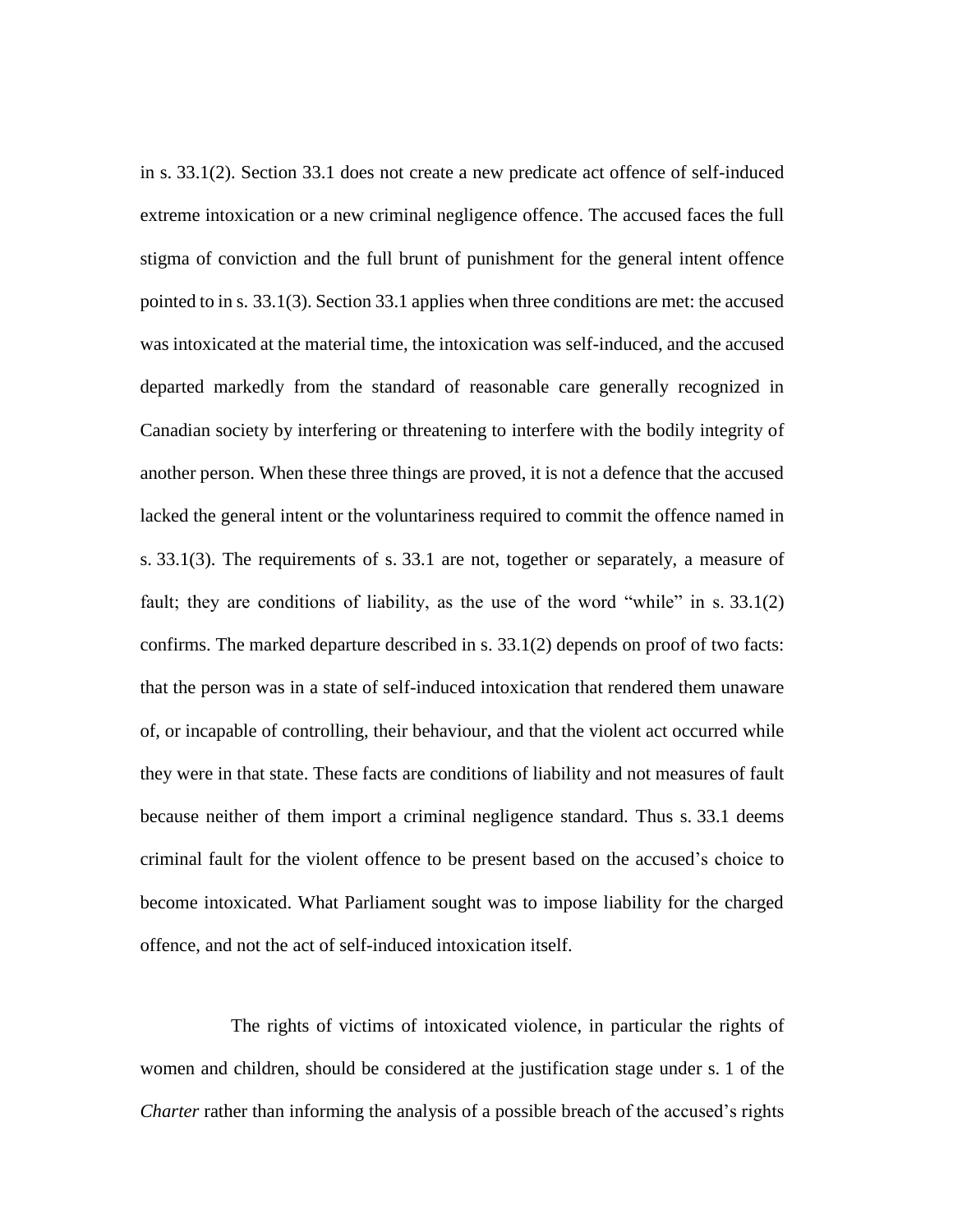under s. 7. Balancing competing *Charter* rights under the breach analysis should occur where the rights of the accused and another party conflict and are directly implicated by state action. The equality, dignity and security interests of vulnerable groups informed the overarching public policy goals of Parliament but they are best considered under s. 1.

Section 33.1 breaches s. 7 of the *Charter* by allowing a conviction without proof of *mens rea* or proof of voluntariness. It is a principle of fundamental justice that proof of penal negligence, in the form of a marked departure from the standard of a reasonable person, is minimally required for a criminal conviction, unless the specific nature of the crime demands subjective fault. Section 33.1 requires an intention to become intoxicated but intention to become intoxicated to any degree suffices — it matters little that a person did not foresee their loss of awareness or control, and nothing is said about the licit or illicit nature of the intoxicant or its known properties. For this reason, while s. 33.1 applies to those who recklessly invite their loss of control, it also captures unexpected involuntariness, for example an unexpected reaction to a prescribed pain medication. It also imposes criminal liability where a person's intoxication carries no objective foreseeability of harm. Furthermore, instead of asking whether a reasonable person would have foreseen the risk and taken steps to avoid it and whether the failure to do so amounted to a marked departure from the standard of care expected in the circumstances, s. 33.1 deems a marked departure to be present whenever a violent act occurs while the person is in a state of extreme voluntary intoxication akin to automatism. Since s. 33.1 allows the court to convict an accused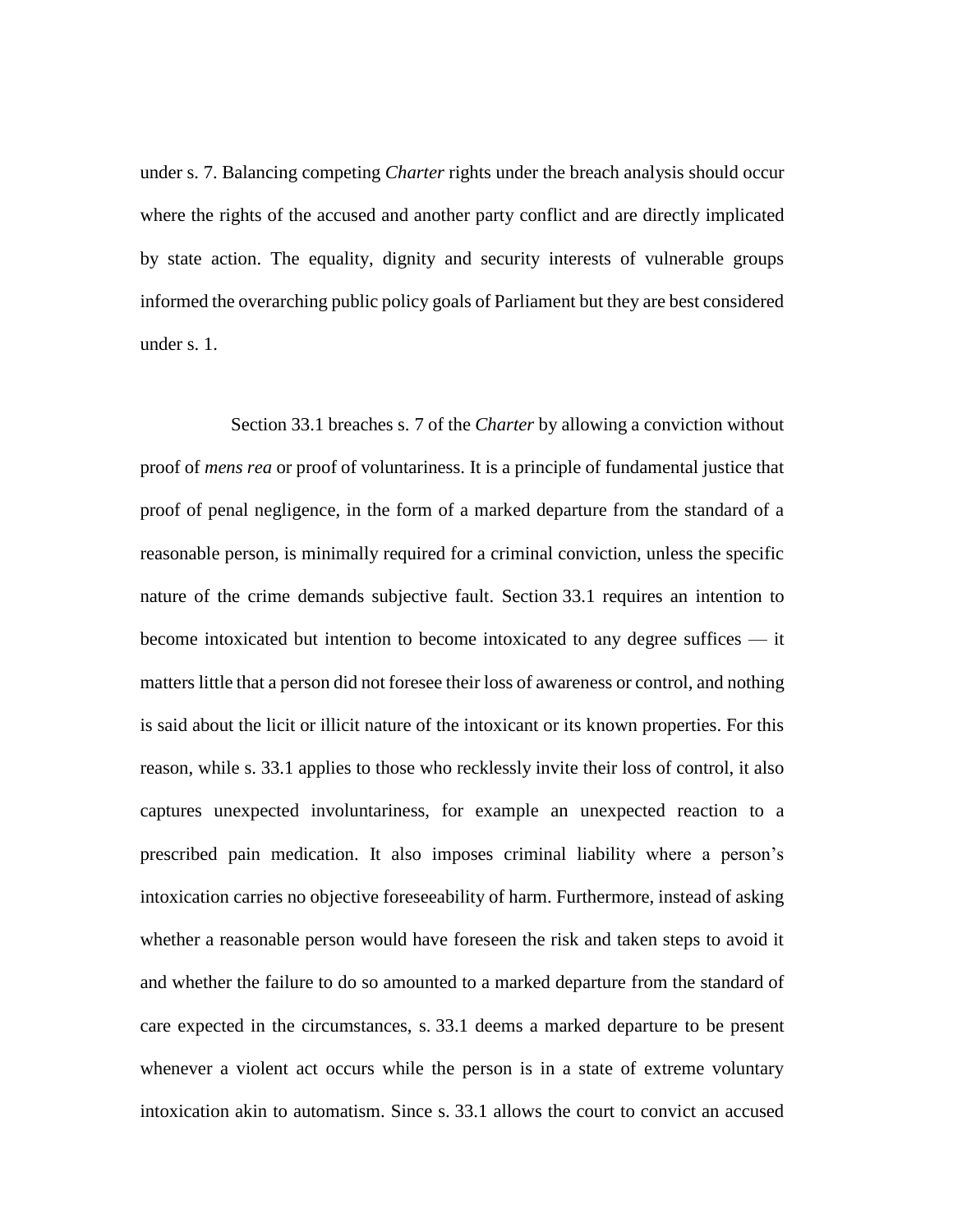without proof of the constitutionally required *mens rea*, it violates s. 7 of the *Charter*. Section 33.1 also directs that an accused person is criminally responsible for their involuntary conduct. Because involuntariness negates the *actus reus* of the offence, involuntary conduct is not criminal, and the law recognizes that voluntariness for the conviction of a crime is a principle of fundamental justice.

Section 33.1 also breaches the right to be presumed innocent until proven guilty guaranteed by s. 11(d) of the *Charter*. To convict the accused, the Crown must prove all the essential elements of an offence beyond a reasonable doubt. A direction from Parliament that proof of one fact is presumed to satisfy proof of one of the essential elements of an offence can only comply with s. 11(d) if, in all cases, proof of the substituted fact leads inexorably to the conclusion that the essential element it replaces exists. Otherwise, the substitution may result in the accused being convicted, based on proof of the substituted fact, despite the existence of a reasonable doubt as to the essential element of the offence that it replaces. Section 33.1 improperly substitutes proof of self-induced intoxication for proof of the essential elements of an offence. The fault and voluntariness of intoxication are substituted for the fault and voluntariness of the violent offence. This amounts to a constitutionally improper substitution. It cannot be said that in all cases under s. 33.1, the intention to become intoxicated can be substituted for the intention to commit a violent offence.

Parliament had before it a record that highlighted the strong correlation between alcohol and drug use and violent offences, in particular against women, and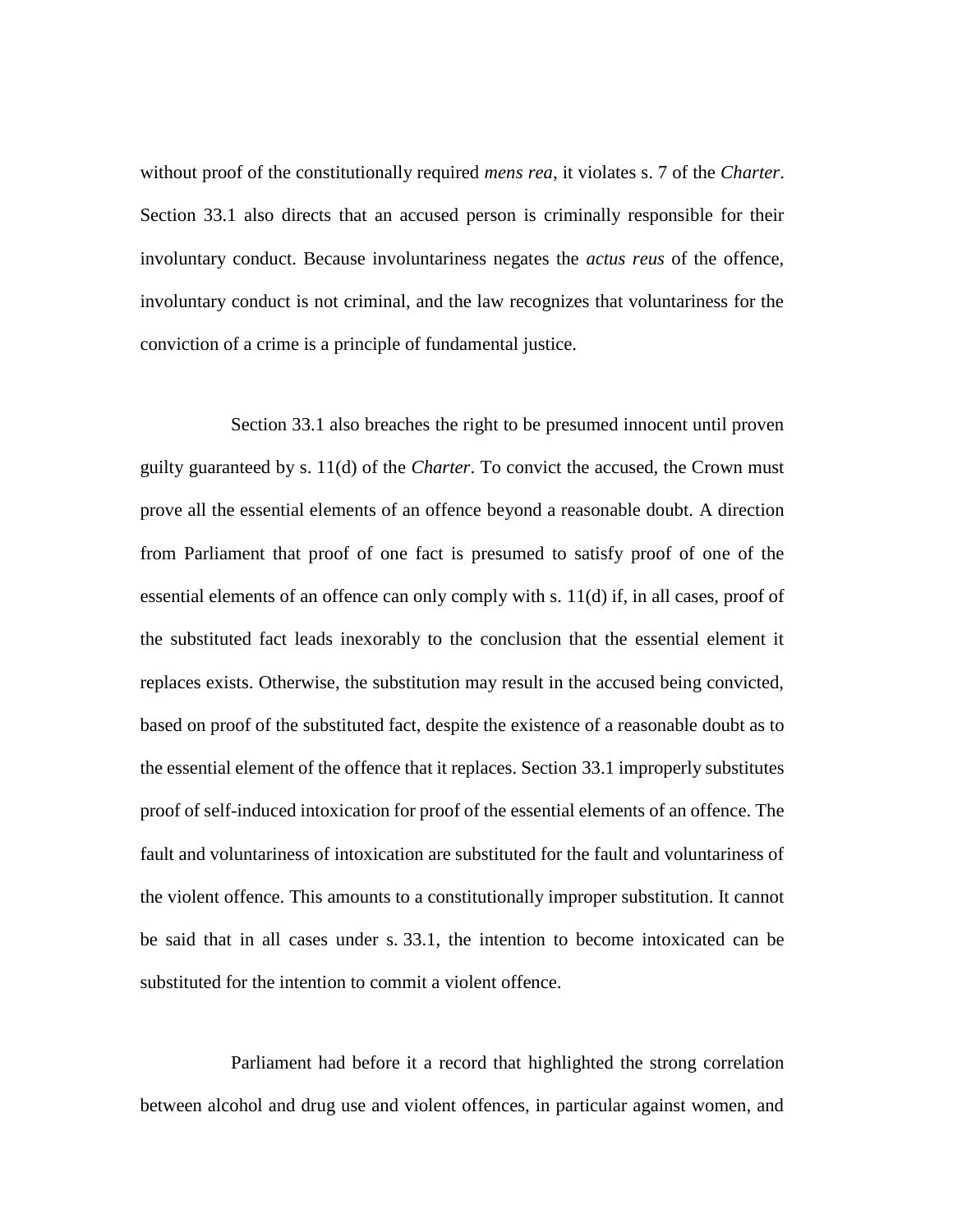brought to the fore of Parliament's attention the equality, dignity, and security rights of all victims of intoxicated violence. Parliament's protective public goals cannot be understated: these interests bear meaningful attention at both principal steps in the s. 1 analysis. But the Crown must show on a balance of probabilities that the limits of ss. 7 and 11(d) brought by s. 33.1 are reasonable and demonstrably justified under s. 1 of the *Charter*. Given the patent risk that s. 33.1 may result in the conviction of an accused person who had no reason to believe that their voluntary intoxication would lead to a violent consequence, s. 33.1 fails at the proportionality step and thus cannot be saved under s. 1.

With respect to pressing and substantial purpose, the purpose of a provision must be properly identified with a view to justifying the infringement of the *Charter*, otherwise the exercise is not helpful for the balancing mandated by s. 1. In enacting s. 33.1, Parliament blocked the defence of automatism for the extremely intoxicated offender for two legitimate purposes: to protect the victims of extremely intoxicated violence, with particular attention to women and children whose equal place in society is compromised by sexual assault and other violent crimes of general intent in such circumstances; and to call offenders to answer for their choice to voluntarily ingest intoxicants where that choice creates a risk of violent crime. The protective purpose is sufficiently pressing and substantial to warrant limiting *Charter* rights — the protection of the public from intoxicated offenders is of sufficient importance to warrant overriding a constitutionally protected right or freedom. As for the accountability objective, it rests on a philosophical idea that one should not be able to create the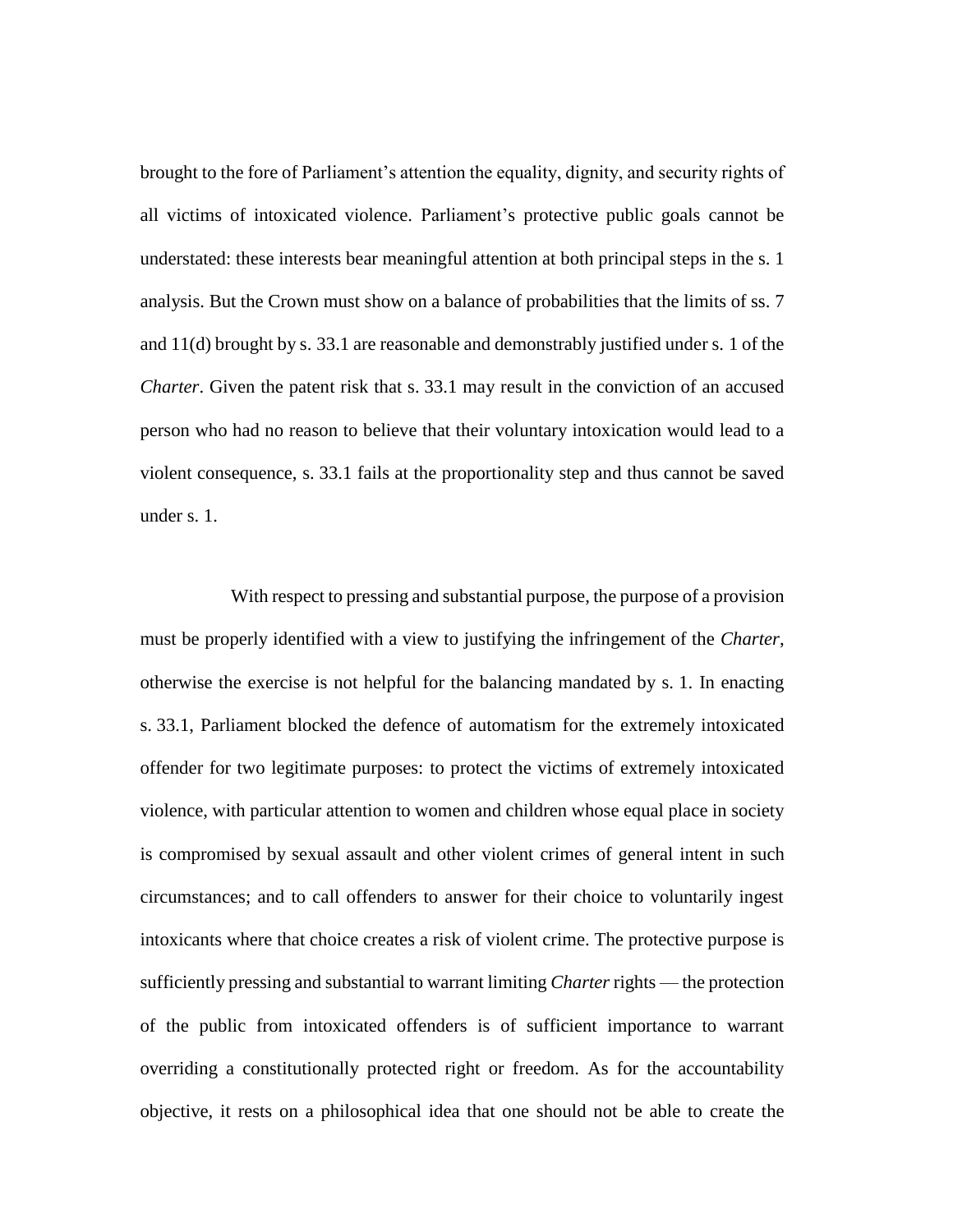conditions of one's own criminal defence to block liability for the crime committed. An individual is responsible for their involuntary state because that person's choice to ingest intoxicants and become extremely intoxicated ultimately creates a risk of violence. Stated in this manner, accountability in this context is pressing and substantial and fits appropriately within the *Oakes* analysis.

The deterrent and denunciating effects of s. 33.1 provide a rational connection to Parliament's protective objective. While it is true that s. 33.1 applies to an accused who could not have foreseen the risk of a loss of control or of bodily harm, it also extends to situations in which there was a foreseeable risk of a loss of control and harm. Thus, an individual who consumes an intoxicant with psychosis-inducing effects, including those who know they lost control of their conduct while in a druginduced psychosis in the past, will be caught by s. 33.1. It is reasonable that Parliament would expect the provision to hold some modest deterrent effect for such individuals. This deterrent effect dissuades those contemplating this kind of intoxication and, as such, s. 33.1 is rationally connected to its protective purpose. In addition, s. 33.1 is rationally connected to the objective of holding individuals accountable, in as full a manner as possible, for the choice to become extremely intoxicated and the violence committed while in that state. It is obvious that a person foreclosed from advancing a defence that could result in an acquittal is held accountable.

Section 33.1 is, however, not minimally impairing of an accused's ss. 7 and 11(d) rights. There are less harmful means of achieving Parliament's objectives in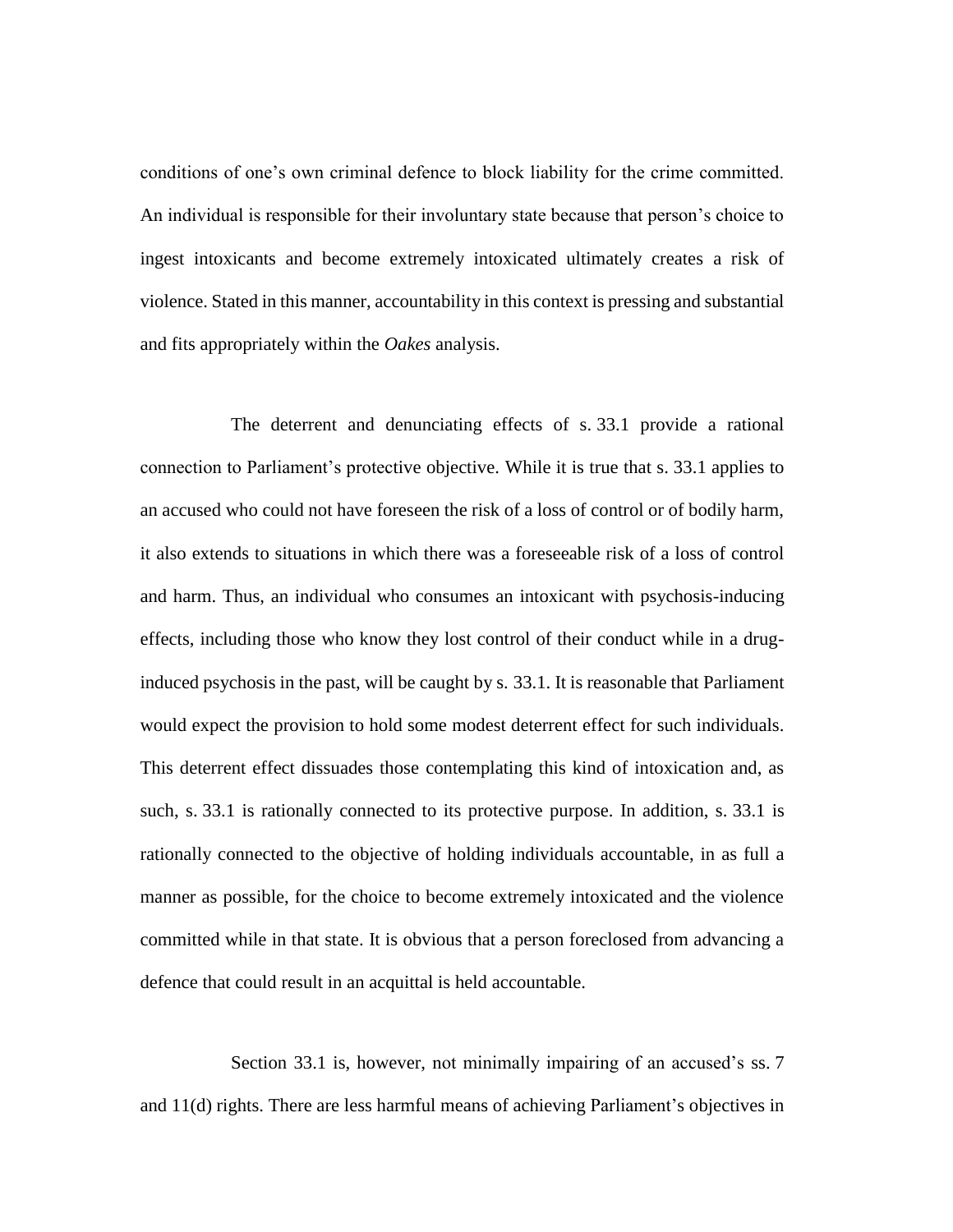a real and substantial manner. Options have been advanced that would trench less on the rights of the accused, including a stand-alone offence of criminal intoxication. Alternatively, a path to liability for the underlying violent offence might be based on a criminal negligence standard that would allow the trier of fact to consider whether a loss of control and bodily harm were both reasonably foreseeable at the time of intoxication. This latter option could allow an accused to be convicted for the underlying violent act and not simply negligent or dangerous intoxication while achieving the minimum objective fault standard required by the Constitution.

Section 33.1 also fails on an assessment of the relative benefits and negative effects of the law under the *Oakes* test. At the final stage under s. 1, the question is whether there is proportionality between the overall effects of the *Charter*-infringing measure and the legislative objectives. This invites the broadest assessment of the benefits of s. 33.1 to society, weighed against the cost of the limitations to ss. 7 and 11(d) of the *Charter*. With respect to its salutary effects, s. 33.1 gives expression to the close and harmful association between extreme self-induced intoxication and violence and affirms society's commitment to the equality and security rights of victims vulnerable to intoxicated crime. It responds meaningfully to inequality by recognizing that women and children deserve the full protection of the law and by condemning intoxicated gendered and family violence. It includes in its reach the irresponsible use and mixing of intoxicants that could lead to automatism and violence which discourages such behaviour and raises awareness about the link between extreme intoxication and violence. It contributes to public confidence in the criminal justice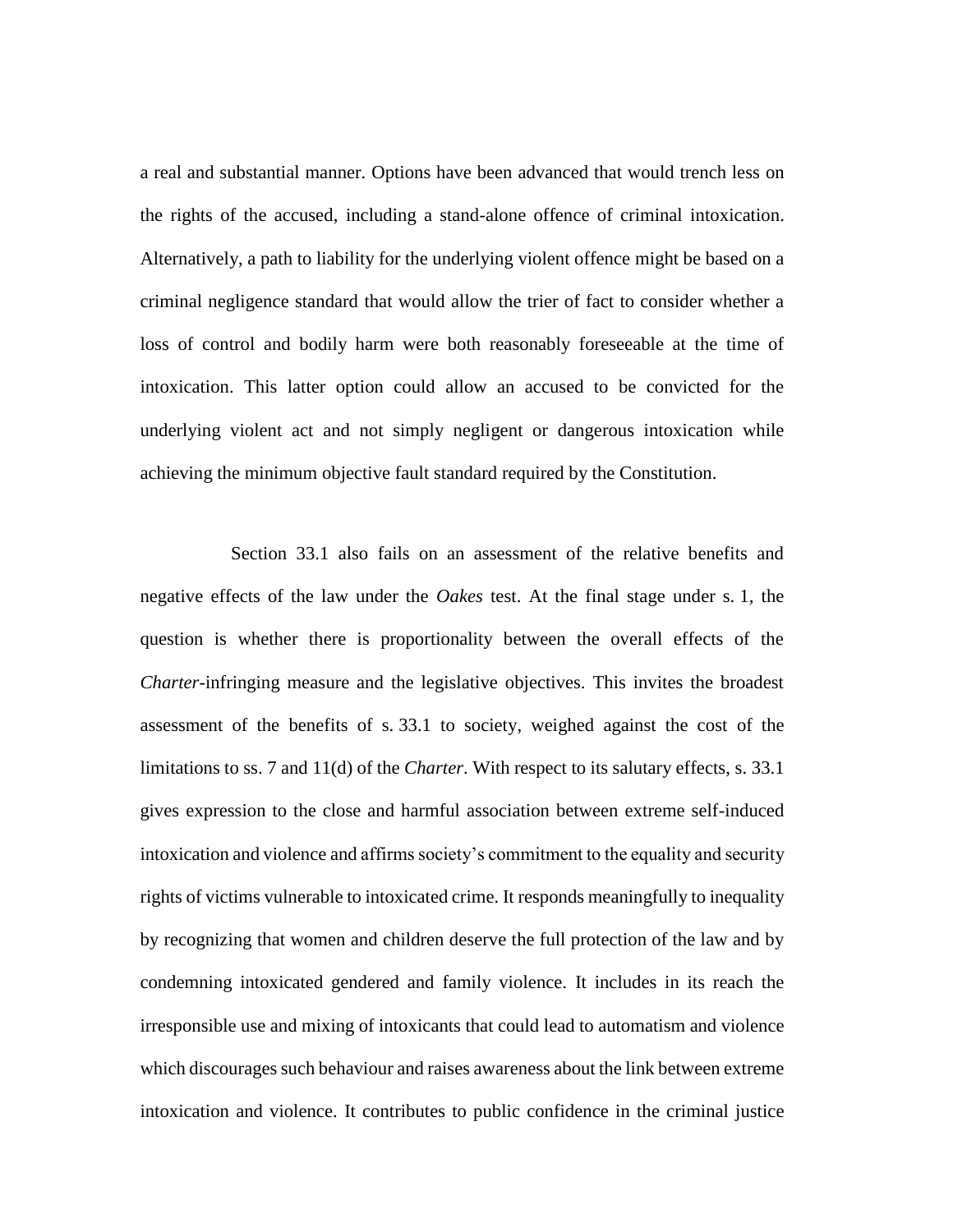system, although this benefit must be balanced against recognizing society's interests in a system of law governed by the principles of fundamental justice. As well, it fosters personal responsibility in respect of voluntary intoxication, which Parliament saw as one of the root sources of violent crime.

However, s. 33.1's deleterious effects are serious and troubling. Its fundamental flaw is the risk of wrongful convictions it presents. It contravenes virtually all the criminal law principles that the law relies upon to protect the morally innocent. It enables conviction where the accused acted involuntarily, where the accused did not possess the minimum level of fault required, and where the Crown has not proven beyond a reasonable doubt the essential elements of the offence for which an accused is charged. Because s. 33.1 does not build in a criterion of objective foreseeability, it is impossible to say who, among those who voluntarily ingest intoxicants, has the degree of blameworthiness that would justify the stigma and punishment associated with the underlying offence with which they are charged. Where the intoxicant is licit, or where no reasonable person would anticipate the risk of automatism, whatever blameworthiness that comes from voluntary intoxication is relatively low and likely disproportionate to the punishment the individual would face if convicted for an offence committed in a state akin to automatism. It cannot be concluded that the morally innocent will not be punished. This is an extremely serious deleterious effect. Additionally, s. 33.1 disproportionately punishes for unintentional harm, contrary to the principle that punishment must be proportionate to the gravity of the offence.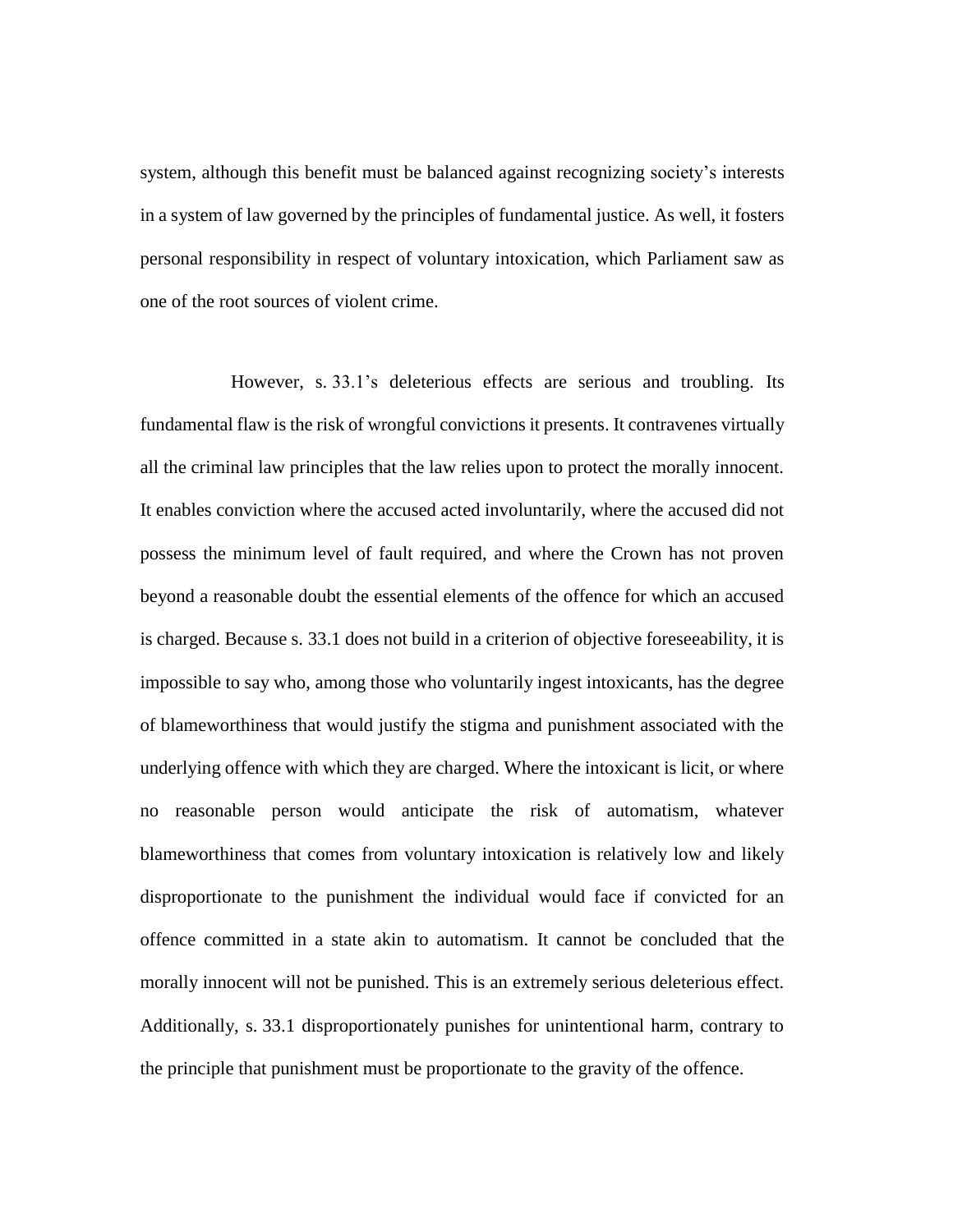The Crown has not discharged its burden of showing that the benefits suggested by the evidence are fairly realized by s. 33.1. There are socially and constitutionally acceptable alternatives to the *Daviault* exception that achieve the legitimate objectives of the law more fairly than in s. 33.1. In the absence of s. 33.1, the benefits tied to accountability and protection will continue to be met through the application of common law rules which prevent the defence of intoxication including to general intent crimes of violence. Parliament can further advance these goals with respect to self-induced extreme intoxication akin to automatism through other means. The weight to be accorded to the principles of fundamental justice and the presumption of innocence cannot be ignored. Section 33.1 trenches on fundamental principles at the core of Canada's criminal law system, creates a liability regime that disregards principles meant to protect the innocent, and communicates the message that securing a conviction is more important than respecting the basic principles of justice. Its impact on the principles of fundamental justice is disproportionate to its overarching public benefits. It should therefore be declared unconstitutional and of no force or effect.

### **Cases Cited**

**Applied:** *R. v. Oakes*, [1986] 1 S.C.R. 103; **considered:** *R. v. Sullivan*, 2020 ONCA 333, 151 O.R. (3d) 353; *R. v. Daviault*, [1994] 3 S.C.R. 63; **referred to:** *R. v. Stone*, [1999] 2 S.C.R. 290; *Rabey v. The Queen*, [1980] 2 S.C.R. 513; *R. v. Luedecke*, 2008 ONCA 716, 93 O.R. (3d) 89; *R. v. Sullivan*, 2022 SCC 19; *Re B.C. Motor Vehicle Act*, [1985] 2 S.C.R. 486; *R. v. Creighton*, [1993] 3 S.C.R. 3; *Leary v.*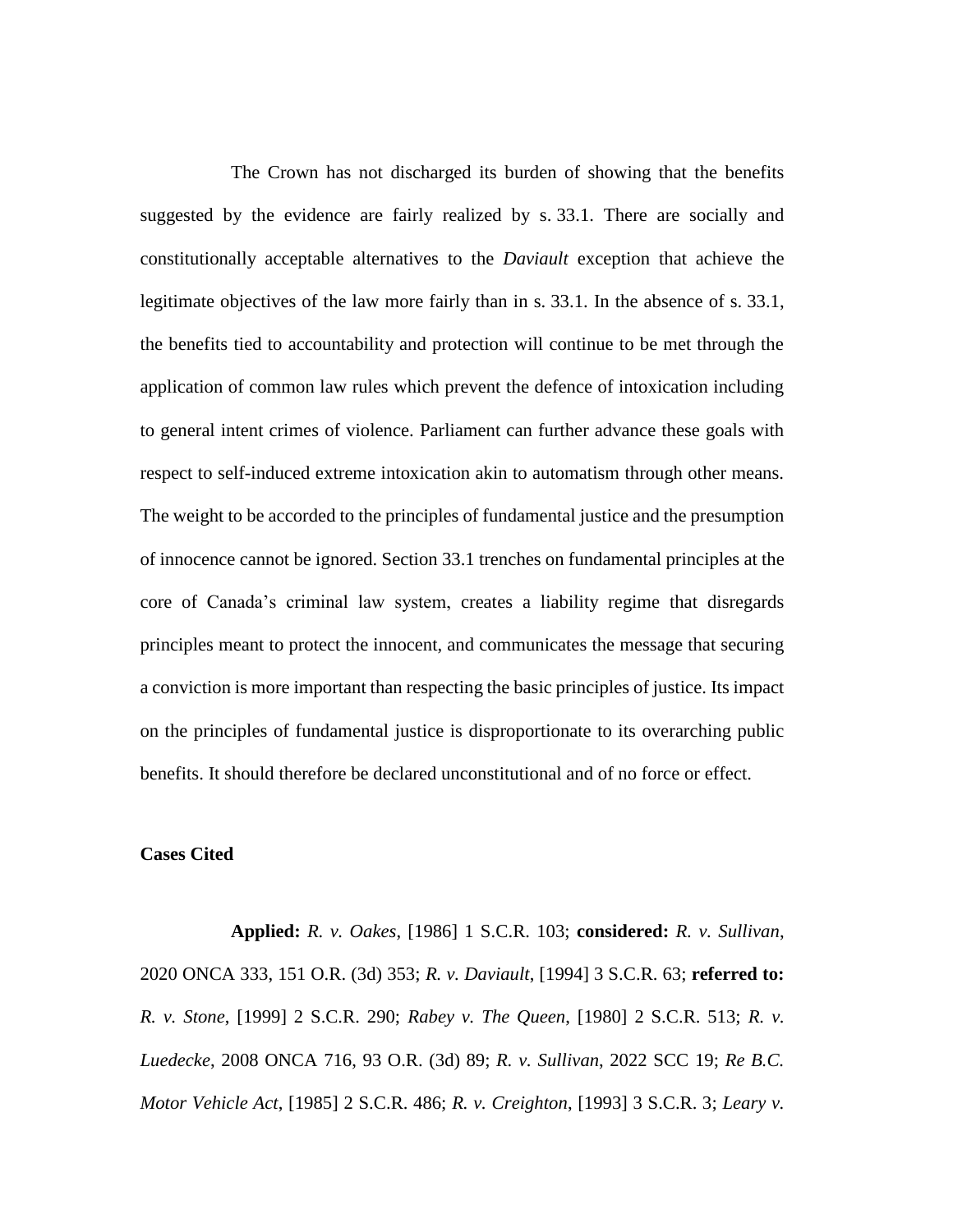*The Queen*, [1978] 1 S.C.R. 29; *R. v. Bernard*, [1988] 2 S.C.R. 833; *Director of Public Prosecutions v. Beard*, [1920] A.C. 479; *R. v. Chaulk*, [1990] 3 S.C.R. 1303; *R. v. Parks*, [1992] 2 S.C.R. 871; *Bratty v. Attorney-General for Northern Ireland*, [1963] A.C. 386; *R. v. Ruzic*, 2001 SCC 24, [2001] 1 S.C.R. 687; *R. v. Bouchard-Lebrun*, 2011 SCC 58, [2011] 3 S.C.R. 575; *R. v. Théroux*, [1993] 2 S.C.R. 5; *R. v. Vaillancourt*, [1987] 2 S.C.R. 636; *R. v. Hundal*, [1993] 1 S.C.R. 867; *R. v. Roy*, 2012 SCC 26, [2012] 2 S.C.R. 60; *R. v. Penno*, [1990] 2 S.C.R. 865; *R. v. DeSousa*, [1992] 2 S.C.R. 944; *Canada (Attorney General) v. Bedford*, 2013 SCC 72, [2013] 3 S.C.R. 1101; *Carter v. Canada (Attorney General)*, 2015 SCC 5, [2015] 1 S.C.R. 331; *Dagenais v. Canadian Broadcasting Corp.*, [1994] 3 S.C.R. 835; *R. v. Mills*, [1999] 3 S.C.R. 668; *R. v. Malmo-Levine*, 2003 SCC 74, [2003] 3 S.C.R. 571; *R. v. George*, 2017 SCC 38, [2017] 1 S.C.R. 1021; *R. v. Levigne*, 2010 SCC 25, [2010] 2 S.C.R. 3; *R. v. Chaulk*, 2007 NSCA 84, 257 N.S.R. (2d) 99; *R. v. Morrison*, 2019 SCC 15, [2019] 2 S.C.R. 3; *R. v. Vickberg* (1998), 16 C.R. (5th) 164; *Ontario v. Canadian Pacific Ltd.*, [1995] 2 S.C.R. 1031; *R. v. Beatty*, 2008 SCC 5, [2008] 1 S.C.R. 49; *R. v. Cooper*, [1993] 1 S.C.R. 146; *R. v. K.R.J.*, 2016 SCC 31, [2016] 1 S.C.R. 906; *Frank v. Canada (Attorney General)*, 2019 SCC 1, [2019] 1 S.C.R. 3; *Alberta v. Hutterian Brethren of Wilson Colony*, 2009 SCC 37, [2009] 2 S.C.R. 567; *R. v. Robinson*, [1996] 1 S.C.R. 683; *RJR-MacDonald Inc. v. Canada (Attorney General)*, [1995] 3 S.C.R. 199; *Quebec (Attorney General) v. A*, 2013 SCC 5, [2013] 1 S.C.R. 61; *R. v. Martineau*, [1990] 2 S.C.R. 633; *R. v. Dunn* (1999), 28 C.R. (5th) 295; *Rodriguez v. British Columbia (Attorney General)*, [1993] 3 S.C.R. 519; *R. v. Brenton* (1999), 180 D.L.R. (4th) 314; *R. v. Chan*, 2018 ONSC 3849, 365 C.C.C. (3d) 376; *R. v. Stevens*, [1988] 1 S.C.R. 1153; *R. v. Hess*, [1990] 2 S.C.R.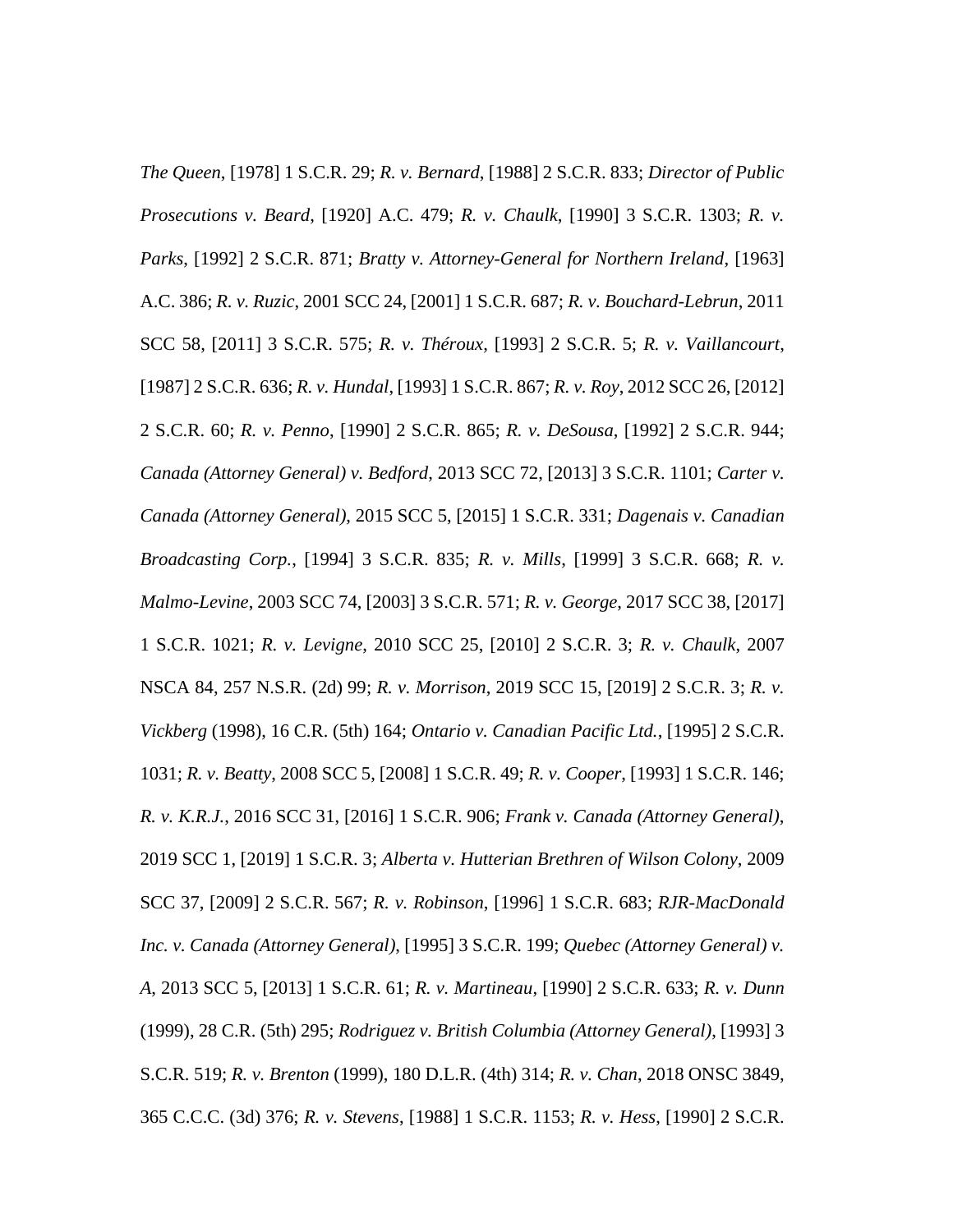#### **Statutes and Regulations Cited**

*Act to amend the Criminal Code (self-induced intoxication)*, S.C. 1995, c. 32, preamble.

*Canadian Charter of Rights and Freedoms*, ss. 1, 7, 11, 15, 28.

*Constitution Act, 1982*, s. 52.

*Criminal Code*, R.S.C. 1985, c. C-46, Part I, s. 33.1.

#### **Authors Cited**

- Baker, Dennis, and Rainer Knopff. "*Daviault* Dialogue: The Strange Journey of Canada's Intoxication Defence" (2014), 19 *Rev. Const. Stud.* 35.
- Canada. Department of Justice. *Self-Induced Intoxication as Criminal Fault: Information Note*. Ottawa, 1995.
- Canada. House of Commons. *House of Commons Debates*, vol. 133, No. 177, 1st Sess., 35th Parl., March 27, 1995, pp. 11037-39.
- Canada. House of Commons. *House of Commons Debates*, vol. 133, No. 224, 1st Sess., 35th Parl., June 22, 1995, p. 14470.
- Canada. House of Commons. Standing Committee on Justice and Legal Affairs. *Evidence*, No. 161, 1st Sess., 35th Parl., June 13, 1995, pp. 22-25.
- Canada. House of Commons. Standing Committee on Justice and Legal Affairs. *Minutes of Proceedings and Evidence of the Standing Committee on Justice and Legal Affairs*, No. 98, 1st Sess., 35th Parl., April 6, 1995, pp. 6, 17.
- Chapman, Frances E. "*Sullivan*. Specific and General Intent be Damned: Volition Missing and *Mens Rea* Incomplete" (2020), 63 C.R. (7th) 164.
- Coughlan, Steve. "*Sullivan*: Can a Section 7 Violation Ever be Saved Under Section 1?" (2020), 63 C.R. (7th) 157.

Dimock, Susan. "Actio Libera in Causa" (2013), 7 *Crim. Law and Philos.* 549.

906.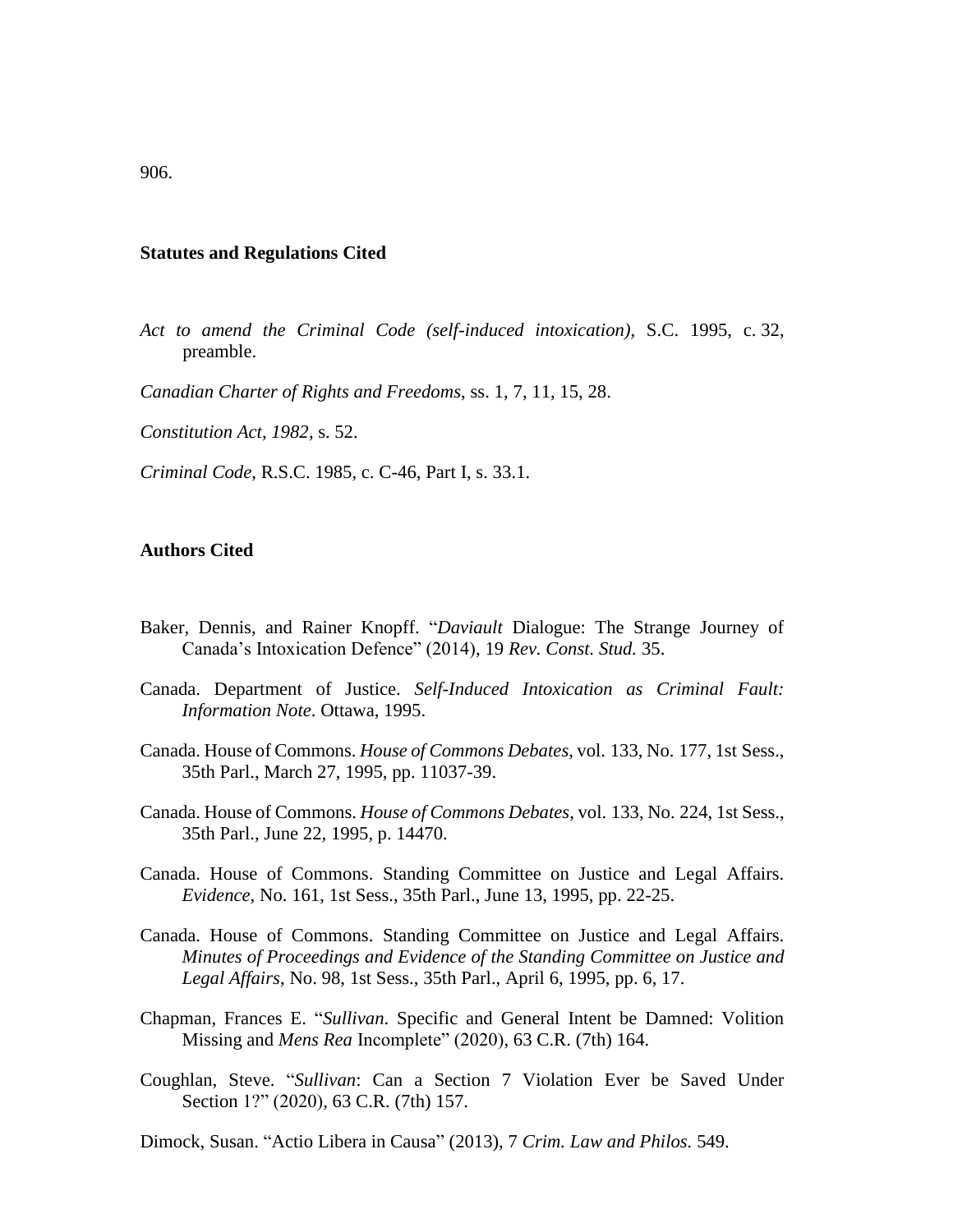- Ferguson, Gerry. "The Intoxication Defence: Constitutionally Impaired and in Need of Rehabilitation" (2012), 57 *S.C.L.R.* (2d) 111.
- Gardner, John. *Offences and Defences: Selected Essays in the Philosophy of Criminal Law*. New York: Oxford University Press, 2007.
- Grant, Isabel. "Second Chances: Bill C-72 and the *Charter*" (1995), 33 *Osgoode Hall L.J.* 379.
- Grant, Isabel. "The Limits of Daviault" (1995), 33 C.R. (4th) 277.
- Healy, Patrick. "Criminal Reports Forum on Daviault: Extreme Intoxication Akin to Automatism Defence to Sexual Assault — Another Round on Intoxication" (1995), 33 C.R. (4th) 269.
- Healy, Patrick. "Intoxication in the Codification of Canadian Criminal Law" (1994), 73 *Can. Bar Rev.* 515.
- Hogg, Peter W., and Allison A. Bushell. "The *Charter* Dialogue Between Courts and Legislatures (Or Perhaps The *Charter of Rights* Isn't Such A Bad Thing After All)" (1997), 35 *Osgoode Hall L.J.* 75.
- Kelly, Lisa M., and Nadya Gill. *The punishing response to the defence of extreme intoxication*, **October** 13, 2020 (online: https://policyoptions.irpp.org/fr/magazines/october-2020/the-punishingresponse-to-the-defence-of-extreme-intoxication/; archived version: [https://www.scc-csc.ca/cso-dce/2022SCC-CSC18\\_1\\_eng.pdf\)](https://www.scc-csc.ca/cso-dce/2022SCC-CSC18_1_eng.pdf).
- Lawrence, Michelle S. "Voluntary Intoxication and the *Charter*: Revisiting the Constitutionality of Section 33.1 of the *Criminal Code*" (2017), 40:3 *Man. L.J.* 391.
- Parent, Hugues. "La constitutionnalité de l'article 33.1 du Code criminel: analyse et commentaires" (2022), 26 *Can. Crim. L.R.* 175.
- Plaxton, Michael, and Carissima Mathen. "What's Right With Section 33.1" (2021), 25 *Can. Crim. L.R.* 255.
- Quigley, Tim. "A Time for Parliament to Enact an Offence of Dangerous Incapacitation" (1995), 33 C.R. (4th) 283.
- Roy, Simon. "Intoxication", dans *JurisClasseur Québec — Collection Droit pénal — Droit pénal général*, par Marie-Pierre Robert et Simon Roy, dir. Montréal: LexisNexis, 2013, fascicule 13 (mis à jour 7 juillet 2020).
- Shaffer, Martha. "*R.* v. *Daviault*: A Principled Approach To Drunkenness or A Lapse of Common Sense?" (1996), 3 *Rev. Const. Stud.* 311.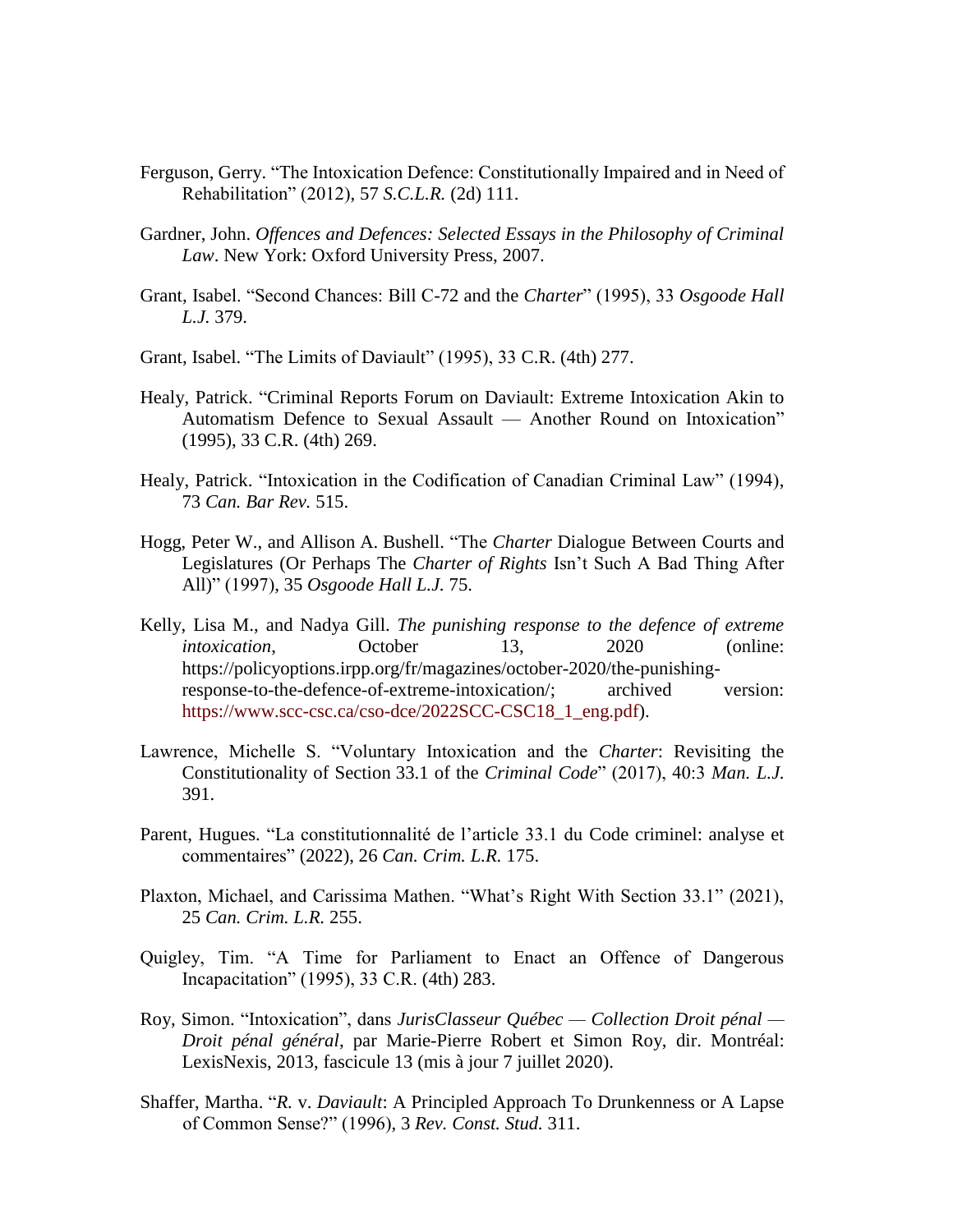- Sheehy, Elizabeth. "The intoxication defense in Canada: why women should care" (1996), 23 *Contemp. Drug Probs.* 595.
- Silver, Lisa. *Who is Responsible for Extreme Intoxication?*, October 7, 2021 (online: http://ablawg.ca/wpcontent/uploads/2021/10/Blog\_LS\_Responsible\_Extreme\_Intoxication.pdf; archived version: [https://www.scc-csc.ca/cso-dce/2022SCC-CSC18\\_2\\_eng.pdf\)](https://www.scc-csc.ca/cso-dce/2022SCC-CSC18_2_eng.pdf).
- Stuart, Don. "Parliament Should Declare a New Responsibility for Drunkenness Based on Criminal Negligence" (1995), 33 C.R. (4th) 289.
- Tremblay, Mathilde. "*Charte canadienne* et intoxication volontaire: l'article 33.1 du *Code criminel* et ses solutions de rechange" (2020), 79 *R. du B.* 67.
- United Kingdom. Law Commission. *Criminal Liability: Insanity and Automatism — A Discussion Paper*. London, 2013.

APPEAL from a judgment of the Alberta Court of Appeal (Slatter, Khullar

and Hughes JJ.A.), [2021 ABCA 273,](https://canlii.ca/t/jh782) 30 Alta L.R. (7th) 1, 404 C.C.C. (3d) 311, [2021]

11 W.W.R. 191, [2021] A.J. No. 1028 (QL), 2021 CarswellAlta 1808 (WL Can.),

setting aside a decision of Hollins J., 2020 ABQB 166, 9 Alta. L.R. (7th) 375, [2020]

A.J. No. 294 (QL), 2020 CarswellAlta 442 (WL Can.). Appeal allowed.

*Sean Fagan* and *Michelle Biddulph*, for the appellant.

*Deborah J. Alford*, for the respondent.

*Michael H. Morris*, *Roy Lee* and *Rebecca Sewell*, for the intervener the Attorney General of Canada.

*Michael Perlin* and *Jeffrey Wyngaarden*, for the intervener the Attorney General of Ontario.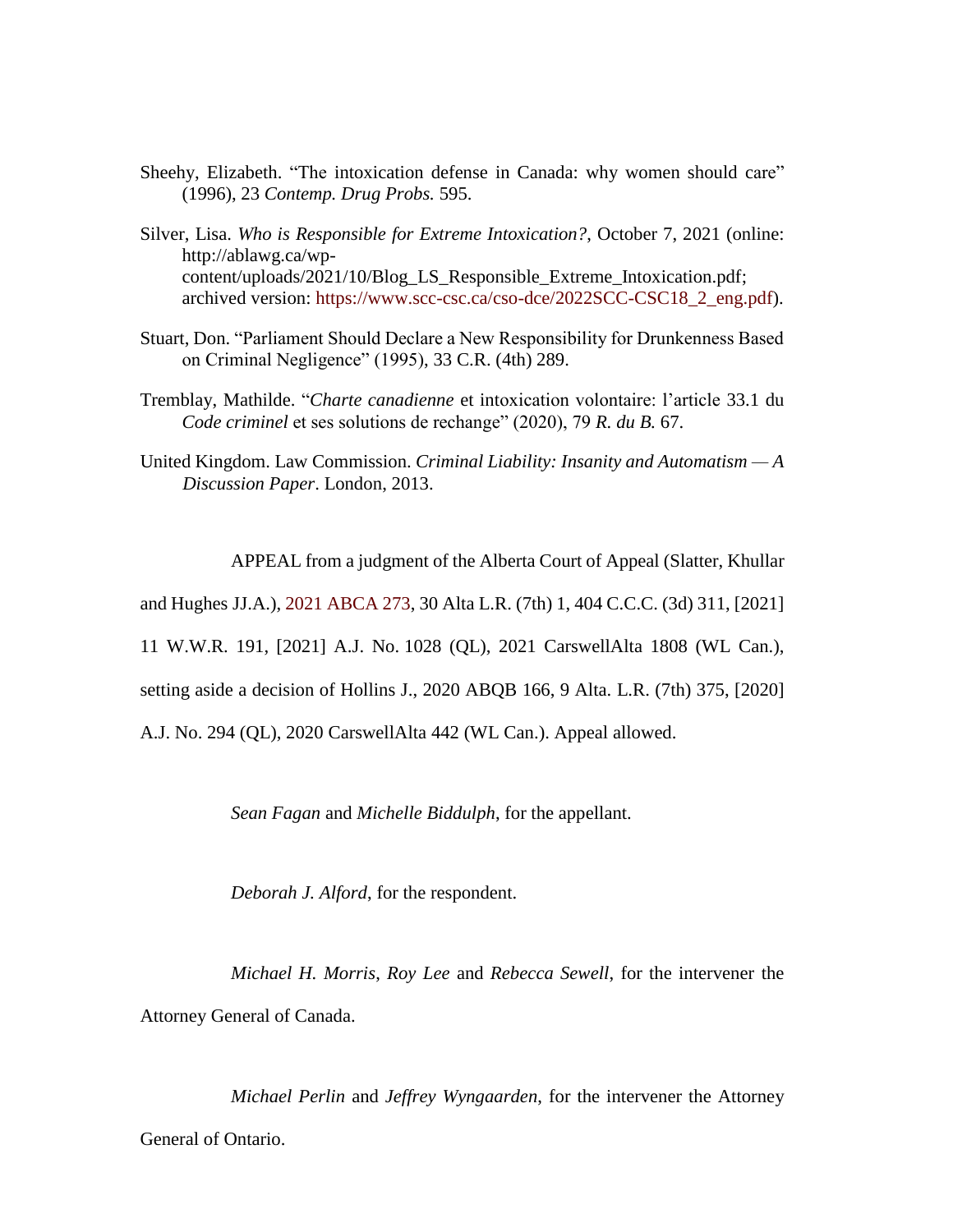*Ami Kotler*, for the intervener the Attorney General of Manitoba.

*Lara Vizsolyi*, for the intervener the Attorney General of British Columbia.

*Noah Wernikowski*, for the intervener the Attorney General of Saskatchewan.

*Anil K. Kapoor* and *Dana Achtemichuk*, for the intervener the Canadian Civil Liberties Association.

*Carter Martell*, *Anita Szigeti*, *Sarah Rankin* and *Maya Kotob*, for the intervener the Empowerment Council.

*Lindsay Daviau* and *Eric Neubauer*, for the intervener the Criminal Lawyers' Association.

*Lara Kinkartz* and *Megan Stephens*, for the intervener the Women's Legal Education and Action Fund Inc.

The judgment of the Court was delivered by

KASIRER J. —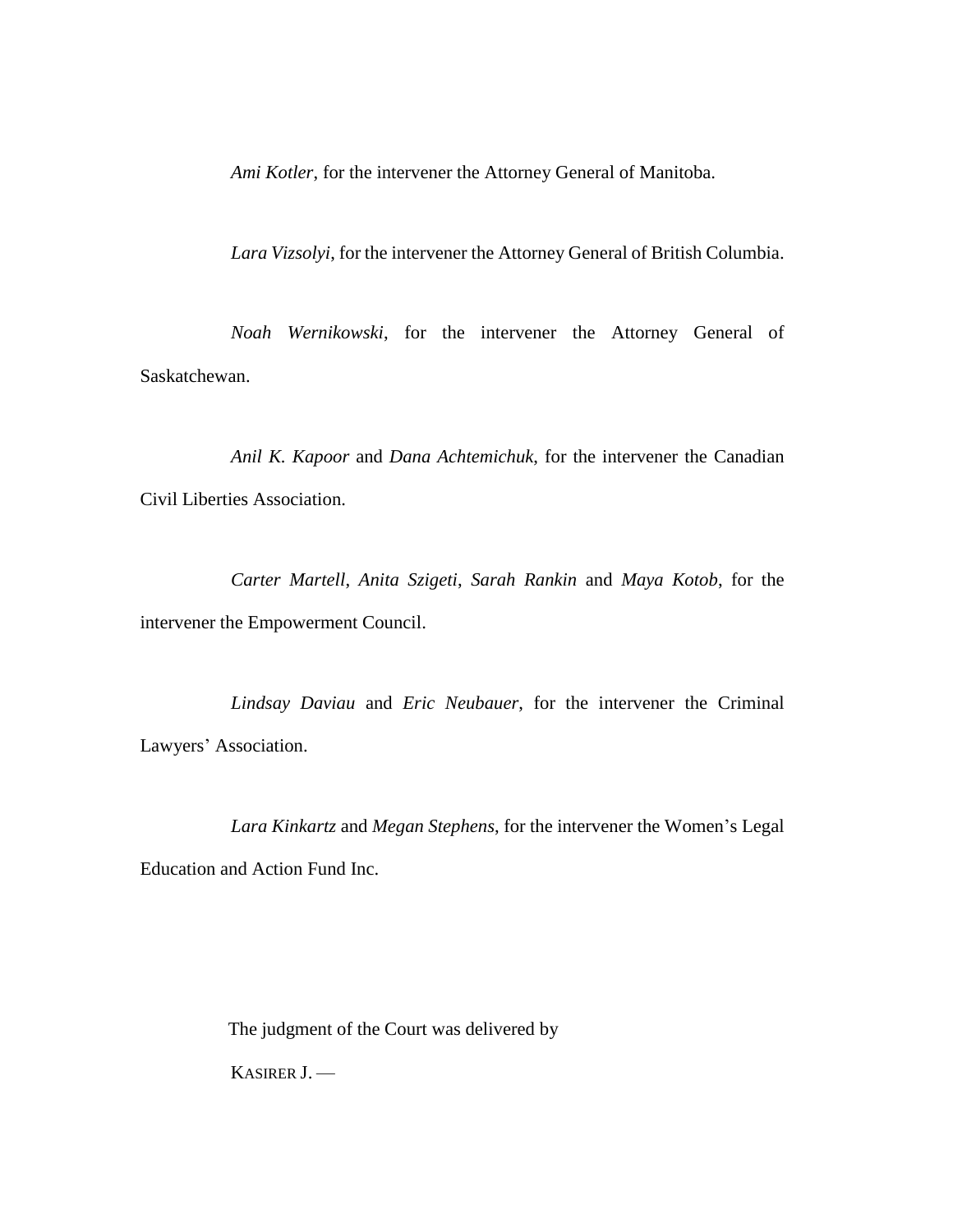### I. Overview

[1] Following a party at which he had consumed alcohol and "magic mushrooms", Matthew Winston Brown violently attacked Janet Hamnett, a person he did not know and who had done nothing to invite the assault. At the time, Mr. Brown was in what the trial judge described as a "substance intoxication delirium" that was so extreme as to be "akin to automatism" (2020 ABQB 166, 9 Alta. L.R. (7th) 375, at para. 87). While capable of physical movement, he was in a delusional state and had no willed control over his actions. Mr. Brown's extreme intoxication akin to automatism was brought about by his voluntary ingestion of the magic mushrooms which contained a drug called psilocybin. Mr. Brown was acquitted at trial. The Alberta Court of Appeal set aside that verdict and convicted him of the general intent offence of aggravated assault.

[2] At common law, automatism is "a state of impaired consciousness, rather than unconsciousness, in which an individual, though capable of action, has no voluntary control over that action" (*R. v. Stone*, [1999] 2 S.C.R. 290, at para. 156). It is sometimes said that the effect of automatism is to provoke physical involuntariness whereby there is no connection between mind and body (see *Rabey v. The Queen*, [1980] 2 S.C.R. 513, at p. 518). Examples often given include the involuntary physical movement of an individual who has suffered a heart attack or seizure. Conduct that is involuntary in this sense cannot be criminal (see *R. v. Luedecke*, 2008 ONCA 716, 93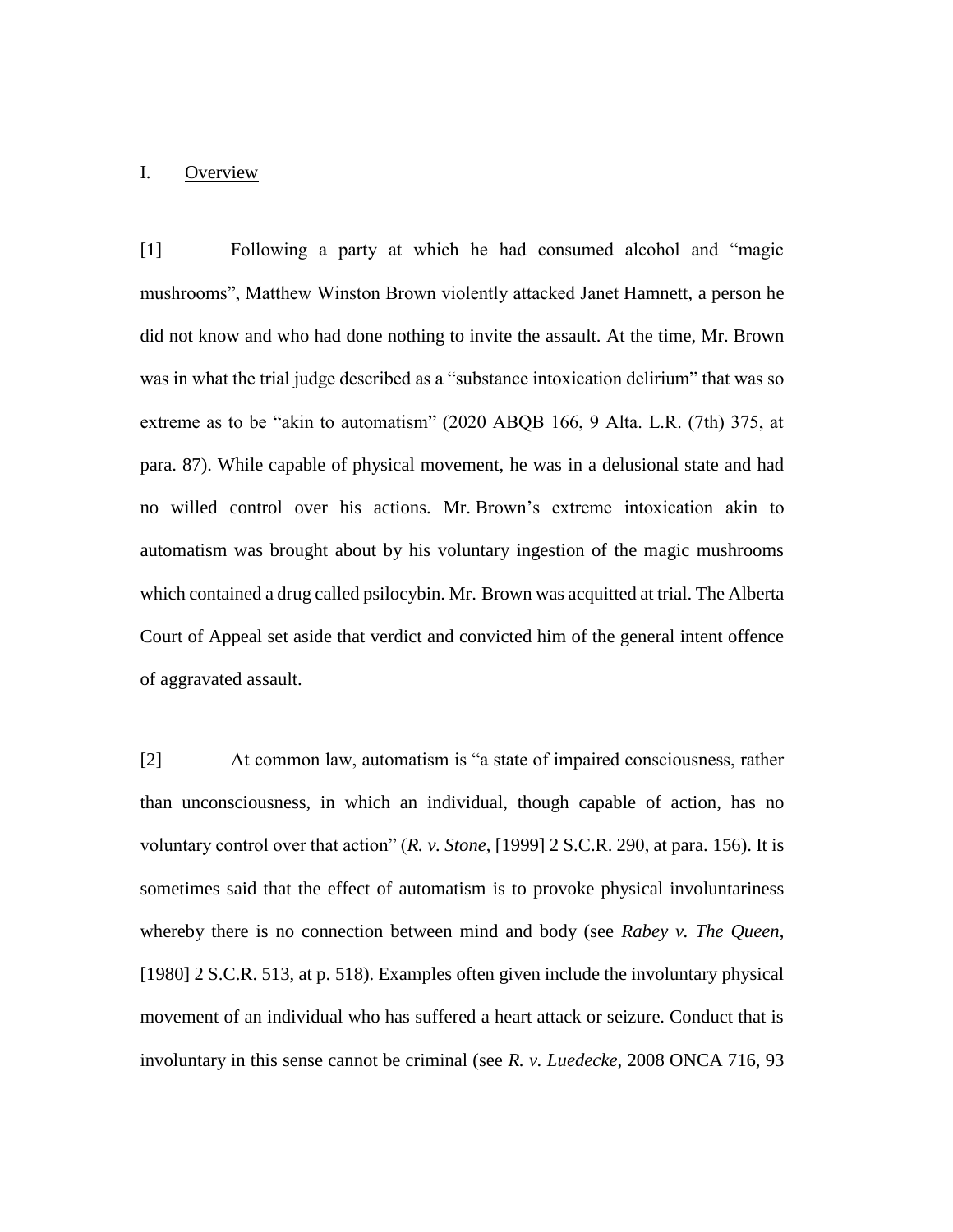O.R. (3d) 89, at paras. 53-56, relying in particular on *Rabey*, at p. 519, per Ritchie J., and at p. 545, per Dickson J., as he then was, dissenting but not on this point).

[3] Mr. Brown's appeal before this Court turns on the circumstances in which persons accused of certain violent crimes can invoke self-induced extreme intoxication to show that they lacked the general intent or voluntariness ordinarily required to justify a conviction and punishment. Similar matters are at the heart of the Crown appeals in *R. v. Sullivan* and *R. v. Chan*, for which judgments are rendered simultaneously with this case (*R. v. Sullivan*, 2022 SCC 19) (the "*Sullivan* and *Chan* appeals"). The Court is asked in all three cases to decide upon the constitutionality of *An Act to amend the Criminal Code (self-induced intoxication)*, S.C. 1995, c. 32 ("Bill C-72"), in light of, on the one hand, the principles of fundamental justice and the presumption of innocence guaranteed to the accused by ss. 7 and 11(d) of the *Canadian Charter of Rights and Freedoms* and, on the other, Parliament's aims to protect victims of intoxicated violence, in particular women and children, and hold perpetrators to account.

[4] These are not drunkenness cases. The accused in each of these appeals consumed drugs which, they argued, taken alone or in combination with alcohol, provoked psychotic, delusional and involuntary conduct, which are reactions not generally associated with drunkenness. As I note below, there is good reason to believe Parliament understood that alcohol alone is unlikely to bring about the delusional state akin to automatism it sought to regulate in enacting s. 33.1 of the *Criminal Code*, R.S.C. 1985, c. C-46. As Lauwers J.A. wrote in *R. v. Sullivan*, 2020 ONCA 333, 151 O.R. (3d)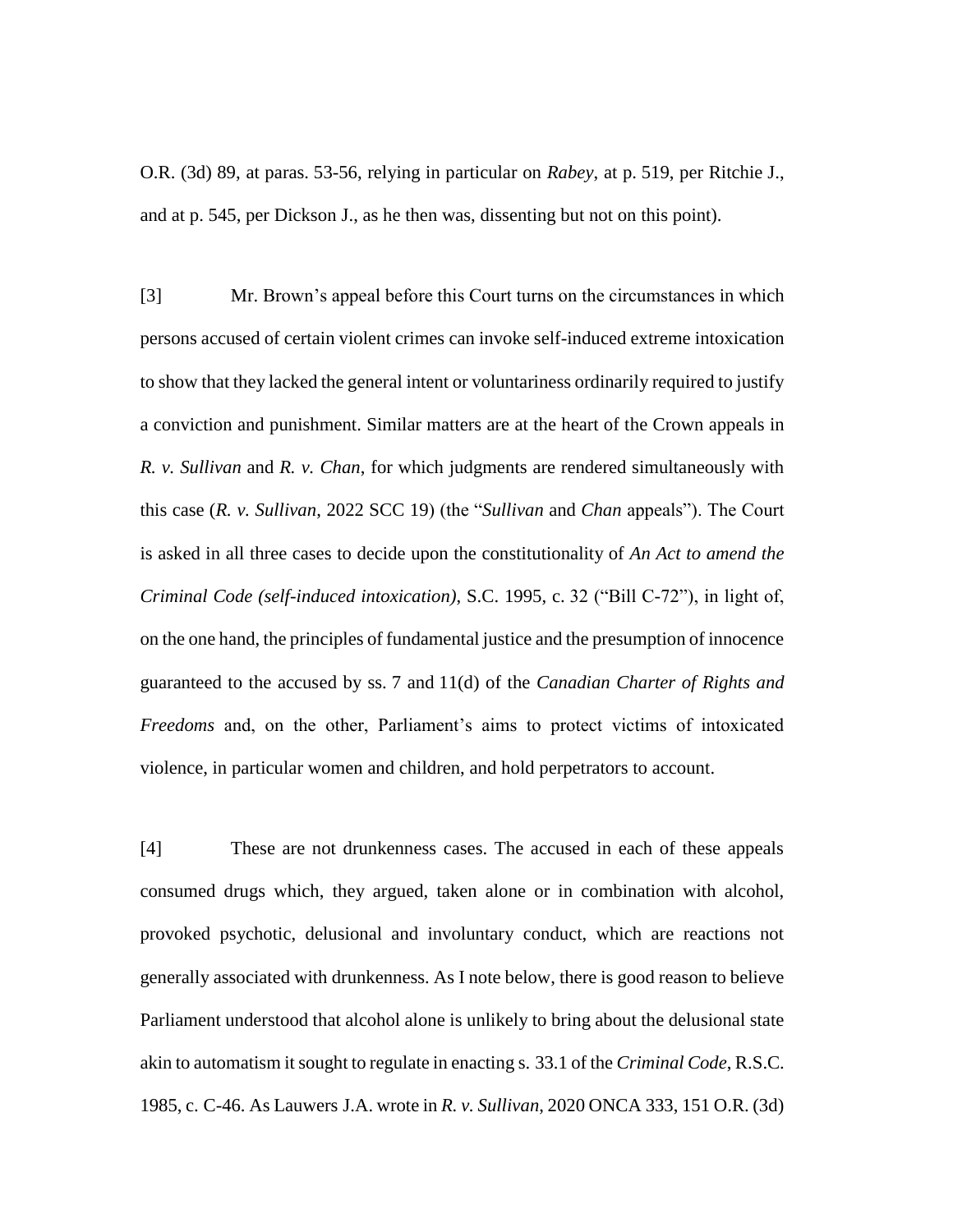353, "it is not clear that extreme alcohol intoxication causes non-mental disorder automatism as a matter of basic science" (para. 288). In any event, these reasons say nothing about criminal liability for violent conduct produced by alcohol alone short of the psychotic state akin to automatism experienced by Mr. Brown and spoken to by the trial judge. I specifically leave intact the common law rule that drunkenness, absent clear scientific evidence of automatism, is not a defence to general intent crimes, including crimes of violence such as sexual assault.

[5] It thus bears emphasizing that Mr. Brown was not simply drunk or high. To be plain: it is the law in Canada that intoxication short of automatism is not a defence to the kind of violent crime at issue here. The outcome of the constitutional questions in these appeals has no impact on the rule that intoxication short of automatism is not a defence to violent crimes of general intent in this country.

[6] Parliament added s. 33.1 largely in response to *R. v. Daviault*, [1994] 3 S.C.R. 63. In that case, the Court confirmed the common law rule that intoxication is not a defence to crimes of general intent. The majority in *Daviault* recognized, however, that the *Charter* mandated an exception to the common law rule: where intoxication is so extreme that an accused falls into a condition akin to automatism, a conviction for the offence charged would violate ss. 7 and 11(d) of the *Charter*. It would be unfair, reasoned the Court, to hold an individual responsible for crimes committed while in a state of automatism, as they are incapable of voluntarily committing a guilty act or of having a guilty mind.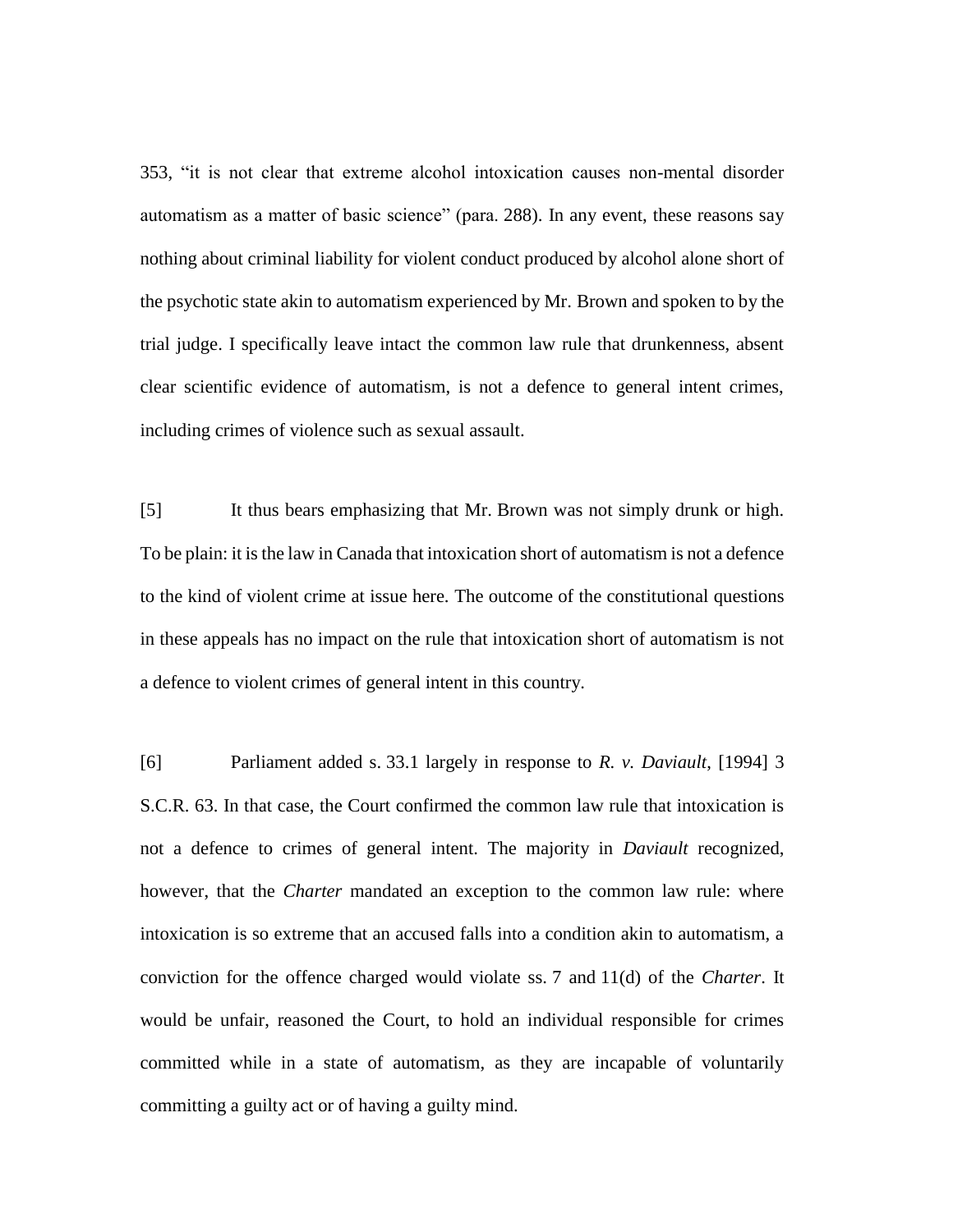[7] Crown counsel in this appeal and the *Sullivan* and *Chan* appeals recall that the *Daviault* exception was met with public incomprehension and disapproval. In dissent, Sopinka J. anticipated this grievance when he wrote that those who voluntarily render themselves intoxicated and then violently cause bodily harm to others are "far from blameless" (p. 128). In order to address the constitutional failings identified by the majority of the Court in a manner that would properly reflect the blameworthiness of the extremely self-intoxicated accused identified by the dissent, Parliament enacted s. 33.1. The new provision purported to remove the defence of automatism for the extremely self-intoxicated accused and put in place a constitutionally-compliant measure of criminal fault for the underlying violent offence. The Crown and the intervening attorneys general urge us to interpret s. 33.1 as validly imposing liability for violent crimes based on a standard of criminal negligence that would answer the violations of the *Charter* pointed to in *Daviault*.

[8] But the impugned provision of the *Criminal Code* does not establish a proper measure of criminal fault by reason of intoxication. Instead, s. 33.1 imposes liability for the violent offence if an accused interferes with the bodily integrity of another "while" in a state of self-induced intoxication rendering them incapable of consciously controlling their behaviour. Section 33.1 treats extreme voluntary intoxication, foreseeable or otherwise, as a condition of liability for the underlying violent offence and not as a measure of fault based on criminal negligence.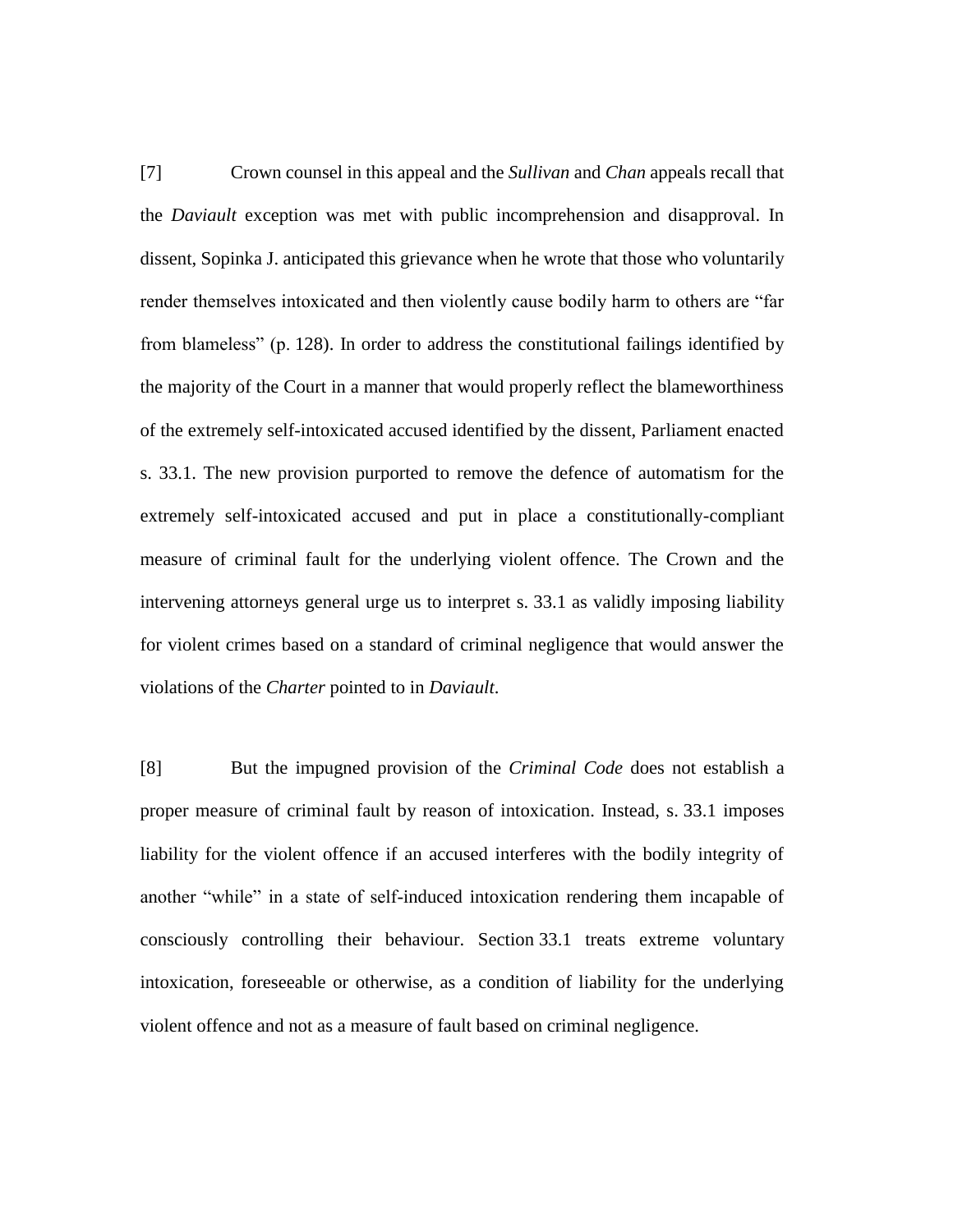[9] Accordingly, the accused risks conviction for the relevant general intent offence — in Mr. Brown's case, for aggravated assault — based on conduct that occurred while they are incapable of committing the guilty act (the *actus reus*) or of having the guilty mind (*mens rea*) required to justify conviction and punishment. They are not being held to account for their conduct undertaken as free agents, including the choice to ingest an intoxicant undertaken when neither the risk of automatism nor the risk of harm was necessarily foreseeable. Instead, the accused is called to answer for the general intent crime that they cannot voluntarily or wilfully commit, an offence for which the whole weight of the criminal law and ss. 7 and 11(d) say they may be morally innocent. To deprive a person of their liberty for that involuntary conduct committed in a state akin to automatism — conduct that cannot be criminal — violates the principles of fundamental justice in a system of criminal justice based on personal responsibility for one's actions. On its face, not only does the text of s. 33.1 fail to provide a constitutionally compliant fault for the underlying offence set out in its third paragraph, it creates what amounts to a crime of absolute liability.

[10] I hasten to say that there may well have been other paths for Parliament to achieve its legitimate aims connected to combatting extreme intoxicated violence. The sense that an accused who acts violently in a state of extreme self-induced intoxication is morally blameworthy is by no means beyond the proper reach of the criminal law. Protecting the victims of violent crime — particularly in light of the equality and dignity interests of women and children who are vulnerable to intoxicated sexual and domestic violence — is a pressing and substantial social purpose. And as I shall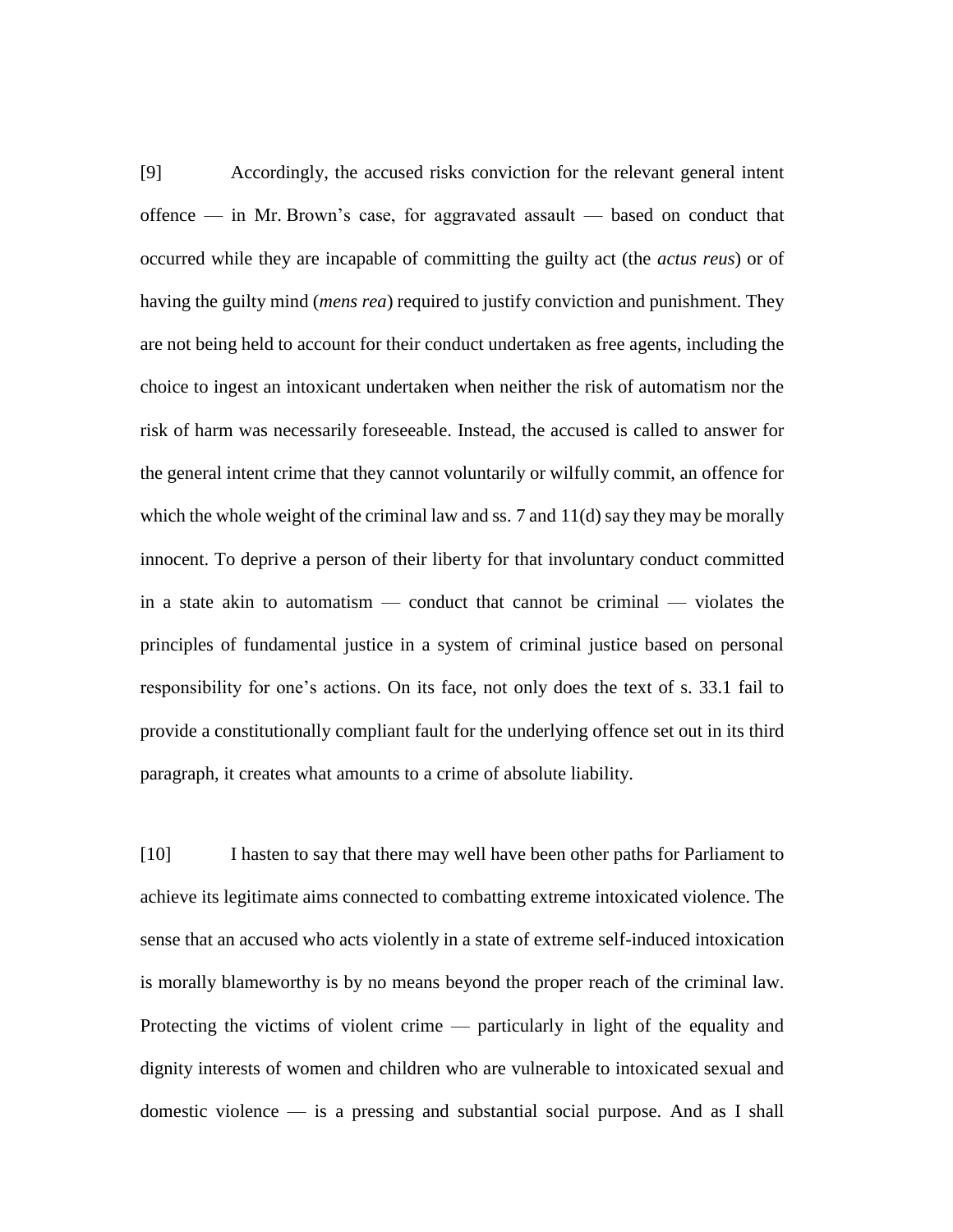endeavour to show, it was not impermissible for Parliament to enact legislation seeking to hold an extremely intoxicated person accountable for a violent crime when they chose to create the risk of harm by ingesting intoxicants.

[11] The alternatives to the constitutionally fragile s. 33.1 strike different balances between individual rights and societal interests and, no doubt, each has advantages and shortcomings as a matter of social policy. Some of these options would be manifestly fairer to the accused while achieving some, if not all, of Parliament's objectives. I am mindful that it is not the role of the courts to set social policy, much less draft legislation for Parliament, as courts are not institutionally designed for these tasks. But it is relevant to the analysis that follows that, as noted by the majority in *Daviault* itself (p. 100) and by the majority of the Court of Appeal in *Sullivan* (para. 132), it would likely be open to Parliament to establish a stand-alone offence of criminal intoxication. Others, including the *voir dire* judge in this very case (2019 ABQB 770, at para. 80 (CanLII)), have suggested liability for the underlying offence would be possible if the legal standard of criminal negligence required proof that both of the risks of a loss of control and of the harm that follows were reasonably foreseeable. In either of these ways, Parliament would be enacting a law rooted in a "moral instinct" that says a person who chooses to become extremely intoxicated may fairly be held responsible for creating a situation where they threaten the physical integrity of others (I borrow the phrase "moral instinct" from Professors M. Plaxton and C. Mathen, "What's Right With Section 33.1" (2021), 25 *Can. Crim. L.R.* 255, at p. 257).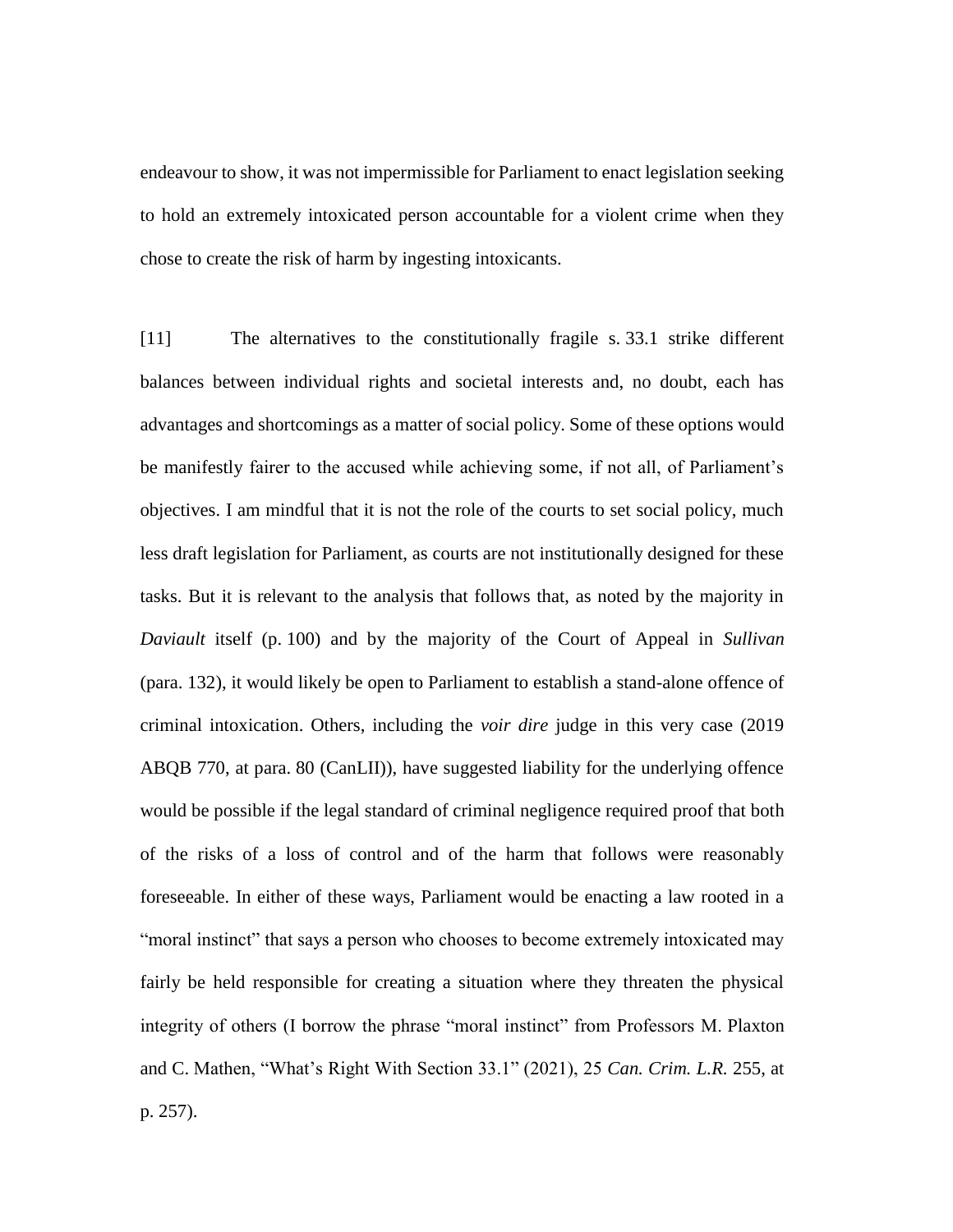[12] Parliament did not enact a new offence of dangerous intoxication, nor did it adopt a new mode of liability for existing violent offences based on a proper standard of criminal negligence. With the utmost respect, I am bound to conclude the path Parliament chose in enacting s. 33.1 was not, from the point of view of ss. 7 and 11(d) of the *Charter*, constitutionally compliant. I am unable to agree with what the Minister of Justice asserted on the third reading of s. 33.1 in Parliament: ". . . the approach taken in Bill C-72 is fundamentally fair, both to the victims of violence and to those accused of crime" (*House of Commons Debates* ("Hansard"), vol. 133, No. 224, 1st Sess., 35th Parl., June 22, 1995, at p. 14470).

[13] The violations of the rights of the accused in respect of the principles of fundamental justice and the presumption of innocence occasioned by s. 33.1 are grave. Notwithstanding Parliament's laudable purpose, s. 33.1 is not saved by s. 1 of the *Charter*. The legitimate goals of protecting the victims of these crimes and holding the extremely self-intoxicated accountable, compelling as they are, do not justify these infringements of the *Charter* that so fundamentally upset the tenets of the criminal law. With s. 33.1, Parliament has created a meaningful risk of conviction and punishment of an extremely intoxicated person who, while perhaps blameworthy in some respect, is innocent of the offence as charged according to the requirements of the Constitution.

[14] In the case of Mr. Brown, and on the strength of the findings of fact at trial, the conclusion may be plainly stated. Mr. Brown might well be reproached for choosing to drink alcohol and ingest magic mushrooms prior to the harm suffered by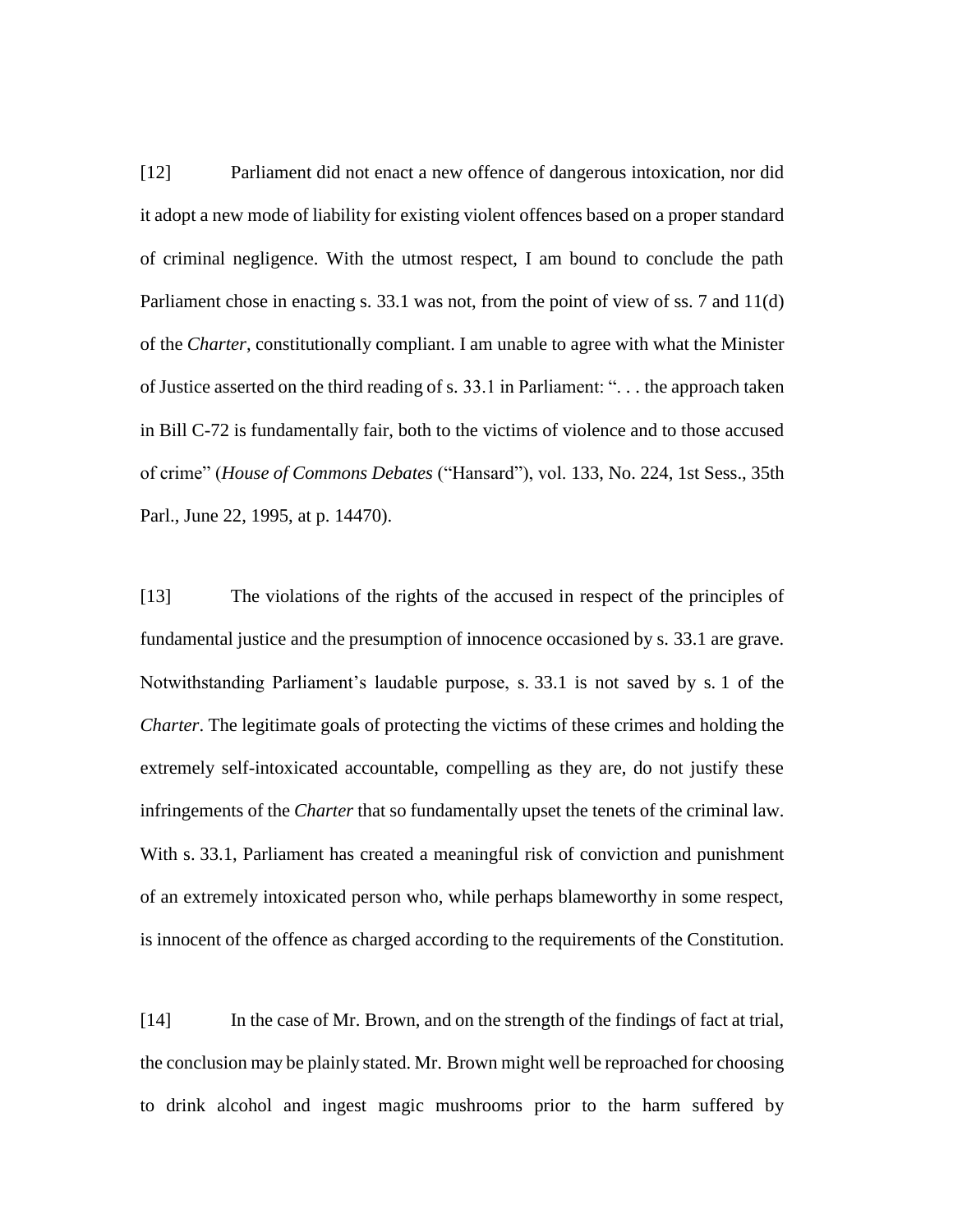Ms. Hamnett, but that blame cannot ground criminal liability for the aggravated assault that occurred while he was in a state of delirium akin to automatism. On a constitutional standard, he did not commit the guilty act of aggravated assault voluntarily and he was incapable of forming even the minimally-required degree of *mens rea* required for conviction of that offence. In my respectful view, to punish him in these circumstances, however exceptional they might be, would be intolerable in a free and democratic society. The law imposes the solemn and onerous duty on this Court to declare s. 33.1 unconstitutional (see *Re B.C. Motor Vehicle Act*, [1985] 2 S.C.R. 486 ("*Motor Vehicle Reference*"), at p. 497). For the reasons that follow, I would set aside the judgment of the Court of Appeal, declare s. 33.1 to be of no force and effect pursuant to s. 52(1) of the *Constitution Act, 1982*, and restore Mr. Brown's acquittal rendered at trial.

#### II. Background

[15] At a friend's house party on a January night in Calgary, Mr. Brown had six or seven mixed drinks, a few beers and consumed several one-half gram or smaller portions of magic mushrooms. He was 26 years old and in his last year of university and was aware that psilocybin in magic mushrooms is an illegal drug that can bring about hallucinations. He had tried magic mushrooms once before and believed that they generally gave a "fuzzy but positive feeling" (trial reasons, at para. 38).

[16] As Mr. Brown would testify at his trial, at around 1:30 a.m. he felt "wonky" and began to "los[e] [his] grip on reality" (A.R., vol. V, at p. 13). Without any memory of having done so, Mr. Brown removed his clothing and left the house in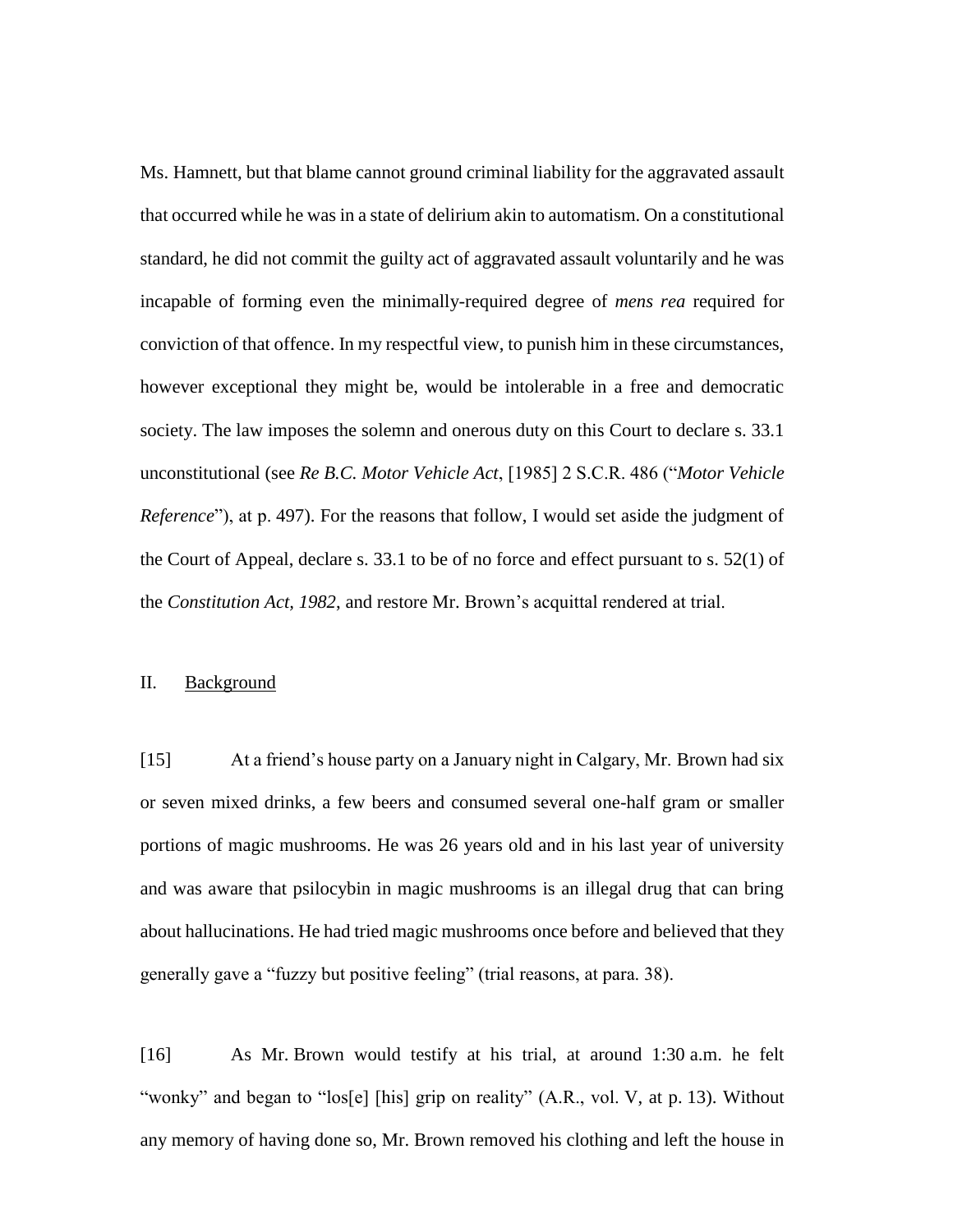an agitated state at around 3:45 a.m., running naked and barefoot into the cold winter night. His friends searched for him for about 10 to 15 minutes and then called the police.

[17] In a nearby house, Janet Hamnett was awoken around 4:00 a.m. by a loud noise. When she went to investigate, Ms. Hamnett was attacked by someone she did not know who she later described as a huge presence screaming at the top of his lungs. The intruder was Mr. Brown. Ms. Hamnett fell to the ground and put her arms up as he beat her repeatedly with a broken broom handle. With her head, face and arms covered in blood, she managed to get to a bathroom and lock the door. Mr. Brown left the house and continued into the street. When all appeared quiet Ms. Hamnett sought refuge at a neighbour's house, at which time the police were called. The attack left her with cuts and contusions, as well as broken bones in her right hand which resulted in permanent injuries. She also suffered psychological harm from the incident.

[18] At about 5:00 a.m., Mr. Brown broke into the Varshney residence a kilometer away by throwing a heavy object through the front door window. Mr. and Mrs. Varshney, who did not know Mr. Brown, heard screaming and the sound of breaking glass. They were able to take shelter in their bedroom and call the police. The police found Mr. Brown lying naked on the floor of a bathroom. He was whispering and appeared confused by his surroundings; his feet were visibly bruised and bloodied. Mr. Brown complied with police instructions and was taken for medical care. He recalled coming to in hospital then waking later in a jail cell. Mr. Brown later said he had no memory of what transpired at either of the two homes.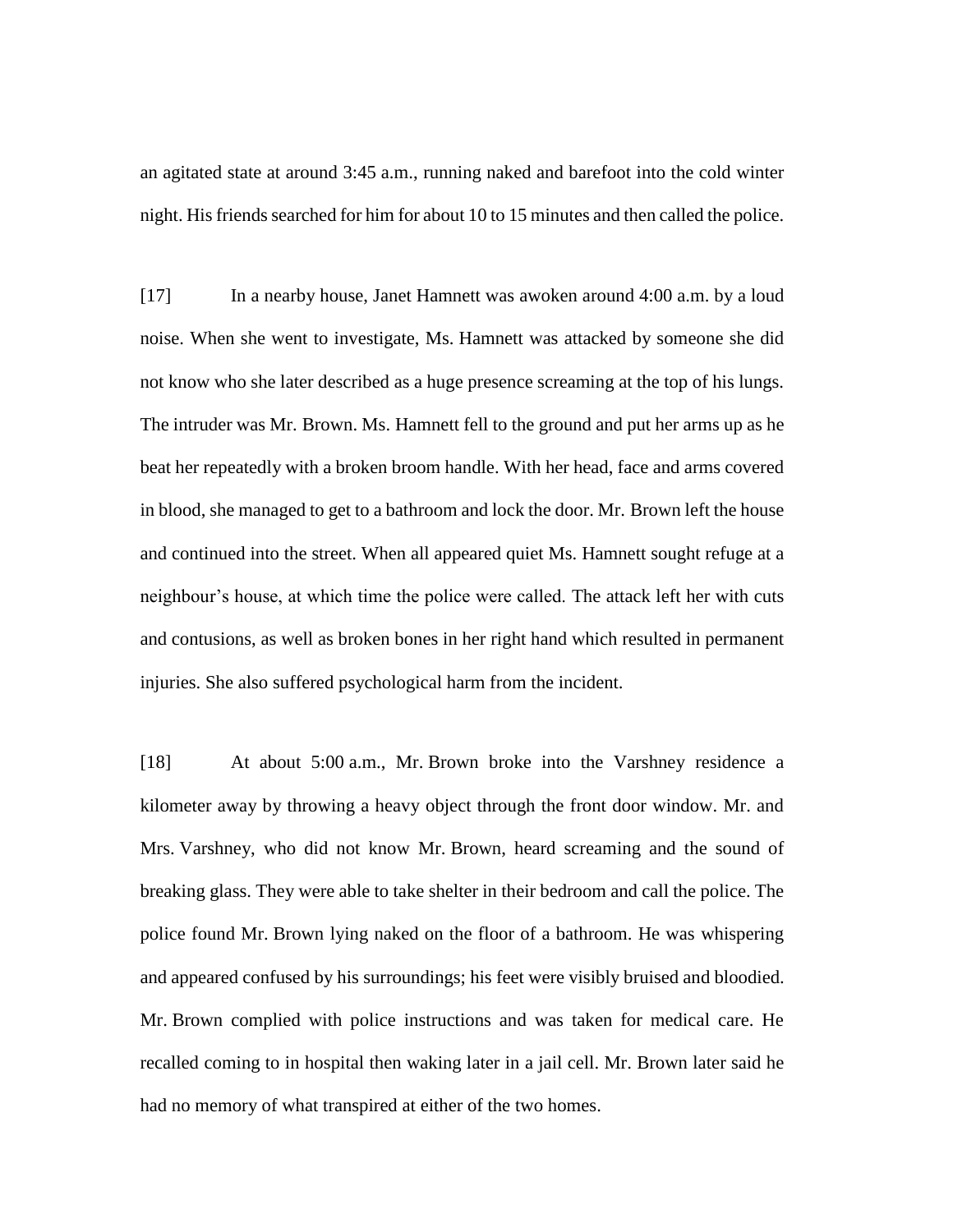[19] Mr. Brown had no previous criminal record and no history of mental illness. He was charged with one count of breaking and entering Ms. Hamnett's home and committing the indictable offence of aggravated assault and one count of breaking and entering the Varshney home and committing the indictable offence of mischief to property over \$5,000.

[20] At trial, Mr. Brown argued that he was not guilty of the offences charged by reason of automatism. He claimed to have been so impaired by the consumption of psilocybin that his actions were involuntary and that he did not have the necessary *mens rea* for conviction of aggravated assault or mischief to property. Expert evidence adduced at trial confirmed that that the psilocybin was the "clear causative factor" for what was described as the accused's delirium (trial reasons, at para. 73). On the basis of this evidence, Mr. Brown was said to have no voluntary control over his conduct at the time.

[21] The Crown invoked s. 33.1 as a means of precluding Mr. Brown from relying on self-induced intoxication akin to automatism as a defence to the charge of aggravated assault. Mr. Brown answered that, insofar as it prevented him from raising automatism as a defence, s. 33.1 violated ss. 7 and 11(d) of the *Charter* and could not be saved by s. 1. He said that the defence should be available to him against both charges, including the offence relating to the aggravated assault to which s. 33.1 purportedly applied.

#### III. Proceedings Below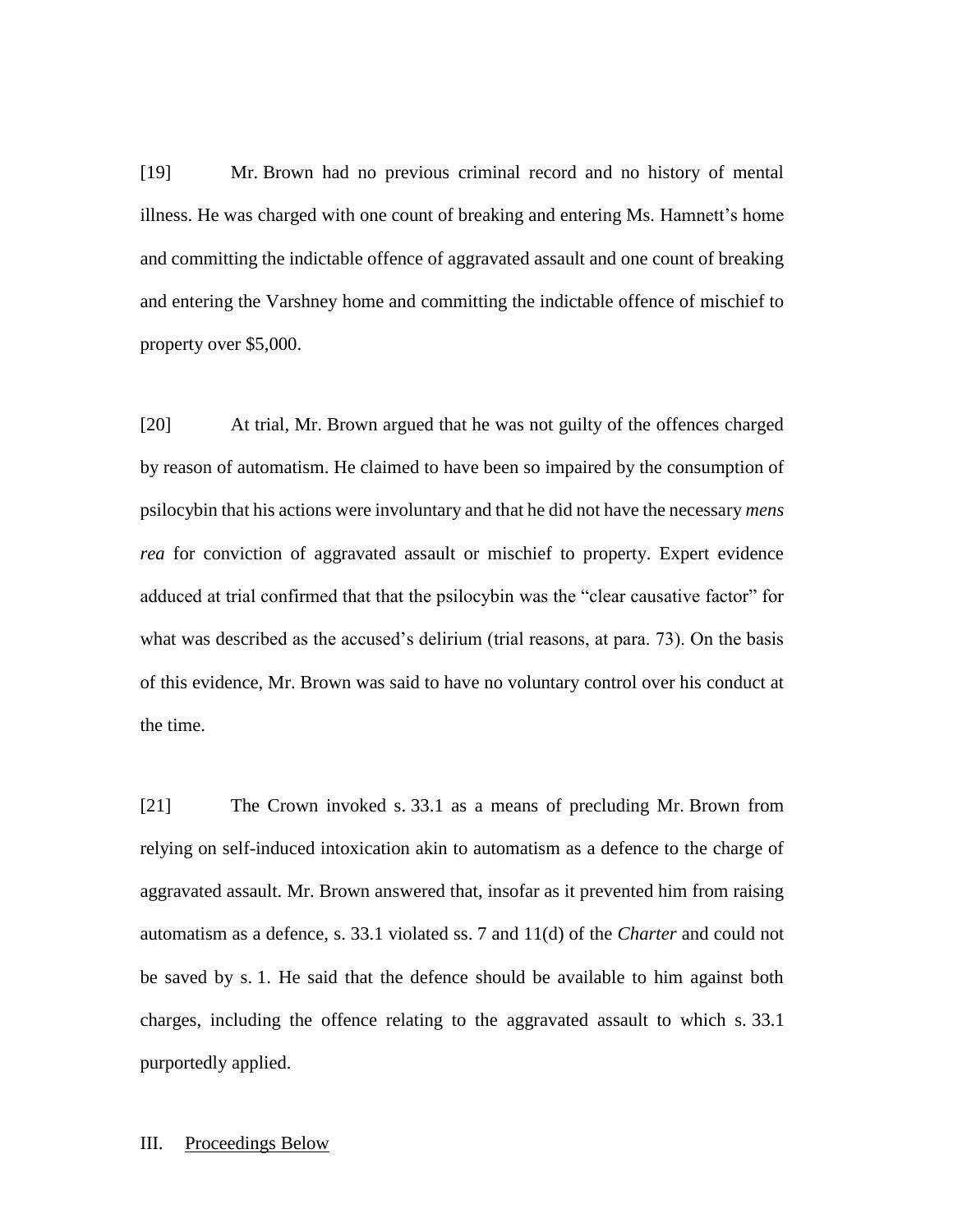### A. *Alberta Court of Queen's Bench*

### (1) The Constitutional Ruling, 2019 ABQB 770 (deWit J.)

[22] In a judgment rendered following a *voir dire*, deWit J. concluded that s. 33.1 violated the principles of fundamental justice and the presumption of innocence guaranteed by the *Charter* and was not otherwise justified pursuant to s. 1.

[23] The *voir dire* judge observed that s. 33.1 "does not deal with the consequence of criminal acts" but "simply eliminates any evidence and argument regarding the *mens rea* and voluntariness of the accused" (paras. 29-30). He concluded that s. 33.1 allows for a conviction in the absence of proof that the underlying violent offence was intended or committed voluntarily, contrary to s. 7 of the *Charter* (para. 31). Instead, the provision operates akin to a regime of absolute liability. He further held that s. 33.1 enables conviction even where there is a reasonable doubt about the essential elements of the charged offence, contrary to s. 11(d) (para. 37).

[24] He then held that these limits cannot be reasonably justified in a free and democratic society. The judge did recognize that the provision had pressing and substantial objectives relevant to s. 1 of the *Charter*. Section 33.1 was not, however, minimally impairing, as there were less harmful means of assuring Parliament's protection and accountability objectives (para. 80). For the *voir dire* judge, the deleterious effects of s. 33.1 outweighed its benefits. Section 33.1's primary flaw is that it offends "sacrosanct" principles of the legal system designed to avoid convicting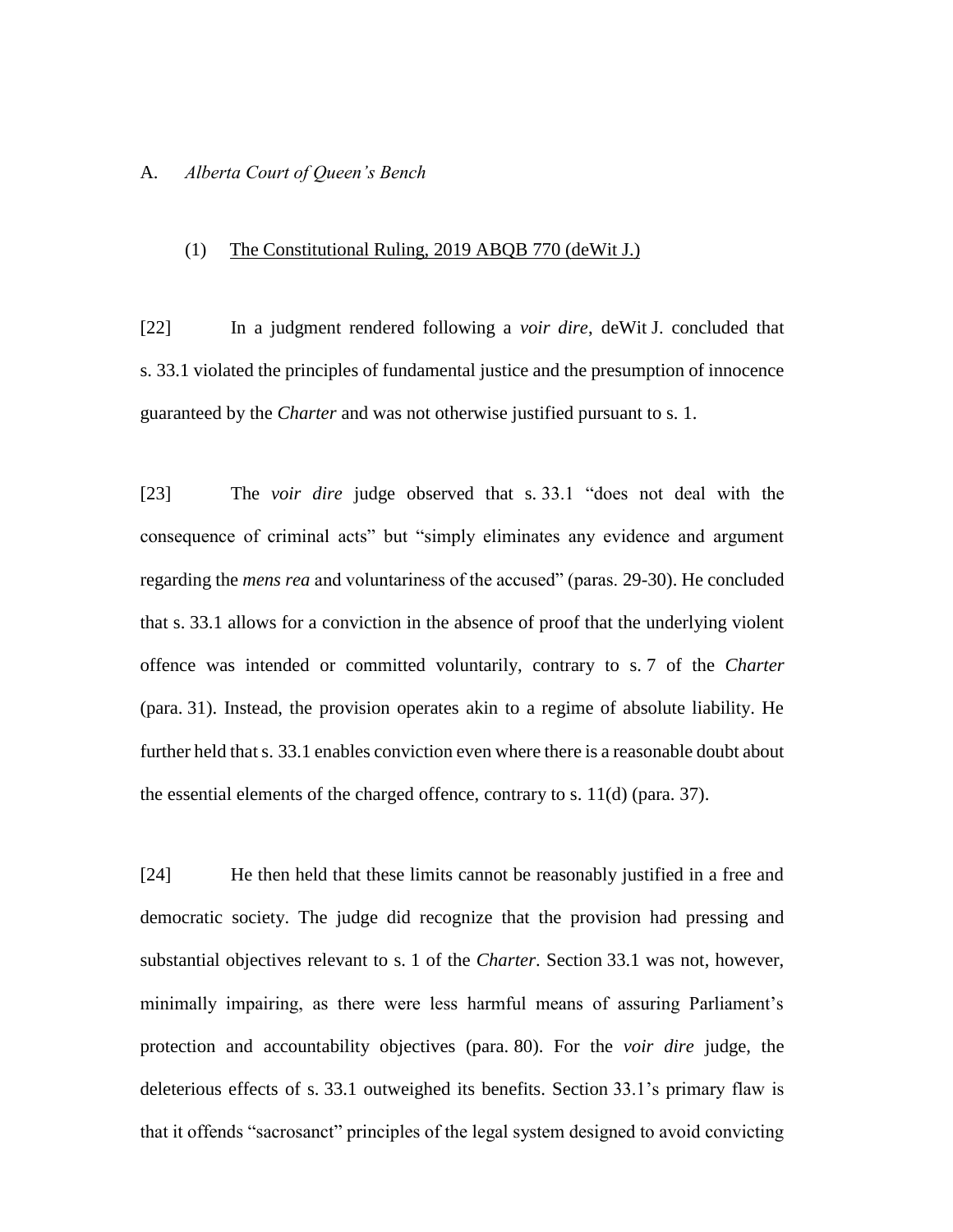the morally innocent (para. 89). This negative effect outweighs the benefits of the law, especially when Parliament could have adopted a better-tailored rule bearing on the consumption of intoxicants and their effects.

[25] The *voir dire* judge declared s. 33.1 to be of no force and effect pursuant to s. 52(1) of the *Constitution Act, 1982*. As a result, Mr. Brown was entitled to raise the defence of extreme intoxication akin to automatism that s. 33.1 purported to exclude.

## (2) Reasons for Judgment on the Merits, 2020 ABQB 166, 9 Alta. L.R. (7th) 375 (Hollins J.)

[26] At trial, Mr. Brown led evidence in support of the defence of extreme intoxication akin to automatism. Hollins J. held that every material piece of evidence supported a finding of automatism.

[27] The trial judge found that Mr. Brown was in a state of delirium due to his consumption of psilocybin, "which meant that he was not acting voluntarily in the commission of these offences nor with knowledge of his acts" (para. 34). Expert testimony was adduced that Mr. Brown's conduct was involuntary at the time of the offences and he had no conscious control over or awareness of his actions. A forensic psychologist, Dr. Thomas Dalby, stated that Mr. Brown's delirium was caused by the psilocybin and that his reaction was "unanticipated" (A.R., vol. III, at p. 318). An expert in pharmocology, Dr. Mark Yarema, agreed that psilocybin can "induce a state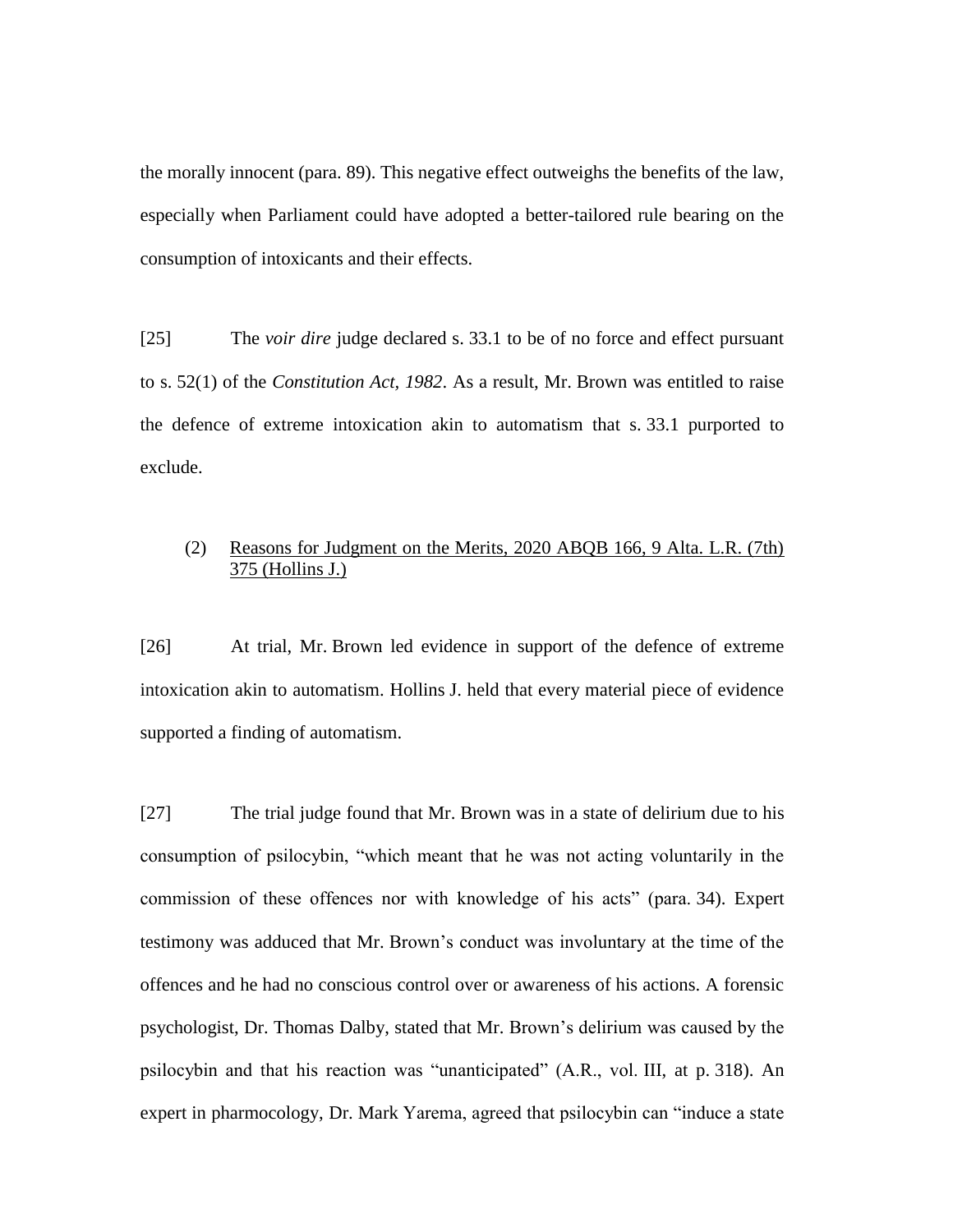akin to legal automatism" (A.R., vol. III, at p. 241). In his view, Mr. Brown's actions were those of someone "who has lost touch with reality, does not have a normal level of consciousness, and does not have voluntary control over their actions" (A.R., vol. III, at p. 242).

[28] Hollins J. accepted these conclusions as well as the evidence of other witnesses who testified, including the victims, who were all credible in her view. The defence was an answer to the property-based offence at common law and was available for the charge relating to the aggravated assault given that s. 33.1 had been declared of no force and effect by her colleague, deWit J. Accordingly, she entered acquittals on both counts of the indictment.

# B. *Court of Appeal of Alberta, 2021 ABCA 273, 30 Alta. L.R. (7th) 1 (Slatter, Khullar and Hughes JJ.A.)*

[29] In separate opinions written by Slatter, Khullar and Hughes JJ.A., the Court of Appeal reversed deWit J.'s declaration that s. 33.1 was of no force or effect. The court set aside the acquittal on the first count and entered a conviction on the included offence of aggravated assault. The acquittal on the mischief charge, unaffected by s. 33.1, was not appealed.

[30] Slatter and Hughes JJ.A. both held that the *voir dire* judge had erred in concluding that s. 33.1 violated ss. 7 and 11(d) of the *Charter*.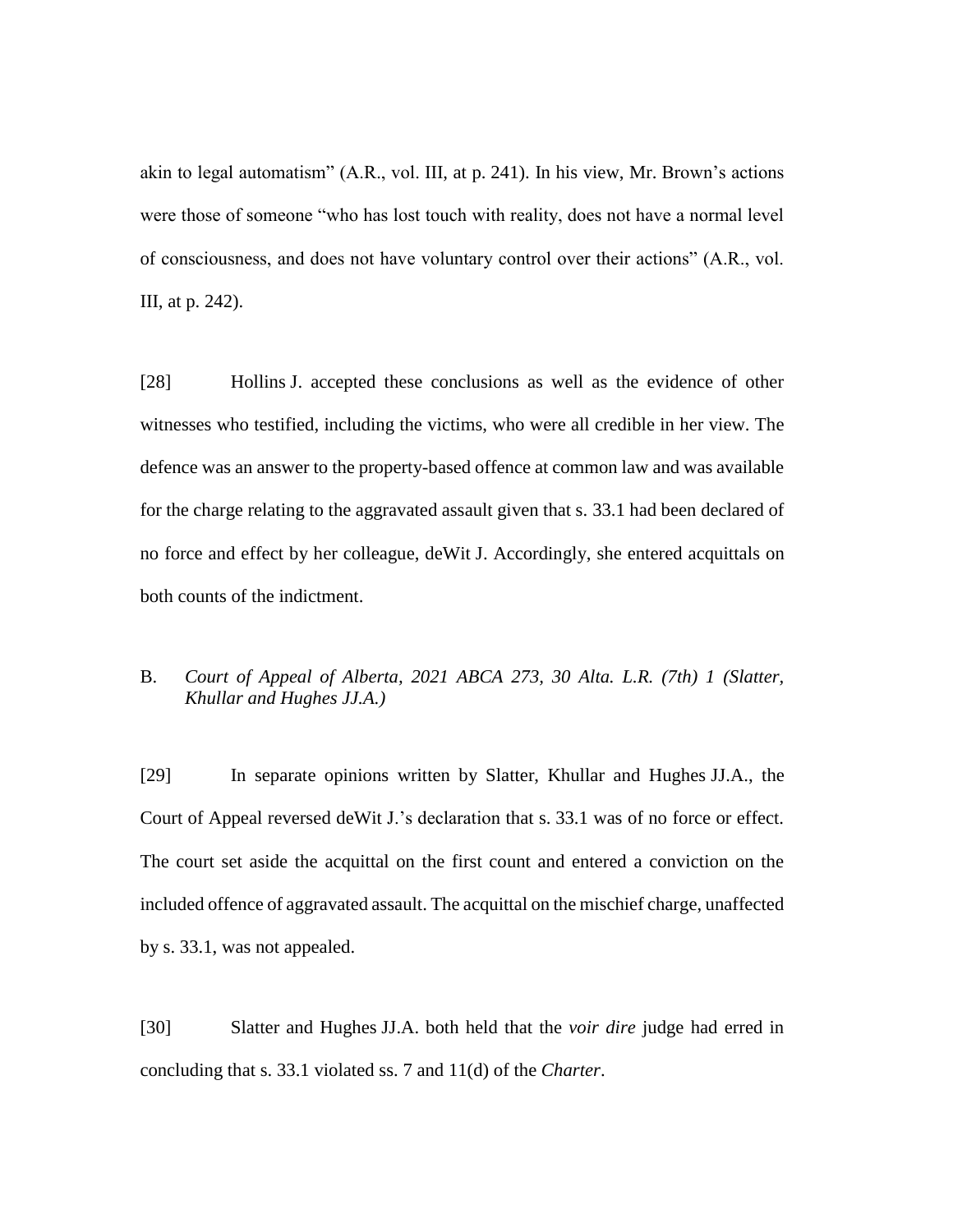[31] For Slatter J.A., the Supreme Court had "expressly invited Parliament to do exactly what it did, namely legislate to fill the gap created by *Daviault*, contemplating that the result would comply with s. 7" (para. 14). Slatter J.A. saw no breach of the principle of voluntariness because it was acceptable for Parliament to criminalize voluntary intoxication in situations where a self-created risk of harm is objectively foreseeable. He further held that there was no breach of the constitutional requirement of *mens rea* because s. 33.1 adopts the marked departure standard, which has been accepted as a sufficient measure of fault, in particular in *R. v. Creighton*, [1993] 3 S.C.R. 3. All that is constitutionally required is an "objectively foreseeable risk of personal injury" (para. 26 (emphasis in original)). Finally, Parliament had not improperly substituted proof of extreme intoxication for proof of the essential elements of the charged offence because s. 33.1 simply "redefined" the *mens rea* for general intent offences (para. 27). Slatter J.A. concluded that by "self-administering a dangerous drug", a person is responsible for the objectively foreseeable risks associated with self-induced intoxication (para. 30). "It follows", he wrote, "that there is nothing unconstitutional about Parliament establishing criminal fault based on the risks inherent in self-intoxication" (para. 34).

[32] In the alternative, wrote Slatter J.A., s. 33.1 would be saved under s. 1. Protecting citizens from violent crimes and holding violent citizens accountable, as specific purposes, can be acknowledged as pressing and substantial, in addition to "the general purpose of the criminal law of protecting core social values" (para. 61). The provision has clear benefits: it affirms fundamental societal values about protecting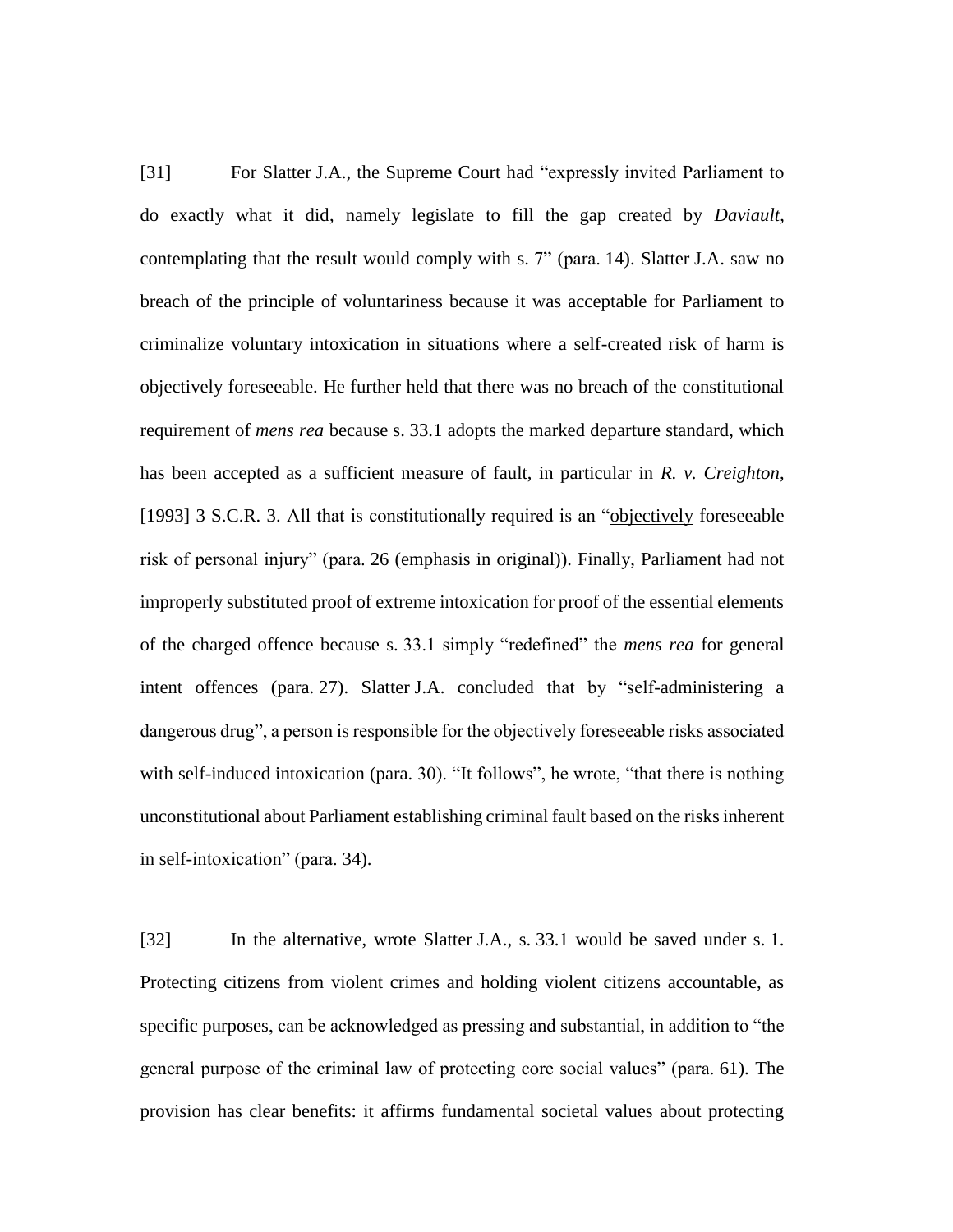women and children, it restores confidence in the justice system, it encourages the reporting of crime, and it denounces and deters the use of illegal substances. These outweigh any deleterious effects. "No one who is truly morally innocent is impacted", he wrote (para. 81). He concluded that "it is demonstrably justifiable to hold persons like [Mr. Brown] accountable for their decisions to consume substances known to affect human behaviour" (para. 85). Slatter J.A. concluded that the appeal should be allowed, the declaration of unconstitutionality set aside, and a conviction should be entered for aggravated assault.

[33] In concurring reasons, Hughes J.A. wrote that s. 33.1 requires a measure of fault that reflects a marked departure from the standard of care of a reasonable person. No substitution breach arose under the provision because Parliament created an alternative level of objective fault. Accused persons can still raise a reasonable doubt about whether the intoxication was self-induced or unforeseen. There is no *Charter* breach. If she were wrong in this view, Hughes J.A. would agree with her colleagues that s. 33.1 is saved by s. 1.

[34] In her reasons concurring in the result, Khullar J.A. found breaches of ss. 7 and 11(d) but decided that the provision could be upheld under s. 1. In respect of the *prima facie* breach, she relied on the reasons of Paciocco J.A. in *Sullivan* that s. 33.1 allows conviction even though the conduct of the offence was not voluntary (para. 168, citing *Sullivan* at paras. 64-74) and, as such, it violated a principle of fundamental justice constitutionally mandated by the *Charter*. Relying further on *Sullivan*,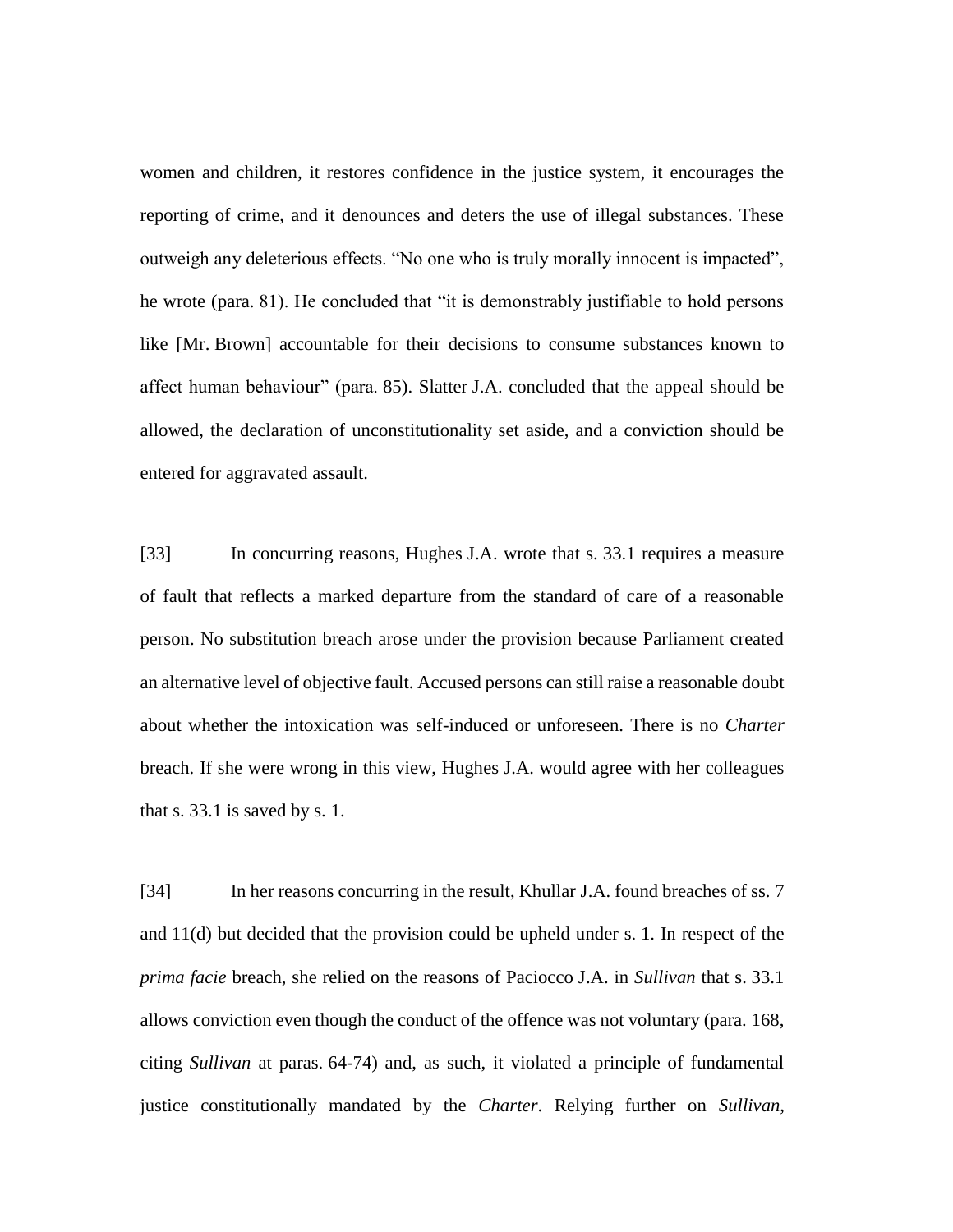Khullar J.A. noted that s. 33.1 fails to satisfy the minimum *mens rea* required by the *Charter* (para. 168, citing *Sullivan*, at paras. 79-94). Section 33.1 infringed s. 11(d) of the *Charter* to the extent that it allows an accused to be found guilty despite a reasonable doubt whether they had the *mens rea* required by the offence.

[35] Khullar J.A. concluded however that the provision could be saved under s. 1. She stated that the justification analysis was a "hard and close case" but that Parliament's choice was a defensible one in light of the options it reviewed (para. 166).

[36] For Khullar J.A., Parliament had pressing and substantial objectives relating to accountability and protection in enacting s. 33.1. She disagreed with the view, expressed by the majority in *Sullivan*, that the accountability purpose is constitutionally impermissible. She was of the view that the majority in *Sullivan*  confused the purpose of the provision with its effects (para. 184). Turning to the proportionality leg of the s. 1 test, Khullar J.A. found that the means were rationally connected to these objectives. Section 33.1 serves as a deterrent and strengthens a social ethos that disapproves of excessive intoxication leading to violence.

[37] Khullar J.A. observed that the provision might have been drafted using the modified objective test described by the *voir dire* judge which would have been "less problematic" (para. 197). Parliament was, however, owed deference in its choice for the difficult moral issues. Thus, s. 33.1 passed the minimal impairment stage of the *Oakes* test (*R. v. Oakes*, [1986] 1 S.C.R. 103).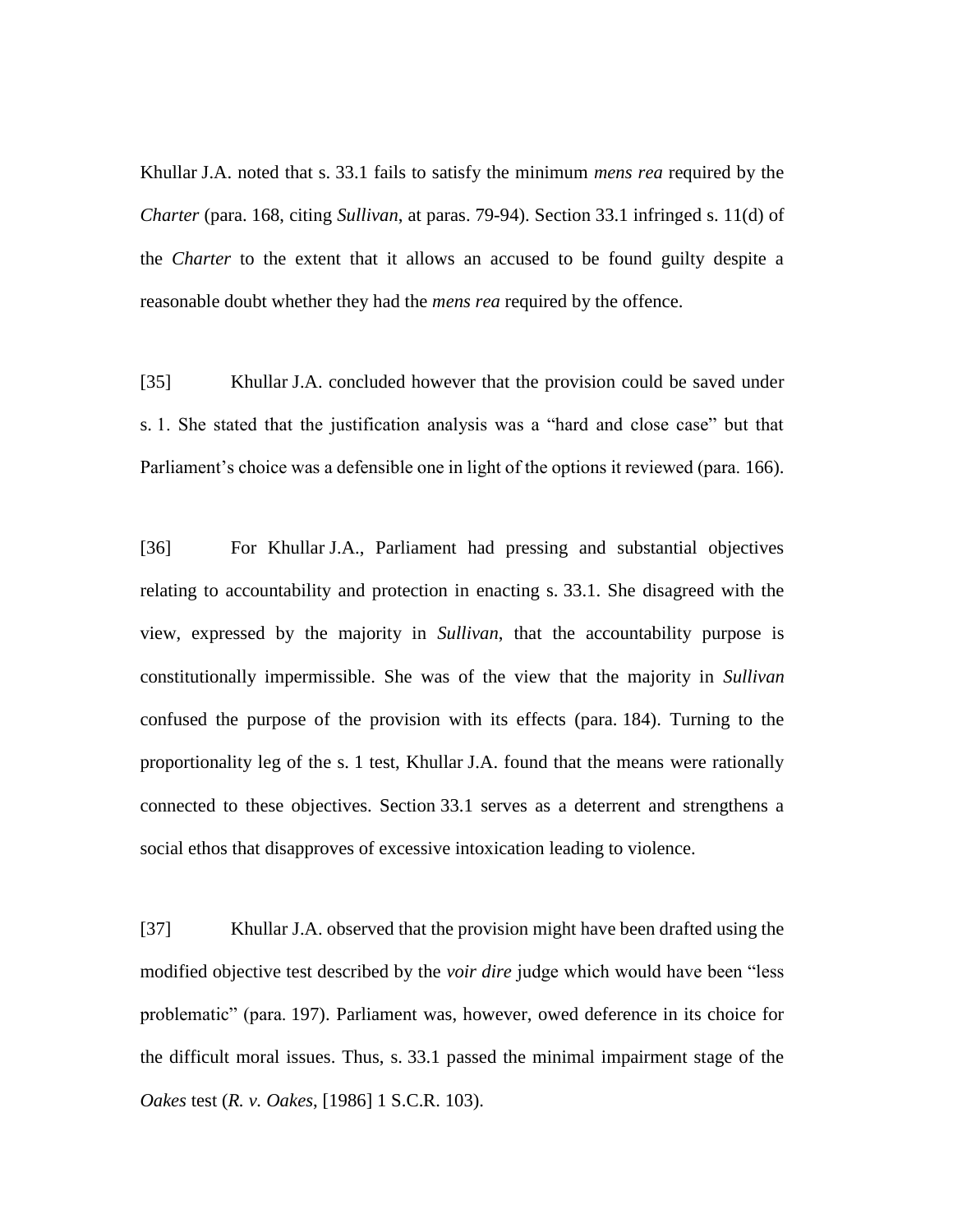[38] At the final balancing stage, Khullar J.A. acknowledged that there are "serious and troubling negative effects of s. 33.1" in that it allows conviction for violent crimes even where the conduct constituting the *actus reus* is not voluntary and the accused does not possess the *mens rea* required for the general intent offence (para. 201). However, the important benefits outweigh these deleterious effects, including the protection of women and children that "breathes some meaning into the equality rights of victims" (para. 202). It also deters the irresponsible use and mixing of intoxicants that could lead to automatism and violent behaviour (para. 204): "Parliament is entitled to craft a legislative response regardless of how often an accused would fall within s. 33.1" (para. 207).

[39] In conclusion, Khullar J.A. adopted Slatter J.A.'s disposition of the matter. The Court entered a conviction for aggravated assault.

IV. Issue

[40] The only issue is whether s. 33.1 violates ss. 7 and 11(d) of the *Charter*  and, if so, whether it can be saved under s. 1.

[41] Section 33.1 provides:

**33.1 (1)** It is not a defence to an offence referred to in subsection (3) that the accused, by reason of self-induced intoxication, lacked the general intent or the voluntariness required to commit the offence, where the accused departed markedly from the standard of care as described in subsection  $(2)$ .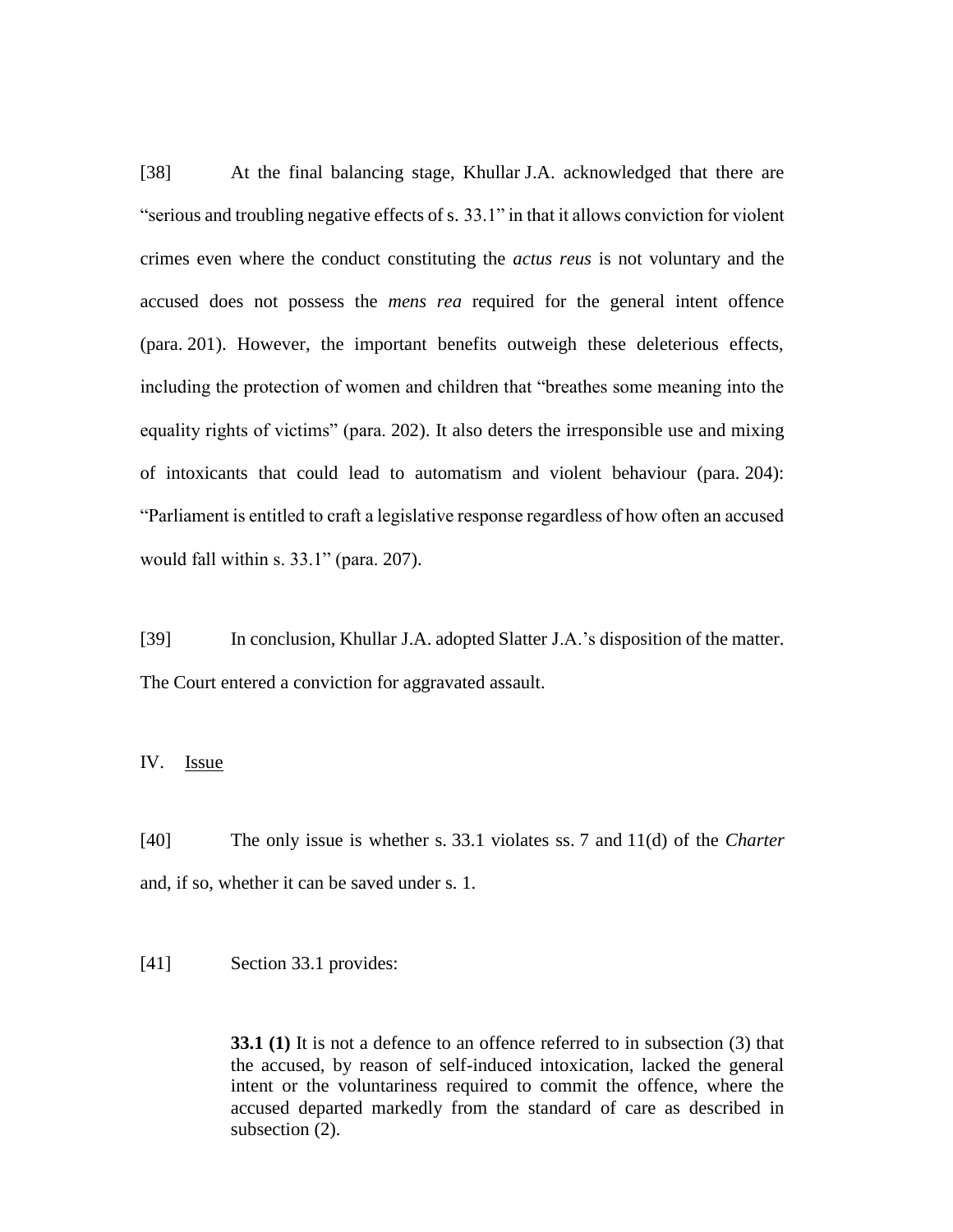**(2)** For the purposes of this section, a person departs markedly from the standard of reasonable care generally recognized in Canadian society and is thereby criminally at fault where the person, while in a state of selfinduced intoxication that renders the person unaware of, or incapable of consciously controlling, their behaviour, voluntarily or involuntarily interferes or threatens to interfere with the bodily integrity of another person.

**(3)** This section applies in respect of an offence under this Act or any other Act of Parliament that includes as an element an assault or any other interference or threat of interference by a person with the bodily integrity of another person.

V. Analysis

#### A. *Intoxication and Criminal Liability*

[42] While Mr. Brown was convicted of aggravated assault, it is of central importance to recall that s. 33.1 blocks the defence of automatism for all general intent crimes designated in s. 33.1(3), including sexual assault and some other forms of gendered violence. Intoxicated sexual assault was in issue in *Leary v. The Queen*, [1978] 1 S.C.R. 29, *R. v. Bernard*, [1988] 2 S.C.R. 833, and *Daviault*. Domestic and sexual violence have had, as the preamble of Bill C-72 makes plain, a "particularly disadvantag[eous] impact on the equal participation of women and children in society" and Parliament was especially concerned not to allow voluntary intoxication to "excuse" violence against women and children. It is not only important that this preoccupation be recognized as legitimate, but that it be understood as having shaped arguments challenging the provision (see I. Grant, "Second Chances: Bill C-72 and the *Charter*" (1995), 33 *Osgoode Hall L.J.* 379).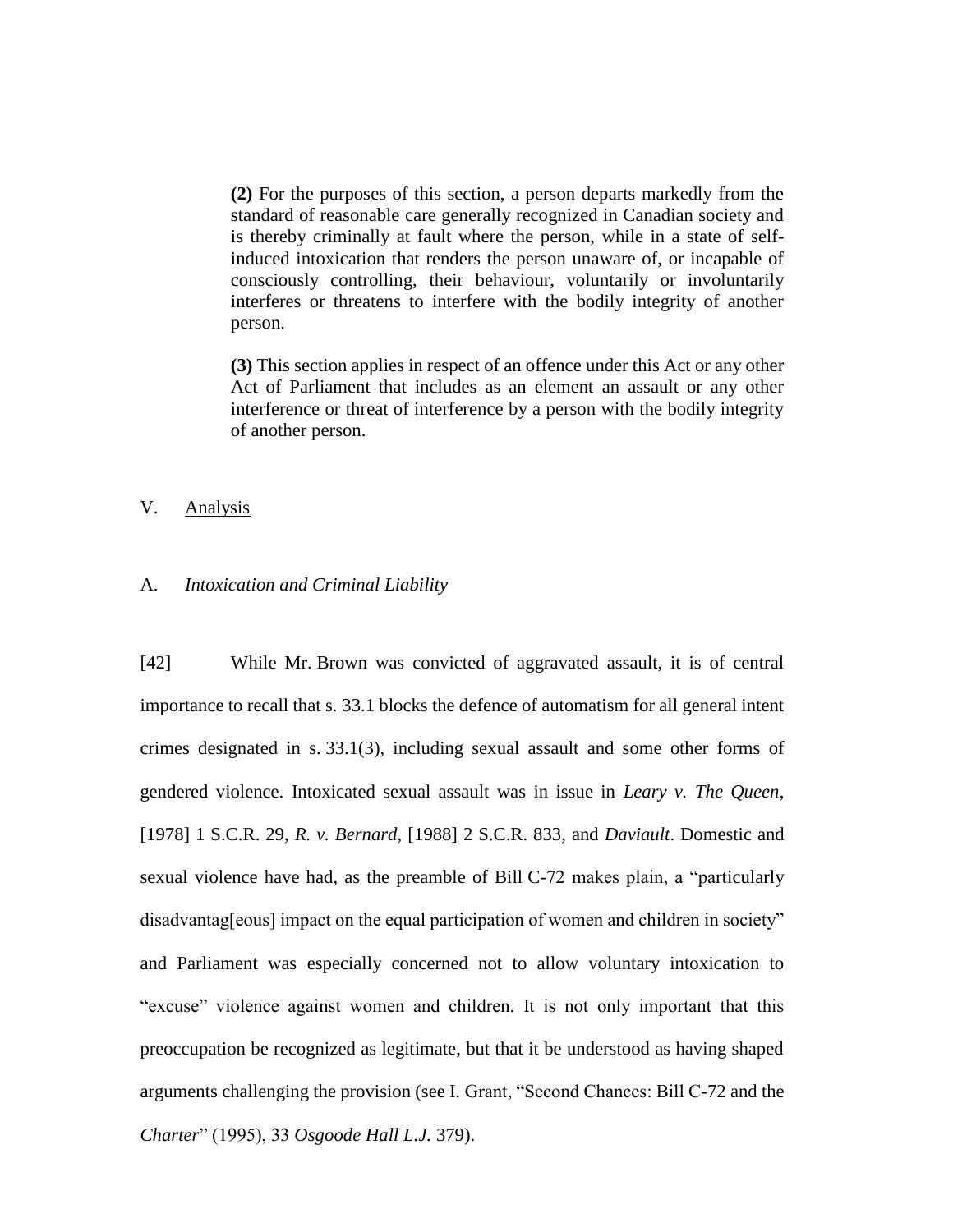[43] The common law has developed an unsympathetic view towards offenders who argue that their intoxication rendered them incapable of forming the necessary guilty mind. In principle, intoxication does not allow the guilty to evade the stigma of proper conviction or the exacting of fair punishment in Canadian law. Intoxication short of automatism is never a defence to crimes of general intent, including manslaughter, assault, and sexual assault (see *Director of Public Prosecutions v. Beard*, [1920] A.C. 479 (H.L.); *Leary*, at pp. 57-60). In *Leary*, the majority determined that the recklessness involved in becoming drunk was sufficient to find the guilty mind for whatever general intent offence follows. At the time, the *Leary* rule applied to all degrees of intoxication, including extreme intoxication akin to automatism. Intoxication may only negate fault for crimes of specific intent, such as murder, by reason of the complexity of *mens rea* required for conviction. It bears repeating: The rule that intoxication is not a defence to general intent crimes remains untouched by this appeal, except in the case of intoxication akin to automatism.

[44] The constitutionality of the *Leary* rule was upheld in *Bernard*. In concurring reasons, Wilson J. upheld the rule on the basis that the *mens rea* for sexual assault could be inferred from the commission of the act, notwithstanding drunkenness, where the accused engaged in an "intentional and voluntary" act (p. 883). Wilson J. was quick however to distinguish the facts of *Bernard* from cases of extreme intoxication akin to automatism. Wilson J. took care to note that, in a case of true automatism, the *Leary* rule could violate the presumption of innocence by substituting the fault of becoming drunk for the fault of the charged offence (pp. 889-90).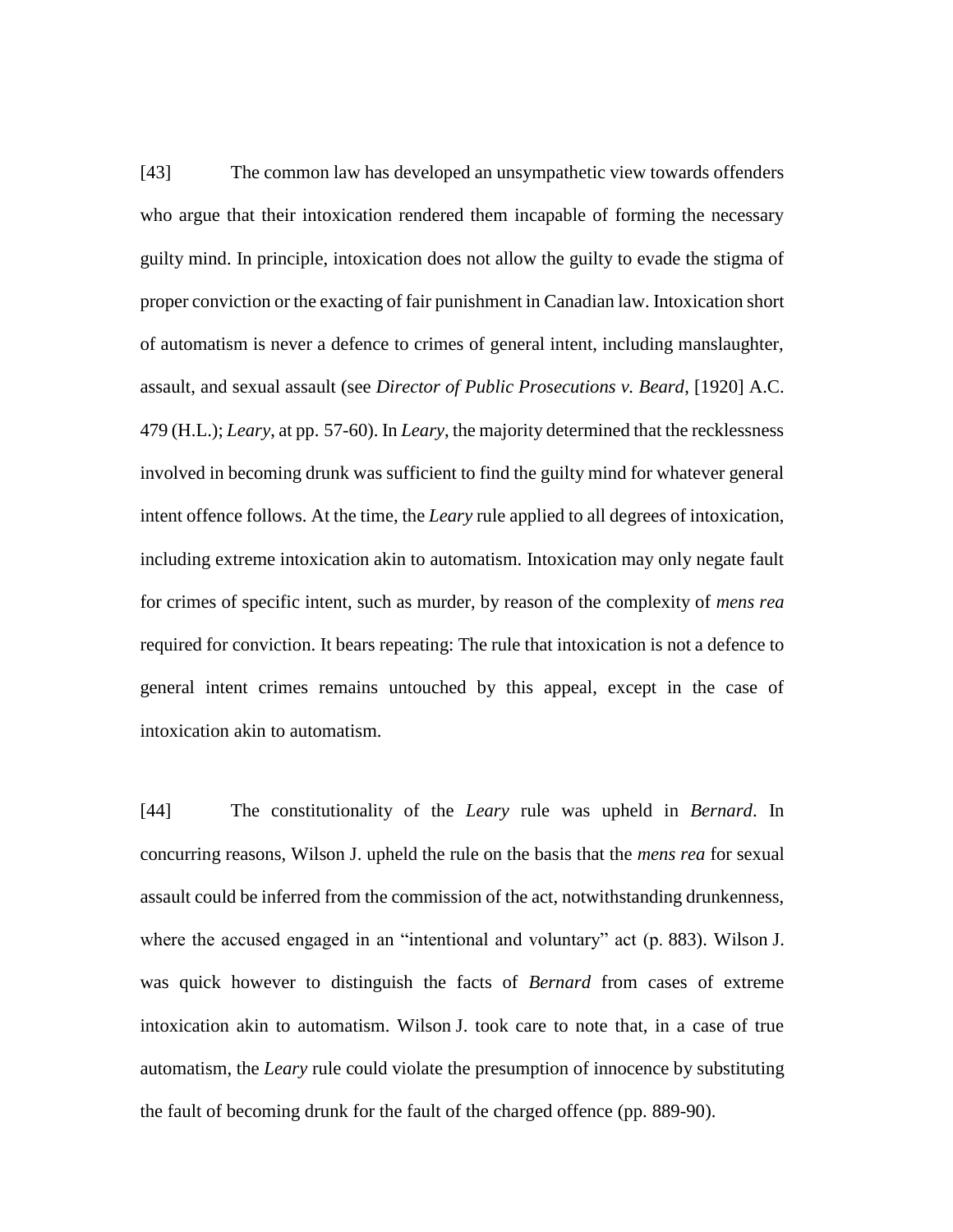[45] It bears recalling, then, that most degrees of intoxication do not provide a defence to crimes of general intent like the offence of aggravated assault from which Mr. Brown was convicted on appeal. Only the highest form of intoxication — that which results in a person losing voluntary control of their actions — is at issue here: extreme intoxication akin to automatism as a defence to violent crimes of general intent and, then again only intoxication that is self-induced.

[46] The defence of automatism denies the element of voluntariness and therefore negates the *actus reus* of the offence (*R. v. Chaulk*, [1990] 3 S.C.R. 1303, at p. 1321; *R. v. Parks*, [1992] 2 S.C.R. 871, at p. 896). Involuntary conduct is understood to be genuinely exculpatory because, while the prohibited act was harmful, the accused lacks the capacity to answer for what they did (J. Gardner, *Offences and Defences: Selected Essays in the Philosophy of Criminal Law* (2007), at p. 142). A physically involuntary act, however wrongful in outward appearance, is not a guilty act that can be imputed to an accused.

[47] Automatism is reflected in involuntary movements that may be associated with heart attacks, seizures or "external" shock, or conditions such as sleepwalking or delirium, where the body moves but there is no link between mind and body (*Bratty v. Attorney-General for Northern Ireland*, [1963] A.C. 386 (H.L.), at p. 409; *Rabey*, at p. 523). Physical voluntariness is a principle of fundamental justice and a requirement of all true criminal offences, central to the criminal law's desire to avoid convicting the morally innocent (*Daviault*, at p. 74; *R. v. Ruzic*, 2001 SCC 24, [2001] 1 S.C.R. 687, at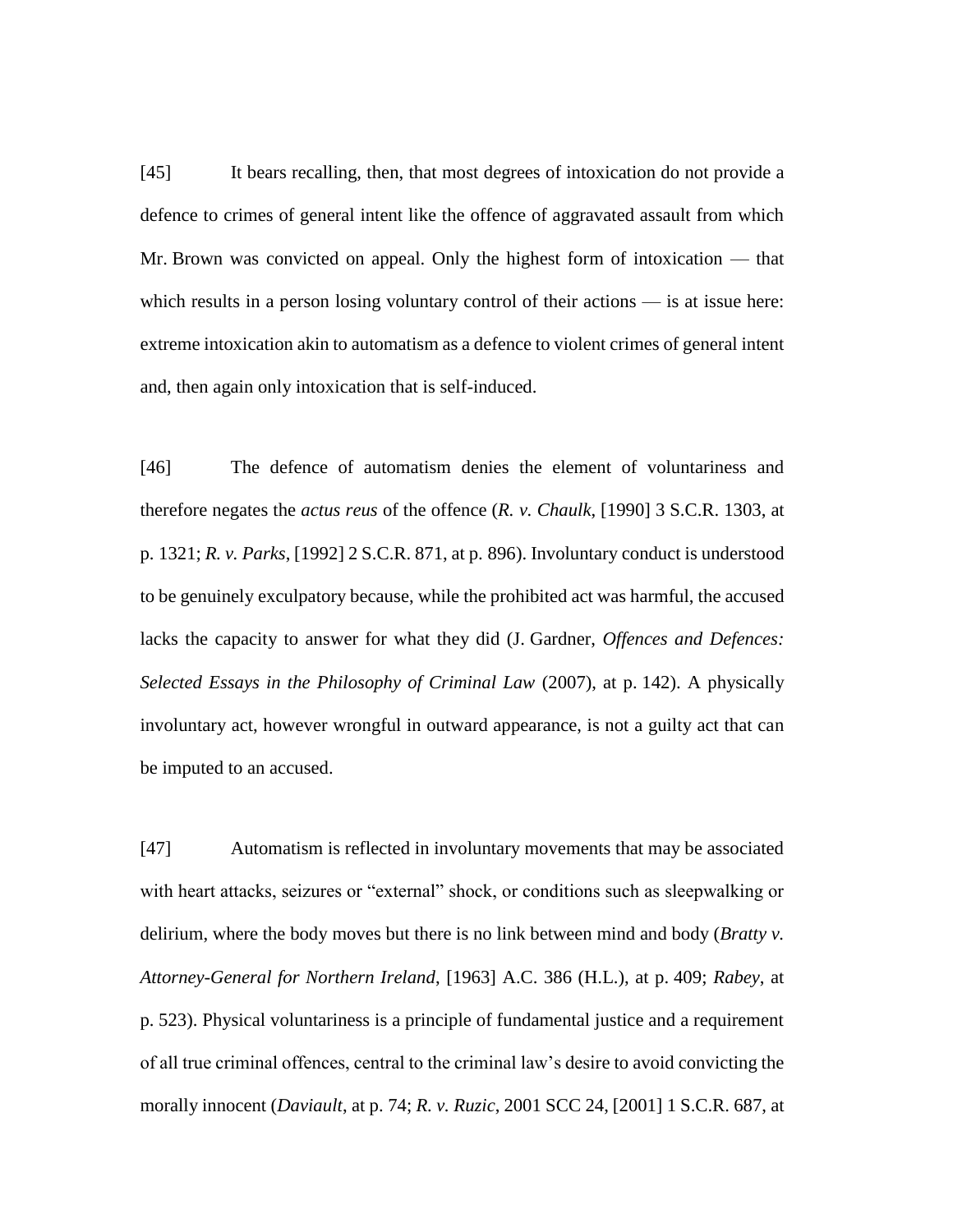paras. 46-47; *R. v. Bouchard-Lebrun*, 2011 SCC 58, [2011] 3 S.C.R. 575, at para. 45). Absent a willed movement of the body, the Crown cannot prove the *actus reus* beyond a reasonable doubt (*R. v. Théroux*, [1993] 2 S.C.R. 5, at pp. 17-18). This is distinguished from moral involuntariness, which describes scenarios where the accused retains conscious control over their body but has no realistic choice but to commit a guilty act (*Ruzic*, at para. 44).

[48] In addition, an automaton cannot form the *mens rea*, or guilty mind, if their actions are involuntary. Where an accused has no conscious awareness of their movements, they necessarily cannot intend their involuntary acts. Imposing criminal liability in the absence of proof of fault also offends the principles of fundamental justice (*Motor Vehicle Reference*, at pp. 513-15).

[49] I recall that, in *Bernard*, Wilson J. wrote that in a case of true intoxication akin to automatism, it may be improper to substitute proof of intention to become intoxicated for proof of intention to commit the violent offence (pp. 889-90). The choice to become intoxicated through legal or illegal means, a choice that many Canadians make, cannot be said to be the same as an intention to perpetrate the illegal act. The substitution violates the presumption of innocence, because a person can be convicted despite a reasonable doubt about whether the essential elements of the offence have been established (*Oakes*, at p. 134; *R. v. Vaillancourt*, [1987] 2 S.C.R. 636, at p. 656).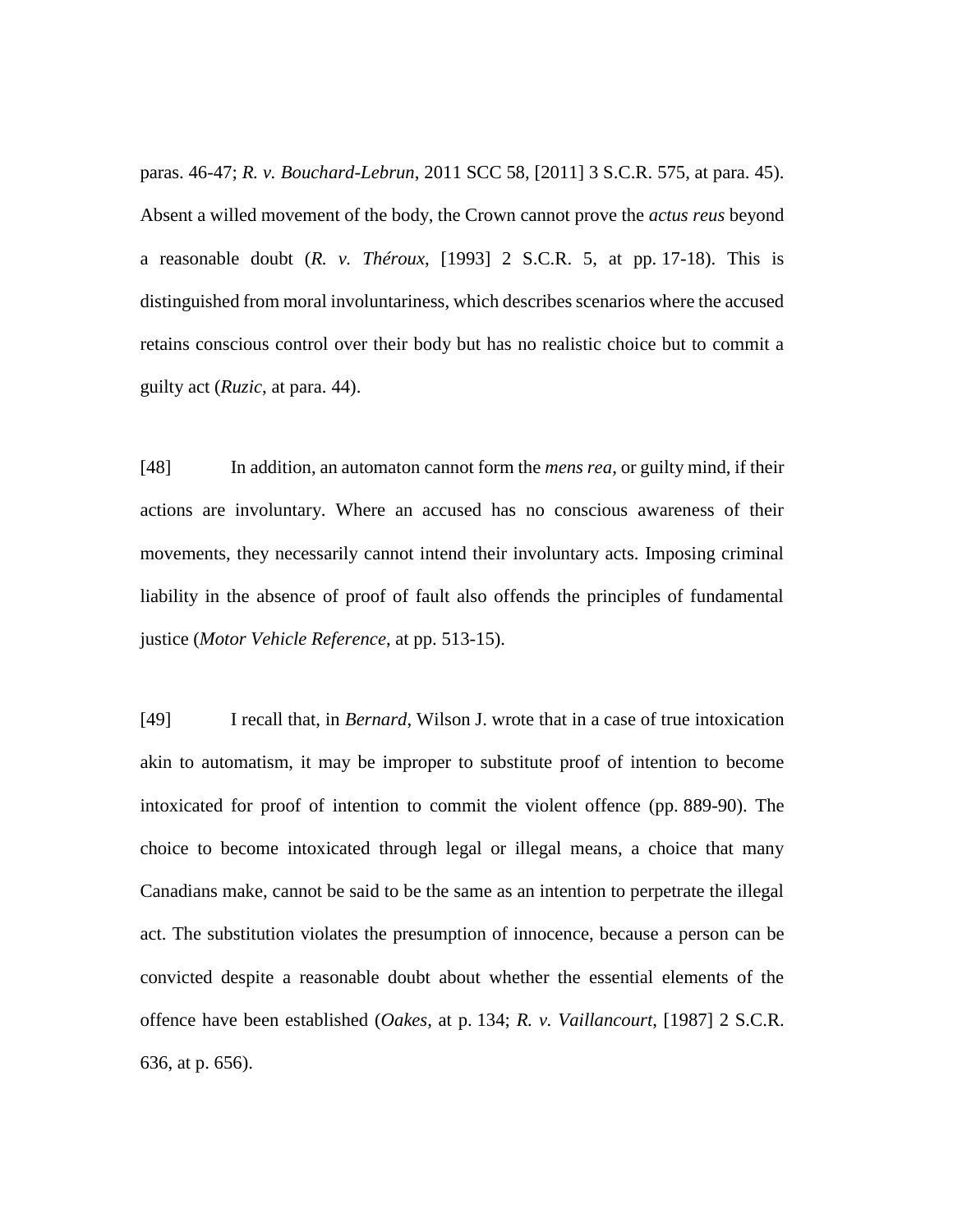[50] I note that the defence has been referred to as "rare" in the case law (*Daviault*, at pp. 92-93; *Sullivan*, at para. 118). The Attorney General of Manitoba disputes that and points to instances of violence involving street drugs with known psychosis-inducing properties. It is certainly plain that intoxicated violence is a serious social problem. Whatever proportion of this phenomenon relates to involuntary conduct, it is notable that extreme intoxication akin to automatism is an exigent defence requiring the accused to show that their consciousness was so impaired as to deprive them of all willed control over their actions. This is not the same as simply waking up with no memory of committing a crime. A failure to remember does not prove that an individual was acting involuntarily. Nor is it the same as suffering a psychotic episode where physical voluntariness remains intact. But even if one were to accept that the defence is a rarity, it hardly seems conclusive to either side of the debate. It is cold comfort to the victim of extreme intoxicated violence that their plight is a rare one. And it is equally chilling to think that denying the defence to a person who is morally and physically incapable of committing a crime is somehow palatable in that it is a rare occurrence.

[51] Disagreements concerning the blameworthiness of voluntary intoxication animated the majority and minority opinions in *Daviault*, which addressed squarely the impact of the *Leary* rule and the preoccupations of Wilson J. in *Bernard* on extreme intoxication akin to automatism.

# (1) *Daviault*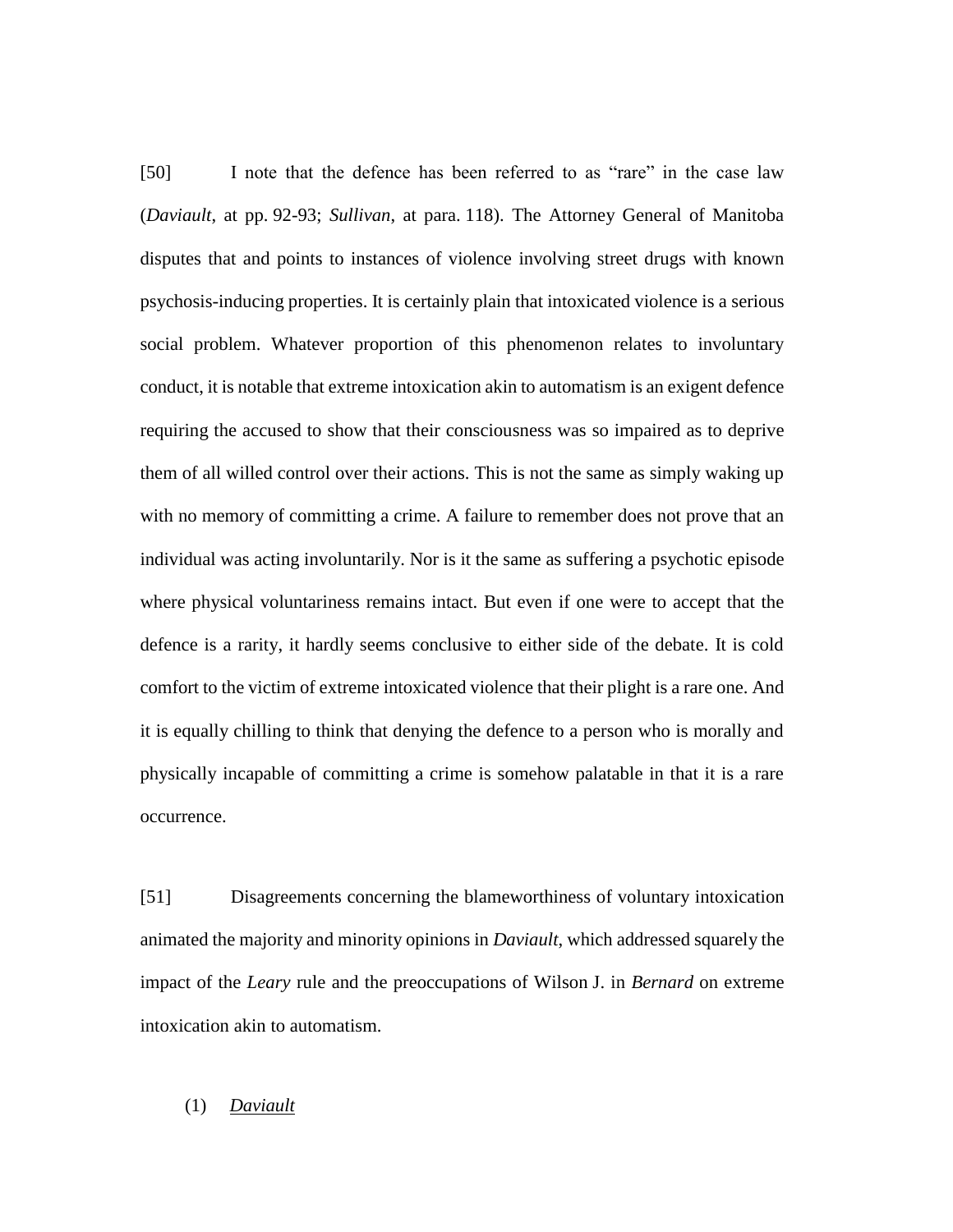[52] Mr. Daviault sexually assaulted an acquaintance after drinking 7 or 8 bottles of beer and 35 ounces of brandy, an amount that would likely cause death or a coma in an ordinary person. The issue was, as a matter of law, whether evidence of extreme self-induced intoxication akin to automatism could ground a defence to the general intent crime of sexual assault. Cory J. for the majority held that the *Leary* rule offended ss. 7 and 11(d) of the *Charter* in three ways, helpfully explained by Paciocco J.A. in *Sullivan* as the "voluntariness breach", the "improper substitution breach" and the "mens rea breach" (*Sullivan*, at para. 47; *Daviault*, at pp. 89-92).

[53] The majority was concerned that an accused in a state of extreme intoxication akin to automatism could be convicted for conduct that, by reason of its involuntary character, cannot amount to the *actus reus* of the offence, for which proof beyond a reasonable doubt must be made. This violation of the criminal law's voluntariness principle would breach the principles of fundamental justice in s. 7 of the *Charter* (pp. 91-92). Moreover, the choice to become intoxicated cannot be properly substituted for the *mens rea* of the offence charged. Proof of voluntary intoxication does not inevitably lead to the conclusion that the accused had the requisite mental element required for conviction. The improper substitution of proof of self-induced intoxication for proof of *mens rea* of the offence is a breach of the presumption of innocence (s. 11(d)) (p. 92). Finally, the majority in *Daviault* recalled that voluntary intoxication is not a crime and the consequences of self-induced intoxication may themselves not be voluntary or foreseeable. To convict a person based on self-induced intoxication means that an accused might not have the constitutionally required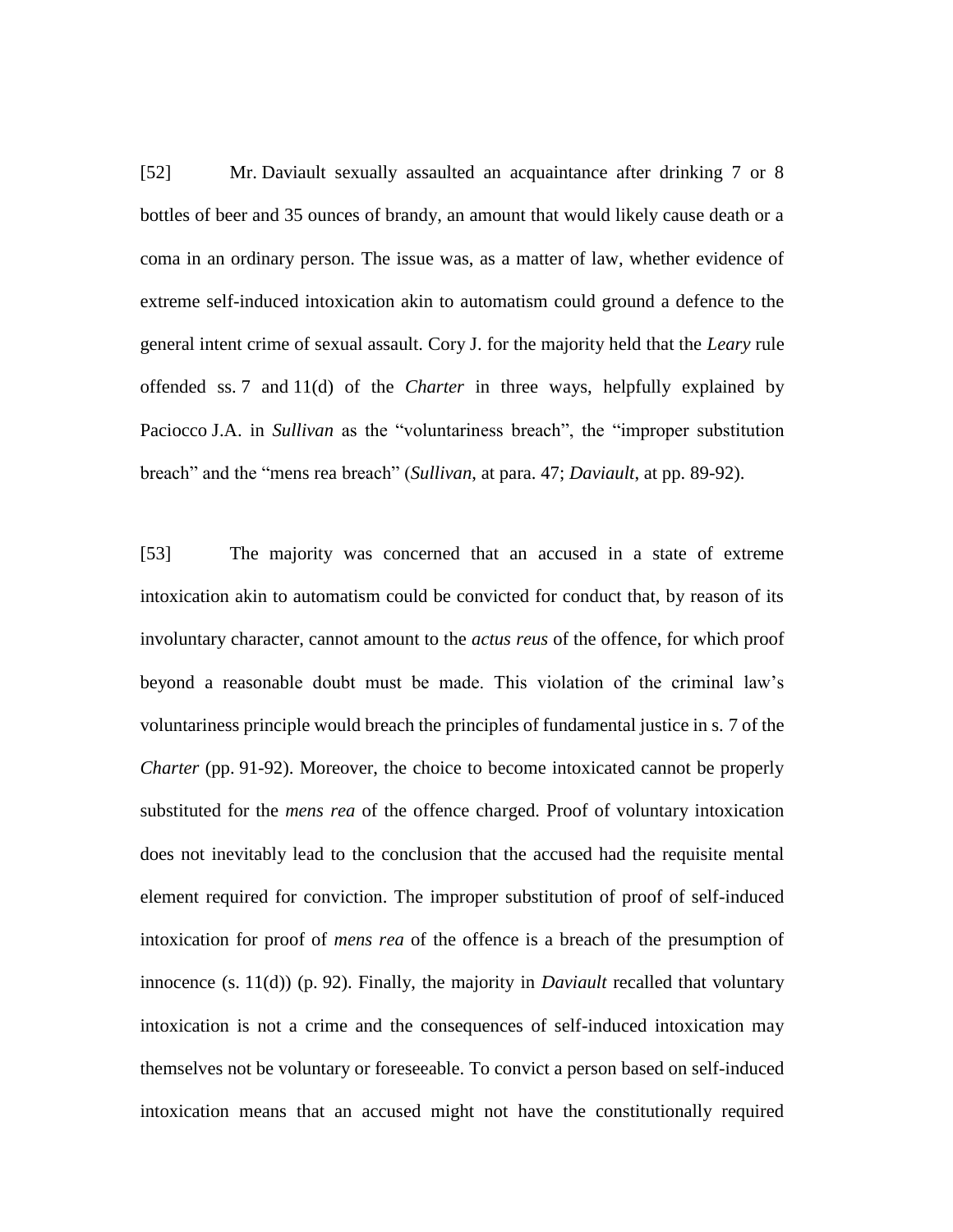minimum *mens rea* that fits the offence charged and the criminal sanction that attaches thereto. This would violate the principles of fundamental justice in s. 7 of the *Charter* and constitutes the *mens rea* breach (*ibid.*).

[54] The majority in *Daviault* thus modified the rule that intoxication is not a defence to crimes of general intent. Exceptionally, a defence of extreme intoxication akin to automatism, including self-induced extreme intoxication, could be raised by an accused, although intoxication short of automatism would still not be a defence, as it will not interfere with someone's ability to form the minimum mental element required for a general intent offence (pp. 99-101). Cory J. invited Parliament to legislate to meet what he considered to be the rare case of this degree of intoxication, noting that it was "always open to Parliament to fashion a remedy which would make it a crime to commit a prohibited act while drunk" (p. 100).

[55] In dissent, Sopinka J. said that self-induced extreme intoxication cannot be a defence for general intent crimes such as sexual assault. In his view, the principles of fundamental justice could be satisfied if there is a blameworthy mental element and the level of blameworthiness is not disproportionate to the seriousness of the offence (p. 118). Those who voluntarily consume alcohol or drugs and render themselves involuntary are not morally blameless. Sopinka J. wrote that the voluntariness principle must give way as a "perpetrator who by his or her own fault brings about the conditions should not escape punishment" (p. 121).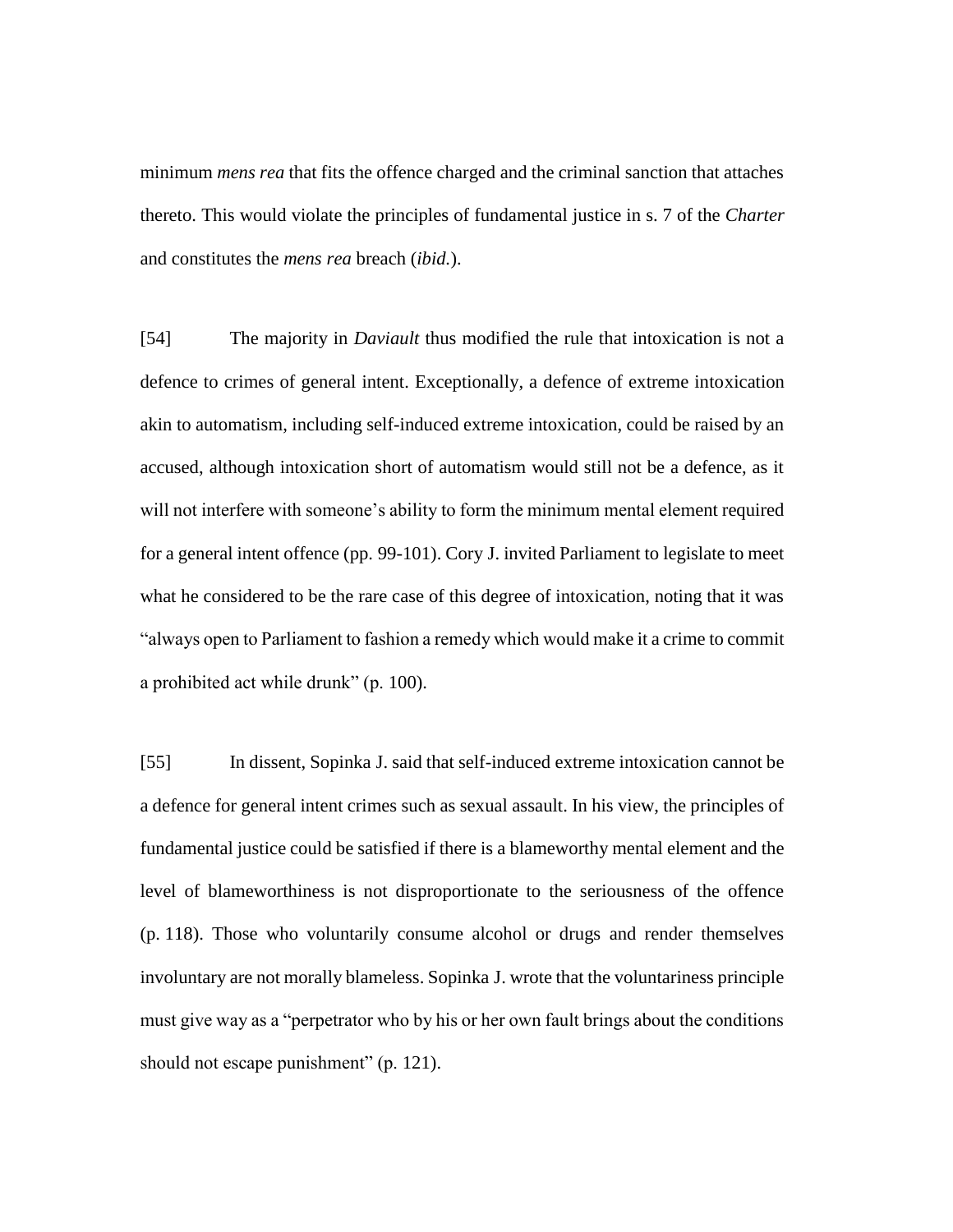[56] Thus, following *Daviault*, at common law, an accused was entitled to an acquittal for a general intent offence if they could prove, on a balance of probabilities, that they committed the acts involuntarily, while in a state of extreme intoxication akin to automatism. In order to do so, the accused must adduce expert evidence.

[57] In its aftermath, the majority opinion in *Daviault* was criticized for its "alarming lack of consideration of the social context of sexual assault particularly for women and children" (I. Grant, "The Limits of Daviault" (1995), 33 C.R. (4th) 277, at p. 287; see also M. Shaffer, "*R.* v. *Daviault*: A Principled Approach To Drunkenness or A Lapse of Common Sense?" (1996), 3 *Rev. Const. Stud.* 311, at pp. 324-27). Professor Grant, for example, argued that alcohol is often implicated in gendered violence, and therefore strong equality protections are necessary ("Second Chances: Bill C-72 and the *Charter*", at p. 389). She wrote that "[t]he suggestion that someone could be too drunk to be convicted of sexual assault shocked the public's sense of justice and common sense" (p. 383).

## (2) Bill C-72

[58] Within a relatively short period following the judgment of this Court in *Daviault*, Parliament added s. 33.1 to the general part (Part I — General) of the *Criminal Code*, which sought to abolish self-induced intoxication akin to automatism as a defence to general intent offences involving violence. The preamble of Bill C-72, to which I will return, emphasized Parliament's concerns regarding intoxicated violence and its impact on the equality and security interests of women and children. It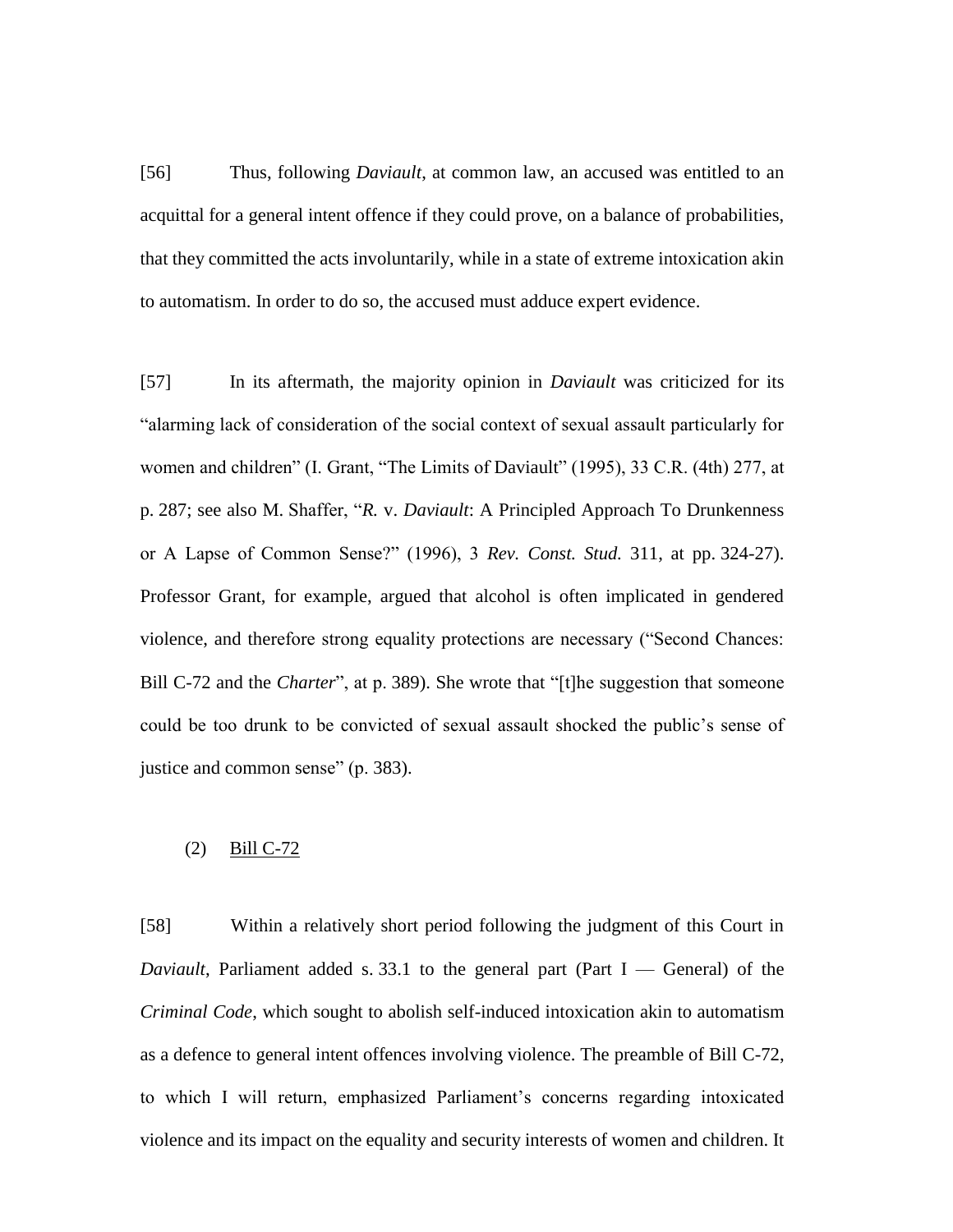also spoke to the moral view that someone who caused harm while voluntarily intoxicated was blameworthy and should be held accountable for that harm.

[59] Before the Standing Committee on Justice and Legal Affairs in advance of the Bill's enactment, the Minister of Justice stated that in *Daviault*, Sopinka J. "wrote a strong judgment for the dissent. . . . He was able to conclude that the moral blameworthiness in the act of inducing your own intoxication was sufficient as a link to criminal liability for the harm charged in the offence" (*Minutes of Proceedings and Evidence of the Standing Committee on Justice and Legal Affairs*, No. 98, 1st Sess., 35th Parl., April 6, 1995, at p. 17). He stated that the draft amendment provided a sufficient level of fault in that self-induced intoxication to the point of automatism was a departure from the standard of care (*ibid.*). In its response to *Daviault*, Parliament thus sought to supply a link between the intention to become intoxicated and the intention to commit a crime of violence identified by the majority. It endeavoured to do so by legislating the marked departure standard described in s. 33.1(2), which was viewed as avoiding the constitutional infirmities identified by Cory J. and extending the moral and policy reasoning of Sopinka J.'s dissent.

[60] Even after *Daviault*, there is general agreement that a person acting in a state of automatism deserves an acquittal where their loss of control is truly morally blameless. But, to borrow a phrase from the United Kingdom Law Commission, there is a persistent sense shared by many that "it is not fair for there to be an acquittal where the accused may be blamed for whatever led to the loss of control" (*Criminal Liability:*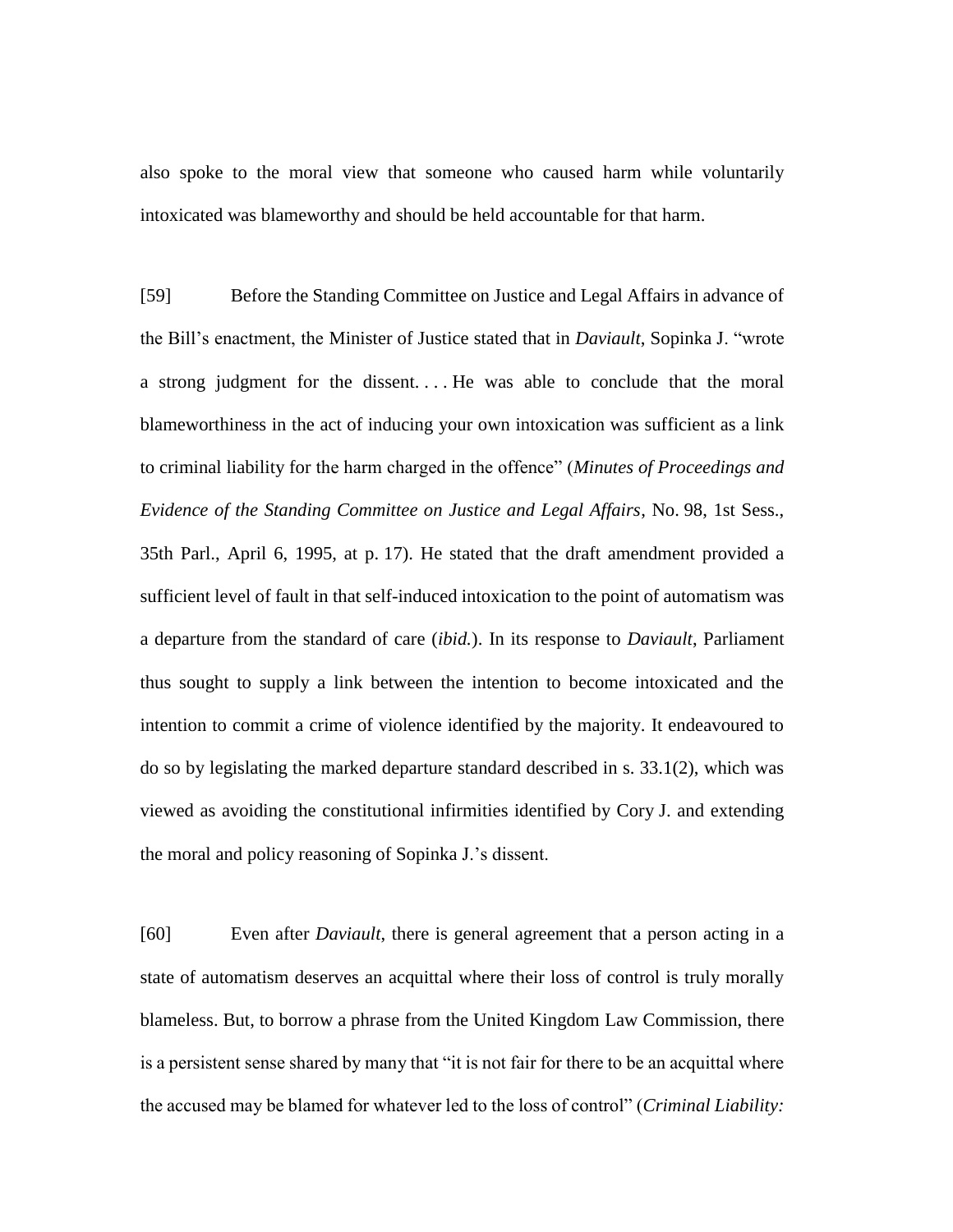*Insanity and Automatism — A Discussion Paper* (2013), at para. 1.117). On this view, a person whose automatism is brought about by self-induced extreme intoxication should shoulder that blame and the law should not allow them to escape liability for their violent conduct. There is a perceived difference, say, between a person who consumes a spiked drink and, as a result, loses control of their actions and another person who, because they chose to drink or take drugs to excess, falls into a state akin to automatism. At the same time, issues related to agency and automatism are complicated by other factors, including the social problem of addiction that may have a bearing on the question of moral blameworthiness (see, generally, L. Silver, *Who is Responsible for Extreme Intoxication?*, October 7, 2021 (online); L. M. Kelly and N. Gill, *The punishing response to the defence of extreme intoxication*, October 13, 2020 (online)). While this bears noting, it is unnecessary to say more on this problem that does not arise on the facts of this appeal or of the *Sullivan* and *Chan* appeals before the Court.

[61] I take due note that the preamble to Bill C-72 provides that, in most cases, extreme intoxication akin to automatism is brought about not through the consumption of alcohol alone, but by the consumption of other intoxicants or a mix of alcohol and another substance. For this observation, Parliament relied upon reports and testimony by three experts in support of its conclusion that alcohol alone will not induce a state of automatism. One expert, Dr. Harold Kalant, stated that there was no scientific evidence that alcohol could cause automatism, absent an underlying health condition (*Sullivan* and *Chan* appeals, A.R., vol. VI, at pp. 93-95; see also the evidence of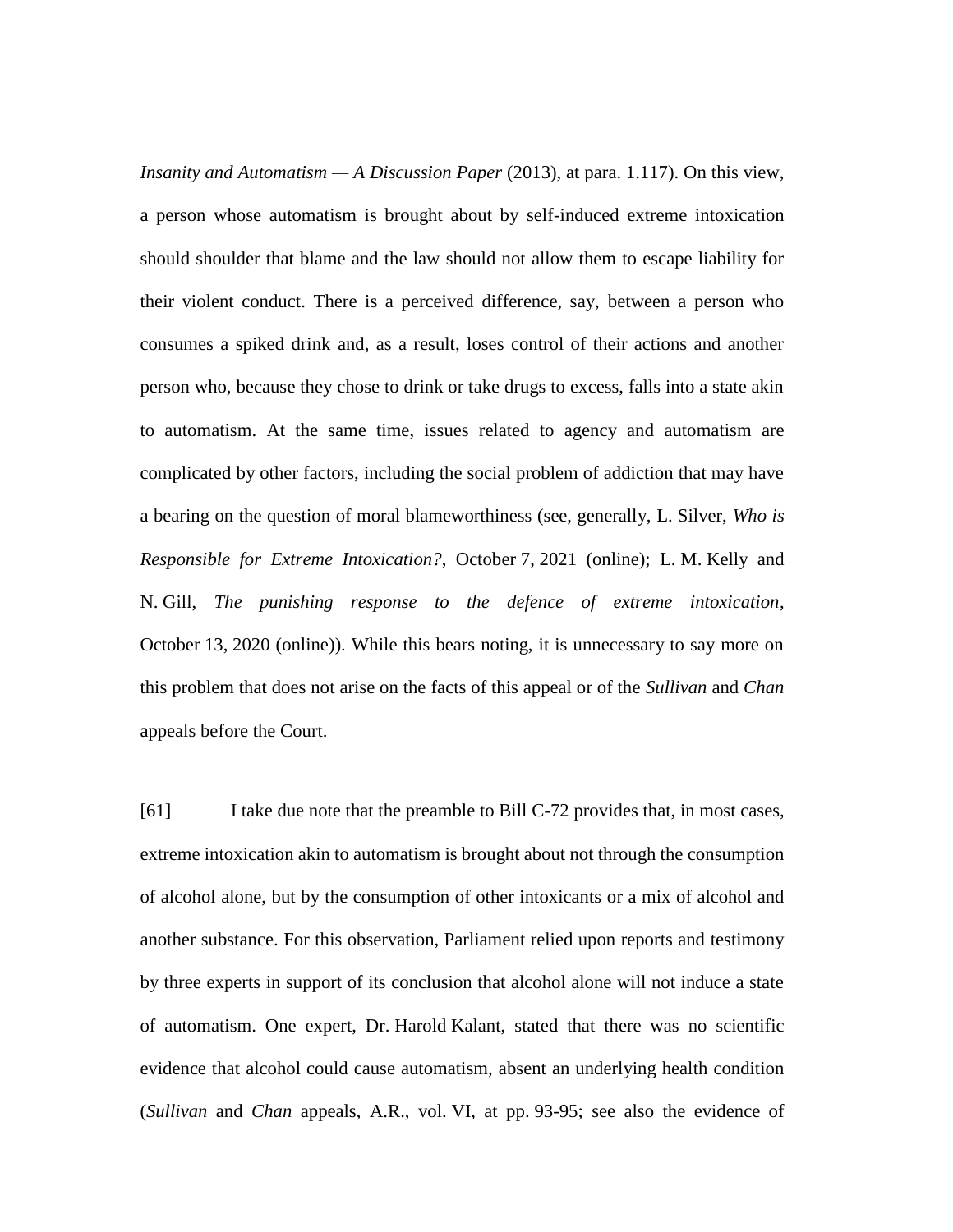Dr. Kendall and Dr. Bradford in Standing Committee on Justice and Legal Affairs, *Evidence*, No. 161, 1st Sess., 35th Parl., June 13, 1995, at pp. 22-25). While s. 33.1 refers to intoxication generally, without formally distinguishing between licit or illicit substances, the preamble to Bill C-72 states that "the Parliament of Canada . . . is aware of scientific evidence that most intoxicants, including alcohol, by themselves, will not cause a person to act involuntarily".

[62] Although both *Daviault* and Parliament were focussed on "drunkenness", the parliamentary record and facts of this appeal and the *Sullivan* and *Chan* appeals suggest that the defence of extreme intoxication akin to automatism will generally not be relevant in cases involving alcohol alone. The experts in this case explained, with reference to the legal definition of automatism, that psilocybin may induce delusions, psychotic episodes, confusion and disorientation (A.R., vol. III, at pp. 241 and 315). Dr. Kalant, in contrast, testified before Parliament that, normally, alcohol progressively decreases nerve cell activity in the brain until a person becomes both unconscious and incapable of physical movement (*Sullivan* and *Chan* appeals, A.R., vol. VI, at p. 93), an effect which would not satisfy the state of impaired conscious and unwilled movements necessary for a true state automatism. Claims of extreme intoxication must, of course, be assessed with reference to the facts and expert evidence adduced at the trial. It would be inappropriate here to foreclose a finding of extreme intoxication through any intoxicant taken alone, if medical and scientific evidence adduced compel such a conclusion.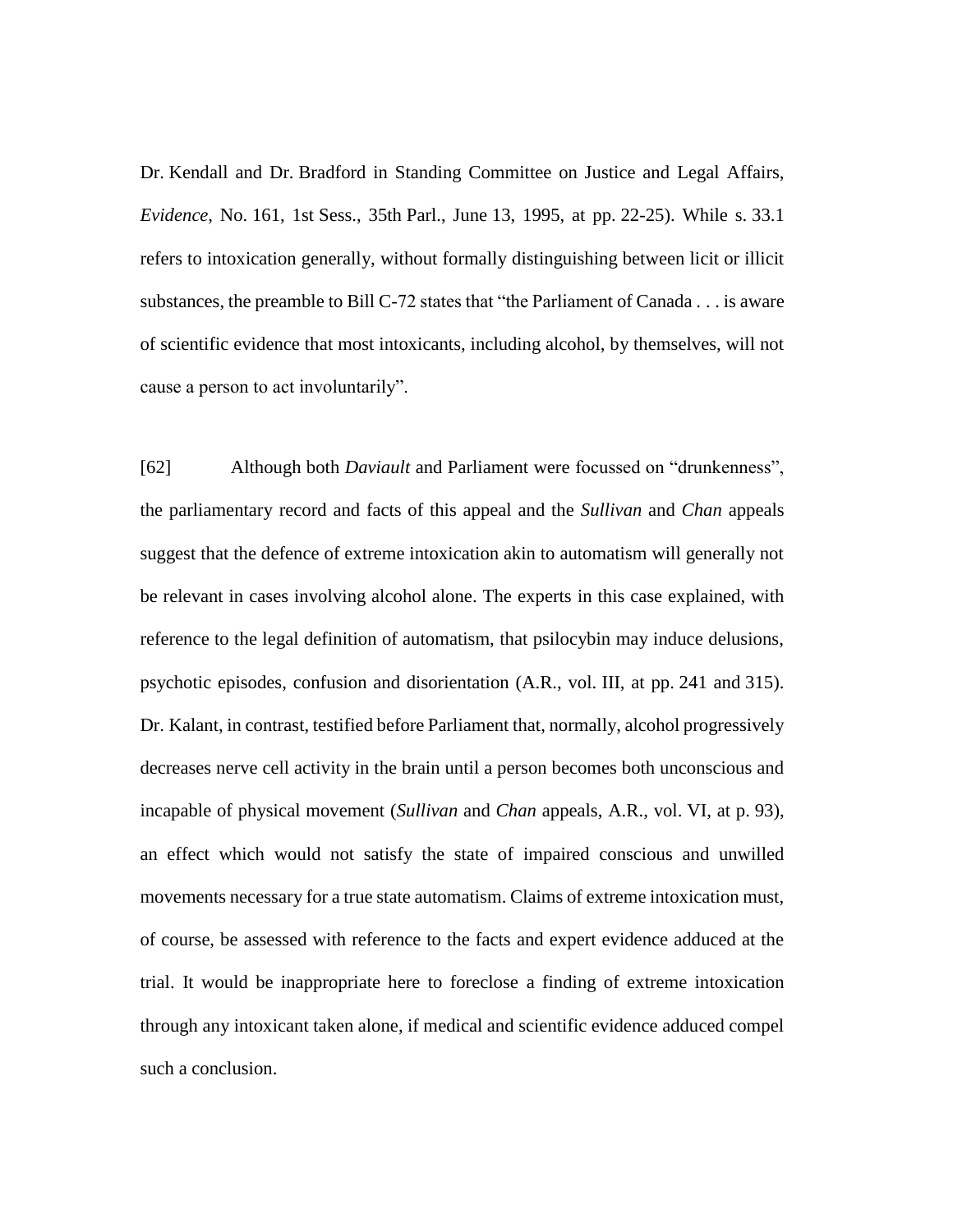[63] I now turn to the question of whether s. 33.1 infringes ss. 7 and 11(d) of the *Charter*, as alleged by Mr. Brown.

#### B. *Section 33.1 Infringes Sections 7 and 11(d)*

#### (1) Principal Arguments

[64] Mr. Brown says s. 33.1 violates ss. 7 and 11(d) of the *Charter*. In its reading of the provision, the Court of Appeal erred in departing from the principles set forth in *Daviault*. He says that s. 33.1 unfairly extends to situations in which there is no foreseeable risk of violence for the general intent offence to which it applies. It creates a regime for absolute liability by allowing conviction without proof beyond a reasonable doubt that the accused intentionally or voluntarily committed the offence. Section 33.1 therefore improperly substitutes intent to become intoxicated with intent to commit the violent offence. Mr. Brown adds that s. 33.1 also limits s. 7 because it mandates conviction without any contemporaneity between the *actus reus* and *mens rea* of a criminal offence.

[65] The Crown responds that, when properly interpreted, s. 33.1 complies with the *Charter*. Under the Crown's reading, s. 33.1 only punishes the intentional and voluntary consumption of drugs to an extreme level, thus meeting the voluntariness requirement. There is no *mens rea* breach because s. 33.1 contains a true objective standard and includes objective foresight of harm. There is no improper substitution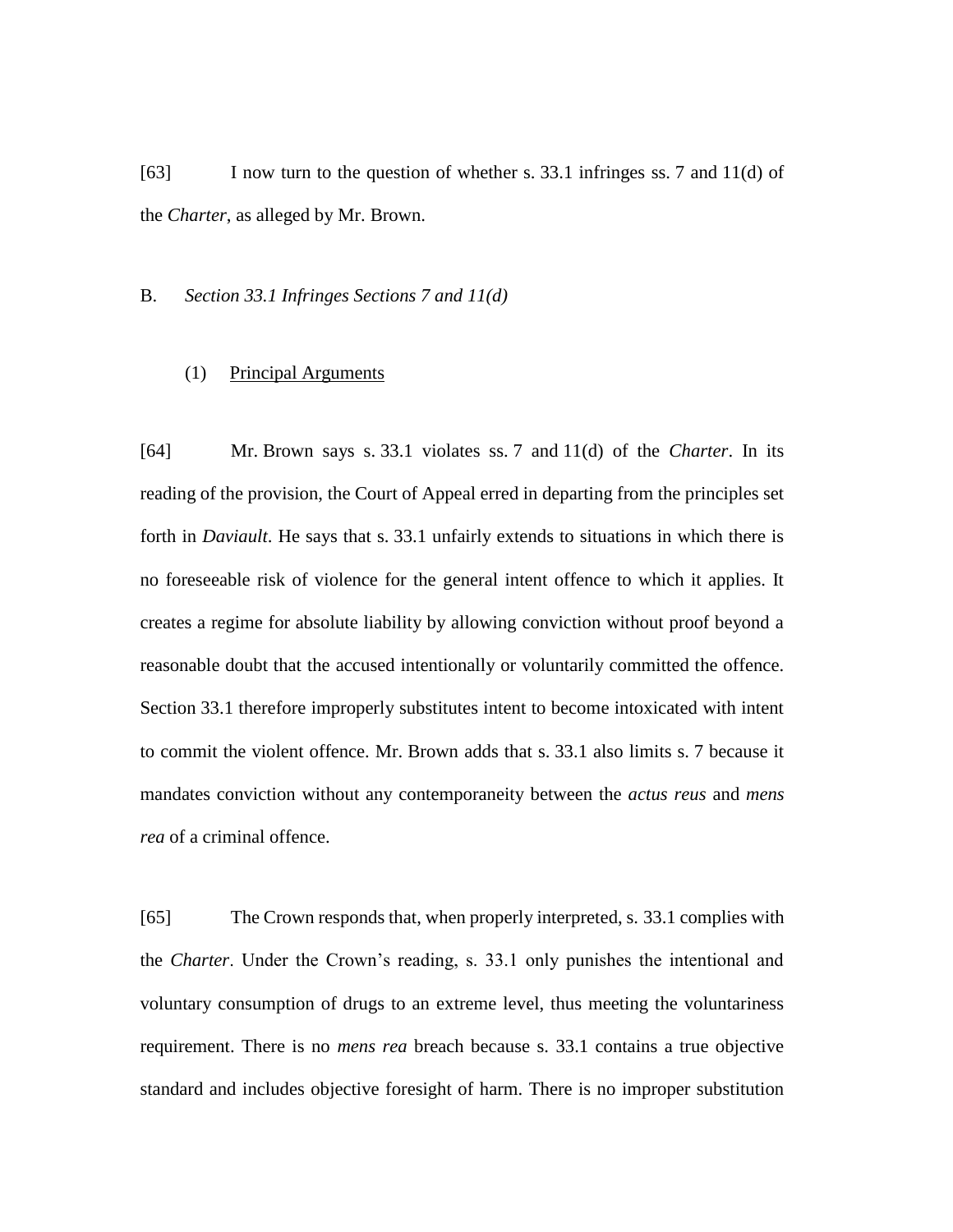because s. 33.1 changes the *mens rea* needed to prove a general intent offence. Parliament was entitled to set standards of behaviour that all in society must follow.

[66] The intervening attorneys general say that s. 33.1 has cast a unique mode of liability that provides the necessary ingredients for a constitutionally valid offence. The mental element inherent in s. 33.1(2) reflects the minimum objective fault requirement along the same marked departure standard recognized in cases such as *R. v. Hundal*, [1993] 1 S.C.R. 867, *Creighton* and *R. v. Roy*, 2012 SCC 26, [2012] 2 S.C.R. 60. Accordingly, s. 33.1 is consistent with ss. 7 and 11(d) of the *Charter* because it follows "a blueprint this Court has already endorsed as constitutional" (Condensed Book, A.G. Ontario, at p. 2). Moreover, Parliament can constitutionally preclude intoxication as a defence if it is the gravamen of the offence (*R. v. Penno*, [1990] 2 S.C.R. 865, at p. 891, per Wilson J.). Here, acting on this Court's invitation in *Daviault*, Parliament has sought to impose liability for the unintended consequences of a blameworthy predicate act following, in particular, *R. v. DeSousa*, [1992] 2 S.C.R. 944.

# (2) Threshold Issue: Internal Balancing Under Section 7

[67] As a preliminary matter, the Court must first decide whether the rights of victims of intoxicated violence, in particular the rights of women and children under ss. 7 and 15 of the *Charter* and alluded to in the preamble to Bill C-72, should inform the analysis of a possible breach of the accused's rights under s. 7, or whether it is appropriate to consider these interests specifically at the justification stage under s. 1.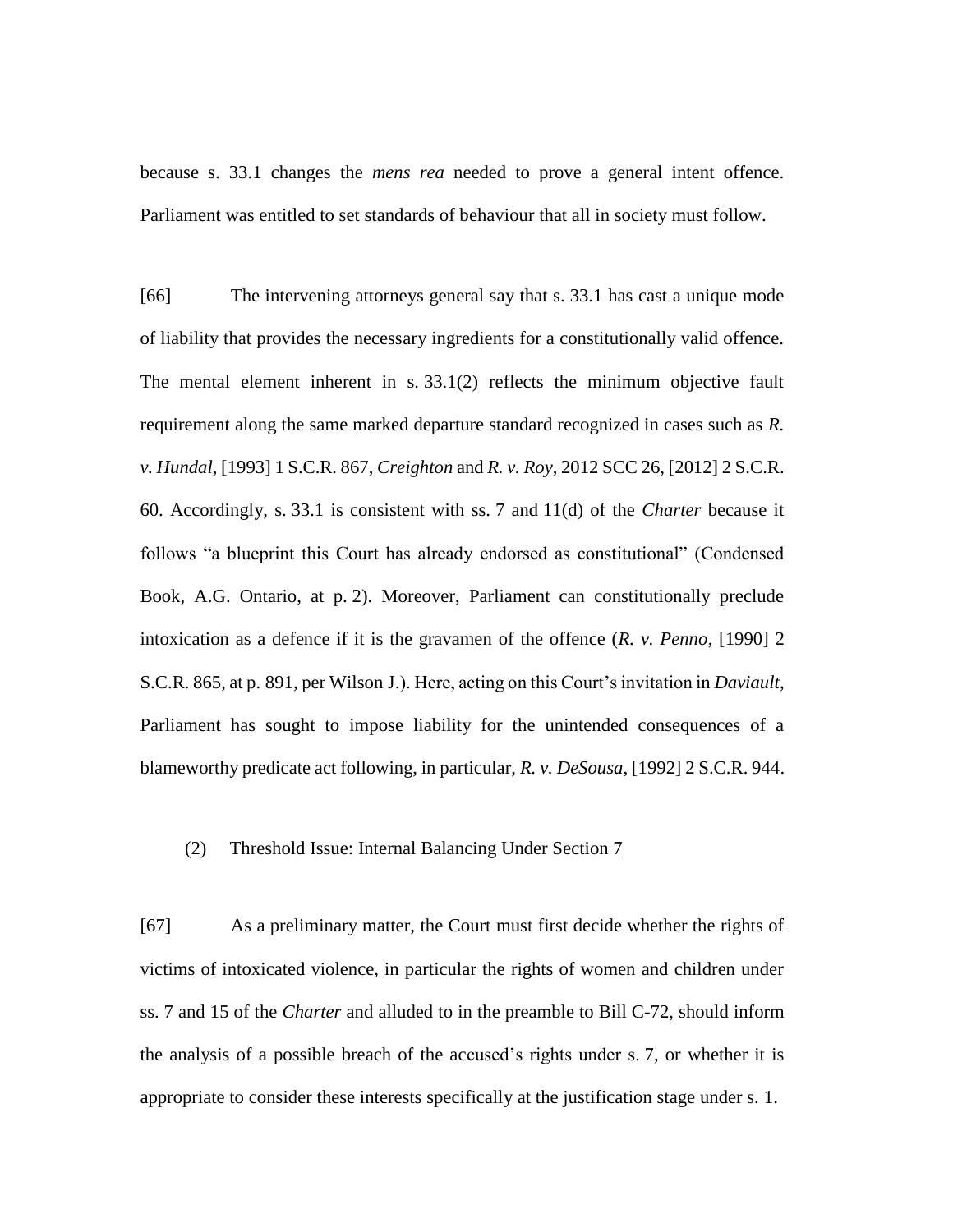[68] The intervener Women's Legal Education and Action Fund Inc. (LEAF) invites this Court to balance the rights of the accused against the rights of women and children in the s. 7 analysis. It says that, in *Daviault*, there was no consideration of competing rights at that stage, unlike the clear engagement with equality, security and dignity interests in Bill C-72. These rights are not simply other social interests that should be "relegated" to the s. 1 justification. Where courts fail to undertake balancing under s. 7 — as the majority of the Court of Appeal did not do in *Sullivan*, for example — the effect is that, wittingly or unwittingly, they favour individual rights over those of vulnerable groups who disproportionately bear the risk of intoxicated violence. Others, including the Crown and the Canadian Civil Liberties Association, depart from this view and submit that the interests of women and children are properly considered under s. 1 following *Canada (Attorney General) v. Bedford*, 2013 SCC 72, [2013] 3 S.C.R. 1101, and *Carter v. Canada (Attorney General)*, 2015 SCC 5, [2015] 1 S.C.R. 331.

[69] LEAF invokes *Dagenais v. Canadian Broadcasting Corp.*, [1994] 3 S.C.R. 835, and *R. v. Mills*, [1999] 3 S.C.R. 668, in which this Court balanced competing *Charter* rights under the breach analysis. These cases involved situations where state action directly implicated multiple sets of *Charter* rights. In both, the procedural rights of the accused brought the *Charter* rights of another party into conflict and created the risk that both sets of rights would be undermined.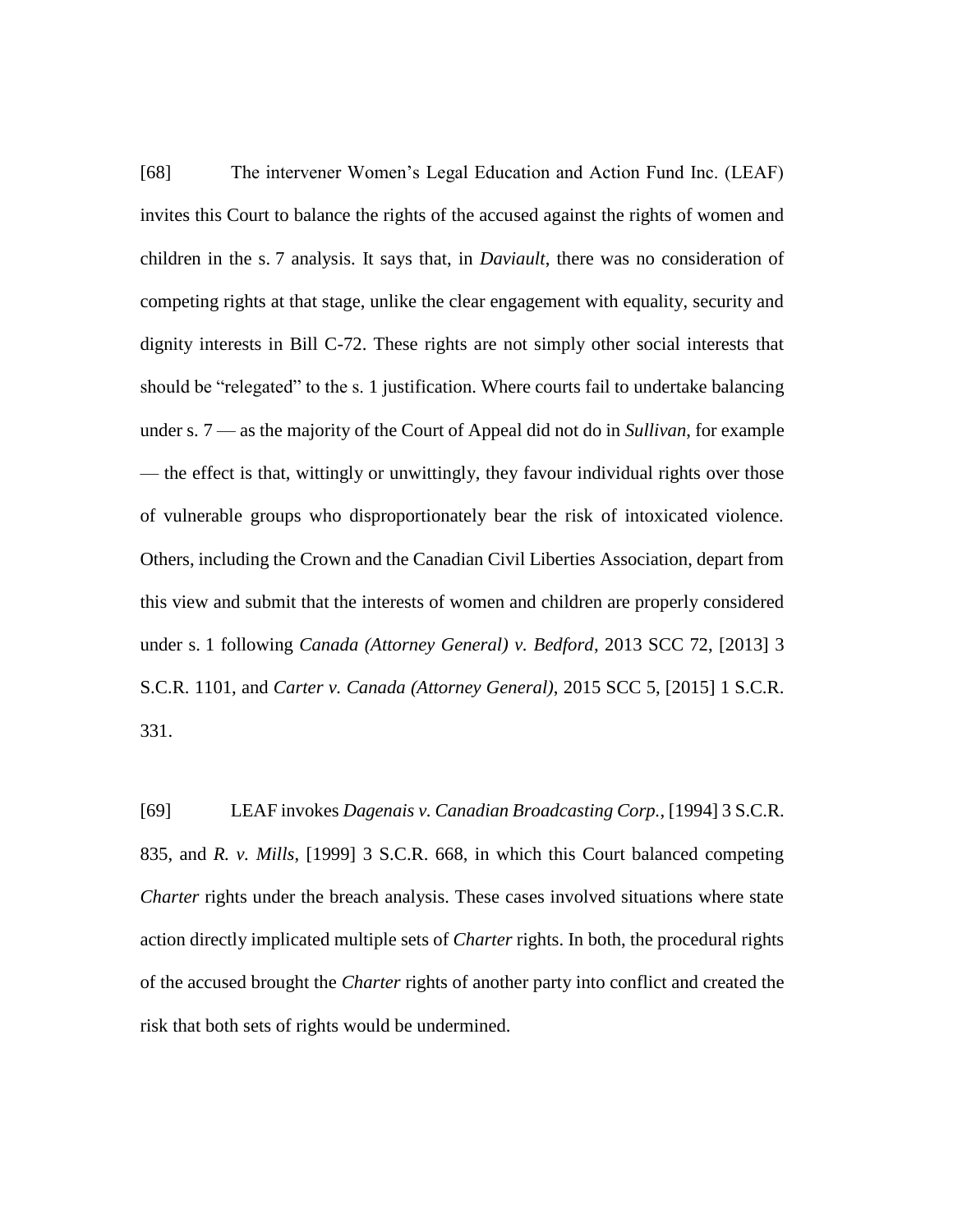[70] In my view, the *Dagenais* and *Mills* mode of analysis does not apply and does not support the argument that balancing between the rights and interests of alleged perpetrators and victims of crime should take place under s. 7 in this circumstance. *Dagenais* and *Mills* apply when the *Charter* rights of two or more parties are in conflict and both are directly implicated by state action, which is not the case here. Section 33.1 affects the substantive rights of the accused subject to prosecution by the state. The equality and dignity interests of women and children are certainly engaged as potential victims of crime — but in this context, by virtue of the accused's actions, not of some state action against them. This is qualitatively different from the balancing undertaken for example in *Mills*, where it was state action — through the application of an evidentiary rule for the production of records to the accused relating to the complainant — that directly affected both the accused and the complainant. Section 33.1 operates to constrain the ability of an accused to rely on the defence of automatism but nothing in the provision limits, by the state's action, the rights of victims including the ss. 7, 15 and 28 *Charter* rights of women and children. These interests are appropriately understood as justification for the infringement by the state. As the preamble of Bill C-72 makes plain, the equality, dignity and security interests of vulnerable groups informed the overarching social policy goals of Parliament; they are best considered under s. 1.

[71] Considering these as societal concerns under s. 1 does not "relegate" the equality, security and dignity interests of women and children to second order importance. LEAF is correct to say that these rights are intensely important and must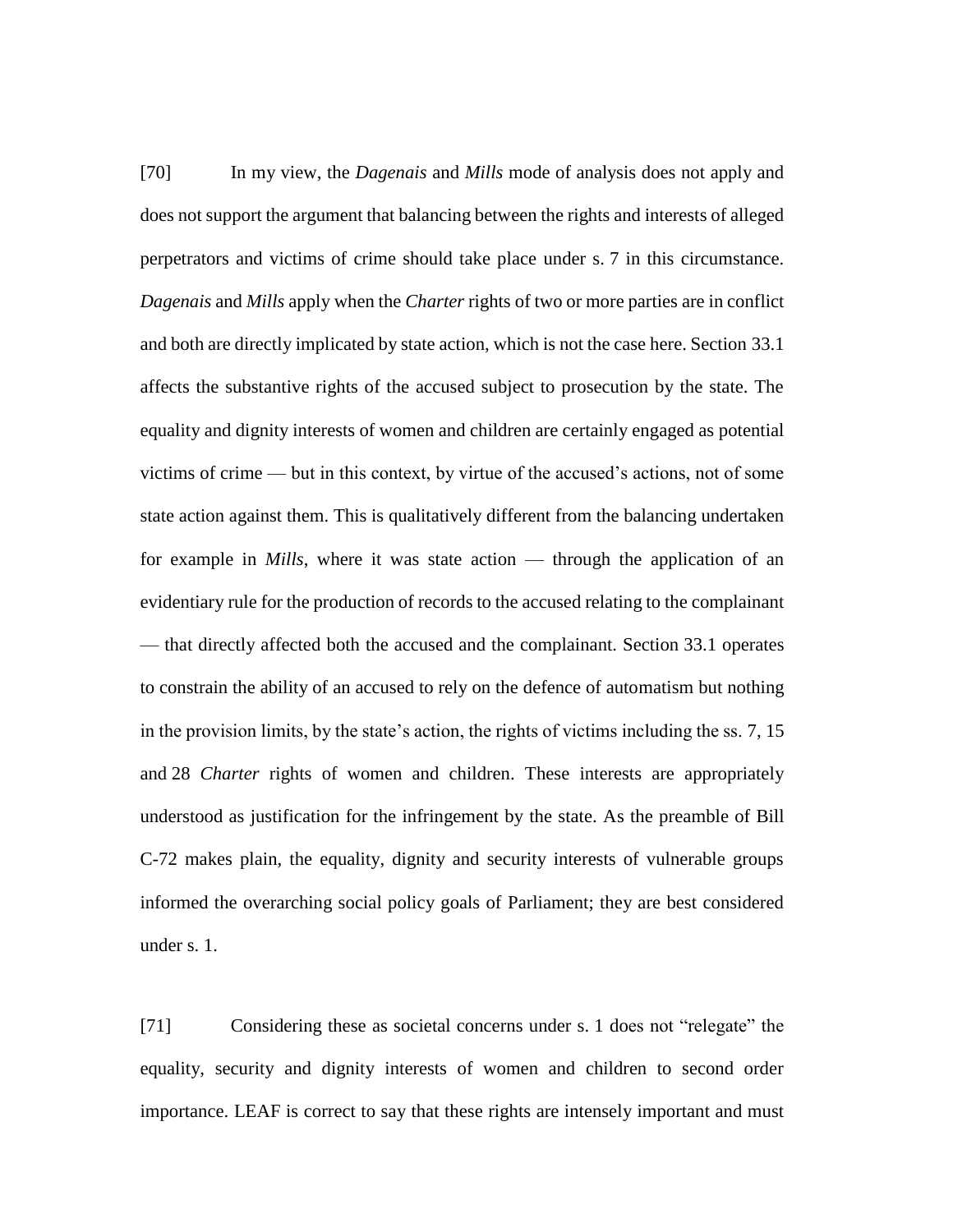be given full consideration in the *Charter* analysis. Indeed, it has been usefully argued that the opportunity to consider the competing interests of vulnerable groups in the present context should find its fullest expression when a court considers the proportionality of deleterious and salutary effects of legislation under s. 1. Commenting on the justification for the breach by the majority of the Court of Appeal in *Sullivan*, Professor S. Coughlan writes that s. 1, as opposed to s. 7, gives a proper opportunity to "shift from an individual focus to a comparative focus", which is methodologically more suited to balancing under s. 1 than s. 7 in this context ("*Sullivan*: Can a Section 7 Violation Ever be Saved Under Section 1?" (2020), 63 C.R. (7th) 157, at p. 159). Counsel for LEAF at the *Sullivan* and *Chan* appeals rightly urged that, as an alternative to her preferred s. 7 balancing, s. 1 should be seized upon by this Court to reinforce the accountability and protective objectives of s. 33.1 from the perspective of the particular vulnerability of women and children to the intoxicated violence (transcript, at p. 100). I agree.

[72] Finally, and with due respect for other views, the basic values against arbitrariness, overbreadth and gross disproportionality are unrelated to the analysis of the *Charter* rights engaged in this appeal and the *Sullivan* and *Chan* appeals. The principles in *Bedford* speak to "failures of instrumental rationality" that reflect a legislative provision that is unconnected from or grossly disproportionate with its purpose (para. 107). By contrast, the principles of fundamental justice in this case relate to substantive and procedural standards for criminal liability that ensure the fair operation of the legal system and which are "found in the basic tenets of our legal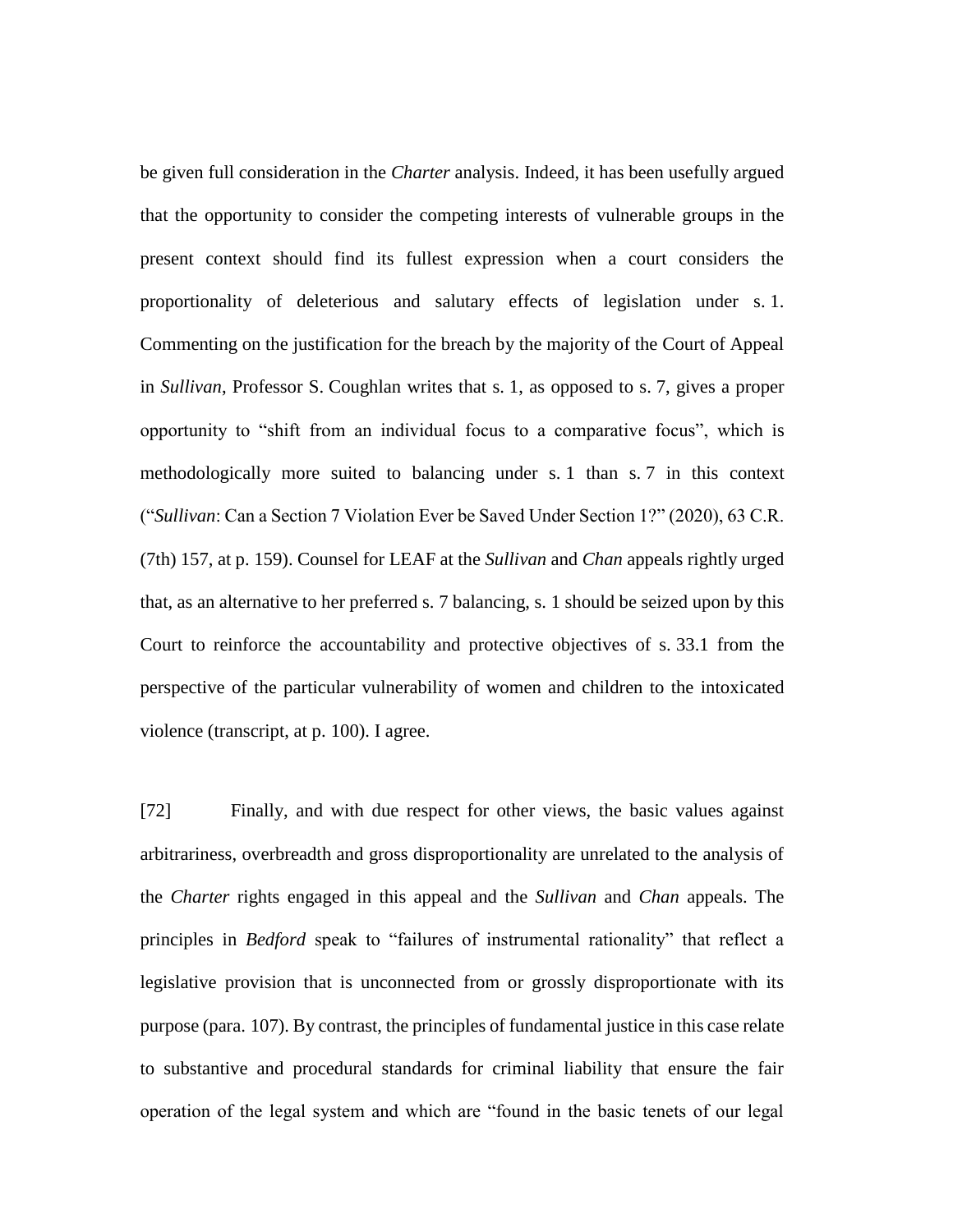system" (*Motor Vehicle Reference*, at p. 503). I agree on this point with Paciocco J.A. in *Sullivan* (para. 61) that the challenge here pertains to s. 7 principles of the voluntariness and *mens rea* required to justify punishment and not those matters of arbitrariness and proportionality at issue in *Bedford*. A court's s. 7 analysis should start by asking whether a statutory provision fails to meet the requirements of the specific principle raised by the claimant before turning to the more general matter as to whether the law is arbitrary or disproportionate in light of its purpose in the *Bedford* sense (*R. v. Malmo-Levine*, 2003 SCC 74, [2003] 3 S.C.R. 571, at paras. 129 and 135-45).

### (3) Interpretation of Section 33.1

[73] Much of the argument in this appeal, as well as in the *Sullivan* and *Chan* appeals, turns on the proper interpretation of s. 33.1. Crown counsel and interveners in these appeals offer somewhat different readings of the text of s. 33.1 in support of its validity. In the *Sullivan* and *Chan* appeals, the Crown says that liability under s. 33.1 is imposed for the "predicate act of self-induced extreme intoxication when it leads to involuntary or unintended violence" (Appellant's Condensed Book, at p. 1). That blameworthy predicate act is said to include, according to the Crown, a constitutionally-compliant fault element of negligence requiring a marked departure from the reasonably prudent person. In this appeal, it was argued that the "self-induced" character of intoxication, alluded to in s. 33.1, incorporates voluntariness and *mens rea* components: "The act of voluntarily intoxicating oneself to an extreme level", said the Crown, "is a marked departure from the standard of reasonable care generally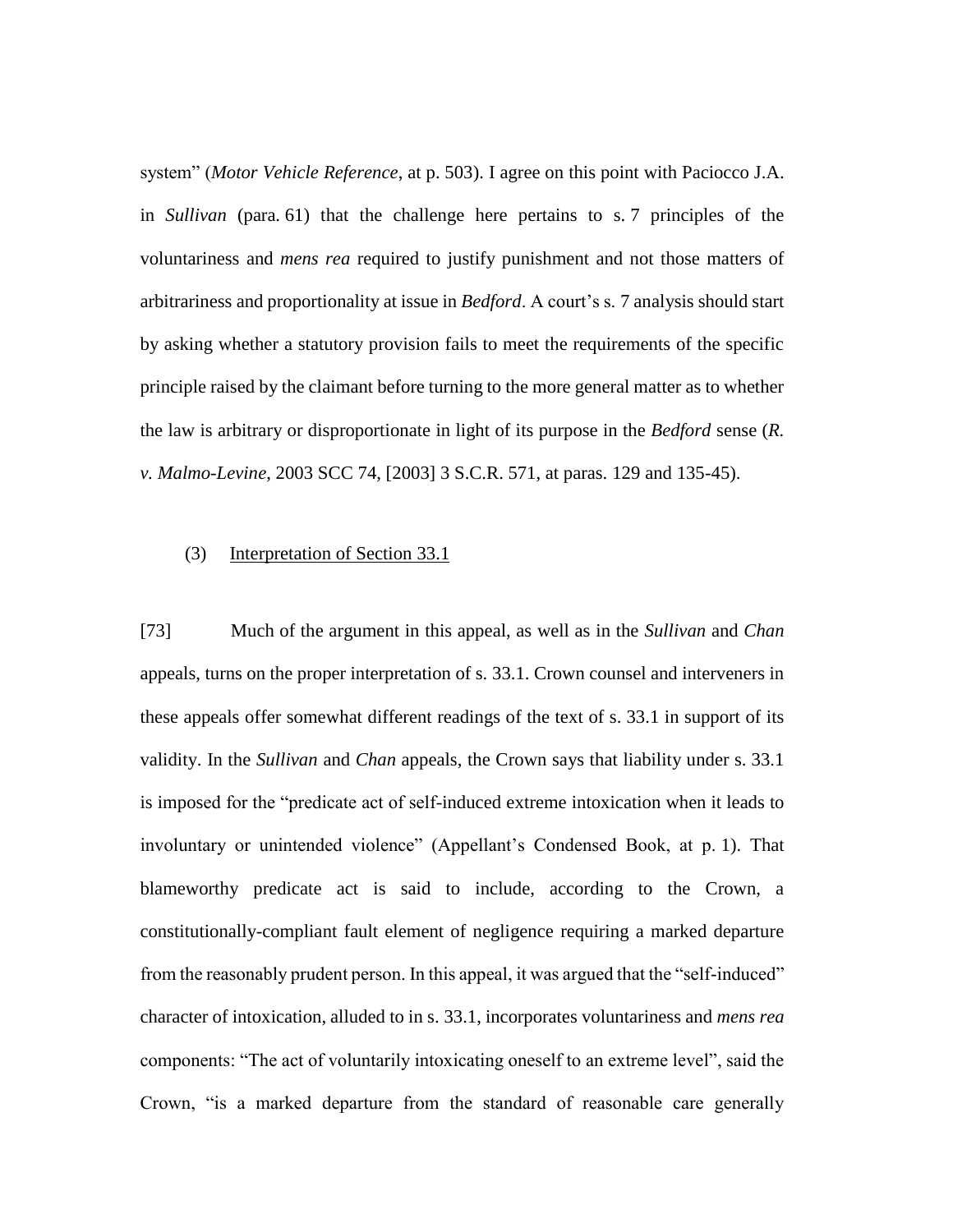recognized in Canadian society" (Respondent's Condensed Book, at p. 1; see also transcript, at pp. 35-36). When pressed on these interpretations of s. 33.1 in oral argument in this appeal and the *Sullivan* and *Chan* appeals, counsel acknowledged that the basis for the position they espouse was not found expressly in the text of the section. But, they said, when read purposefully and as a whole, s. 33.1 both eliminates a defence and creates a new mode of liability.

[74] The Attorney General of Canada stated that s. 33.1 must be read in keeping with the presumption of constitutionality. The Attorney General argued that the fault targeted by s.  $33.1(1)$  and (2) is the voluntary consumption of an intoxicant that a person knew or ought to have known creates a risk of automatism and, when violence ensues, that self-induced intoxication departs markedly from the standard of care reasonably expected in the circumstances. But in advancing that view, counsel acknowledged, at the hearing in the *Sullivan* and *Chan* appeals, that "you are not going to find that specifically in the section" (transcript, at p. 51). Moreover, counsel for the attorneys general of Canada, Manitoba and Saskatchewan invited the Court variously to interpret or read words into the text to overcome what was, they said, "inelegant drafting", "hardly a model of successful drafting", or a provision that was "oddly drafted" (*Sullivan* and *Chan* appeals, transcript, at pp. 56, 73 and 83).

[75] I see no ambiguity in s. 33.1 and disagree with the interpretation proposed by the Crown and the attorneys general which, with due respect for those who hold other views, falls afoul of the ordinary meaning of the provision. I would add that the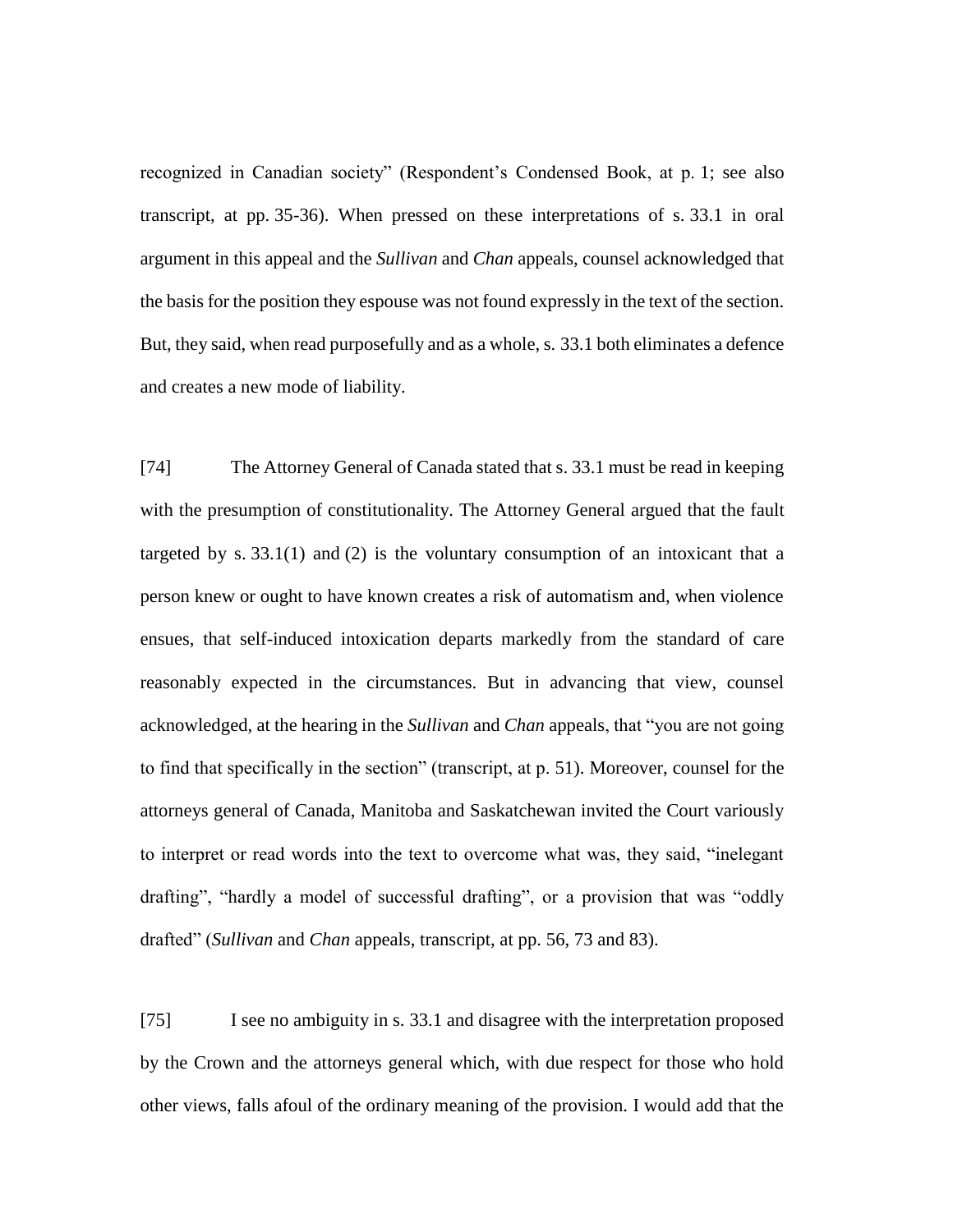interpretation proposed by the Crown in these appeals trenches on the plain reading of the text given by this Court in *Bouchard-Lebrun*, albeit in another context. This plain reading, as Paciocco and Khullar JJ.A. held, suggests strongly that Parliament fell short in its stated goal of providing a constitutionally-compliant measure of criminal fault for violent crimes of general intent based on self-induced intoxication.

[76] What does the impugned provision in fact say? Section 33.1(1) eliminates the defence of self-induced intoxication akin to automatism applied to the violent offences identified in s. 33.1(3) where the accused departs markedly from the standard of care described in s. 33.1(2). It opens with the words "[i]t is not a defence". These words have been consistently interpreted in the context of other provisions of the *Criminal Code* as invalidating or limiting a defence (*R. v. George*, 2017 SCC 38, [2017] 1 S.C.R. 1021, at para. 7; *R. v. Levigne*, 2010 SCC 25, [2010] 2 S.C.R. 3). Nowhere does s. 33.1 create a new offence, with or without the same penalties, be it a predicate act offence of self-induced extreme intoxication or a new criminal negligence offence. The accused faces the full stigma of conviction and the full brunt of punishment for the general intent offence pointed to in s. 33.1(3). For Mr. Brown, that offence is the included offence of aggravated assault to count 1 of his indictment. For Mr. Sullivan, the offences are aggravated assault and assault with a weapon. For Mr. Chan, the offences are manslaughter and aggravated assault. In none of their cases were they charged with dangerous or negligent self-induced extreme intoxication causing bodily harm. Extreme voluntary intoxication may well be an instance of what many Canadians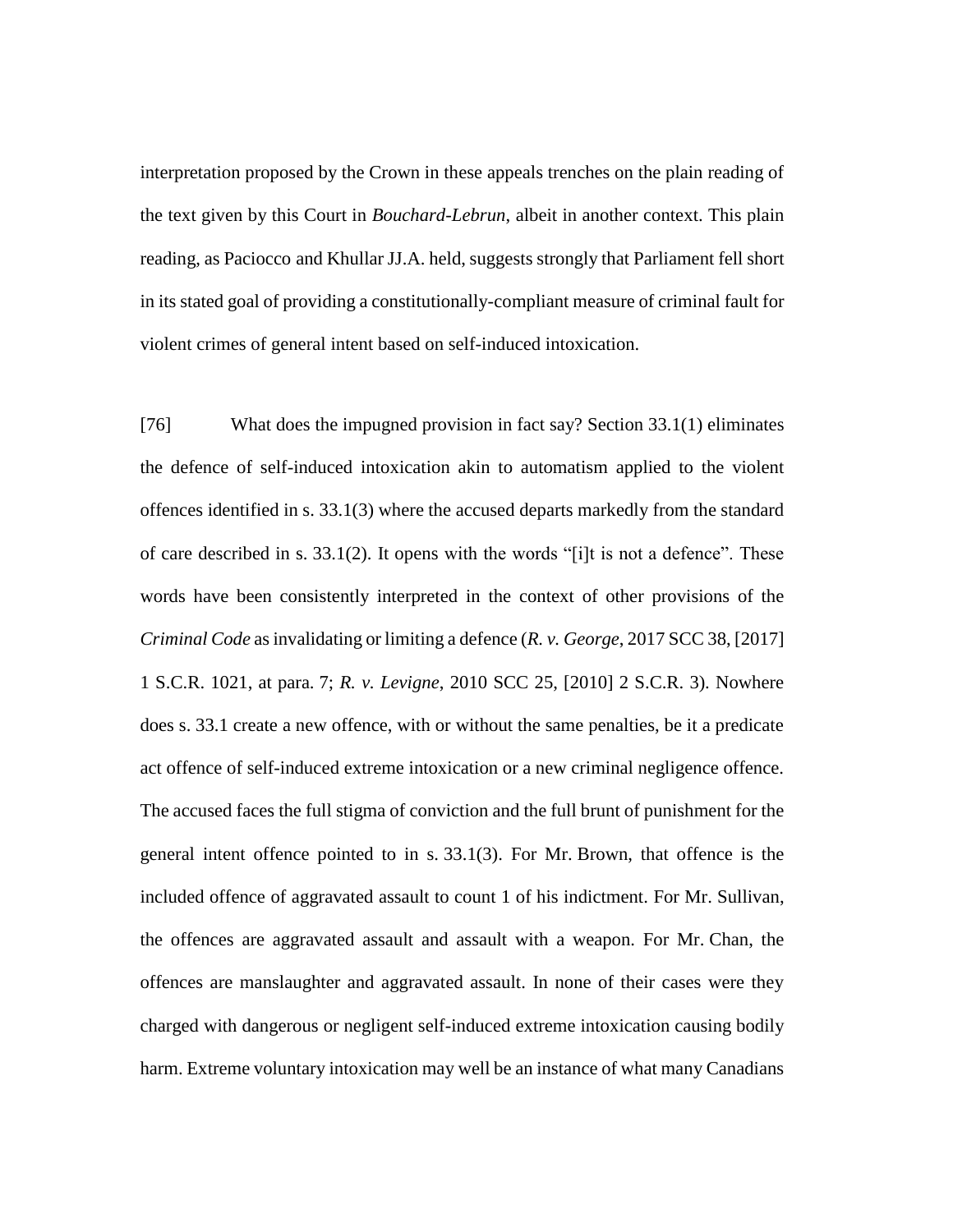see as morally reprehensible conduct, but s. 33.1 — or any other act of Parliament for that matter — does not designate it an unlawful act.

[77] I agree with LeBel J. in *Bouchard-Lebrun* when he said that s. 33.1 applies when three conditions are met: (1) that the accused was intoxicated at the material time; (2) the intoxication was self-induced; and (3) that the accused departed markedly from the standard of reasonable care generally recognized in Canadian society by interfering or threatening to interfere with the bodily integrity of another person (para. 89). LeBel J. did not comment on the constitutionality of the provision but observed how it operated, concluding — in a manner consonant with the ordinary meaning of the text itself — that when these three things are proved, it is not a defence that the accused lacked the general intent or the voluntariness required to commit the offence named in s. 33.1(3). To that extent, the provision undoes the defence recognized in *Daviault*.

[78] The Crown is mistaken when it draws an analogy between impaired driving offences and s. 33.1. The gravamen of the offence faced by Mr. Brown does not include intoxication, unlike criminal offences for impaired driving. Counsel for Mr. Sullivan made the point plainly: "The gravamen of assault is not intoxication. Without intoxication, every element of an assault [must] be proven; without intoxication, driving is benign" (*Sullivan* and *Chan* appeals, R.F., at para. 44; see also *Sullivan*, at para. 65, per Paciocco J.A.).

 $[79]$  The requirements of s. 33.1 — that the accused be intoxicated at the material time and the intoxication be self-induced — are not, together or separately, a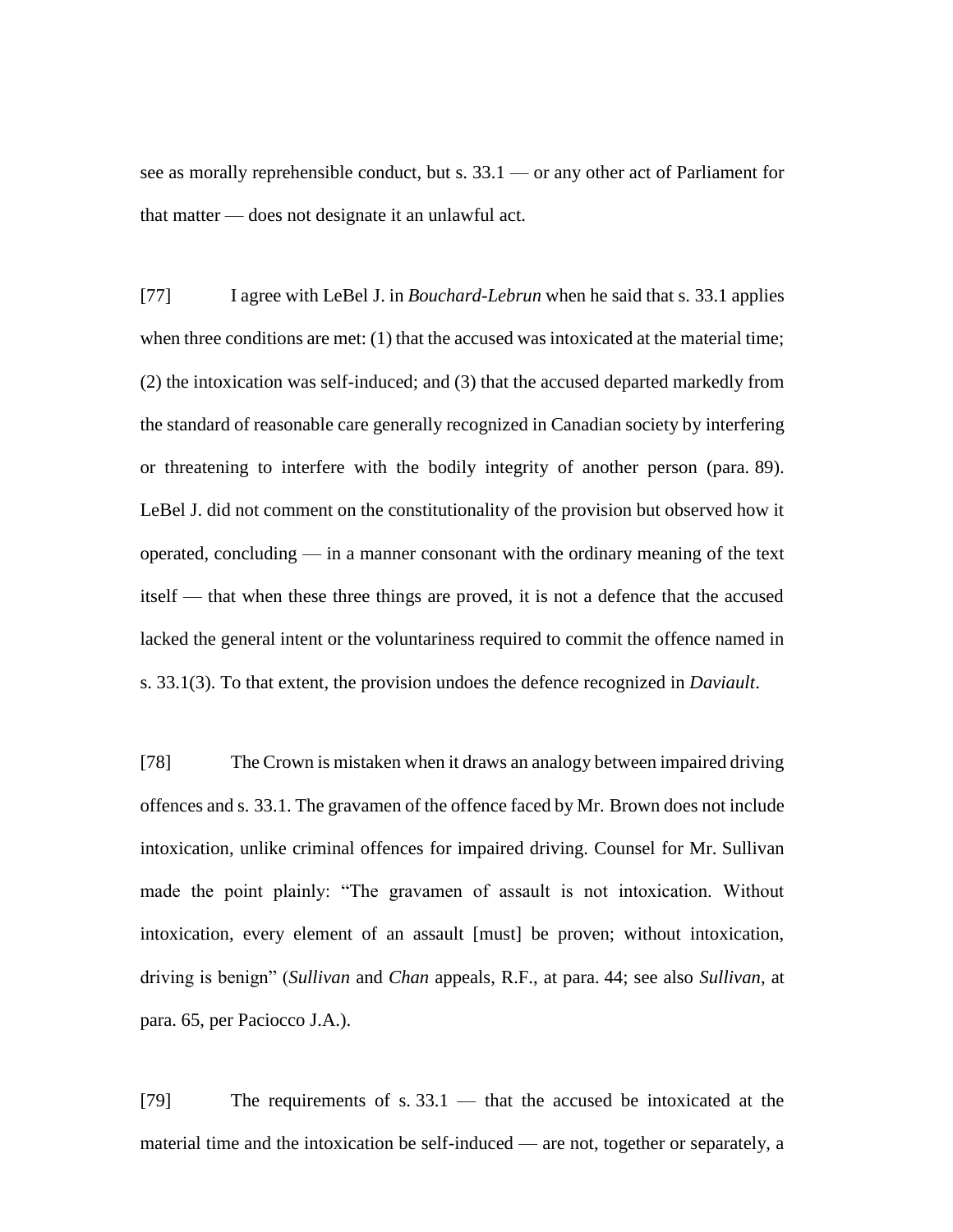measure of fault. They are, as *Bouchard-Lebrun* makes clear, conditions of liability as the use of the word "while" in s. 33.1(2) confirms.

[80] Section 33.1(1) blocks the defence of automatism to general intent offences where the automatism was the result of self-induced intoxication and the accused departed markedly from the standard of care described in s. 33.1(2). Under s. 33.1(2), an accused departs markedly from the standard of care where:

> . . . the person, while in a state of self-induced intoxication that renders the person unaware of, or incapable of consciously controlling, their behaviour, voluntarily or involuntarily interferes or threatens to interfere with the bodily integrity of another person.

[81] In 1995, the Minister of Justice said in the House that "[w] e are stating in Bill C-72 conclusively that intoxicating yourself to the point at which you lose conscious control and harm others is a departure from the standard of care" (Hansard, vol. 133, No. 177, 1st Sess., 35th Parl., March 27, 1995, at p. 11039). This description fits the text of the section that was enacted. The marked departure alluded to in s. 33.1(1) depends on proof of the two facts alluded to by the Minister and spoken to in s. 33.1(2). First, that the person must be in a state of *self-induced intoxication* that renders them unaware of, or incapable of controlling, their behaviour. Second, the *violent act* must occur while they are in that state. These facts are best understood as conditions of liability and not measures of fault because neither of them import a criminal negligence standard.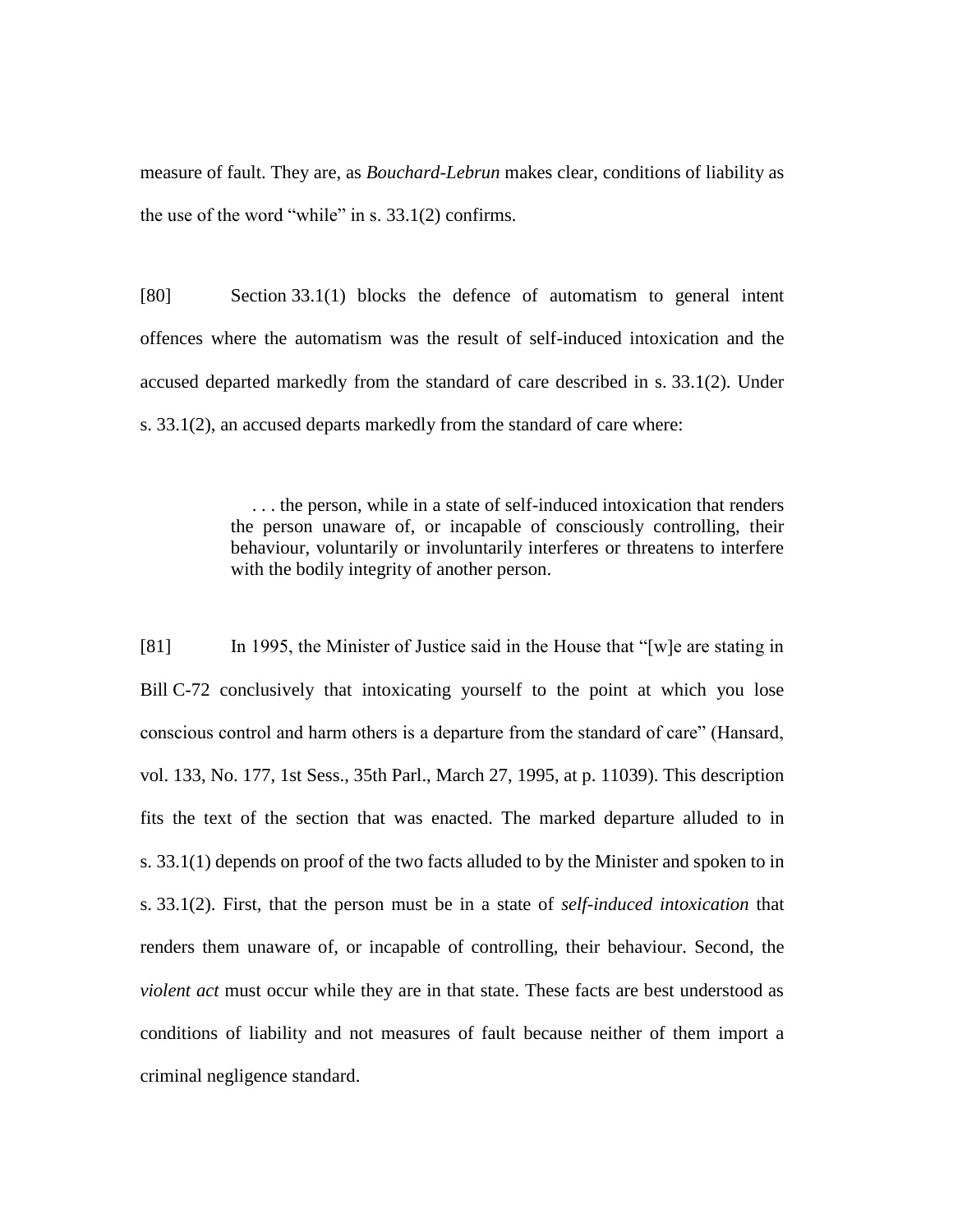[82] I disagree with the view advanced by the Attorney General of Saskatchewan and others that the adjective "self-induced" must be read so that s. 33.1 carries with it a proper criminal negligence standard. The cases say that intoxication is "self-induced" where the accused voluntarily ingests a substance that they know or ought to know is an intoxicant, in circumstances where the risk of becoming intoxicated is or should be within their contemplation (see, e.g., *R. v. Chaulk*, 2007 NSCA 84, 257 N.S.R. (2d) 99 ("*Chaulk (2007)*"), at para. 47). The term "self-induced intoxication" says nothing about whether the accused foresaw, or ought to have foreseen, the risk of extreme intoxication.

[83] Moreover, no plausible reading of the text suggests that self-induced intoxication brings with it a reasonable foreseeability of bodily harm, as the *voir dire* judge rightly wrote in this case, at paras. 36-37. In addition, I agree with Paciocco J.A. in *Sullivan* that the problem is not overcome by designating the violent act as the marked departure. This is so because, as he wrote, "moral fault cannot come from a consequence alone" (para. 94). Drawing on this Court's judgment in *Creighton*, at p. 58, he explained that the mental fault inherent in penal negligence "lies in [the] failure to direct the mind to a risk which the reasonable person would have appreciated" (para. 94). If the marked departure from the norm was simply the violent act, the law countenances a form of absolute liability. On its face, and notwithstanding the reference to "departed markedly" in subs. (1), s. 33.1 is not a fault-creating provision but one that sets conditions of liability for intoxicated violence. The fault is that which is already required in the underlying offence mentioned in s. 33.1(3).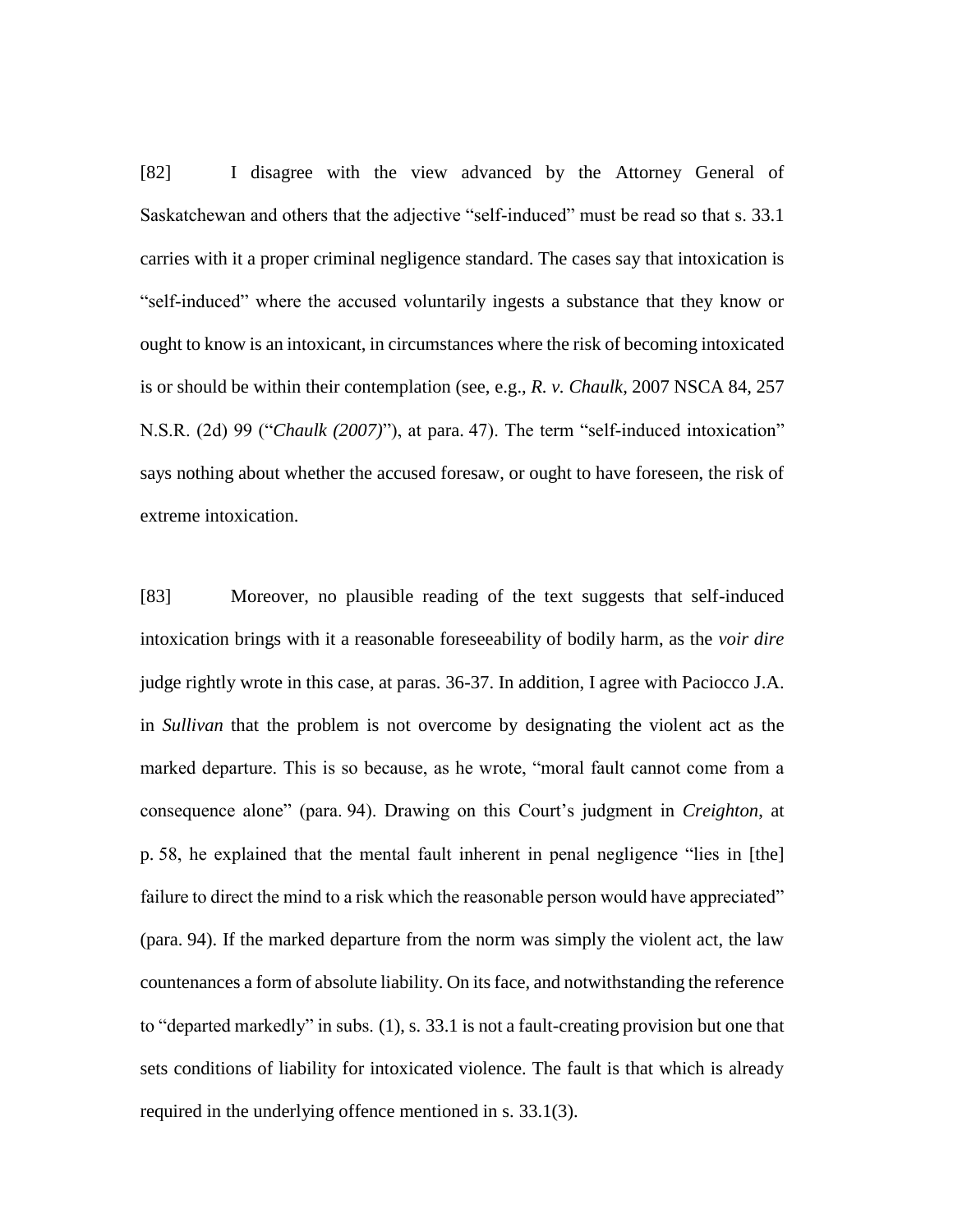[84] In oral argument in the *Sullivan* and *Chan* appeals, the Crown asserted that "nobody says that this is a pure deeming provision such that when this state of intoxication coincides with violence it results in liability" (transcript, at p. 5). This statement must be qualified. It is true that Mr. Brown, Mr. Sullivan and Mr. Chan do not suggest that s. 33.1 is a "pure" deeming provision, as they all recognize that s. 33.1 does not capture those who commit acts of automatistic violence after involuntarily consuming, say, a spiked drink. However, the Crown is incorrect in a more fundamental sense. As the appellant in this appeal and the respondents in the *Sullivan* and *Chan* appeals argue, s. 33.1 deems criminal fault for the violent offence to be present based on the accused's choice to become intoxicated. Indeed, this was the conclusion reached by deWit J. (para. 30), and Khullar J.A. (para. 168) in this case, and by Paciocco and Lauwers JJ.A. in *Sullivan* (paras. 94 and 275). It is a conclusion, too, that finds repeated support in a segment of the scholarship on s. 33.1 (see, e.g., M. S. Lawrence, "Voluntary Intoxication and the *Charter*: Revisiting the Constitutionality of Section 33.1 of the *Criminal Code*" (2017), 40:3 *Man. L.J.* 391, at pp. 403-10; S. Roy, "Intoxication", in *JurisClasseur Québec — Collection Droit pénal — Droit pénal général* (loose-leaf), fasc. 13, at No. 18). Crown counsel in the *Sullivan* and *Chan* appeals was well aware that, if the Court did not adopt his interpretation of s. 33.1 to include a fault on the marked departure standard as contemplated in *Creighton* and similar cases, "then the provision imposes liability in the absence of [a] necessary ... minimum fault requirement and we are into section 1" (transcript, at p. 10).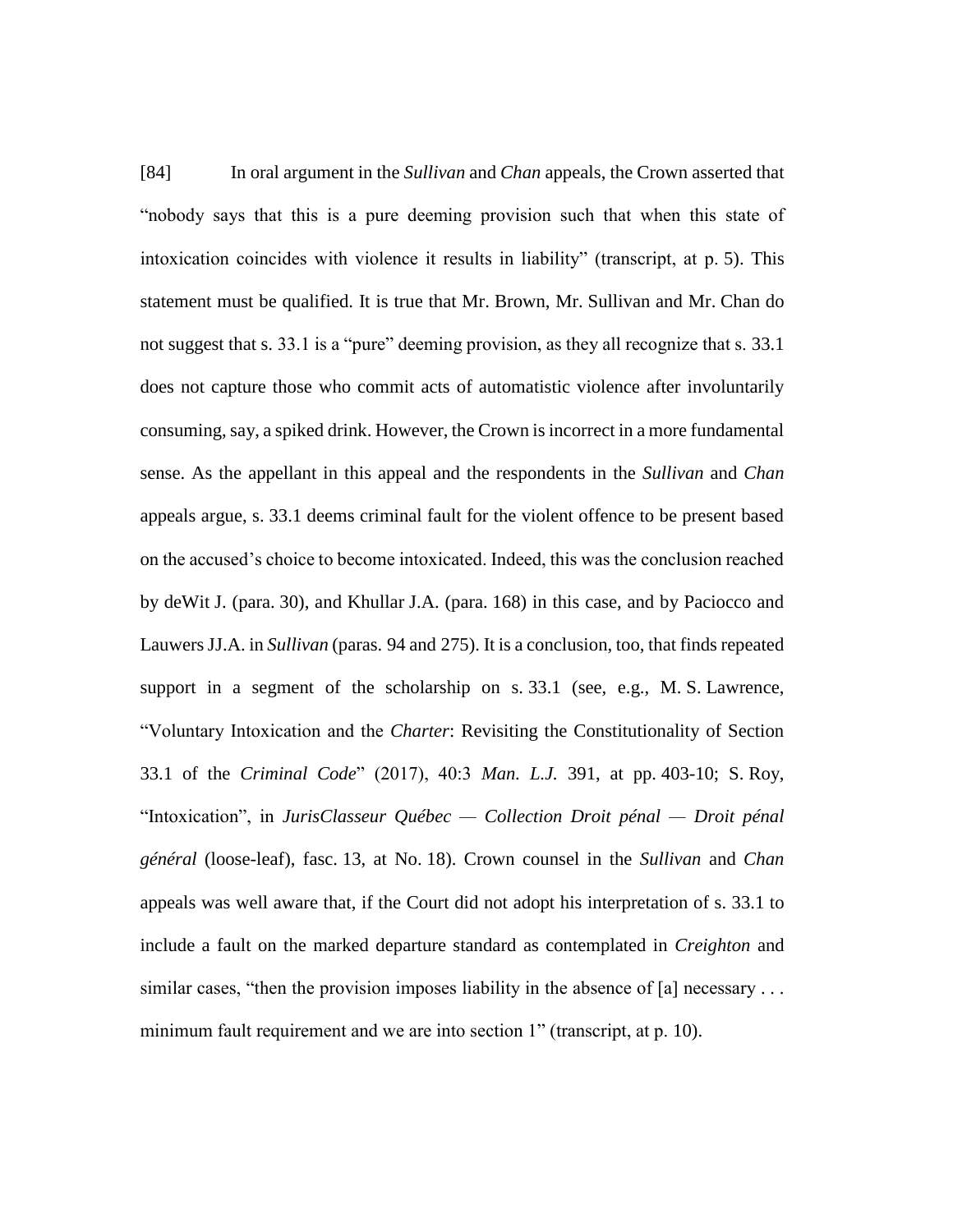[85] Contrary to the Crown's position, the "marked departure" standard of fault in s. 33.1(2) clearly attaches then to the violent offence, not the act of self-induced intoxication. Neither can the definition of "self-induced" supply the *mens rea* for criminal negligence, as it says nothing about risk, either by way of foreseeability of extreme intoxication or the possibility of violence.

[86] The whole of the text confirms this. Section 33.1(1) distinguishes self-induced intoxication from the prohibited offence, meaning the two cannot be the same. It provides that no defence is available where "the accused, by reason of self-induced intoxication, lacked the general intent or the voluntariness required to commit the offence". This is telling and clearly indicates that what Parliament sought was to impose liability for the charged offence, namely the assaultive behaviour, and not the act of self-induced intoxication itself. Furthermore, in *R. v. Morrison*, 2019 SCC 15, [2019] 2 S.C.R. 3, Moldaver J. interpreted the phrase "[i]t is not a defence" as precluding an independent pathway to conviction, as was similarly argued in that case (para. 82). Here, rather than an alternate route to liability, the word "defence" refers to a defence advanced by the accused that would entitle them to an acquittal.

[87] Counsel was unable to cite a single case in the 25-year history of s. 33.1 that adopted the interpretation proposed here by the Crown apart from the majority view of the Court of Appeal in this case. Counsel further acknowledged that the court in *R. v. Vickberg* (1998), 16 C.R. (5th) 164 (B.C.S.C.) — cited by LeBel J. with approval in *Bouchard-Lebrun*, at para. 89 — expressly rejected the reading of s. 33.1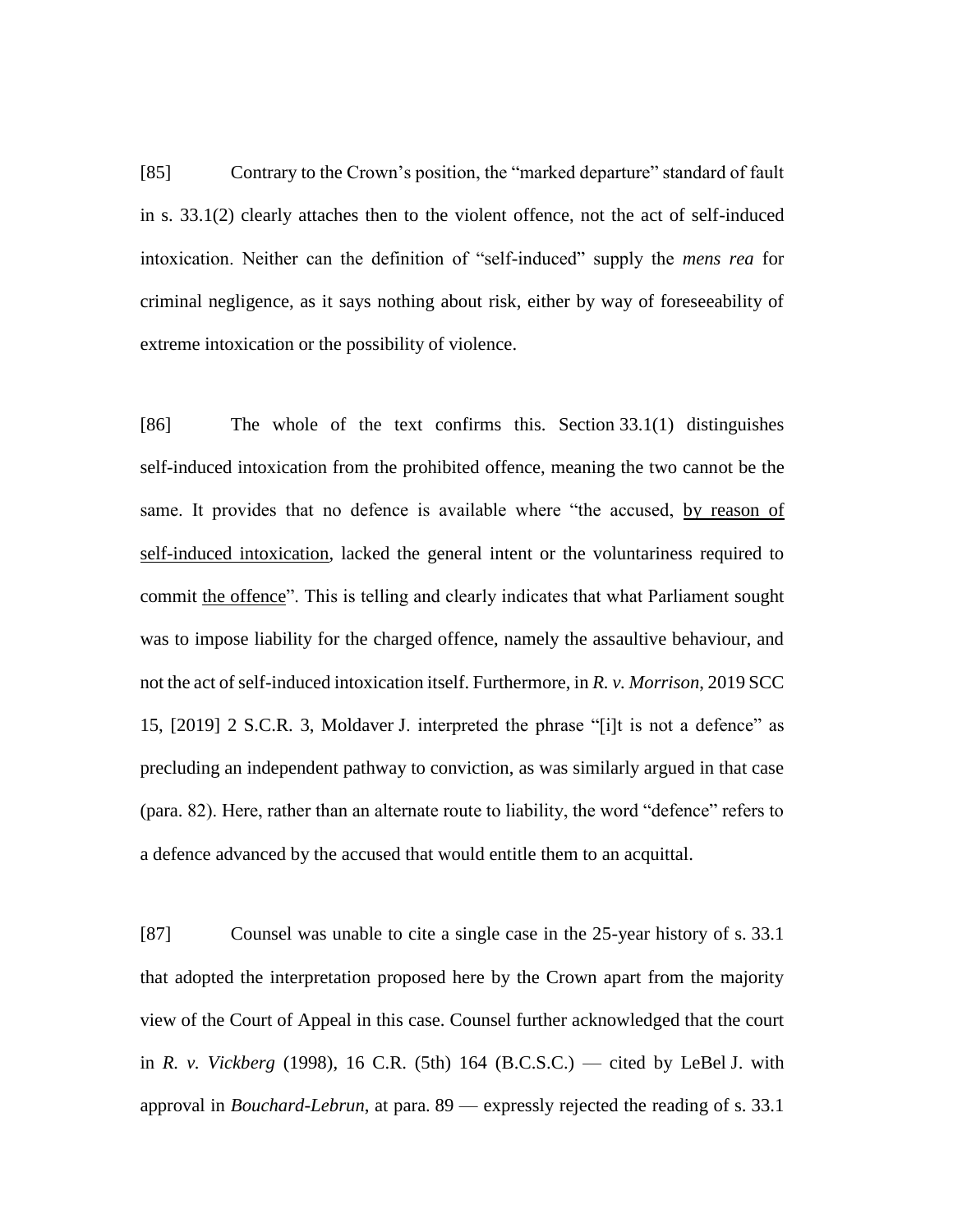he advanced (*Sullivan* and *Chan* appeals, transcript, at pp. 30-31). In my view, *Vickberg* rightly points to the failing of the Crown's proposed interpretation and the reasoning offered in 1998 by Owen-Flood J. on this point remains compelling today: "The 'marked departure' language does not refer to the manner in which the accused got into the state of intoxication[, it refers to] the interference with another's bodily integrity while in that state" (para. 69).

[88] Neither can this Court "read in" that interpretation, as the Crown suggested, by relying on the marginal notes accompanying the legislation and the presumption of constitutionality. To do so would strain the meaning beyond what the text can plausibly bear. In the *Sullivan* and *Chan* appeals, Crown counsel pointed this Court to the marginal note in Bill C-72 recorded next to s. 33.1(2) in support of its interpretation (transcript, at p. 7). The marginal note may well state "Criminal fault by reason of intoxication" but, however relevant it is in interpreting parliamentary intent, it cannot displace the plain language of s. 33.1. Whatever the marginal note might suggest, the text states that fault is determined not "*by reason*" of intoxication but instead "*while*" in a state of intoxication. The Crown's reliance on the presumption of constitutionality is also undermined by the plain meaning of the section. The presumption cannot be relied upon in service of one interpretation where statutory language to the contrary is so clear (*Ontario v. Canadian Pacific Ltd.*, [1995] 2 S.C.R. 1031, at para. 15).

# (4) Breaches of Sections 7 and 11(d) of the *Charter*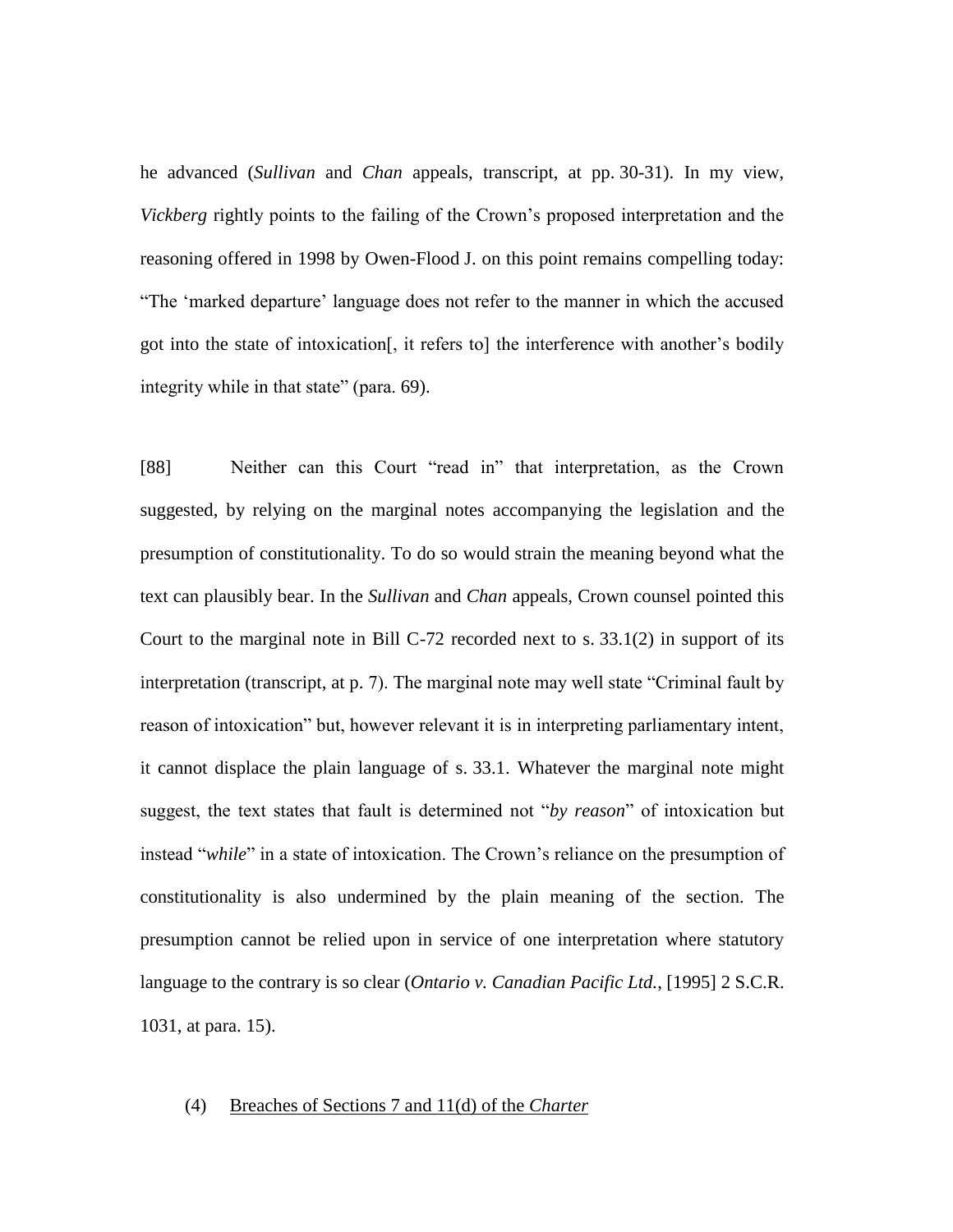[89] Section 33.1 thus applies whenever a person interferes with the bodily integrity of another while in a state of extreme intoxication akin to automatism, regardless of whether a loss of awareness or control or a risk of harm was foreseeable. This breaches ss. 7 and 11(d) of the *Charter*, even if one accepts Sopinka J.'s premise in *Daviault* that individuals who create the conditions for their loss of control may be in some way morally blameworthy.

### (a) *Mens Rea as Required by Section 7*

[90] It is a principle of fundamental justice that proof of penal negligence, in the form of a marked departure from the standard of a reasonable person, is minimally required for a criminal conviction, unless the specific nature of the crime demands subjective fault (*Creighton*, at pp. 61-62; *Vaillancourt*, at pp. 653-54; *DeSousa*, at p. 962). If the offence takes the form of a predicate act offence, objective foreseeability of harm can be constitutionally sufficient (*DeSousa*, at p. 962).

[91] Section 33.1 requires, for its proper application, an intention to become intoxicated. As noted, the term "self-induced intoxication" has been interpreted to mean voluntarily ingesting a substance that one knows or ought to have known is an intoxicant, in circumstances where the risk of becoming intoxicated is or should be within contemplation (*Chaulk (2007)*, at para. 47). Yet, as LeBel J. observed in his interpretation of s. 33.1 in *Bouchard-Lebrun*, "no distinction based on the seriousness of the effects of self-induced intoxication is drawn in this provision" (para. 91). In other words, it matters little that a person did not foresee their loss of awareness or control.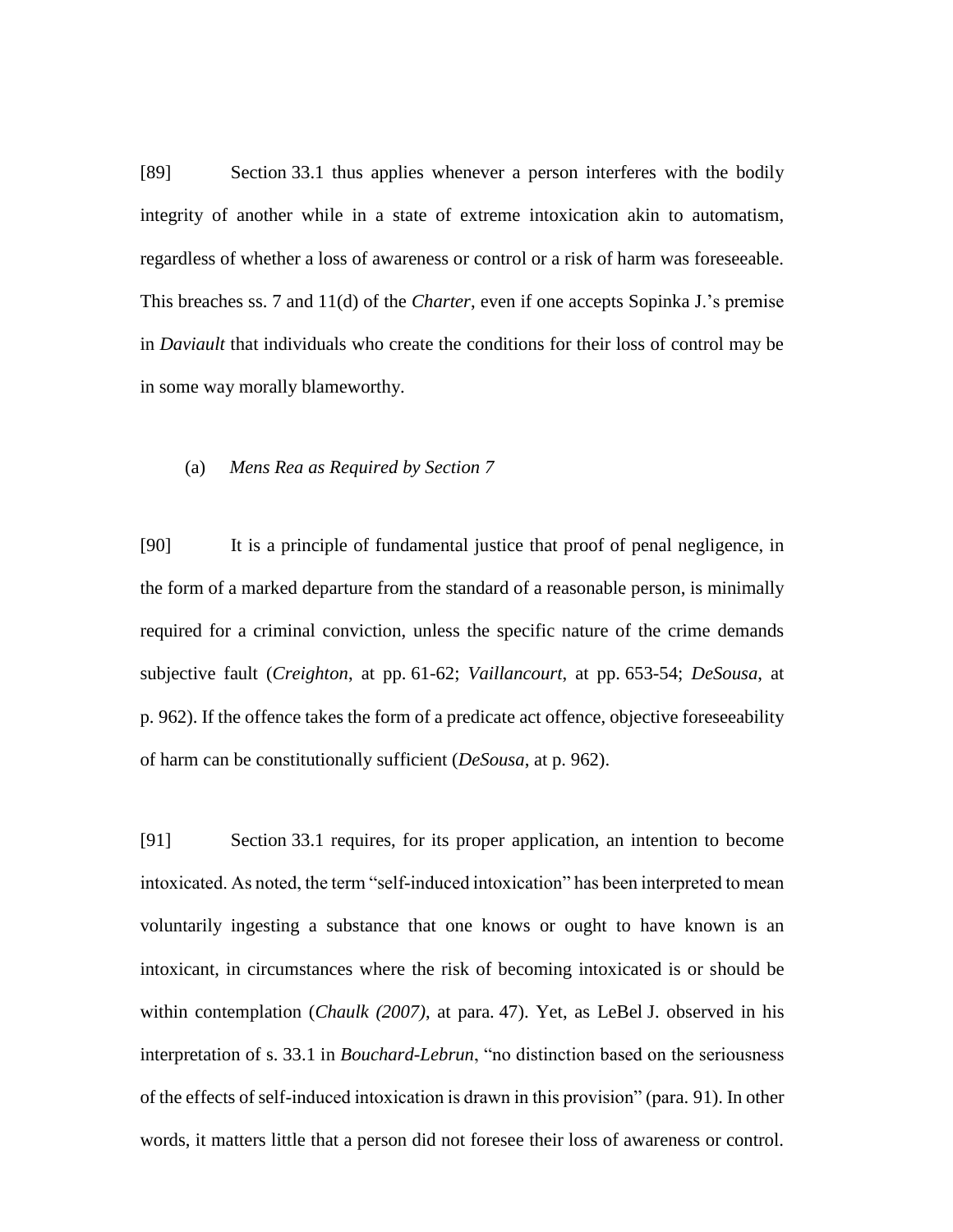Moreover, nothing is said about the licit or illicit nature of the intoxicant or its known properties. Intention to become intoxicated to any degree suffices.

[92] For this reason, while the provision applies to those who recklessly invite their loss of control, it also captures the sudden and unexpected onset of involuntariness produced by "self-induced intoxication", for example the patient who experiences an overwhelming and unexpected reaction to a prescribed pain medication and injures another in a state of involuntariness. The patient may have intended to experience the ordinary pain relief effects of the medication, but in those circumstances it would be beyond the contemplation of a reasonable person to foresee a loss of control or awareness of their behaviour.

[93] Section 33.1 also imposes criminal liability where a person's intoxication carries no objective foreseeability of harm. Just as it draws no distinction based on the seriousness of the effects of intoxication, neither does s. 33.1 draw any distinction based on the risk of harm, which may vary depending on the intoxicant in question. It is certainly true that some inherently risky forms of self-intoxication — such as mixing alcohol with dangerous street drugs — may carry reasonably foreseeable harm. The difficulty is that s. 33.1 applies even where the intoxicant in question is typically known for its relaxing or therapeutic properties: [TRANSLATION] ". . . the provision seems capable of applying to people who have done little or nothing for which they can be reproached" (H. Parent, "La constitutionnalité de l'article 33.1 du Code criminel: analyse et commentaires" (2022), 26 *Can. Crim. L. Rev.* 175, at p. 190). Forms of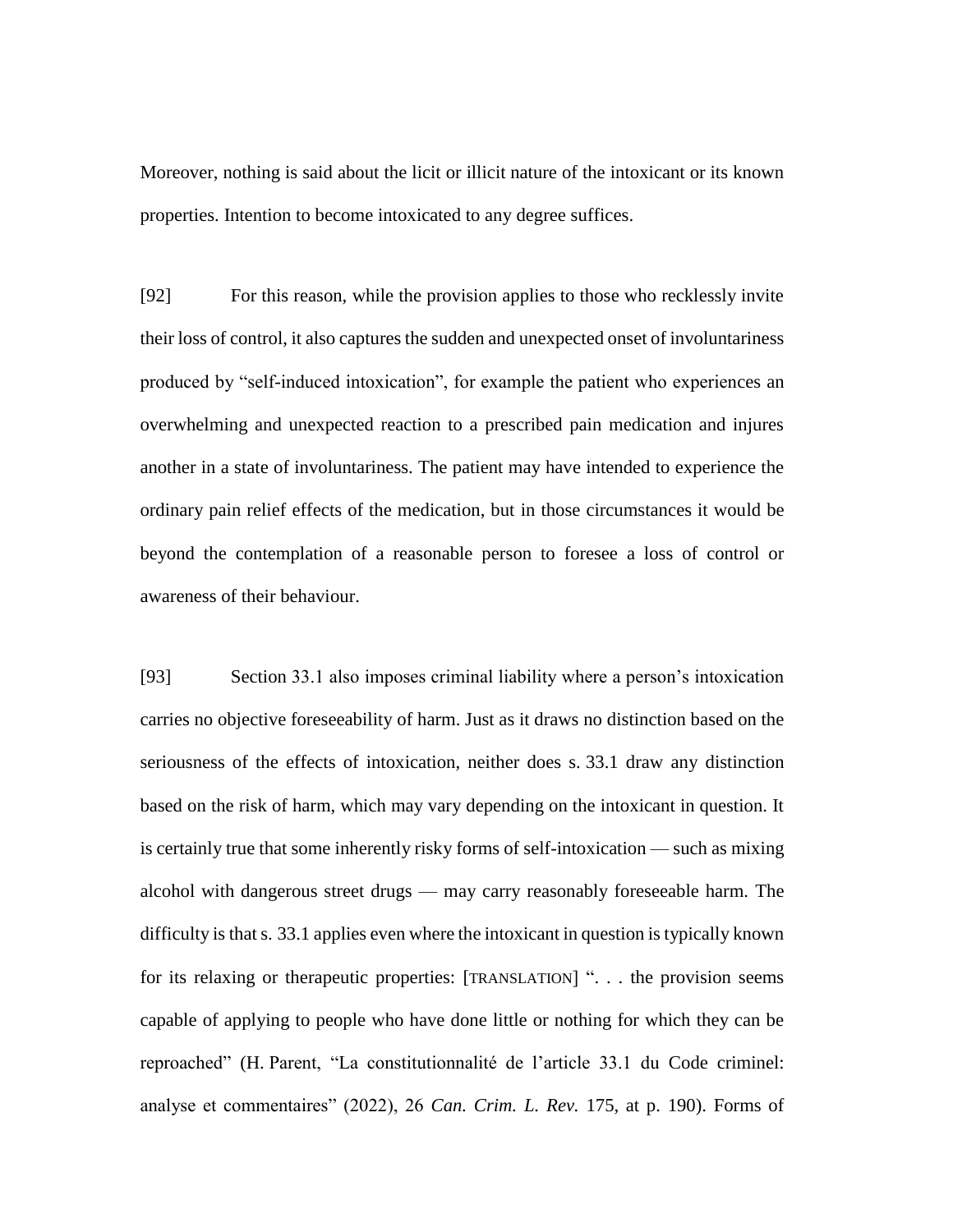self-intoxication that carry reasonably foreseeable harm are more blameworthy than those that do not because the individual has proceeded in spite of the known risks. Yet s. 33.1 captures both indifferently on the premise that all extreme self-intoxication is blameworthy.

[94] Additionally, even where an offence criminalizes an inherently dangerous activity, the trier of fact must not simply infer a marked departure from the standard of care (see, e.g., *R. v. Beatty*, 2008 SCC 5, [2008] 1 S.C.R. 49; *Roy*). It must still be asked whether, first, a reasonable person would have foreseen the risk and taken steps to avoid it and, second, whether the failure to do so amounted to a marked departure from the standard of care expected of a reasonable person in the circumstances. As Professor Parent has observed, [TRANSLATION] "the danger of convicting a person who does not evince 'sufficient blameworthiness to support a finding of penal liability' is indeed real" (p. 191, quoting *Beatty*, at para. 33).

[95] Instead, s. 33.1 deems a person to have departed markedly from the standard of care expected in Canadian society whenever a violent act occurs while the person is in a state of extreme voluntary intoxication akin to automatism. This is so even where a loss of control or awareness of one's behaviour and a risk of harm was unforeseeable and even where the accused's conduct did not in fact depart markedly from the standard of a reasonable person. In doing so, s. 33.1 runs afoul of the principle of fundamental justice that penal liability requires proof of fault reflecting the offence and punishment faced by the accused (*Motor Vehicle Reference*, at pp. 513-15;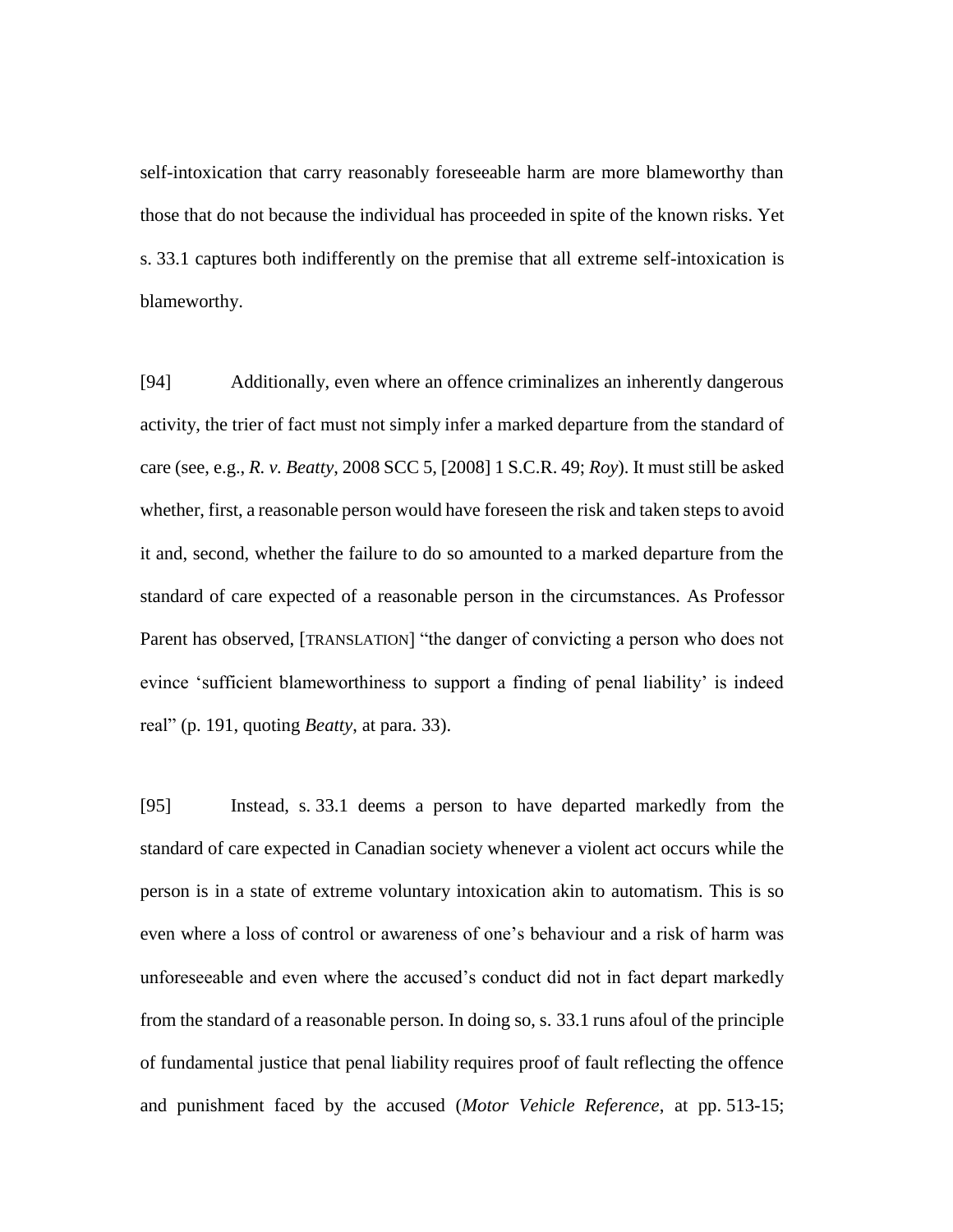*Vaillancourt*, at pp. 653-54). Since s. 33.1 allows a court to convict an accused without proof of the constitutionally required *mens rea*, s. 33.1 violates s. 7 (*Daviault*, at p. 90). By allowing courts to convict individuals of a crime without proof of *mens rea*, s. 33.1 turns those offences, which carry the possibility of imprisonment, into what amounts to absolute liability offences, contrary to s. 7 of the *Charter* (*Motor Vehicle Reference*, at p. 515).

# (b) *Voluntariness as Required by Section 7*

[96] Section 33.1 also directs that an accused person is criminally responsible for their involuntary conduct. Because involuntariness negates the *actus reus* of the offence, involuntary conduct is not criminal, and Canadian law recognizes that the requirement of voluntariness for the conviction of a crime is a principle of fundamental justice (*Luedecke*, at para. 53; *Daviault*, at pp. 91-92). Mr. Brown was convicted by the Court of Appeal of aggravated assault, for actions that he did not commit voluntarily. This breaches s. 7.

[97] There may be situations in which an accused should be answerable for their involuntary actions where they are to blame for the conditions that led to their involuntariness. In terms of physical involuntariness, Professors Plaxton and Mathen give the example of an accused experiencing an involuntary reflex and pulling the trigger of a gun deliberately and voluntarily pointed at a victim (p. 264). I disagree, however, with the view of Slatter J.A. that s. 33.1 operates in a similar manner when he wrote that "Parliament is entitled to establish criminal liability commencing at the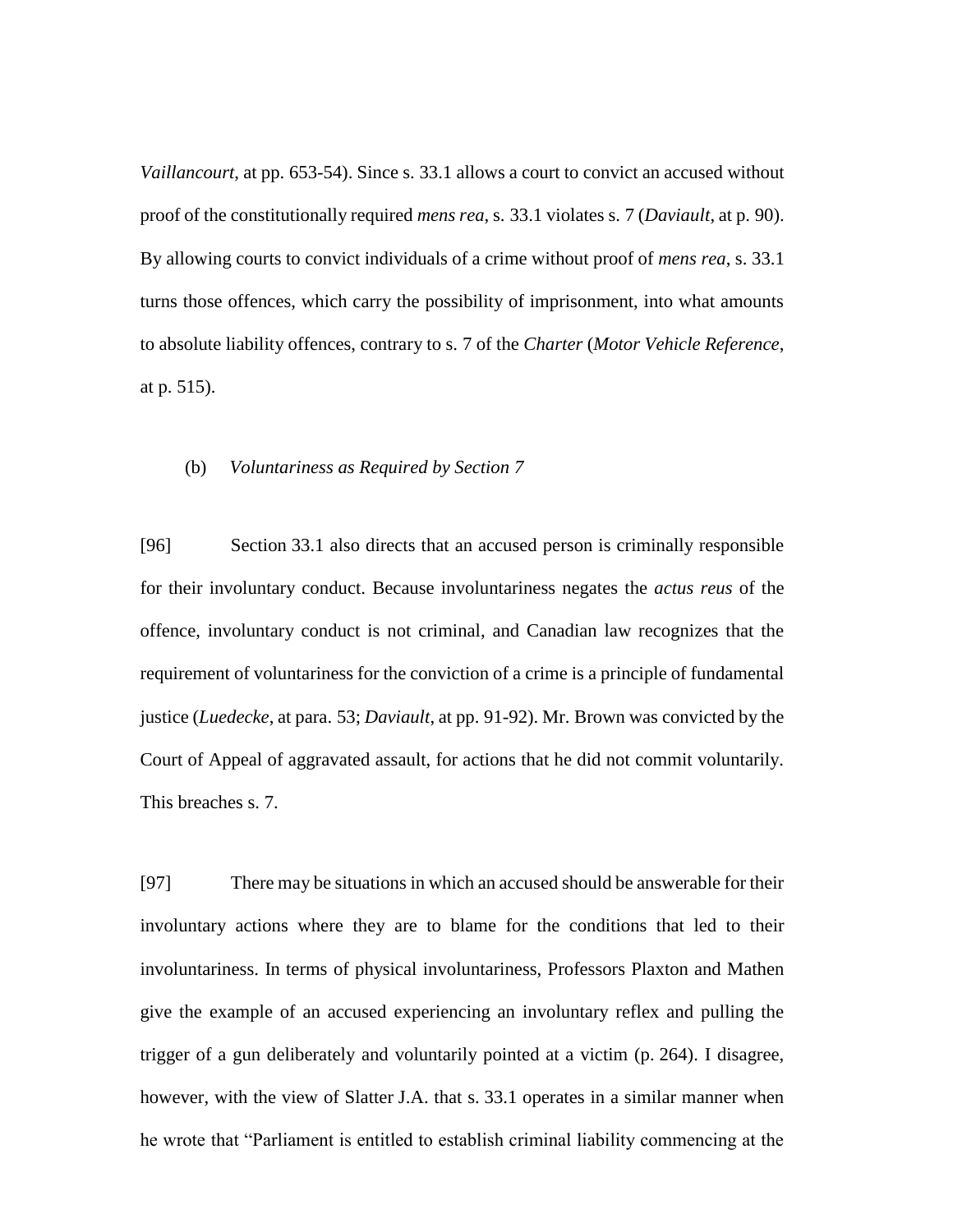stage that intoxicating substances are voluntarily consumed, where the risk of harm to other persons is self-created and objectively foreseeable" (para. 25, citing *Penno*, at pp. 884-85 and 904). The gravamen of s. 33.1 is the violent conduct for which an accused person is charged — in the case of Mr. Brown, aggravated assault — and not the act of voluntarily consuming intoxicants.

[98] It may be that the voluntariness problem could be avoided if Parliament legislated an offence of dangerous intoxication or intoxication causing harm that incorporates voluntary intoxication as an essential element — in this hypothetical offence, the gravamen of the offence is the voluntary intoxication, not the involuntary conduct that follows. I recall that, in part, this was the invitation made by the majority of this Court in *Daviault* (p. 100); a suggested avenue of legislative action that had also been noted nearly twenty years before the enactment of Bill C-72 by Dickson J., as he then was, in *Leary* ("a crime of being drunk and dangerous") (pp. 46-47). I recall too that Paciocco J.A. signaled this option in *Sullivan*, as one that would not infringe the *Charter* rights that s. 33.1 disregards: "It would criminalize", he wrote, "the very act from which the Crown purports to derive the relevant moral fault, namely, the decision to become intoxicated in those cases where that intoxication proves, by the subsequent conduct of the accused, to have been dangerous" (para. 134). This, however, is not what Parliament enacted in that s. 33.1 exposes the accused to jeopardy for the underlying offence, not for extreme intoxication which is not, in itself, an unlawful act.

# (c) *Substitution as Prohibited by Section 11(d)*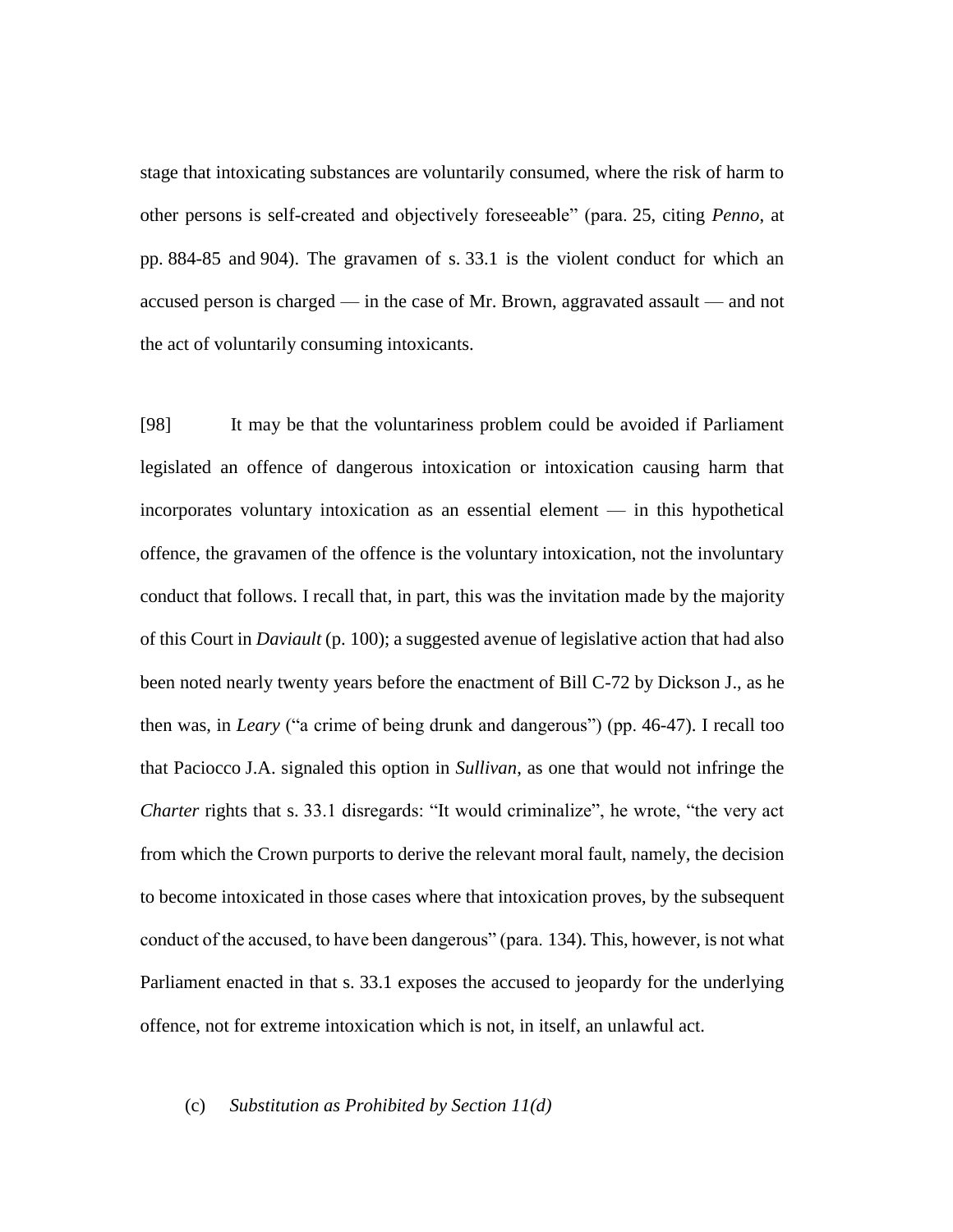[99] Section 11(d) of the *Charter* guarantees the accused's right to be presumed innocent until proven guilty. To convict the accused, the Crown must prove all the essential elements, including the requisite *mens rea* for the offence, beyond a reasonable doubt. As my colleague Moldaver J. explained in *Morrison*, Parliament sometimes directs that proof of one fact is presumed to satisfy proof of one of the essential elements of the offence and this kind of substitution can comply with s. 11(d). Yet as he observed, the presumption of innocence will only be satisfied if proof of the substituted fact leads "inexorably" to the conclusion that the essential element it replaces exists (para. 52). This connection must hold true "in all cases" and not be based on a mere probability or common sense inference (para. 53). Otherwise, the substitution may result in the accused being convicted, based on proof of the substituted fact, despite the existence of a reasonable doubt as to the essential element of the offence that it replaces.

[100] Many critics of *Daviault* take the view that intoxication should aggravate, not excuse, the liability of someone who self-intoxicates and causes injury to another, even if their actions are involuntary (see discussion in P. Healy, "Criminal Reports Forum on Daviault: Extreme Intoxication Akin to Automatism Defence to Sexual Assault — Another Round on Intoxication" (1995), 33 C.R. (4th) 269, at p. 271). It is often argued that the fault attaching to a person who puts themselves in a situation where they lose control and cause harm to another by reason of voluntary intoxication sufficiently demonstrates fault for the violent act itself. I recall the words of the Minister in Parliament quoted above who, after referencing the dissent in *Daviault*,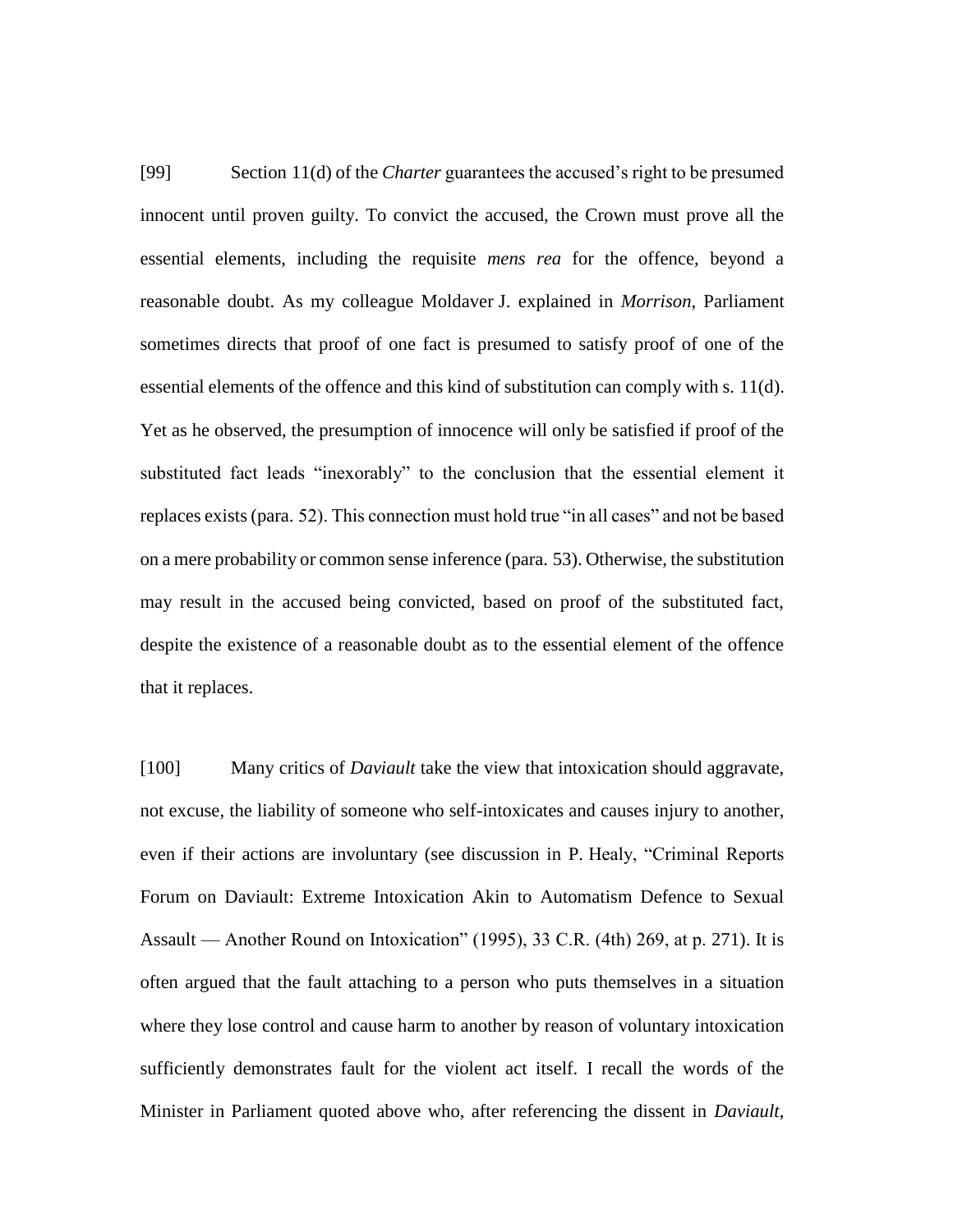noted that the blameworthiness in the act of voluntary intoxication can be sufficient to link it to criminal liability for the harm charged in the offence given the seriousness of that harm.

[101] The Crown argues that s. 33.1 is not an instance of improper substitution, but instead a choice by Parliament to redefine the fault and voluntariness required for conviction of the underlying offence. Where violence ensues, the expression "self-induced intoxication" in s. 33.1 includes a voluntariness component in that the accused is properly held responsible for the free choice to become extremely intoxicated. The term "self-induced" also provides the constitutionally required *mens rea*. It should be interpreted, says the Crown, to mean that the accused knew or ought to have known that the substance was an intoxicant and that the risk of becoming intoxicated was or should have been in their contemplation. Moreover, read together, s. 33.1(1) and (2) satisfy the requirements of criminal negligence of a marked departure from the standard of reasonable conduct through the voluntary act of becoming intoxicated.

[102] I disagree with the Crown. Mr. Brown is right to say that s. 33.1 improperly substitutes proof of self-induced intoxication for proof of the essential elements of an offence, contrary to s. 11(d) of the *Charter*.

[103] As noted, s. 33.1 unequivocally removes a defence that the accused lacked the general intent or voluntariness to commit the offence. Accordingly, the fault and voluntariness of intoxication are substituted by s. 33.1 for the fault and voluntariness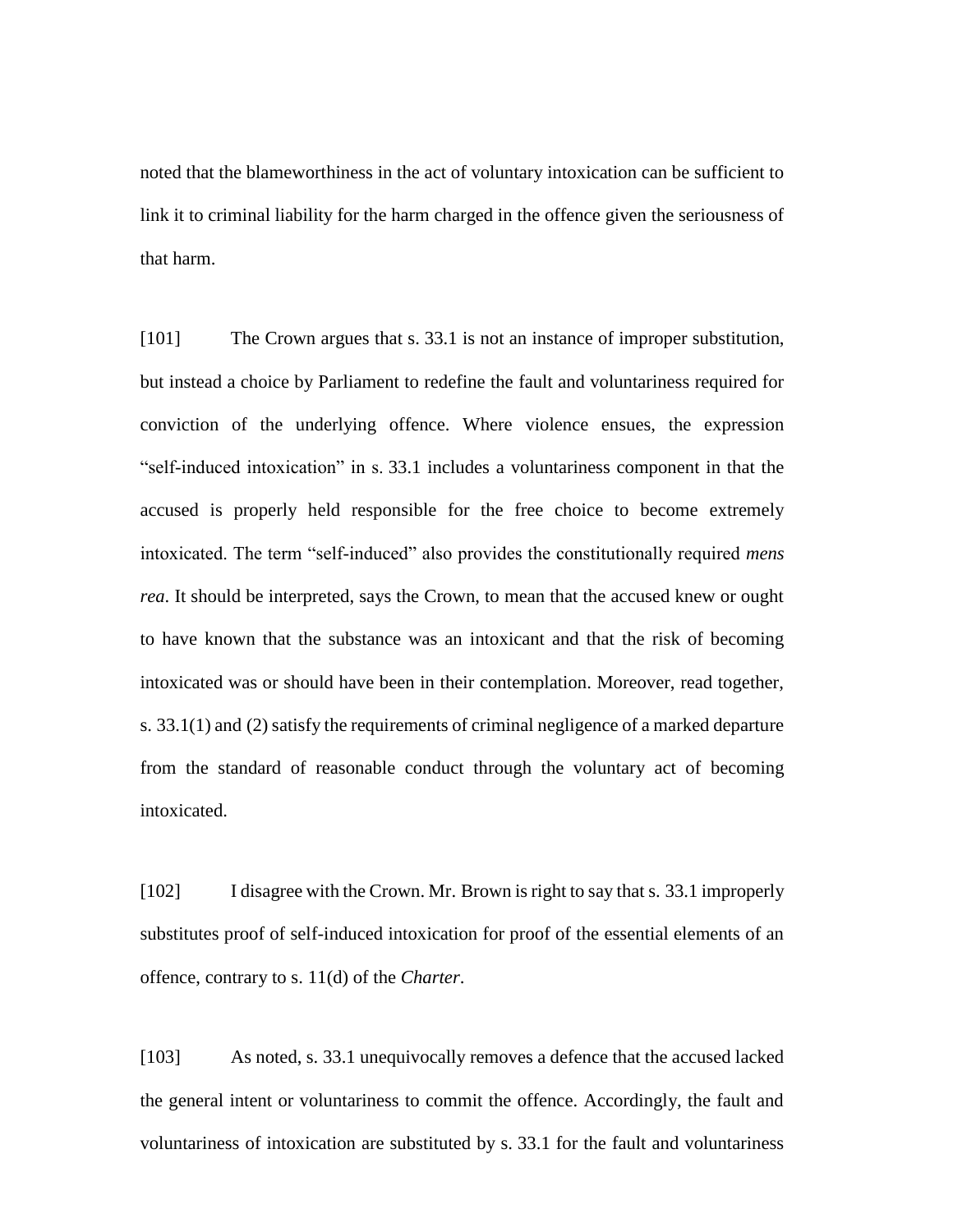of the violent offence. The provision has been described as "a legislated form of guilt-by-proxy" whereby the moral blameworthiness that one might associate with extreme self-induced intoxication is substituted for the *mens rea* of the violent offences of general intent which make up the charge pursuant to s. 33.1(3) (Lawrence, at p. 391; see also F. E. Chapman, "*Sullivan*. Specific and General Intent be Damned: Volition Missing and *Mens Rea* Incomplete" (2020), 63 C.R. (7th) 164, at pp. 167-71). To avoid the improper substitution problem, the trier of fact must be sure that the fault attaching to the intoxication is such that the person can fairly be held accountable for their violent conduct.

[104] Section 33.1 fails the test in *Morrison* and amounts to a constitutionally improper substitution. While an accused who loses conscious control and assaults another person after a night of substance abuse is undoubtedly morally blameworthy, s. 33.1 faces obvious difficulties. It does not discern, for example, between the accused and morally blameless individuals who voluntarily consume legal intoxicants for personal or medical purposes. It therefore cannot be said that, "in all cases" under s. 33.1, the intention to become intoxicated can be substituted for the intention to commit a violent offence. Moreover, even in the case of the accused who voluntarily ingested an illegal drug like magic mushrooms, proof of self-induced intoxication does not lead inexorably to the conclusion that the accused intended to or voluntarily committed aggravated assault in all cases.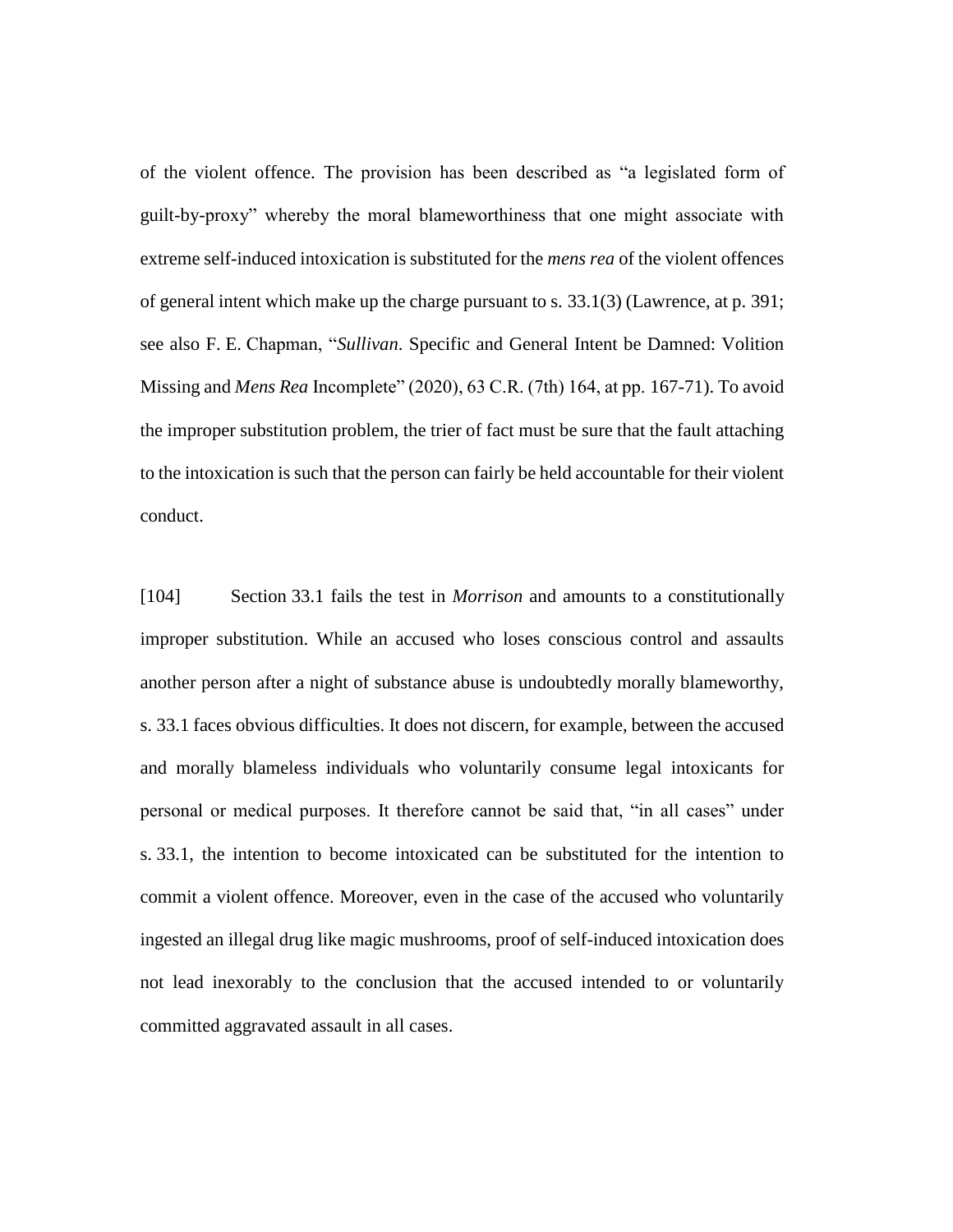[105] In sum, the effect of s. 33.1 is to invite conviction even where a reasonable doubt remains about the voluntariness or the fault required to prove the violent offence, contrary to the presumption of innocence under s. 11(d).

### (d) *Contemporaneity*

[106] As a final point, Mr. Brown asserts that s. 33.1 infringes s. 7 of the *Charter* because the violent offence occurs later in time than the intention to become intoxicated. Mr. Brown says this is contrary to rule of contemporaneity, which holds that the *actus reus* and *mens rea* must coincide. The Crown responds that symmetry is not required between the *mens rea* and the consequences of the prohibited act.

[107] Symmetry differs from contemporaneity. Symmetry refers to knowledge or foreseeability of the precise consequences of the *actus reus*. For example, in *Creighton*, McLachlin J., as she then was, held that the accused need not foresee death, the consequence, specifically — it was enough to foresee bodily harm that is neither trivial nor transitory (pp. 44-45). Contemporaneity holds that the guilty mind must concur with the prohibited act, although this principle is applied flexibly (*R. v. Cooper*, [1993] 1 S.C.R. 146, at p. 156). Contemporaneity has not yet been recognized as a principle of fundamental justice, and I respectfully decline to do so here. The *mens rea*, voluntariness, and improper substitution breaches remain the most accurate and relevant way of describing the way in which s. 33.1 imposes absolute liability, contrary to the principles of fundamental justice.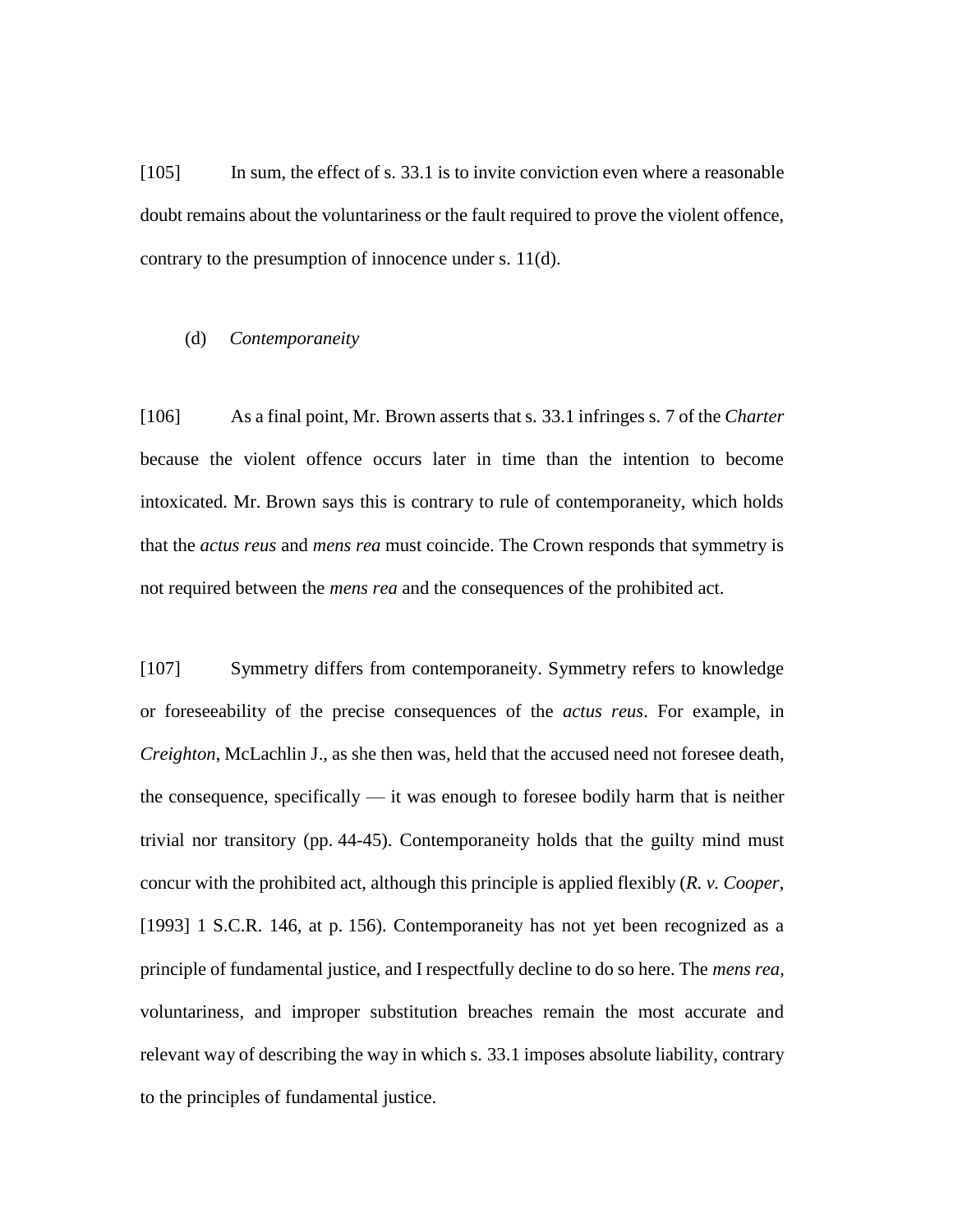[108] I thus agree with the conclusion of the *voir dire* judge and with Khullar J.A., who relied on the reasons of the majority of the Court of Appeal in *Sullivan*, that s. 33.1 violates ss. 7 and 11(d) of the *Charter*.

[109] I turn to a consideration of whether s. 33.1 can be saved under s. 1.

# C. *Justification Analysis*

[110] The Crown must show on a balance of probabilities that the limits on ss. 7 and 11(d) brought by s. 33.1 are reasonable and demonstrably justified under s. 1 of the *Charter* (*Oakes*, at pp. 135 and 137). The legislative goals of the provision must first be sufficiently pressing and substantial to justify curtailing a *Charter* right. There must also be proportionality between Parliament's objectives and its chosen means. Proportionality is understood to have three components: (i) rational connection to the objective, (ii) minimal impairment of the right, and (iii) proportionality between the effects of the measure and the objective (*Oakes*, at pp. 138-39; *R. v. K.R.J.*, 2016 SCC 31, [2016] 1 S.C.R. 906, at para. 58).

[111] Unlike in the appeal in *Daviault*, Parliament had before it a record related to the social problems associated with extreme intoxication and violence when enacting s. 33.1. The evidence highlighted the strong correlation between alcohol and drug use and violent offences, in particular against women, and brought to the fore of Parliament's attention the equality, dignity, and security rights of all victims of intoxicated violence with particular attention given to vulnerable groups, including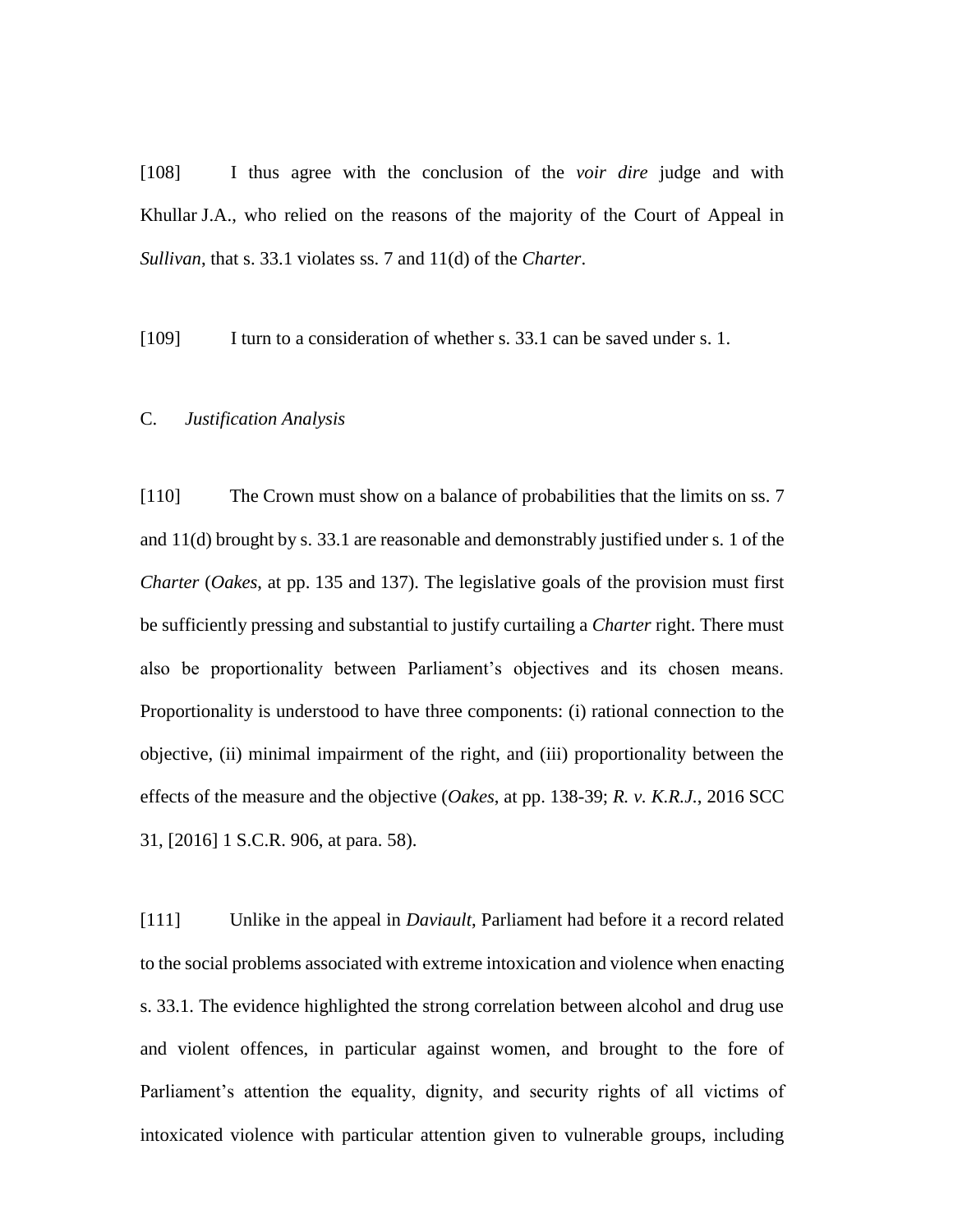women and children. In the circumstances of the three appeals before the Court, it is undeniable that Mr. Brown, Mr. Sullivan and Mr. Chan inflicted great harm upon their victims and have caused lasting physical and psychological injuries. Bill C-72's protective public goals cannot be understated: these interests bear meaningful attention at both principal steps in the s. 1 analysis.

[112] While s. 33.1 reflects broad Parliamentary pursuits relating to the common good, it also engages the traditional confrontation between the individual accused and the state in the context of a criminal prosecution. As we have seen, s. 33.1 challenges principles at the very core of our justice system, including the presumption of innocence, that exist to protect the morally innocent and prevent wrongful convictions. I observe that Parliament also had these considerations in mind in enacting s. 33.1. The sixth paragraph of the preamble has largely been ignored, where Parliament states its desire "to promote and help to ensure the full protection of the rights guaranteed under sections 7, 11, 15 and 28 of the *Canadian Charter of Rights and Freedoms* for all Canadians". To be sure, this contains a further reference to the rights of victims, including women and children. But the reference to s. 7 also extends, of course, to persons accused and, more tellingly still, the reference to s. 11, including the presumption of innocence in s. 11(d), can only refer to "[a]ny person charged with an offence". In announcing its policy goals of protecting victims of intoxicated violence, on the one hand, and the rights of the accused, on the other, Parliament appears to have foreseen in the preamble the delicate balancing task that this Court must undertake under s. 1 of the *Charter*.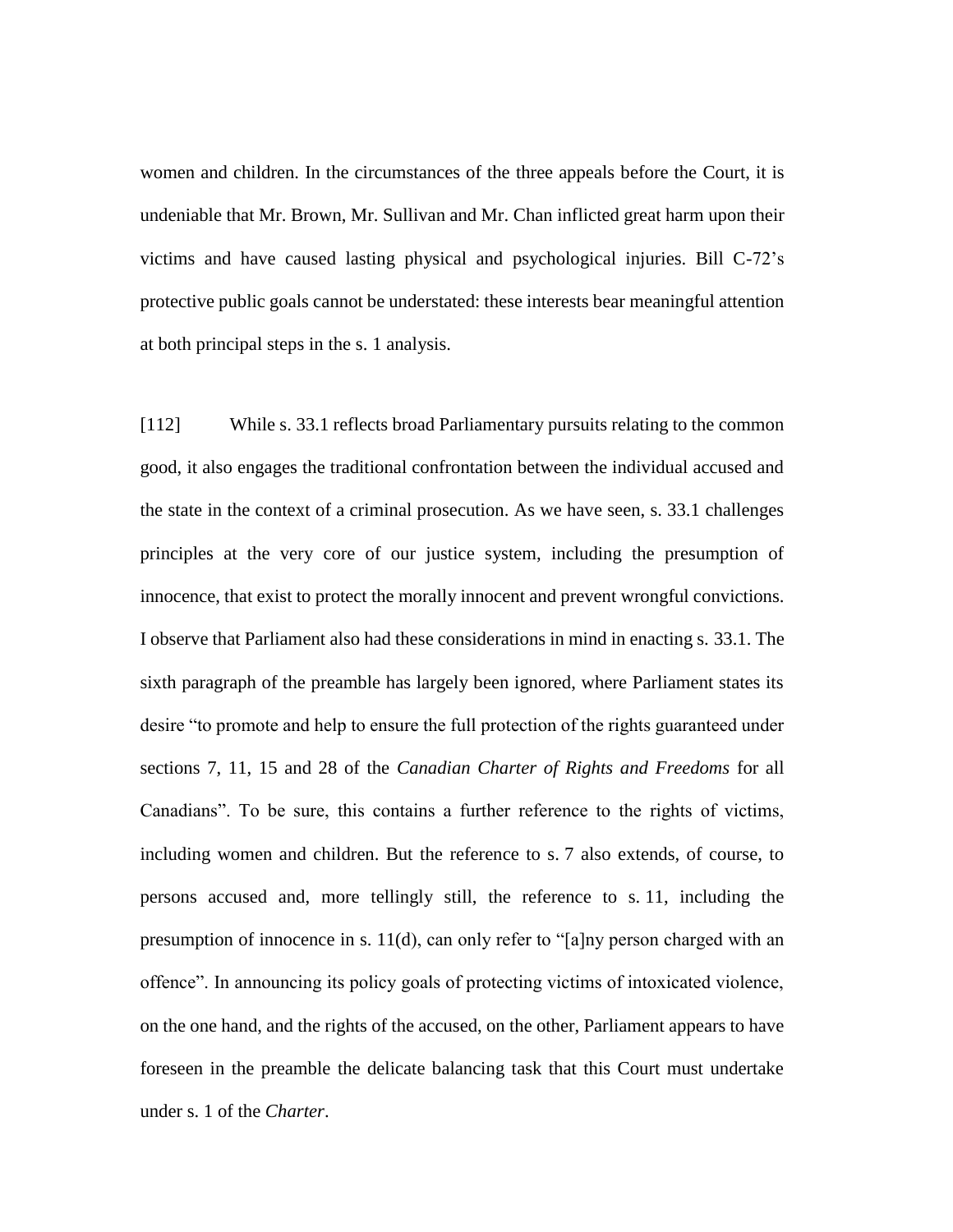[113] Invoking the goals served by s. 33.1, the Crown submits that the Alberta Court of Appeal was right to decide the provision imposes reasonable limits and is justified under s. 1. As for Mr. Brown, he argues that the provision fails at each step of the proportionality analysis. Its only valid purpose is not rationally connected to the provision, it is not minimally impairing, and the meaningful risk of wrongful convictions outweigh the salutary effects.

[114] In my respectful view, Mr. Brown significantly understates the important goals pursued by Parliament in enacting s. 33.1. That said, given the patent risk that s. 33.1 may result in the conviction of an accused person who had no reason to believe that their voluntary intoxication would lead to a violent consequence, I agree with him, and with the respondents in the *Sullivan* and *Chan* appeals, that s. 33.1 fails at the proportionality step and thus cannot be saved under s. 1. After a weighing of the salutary and deleterious effects of s. 33.1, including the risk of what I see as a wrongful conviction, I conclude that Parliament's aims come at too high a cost.

## (1) Pressing and Substantial Purpose

[115] The parliamentary record, the preamble and, of course, s. 33.1 itself, all point to the two broad reasons why s. 33.1 was enacted in the period following *Daviault*: the protection of the victims of extremely intoxicated violence and a sense that the law should hold offenders accountable for the bodily harm they cause to others when, by choice, they become extremely intoxicated. With some variations, these were the purposes recognized by the *voir dire* judge and all the judges on appeal in this case.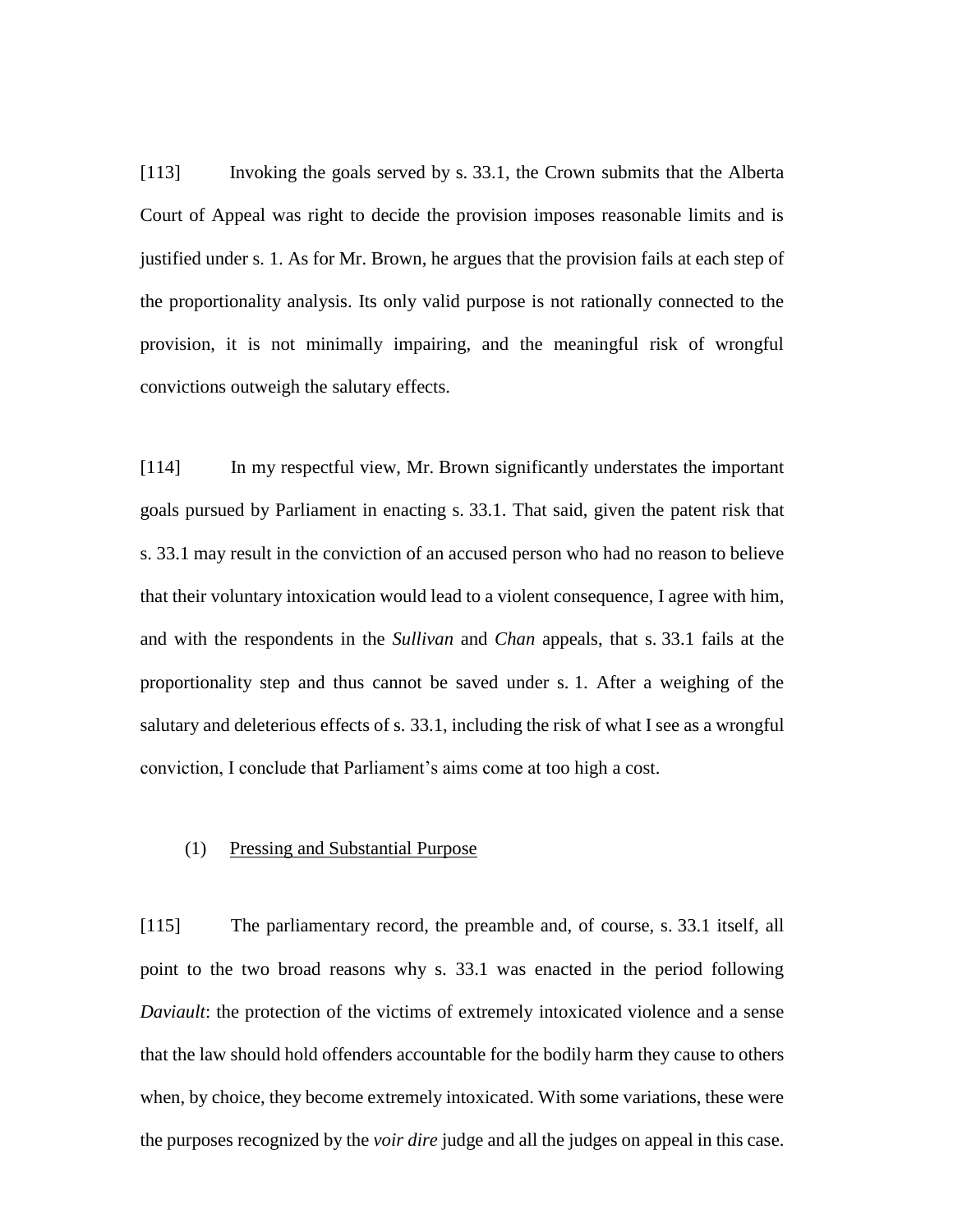[116] While these broad aspirations are easy enough to identify, the accused in this appeal and in the *Sullivan* and *Chan* appeals argue that the purposes of a provision must be described with greater precision when one examines whether a law that breaches the *Charter* is justified under s. 1. It is rightly said that, for the law's purpose to be "pressing and substantial", it must be characterized in light of the requirements of the *Oakes* test to be of value (*Frank v. Canada (Attorney General)*, 2019 SCC 1, [2019] 1 S.C.R. 3, at para. 46; *Alberta v. Hutterian Brethren of Wilson Colony*, 2009 SCC 37, [2009] 2 S.C.R. 567, at para. 76). The purpose must be properly identified with a view to justifying the infringement of the *Charter*, otherwise the exercise is not helpful for the balancing mandated by s. 1. If the purpose is characterized too broadly and without a view to the infringement, the rational connection inquiry in *Oakes* and the balancing exercise at the core of the s. 1 analysis risk losing their *raison d'être*. One can fairly say that virtually all of substantive criminal law seeks, at some level, to "protect victims of crime" and "hold perpetrators accountable for their blameworthy conduct". So characterized, s. 33.1 would inevitably be understood as rationally connected to its purpose and the measure of proportionality would be thwarted such that the s. 1 analysis would lose its explanatory value.

[117] It is not therefore enough to say, as the Attorney General of Canada does here, that "protection for victims of intoxicated crime" and "holding perpetrators of intoxicated violence accountable" defines Parliament's purpose in enacting s. 33.1 in such a sufficiently precise a manner so as to ground the s. 1 analysis (I.F., at paras. 3 and 6). In particular, this was one of the reasons that Paciocco J.A. rejected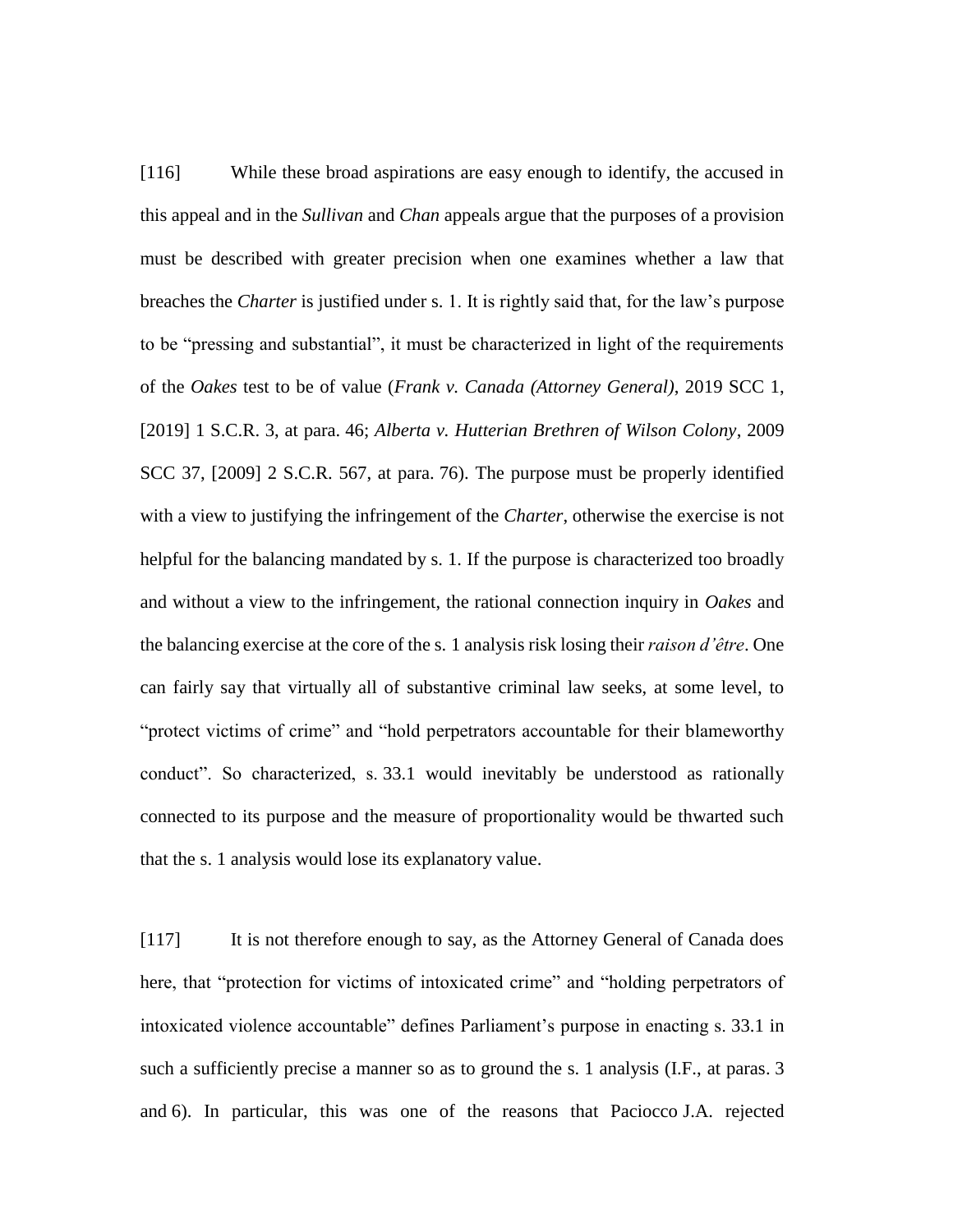accountability as a pressing and substantial purpose in *Sullivan*. Not only is "accountability for morally blameworthy" conduct unhelpfully broad, "accountability for morally blameworthy behaviour in a constitutionally compliant manner" is also unworkable in that the latter identification of the accountability purpose risks circular reasoning by confusing the ends of the legislation with its means. Nor is it enough to say that Parliament simply sought to legislate a standard of fault, as that would describe the purpose too narrowly and merely reiterate the means chosen to achieve the legislative ends (*K.R.J.*, at para. 63).

[118] What, then, are the objectives of s. 33.1 and are they properly identified for conducting the justification exercise under s. 1?

[119] It is plain that s. 33.1, above all things, blocks the defence of automatism for the extremely intoxicated offender that was recognized in *Daviault* as an exception to the intoxication rules. Parliament did so with two specific purposes in mind. First, it sought to protect the victims of extremely intoxicated violence, with particular attention to women and children whose equal place in society is compromised by sexual assault and other violent crimes of general intent in such circumstances. Second, it sought to call offenders to answer for their choice to voluntarily ingest intoxicants, where that choice creates a risk of violent crime. Those offenders should be accountable for the harm they cause as a result of their choice to self-intoxicate and thereby create the risk of extreme intoxication. In other words, in addition to its goal of protecting victims of such crimes, Parliament wanted to explain, as a moral proposition, why the defence of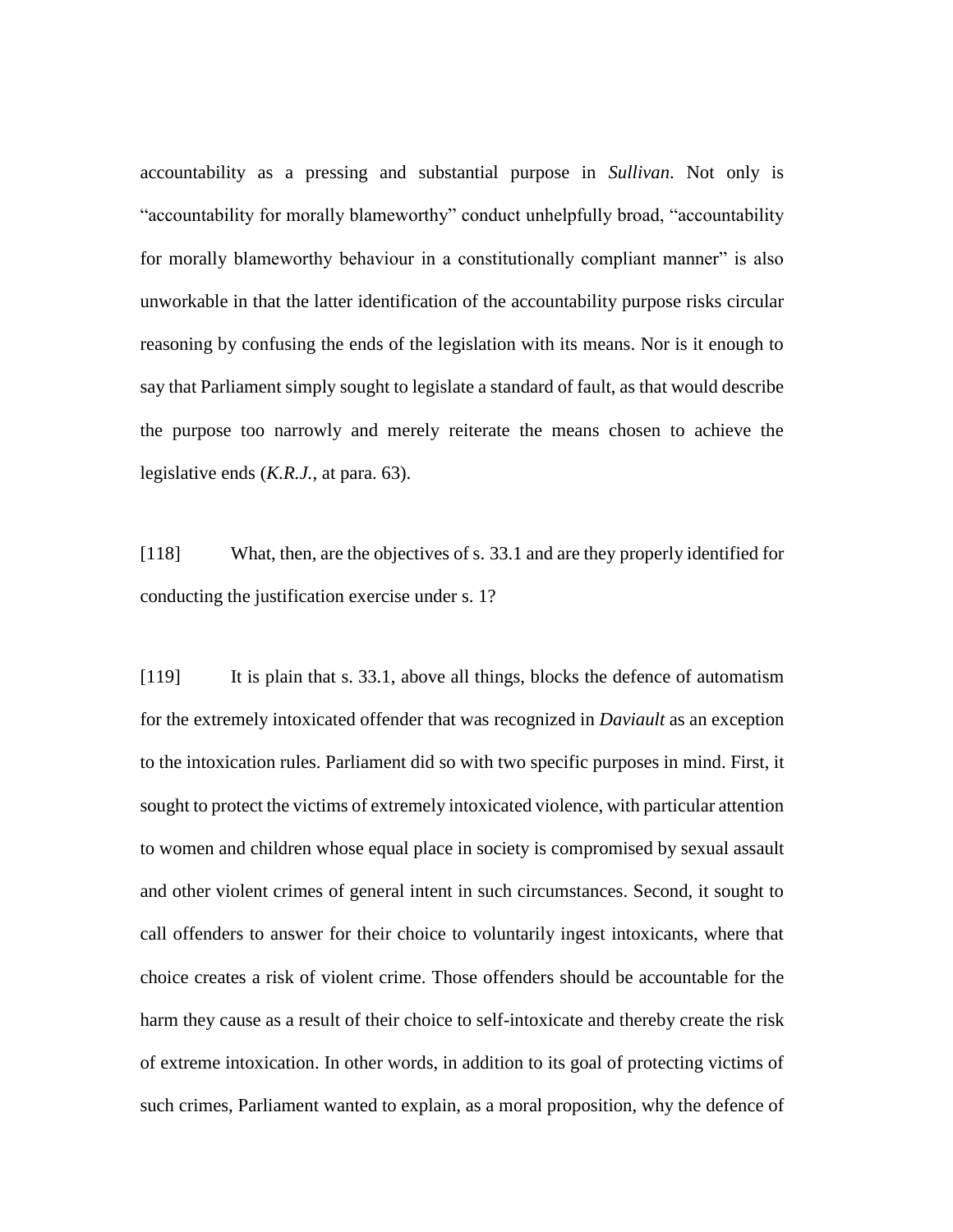automatism should not be available for those who chose to intoxicate themselves to an extreme degree and risk violent consequences. Unlike a person who becomes an automaton by reason of an external force beyond their control, a person who voluntarily becomes intoxicated in the extreme has taken a risk that they will harm others in that state. Parliament sought to have an accused answer for that choice. These are the two objectives that Parliament felt were sufficient to justify the enactment of legislation that, as we have seen, infringes *prima facie* upon ss. 7 and 11(d) of the *Charter*.

[120] I share the view that the protective purpose is sufficiently pressing and substantial to warrant limiting *Charter* rights. As stated by Lamer C.J. in *R. v. Robinson*, [1996] 1 S.C.R. 683, at para. 43: "There is no question that the protection of the public from intoxicated offenders is of sufficient importance to warrant overriding a constitutionally protected right or freedom."

[121] Paciocco J.A. explained in *Sullivan* why he viewed the accountability objective as impermissible and, as a result, cannot be considered as a "pressing and substantial objective" under the *Oakes* analysis. He wrote in part: "It cannot be that a preference for other values over constitutionally entrenched values is a pressing and substantial reason for denying constitutional rights" (para. 113).

[122] Respectfully, I disagree. First, as I note below, Parliament did not "reject" the constitutional values spoken to in *Daviault* when it enacted s. 33.1. As the Minister stated in the House and as evidenced by the preamble to Bill C-72, the law sought to respect both the rights of the accused and the interests of victims. More importantly, I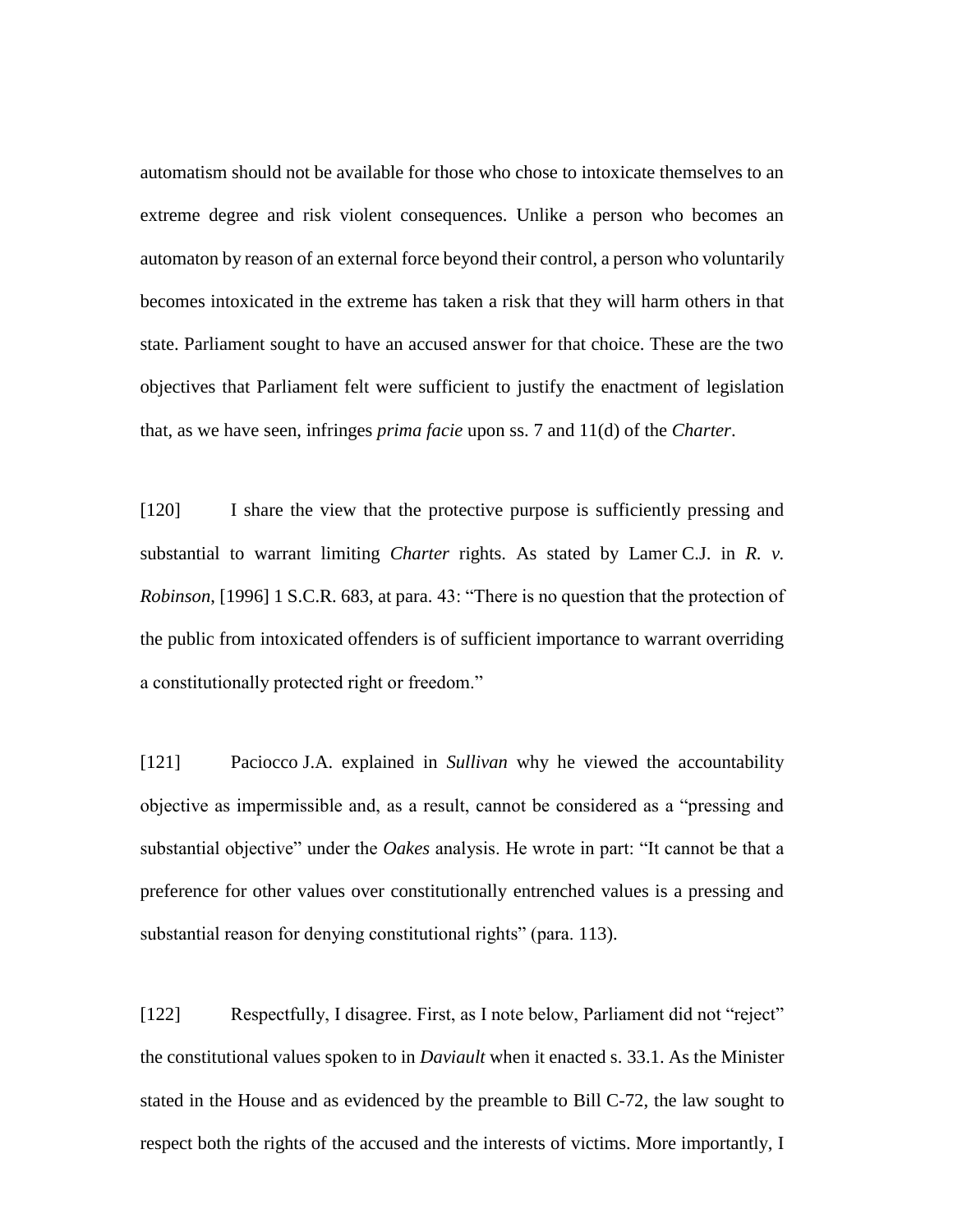believe that, properly construed, Parliament's specific accountability objective in the particular circumstances of this case is neither too broad nor does it lead to circular reasoning that would defeat the usefulness of *Oakes*.

[123] The objectives that moved Parliament to enact s. 33.1 in the wake of *Daviault* are not completely encapsulated by the single goal of protecting the victims of extremely intoxicated violent crime. For Parliament, s. 33.1 also sought to express a moral view, stated in the preamble, that a person should be precluded from escaping liability for certain violent crimes by reason of their self-induced extreme intoxication. In the House, the Minister made plain when speaking to his approach based on the principle of accountability, that "[p]eople cannot be permitted to hide behind drunkenness or other forms of intoxication to escape responsibility for their criminal conduct" (Hansard, March 27, 1995, at p. 11038). Parliament's purpose in enacting s. 33.1 reflects this idea of personal responsibility and its relevance to the availability of the defence of automatism for intoxicated violence.

[124] The objective that Parliament sought to act upon is distinct from the protective purpose of the law. In fact, it rests on a philosophical idea that one should not be able to create the conditions of one's own criminal defence to block liability for the crime committed (see S. Dimock, "Actio Libera in Causa" (2013), 7 *Crim. Law and Philos.* 549, at p. 511 (who gives the example of the voluntarily intoxicated offender); see also, Plaxton and Mathen, at p. 257). As Professor Parent has written, in addition to protecting the public, [TRANSLATION] "the purpose of section 33.1 is to *render*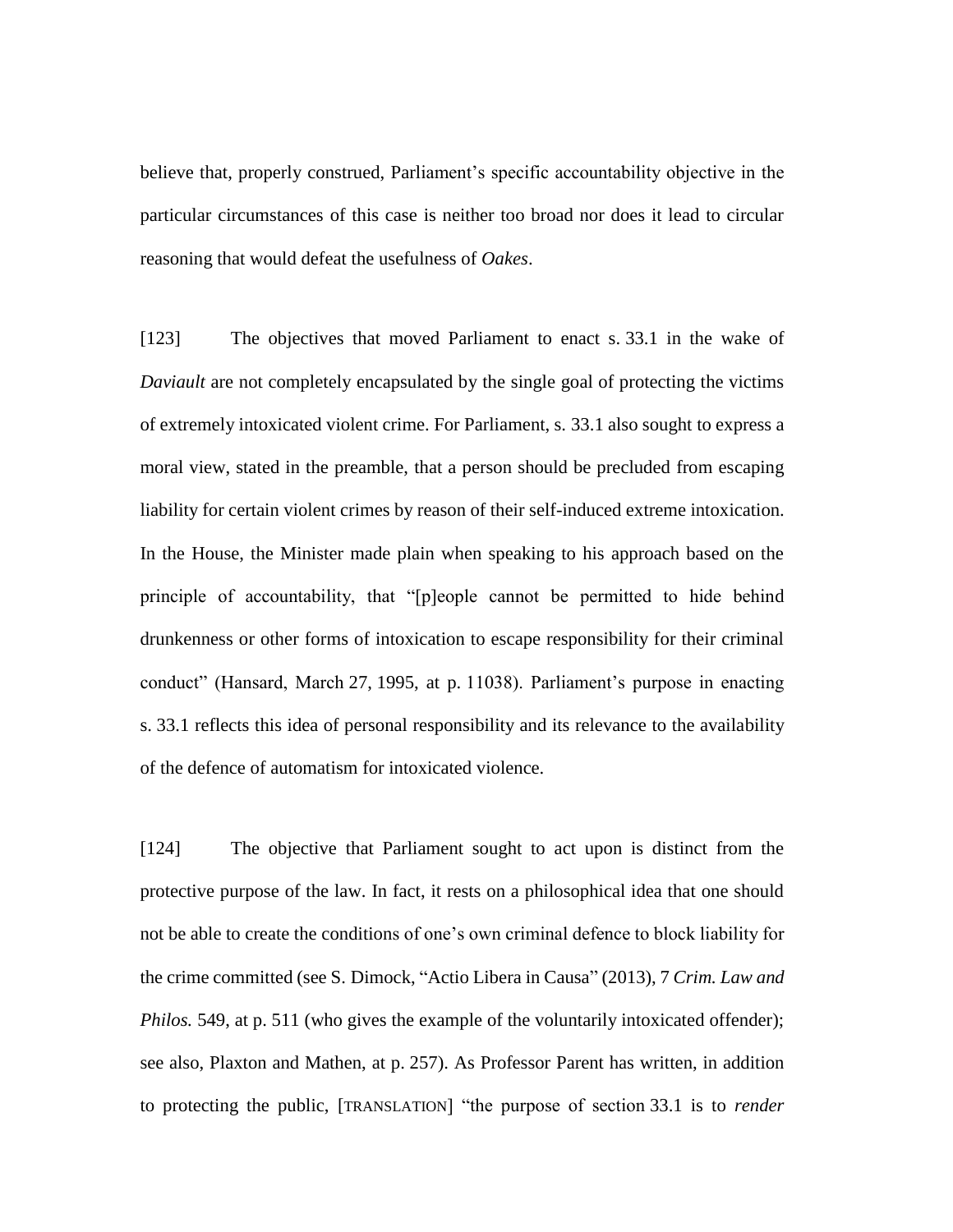*accountable* those intoxicated individuals who interfere with the bodily integrity of another person" based on what he describes as the "*active participation* of the individual in creating the incapacity relied upon and the risk that materialized" (pp. 176 and 184 (emphasis in original)). This is the essence of the accountability objective: an individual is responsible for their involuntary state because that person's choice to ingest intoxicants and become extremely intoxicated ultimately creates a risk of violence. The physically involuntary conduct did not arise by accident or through some external force, but by choice and, as such, Parliament saw this as conduct for which the offender must answer. The connection observed in the Parliamentary record between violence and intoxication would be attenuated, on this moral view, if people took responsibility for the choice they made to consume intoxicants and the risks that are created by that choice. Because of the danger they create through the voluntary character of their extreme intoxication, people who cause harm to others in that state are, to recall Sopinka J.'s phrase in dissent in *Daviault*, "far from blameless". In answer to the public response to *Daviault*, s. 33.1 has the distinct public purpose of holding the voluntarily extremely intoxicated responsible for the danger they brought about.

[125] Perhaps the plainest demonstration that Parliament's objective cannot be limited to the protective goal is found in the explanation, by the Minister, as to why the stand-alone offence was rejected as not meeting his goals. He accepted the view that the option of a new stand-alone offence of criminal intoxication would be inadequate. While it offers protection against extremely intoxicated violence, it fails to meet Parliament's accountability objective in that the offender would not be held to answer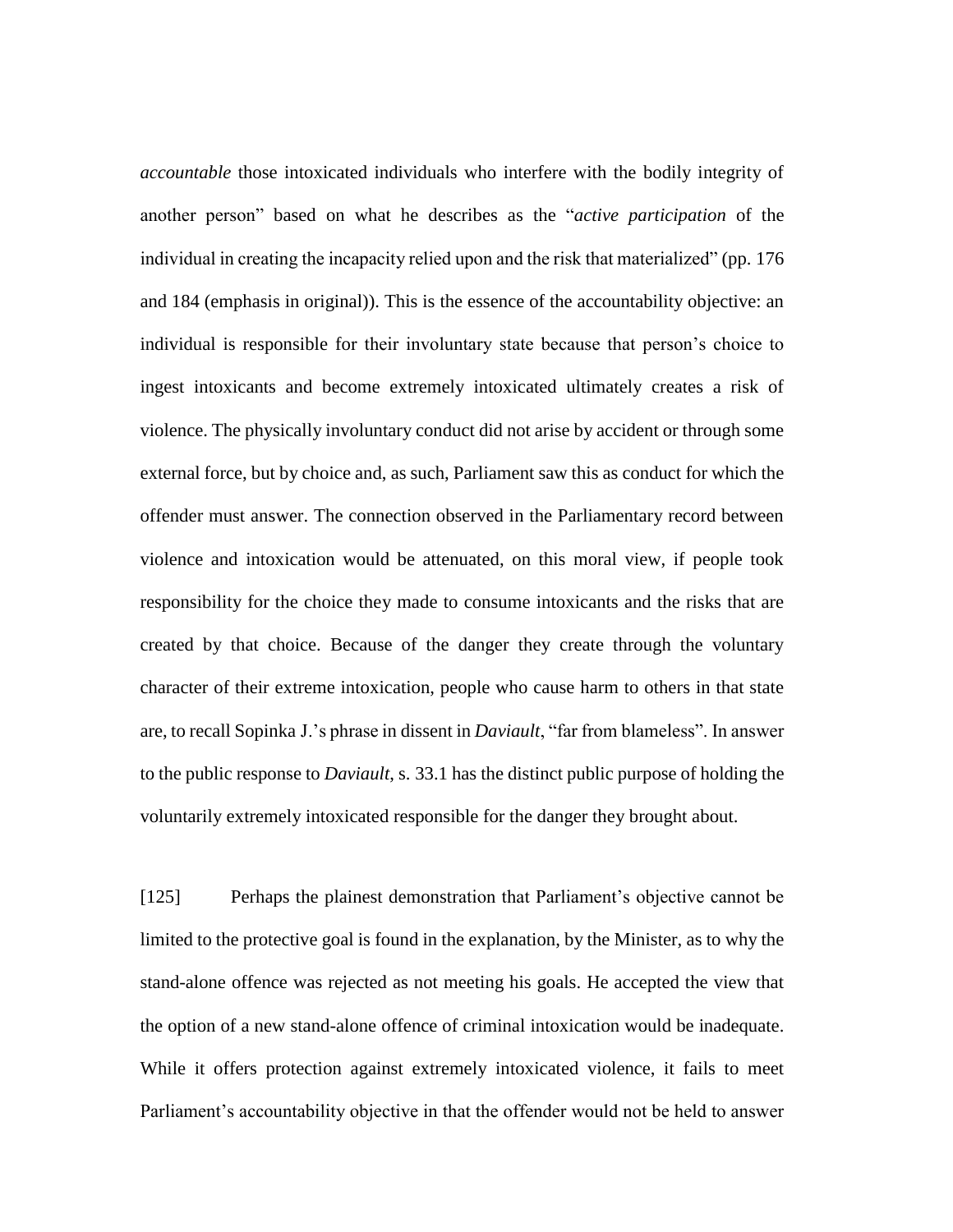for creating the risk of more serious underlying violent crime, with its more meaningful stigma and punishment. Even if found guilty of the new offence, the offender would not answer, by reason of their self-induced extreme intoxication, for the full extent of the harm in law, and would benefit from what the Minister described as a "drunkenness discount" (Standing Committee on Justice and Legal Affairs, April 6, 1995, at p. 6). He observed that "[t]he government believes that a person who becomes voluntarily intoxicated to the point of losing conscious control or awareness . . . should be held criminally accountable for that offence [i.e., the underlying assault] and for nothing less", said the Minister in the House (Hansard, March 27, 1995, at pp. 11037-38).

[126] This distinct and particularized accountability goal can serve as an objective for the purpose of the *Oakes* test in the unusual circumstances of this case. Here, the objective concerns the choice to create a risk, and this choice is not the conduct Parliament aims to criminalize. In other words, the objective is separate from the gravamen of the offence (i.e., the assault), which ensures that the ends and the means remain distinct. Stated in this manner, accountability in this context is pressing and substantial and fits appropriately within the *Oakes* analysis. This is not just a preference for other values over rights that have been constitutionally entrenched; right or wrong, it is a policy choice, by Parliament, that accountability for creating a risk of violence and bodily harm by way of extreme voluntary intoxication take precedence in a free and democratic society (see Coughlan, at p. 2). It is not circular to frame the accountability objective in this way; the finding that a right has been violated, as I have found here with respect to ss. 7 and 11(d), is a preliminary conclusion. An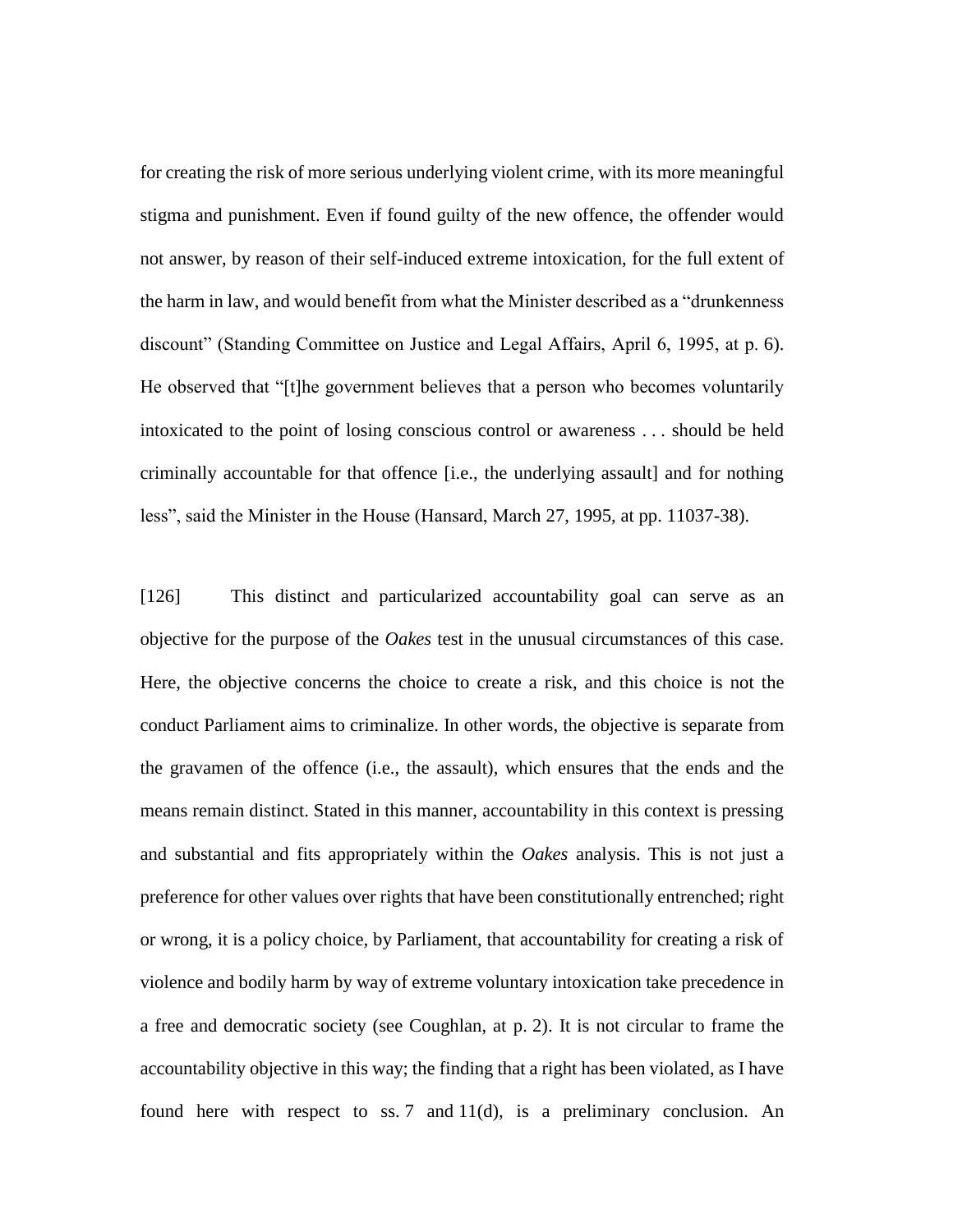"infringement" in this context is a limit that is not justified (*K.R.J.*, at paras. 91-92 and 115-16). The infringement question is only answered once the *prima facie* breaches have been considered in light of the broader public interest considerations mandated by *Oakes*.

[127] To be clear, this conclusion rests on the specific concerns Parliament had when enacting s. 33.1. This case engages unusual issues and should not be seen as allowing governments to justify attempts to expand criminal liability as a routine matter. The accountability objective must, as here, be defined with precision, distinct from the means and, importantly, be sufficiently compelling from a societal perspective to warrant the overriding of rights.

## (2) Proportionality

# (a) *Rational Connection*

[128] At this stage, the Crown must show, first, that s. 33.1 is rationally connected to holding individuals accountable, in as full a manner as possible, for the choice to become extremely intoxicated and the violence committed while in that state and, second, that it is rationally connected to protecting vulnerable groups from extremely intoxicated violence. There must be "a causal connection between the infringement and the benefit sought on the basis of reason or logic" (*RJR-MacDonald Inc. v. Canada (Attorney General)*, [1995] 3 S.C.R. 199, at para. 153).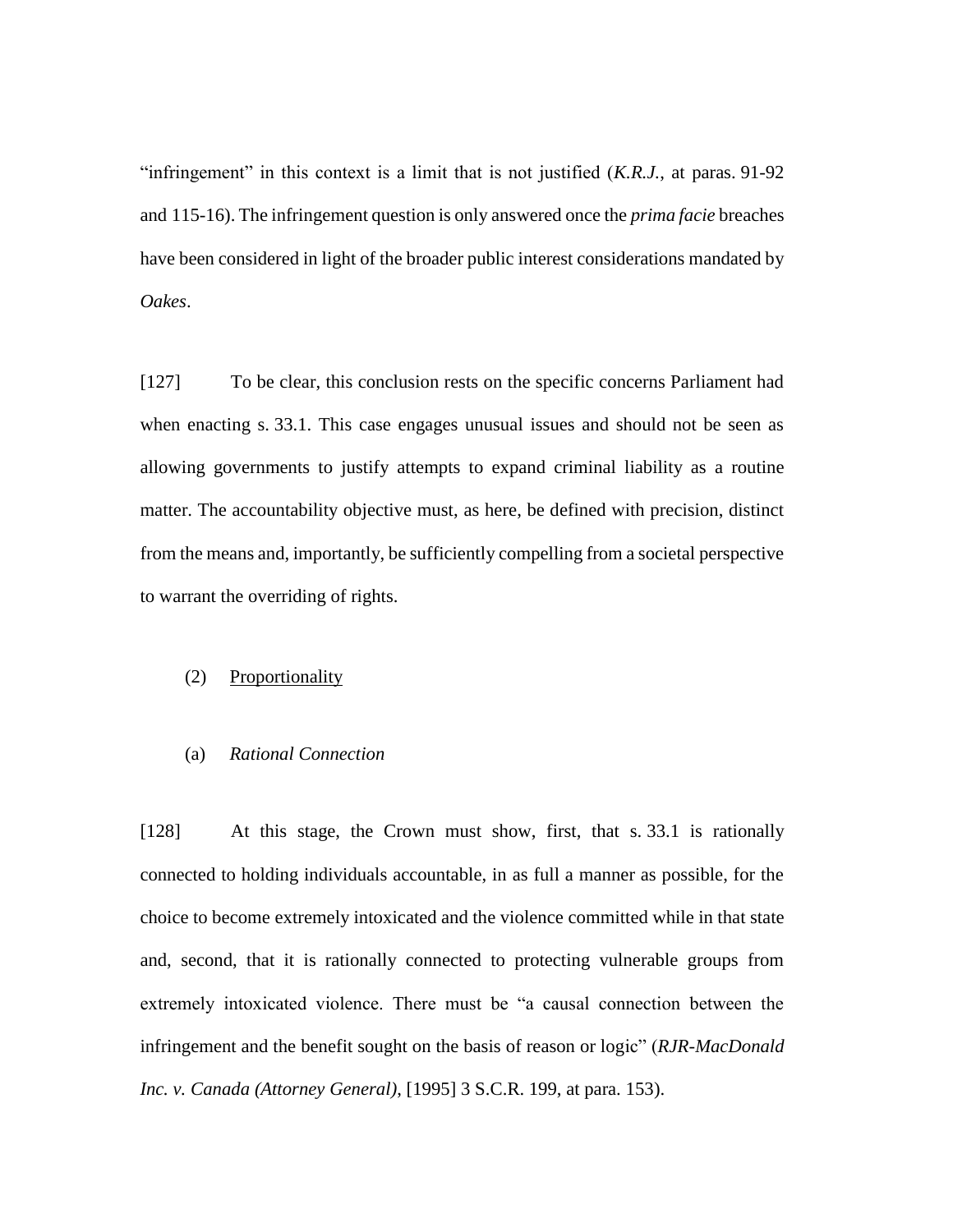[129] Mr. Brown focussed his criticism on the connection between s. 33.1 and the protection of vulnerable groups, as did Mr. Chan and Mr. Sullivan. In Mr. Brown's submission, the protective purpose relies on an unrealizable deterrent effect of s. 33.1 for its value. Since a person cannot necessarily foresee the possibility that they will find themselves in a state of automatism or that they will commit an act of violence while in that state, s. 33.1 can have no meaningful deterrent effect. In short, deterrence has no effect on the automaton.

[130] I agree with the Court of Appeal in this case that the deterrent and denunciating effects of s. 33.1 provide a rational connection to Parliament's protective objective.

[131] I recognize Paciocco J.A.'s criticism that s. 33.1 fails to offer meaningful deterrence in support of Parliament's protective purpose. In *Sullivan*, he wrote that "[e]ffective deterrence requires foresight . . . of the penal consequence" (para. 121). "I am not persuaded", he continued, "that a reasonable person would anticipate the risk that, by becoming voluntarily intoxicated, they could lapse into a state of automatism and unwilfully commit a violent act" (*ibid.*).

[132] It is no doubt true that the deterrent effect of the provision would be more immediately felt if one could be sure that the accused understood the risk of violence associated with extreme self-induced intoxication and that this element is lacking in s. 33.1. However, in keeping with its moral view of fault expressed in the preamble, Parliament's focus was on the choice to become extremely intoxicated. Section 33.1's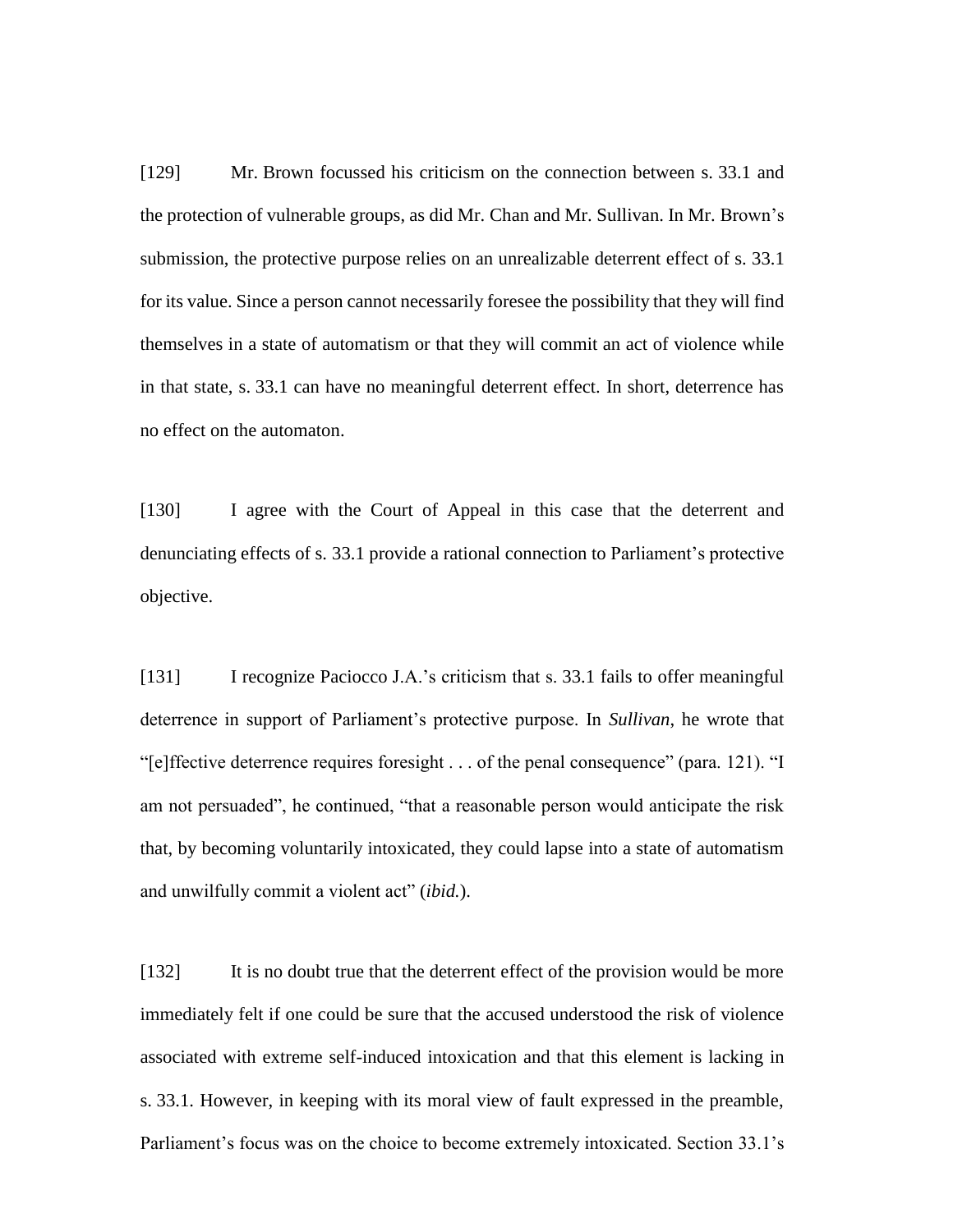deterrent value should also be considered in relation to individuals at the time they make that choice. While it is true that s. 33.1 applies to an accused who could not have foreseen the risk of a loss of control or of bodily harm, it also extends to situations in which there was a foreseeable risk of a loss of control and harm. Thus, an individual who consumes an intoxicant with psychosis-inducing effects, including those who know they lost control of their conduct while in a drug-induced psychosis in the past, will be caught by s. 33.1. It is reasonable that Parliament would expect the provision to hold some modest deterrent effect for such individuals. This deterrent effect acts [TRANSLATION] "upstream", as Professor Parent writes (p. 187), to dissuade those contemplating this kind of intoxication. As such, s. 33.1 is rationally connected to its protective purpose.

[133] Courts should exercise caution before concluding that a measure in like circumstances is ineffective simply because they could imagine a way in which it would be more effective. To my mind, the Crown has met the rational connection test for Parliament's protective purpose.

[134] In addition, s. 33.1 is rationally connected to the objective of holding individuals accountable, in as full a manner as possible, for the choice to become extremely intoxicated and the violence committed while in that state. It is obvious that where a person is foreclosed from advancing a defence that could result in an acquittal, that person is held accountable for something they otherwise would not be.

#### (b) *Minimal Impairment*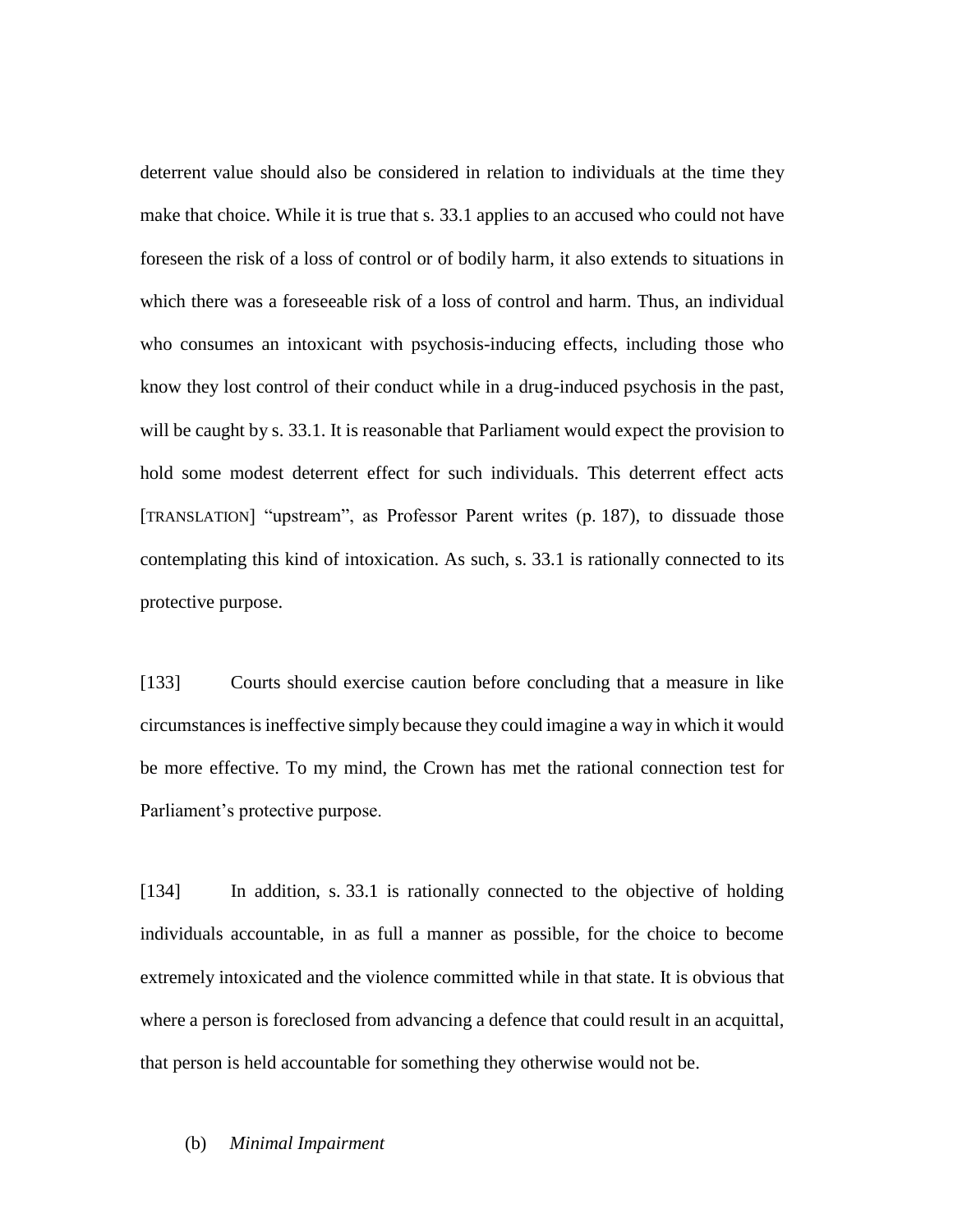[135] The state must show that the impugned provision impairs rights as little as reasonably possible in furtherance of the legislative objective (*RJR-MacDonald*, at para. 160; *Oakes*, at p. 139). The law should only fail minimal impairment when there are less harmful means of achieving the objectives "in a real and substantial manner" (*K.R.J.*, at para. 70; *Hutterian Brethren*, at para. 55). It is understood that the courts show some deference to legislatures at this stage of the analysis. The question is whether s. 33.1 falls within a range of reasonable alternatives open to Parliament to achieve its objectives; if it is within this range, it should not fail the minimal impairment test merely because, in the Court's view, an alternative would have been better suited to the objective (see *RJR-MacDonald*, at para. 160). This is particularly so where the impugned measure seeks to strike a balance between competing and legitimate social values (*Quebec (Attorney General) v. A*, 2013 SCC 5, [2013] 1 S.C.R. 61, at para. 439, per McLachlin C.J., concurring). This is the circumstance here: the debate surrounding the enactment of s. 33.1 and its application to Mr. Sullivan, Mr. Chan and Mr. Brown has brought to the fore the challenge Parliament faced in striking a balance between the rights of the accused and the stake society has in the equality and dignity interests of the victims of intoxicated violence.

[136] I have no hesitation imagining less impairing options. Many scholars have advanced options that would trench less on the rights of the accused (see, e.g., D. Stuart, "Parliament Should Declare a New Responsibility for Drunkenness Based on Criminal Negligence" (1995), 33 C.R. (4th) 289; T. Quigley, "A Time for Parliament to Enact an Offence of Dangerous Incapacitation" (1995), 33 C.R. (4th) 283; M. Tremblay,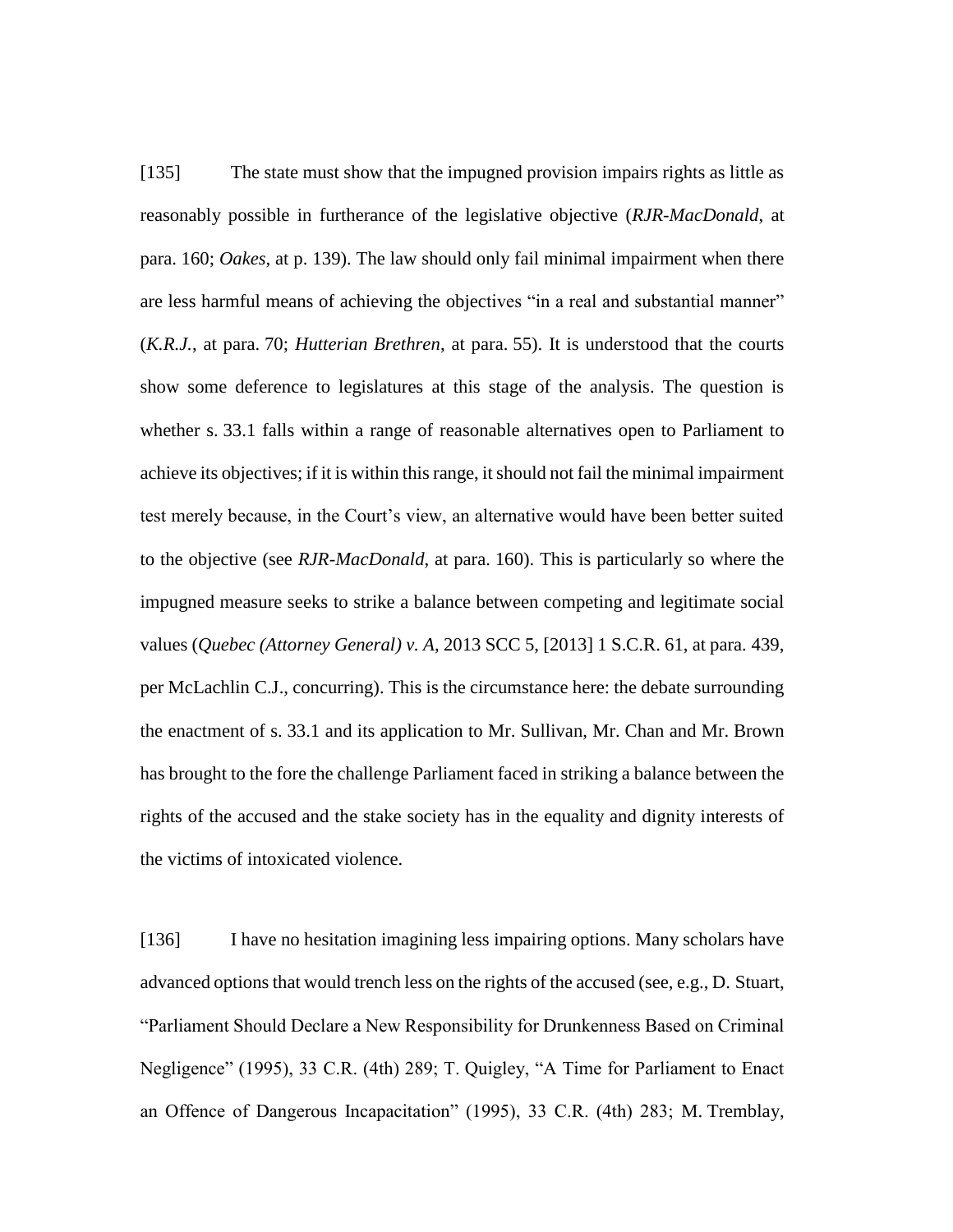"*Charte canadienne* et intoxication volontaire: l'article 33.1 du *Code criminel* et ses solutions de rechange" (2020), 79 *R. du B.* 67, at p. 98; G. Ferguson, "The Intoxication Defence: Constitutionally Impaired and in Need of Rehabilitation" (2012), 57 *S.C.L.R.* (2d) 111). Paciocco J.A. concluded that a stand-alone offence of criminal intoxication would achieve similar objectives as s. 33.1 and would arguably improve on the protective purpose by making deterrence more focused on the intoxication itself (paras. 132-34). It is certainly true, as the Minister said in Parliament, that the lesser stigma and lesser penalties associated with a new offence would punish intoxicated perpetrators less severely for their wrongs than would a conviction for the underlying offence. But it is an alternative to the consequence of allowing the extremely intoxicated offender to escape punishment altogether.

[137] Apart from the stand-alone offence, others have proposed alternative paths to liability for the underlying violent offence based on a criminal negligence standard more carefully crafted than that advanced by s. 33.1. One example is that proposed by the *voir dire* judge. He accepted Parliament's goal of holding people accountable for a violent act when they have departed from a minimum standard of care by voluntarily consuming intoxicants (para. 79). However, he observed that this standard could be achieved in a less impairing way if s. 33.1 incorporated a true objective fault standard that clearly attaches to the act of self-induced intoxication, which would allow the trier of fact to consider whether a loss of control and bodily harm were both reasonably foreseeable at the time of intoxication (para. 80). He concluded that this would "truly be a link between the *mens rea* of becoming intoxicated and the *mens rea* for the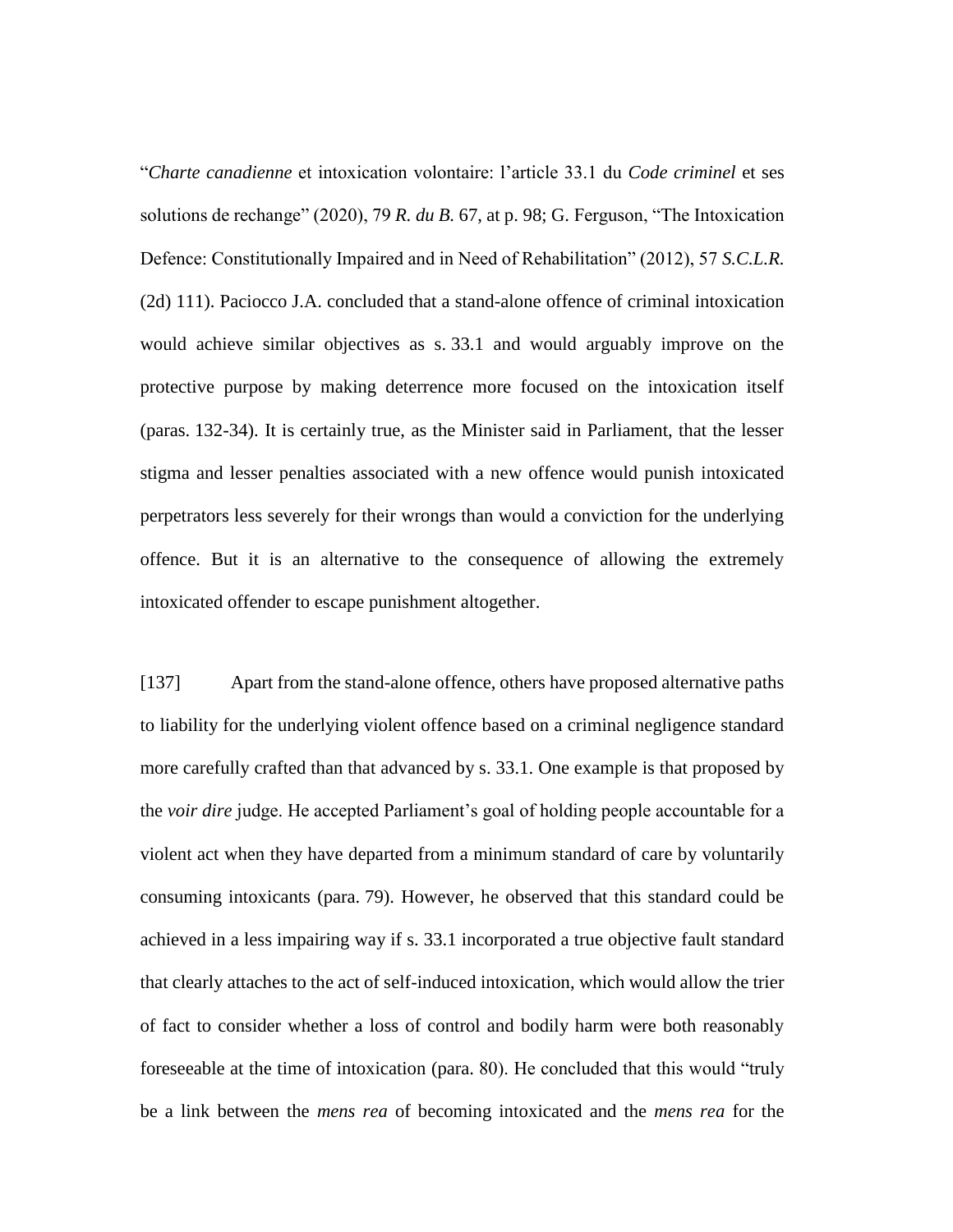underlying offence" (*ibid.*). This would align with the principle in *DeSousa* and *Creighton* that specific consequences need not always be foreseen provided there is an objectively foreseeable risk of bodily harm.

[138] In terms of the minimal impairment analysis, the stand-alone offence fails to meet Parliament's full objective and thus was not a viable alternative. It would have labelled Mr. Brown's offence as one of negligent or dangerous intoxication, rather than stigmatize him for the aggravated assault. The stand-alone offence might also have led to lesser sentences, and, as noted above, the option was criticized as proposing a "drunkenness discount". Indeed, Parliament rejected the stand-alone offence because it would fail to recognize the true harm committed by an offender and would send the message that an offender should not be held accountable for the harm that is inherent in the underlying offence (see, e.g., Department of Justice, *Self-Induced Intoxication as Criminal Fault: Information Note* (1995), at p. 5). This would be a particular failure in respect of Parliament's goal to hold perpetrators to account in as full a manner as possible for the choice to become extremely intoxicated and the violence committed while in that state (see P. Healy, "Intoxication in the Codification of Canadian Criminal Law" (1994), 73 *Can. Bar Rev.* 515, at pp. 541-42; E. Sheehy, "The intoxication defense in Canada: why women should care" (1996), 23 *Contemp. Drug Probs.* 595, at p. 618). In the circumstances, it is difficult to conclude that the stand-alone offence would have achieved the objectives in a "real and substantial manner".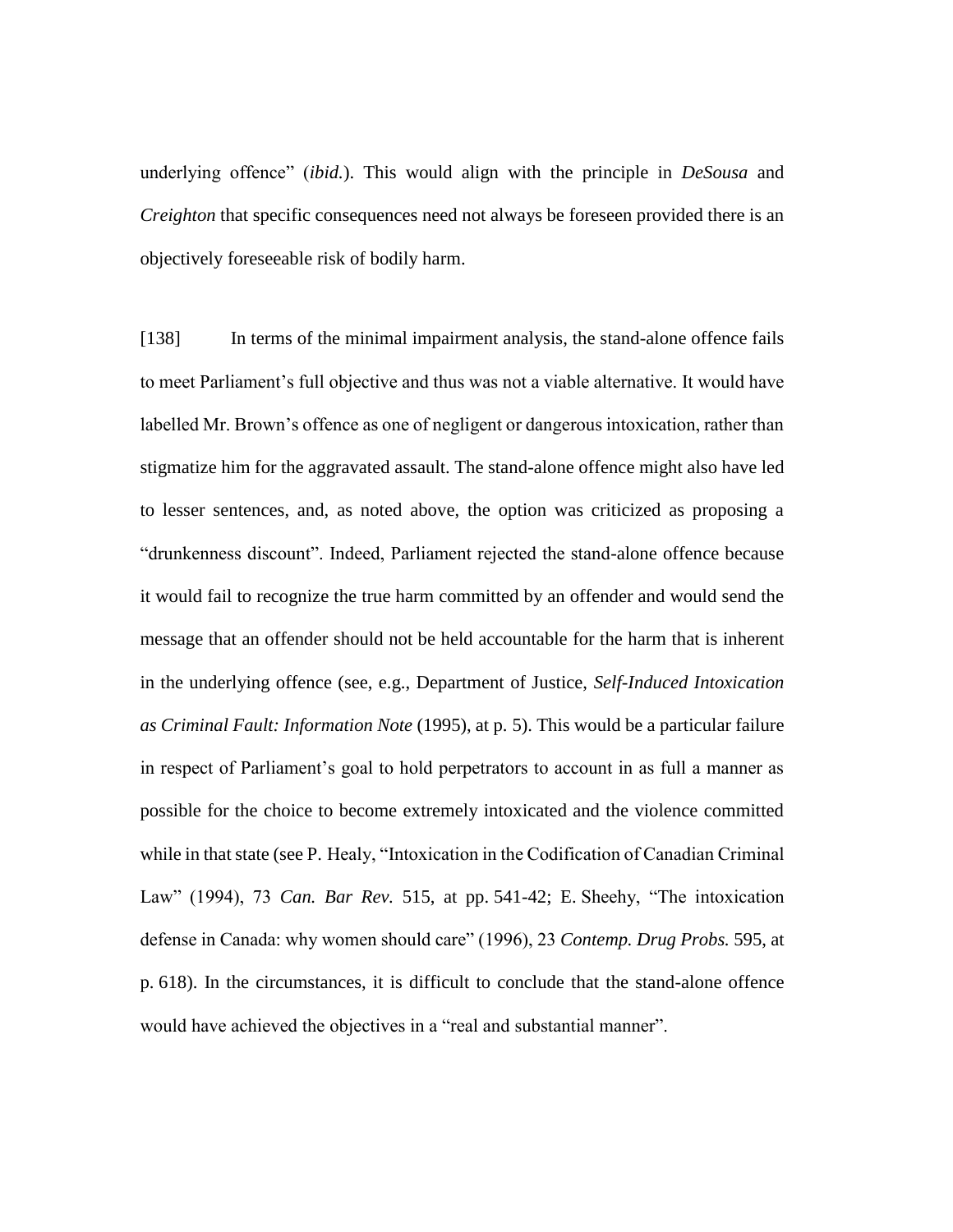[139] The alternative proposed by the *voir dire* judge could however allow an accused to be convicted for the underlying violent act and not simply negligent or dangerous intoxication. Incorporating a true marked departure standard into s. 33.1 would allow it to achieve the minimum objective fault standard required by the Constitution (in the case of offences that are not constitutionally required to contain subjective fault, per *R. v. Martineau*, [1990] 2 S.C.R. 633). Indeed, Khullar J.A. recognized that this alternative would be "less problematic".

[140] I am aware that Parliament is entitled to deference in this analysis. Indeed, in crafting a new legislative response to the problem of intoxicated violence, it is up to Parliament to decide how to balance its objectives while also respecting *Charter* rights as much as possible (see, e.g., P. W. Hogg and A. A. Bushell, "The *Charter* Dialogue Between Courts and Legislatures" (1997), 35 *Osgoode Hall L.J.* 75; D. Baker and R. Knopff, "*Daviault* Dialogue: The Strange Journey of Canada's Intoxication Defence" (2014), 19 *Rev. Const. Stud.* 35, at p. 41). Parliament may also wish to study and regulate according to the nature and properties of the intoxicant. The common effects of the intoxicant, its legality, and the circumstances in which it was obtained and consumed may be relevant to a marked departure standard.

[141] In light of these alternatives, in particular that proposed by the *voir dire* judge, which would have achieved Parliament's accountability objective in a real and substantial manner, I conclude that s. 33.1 is not minimally impairing. Parliament's objectives of protection and accountability would have been partially met by the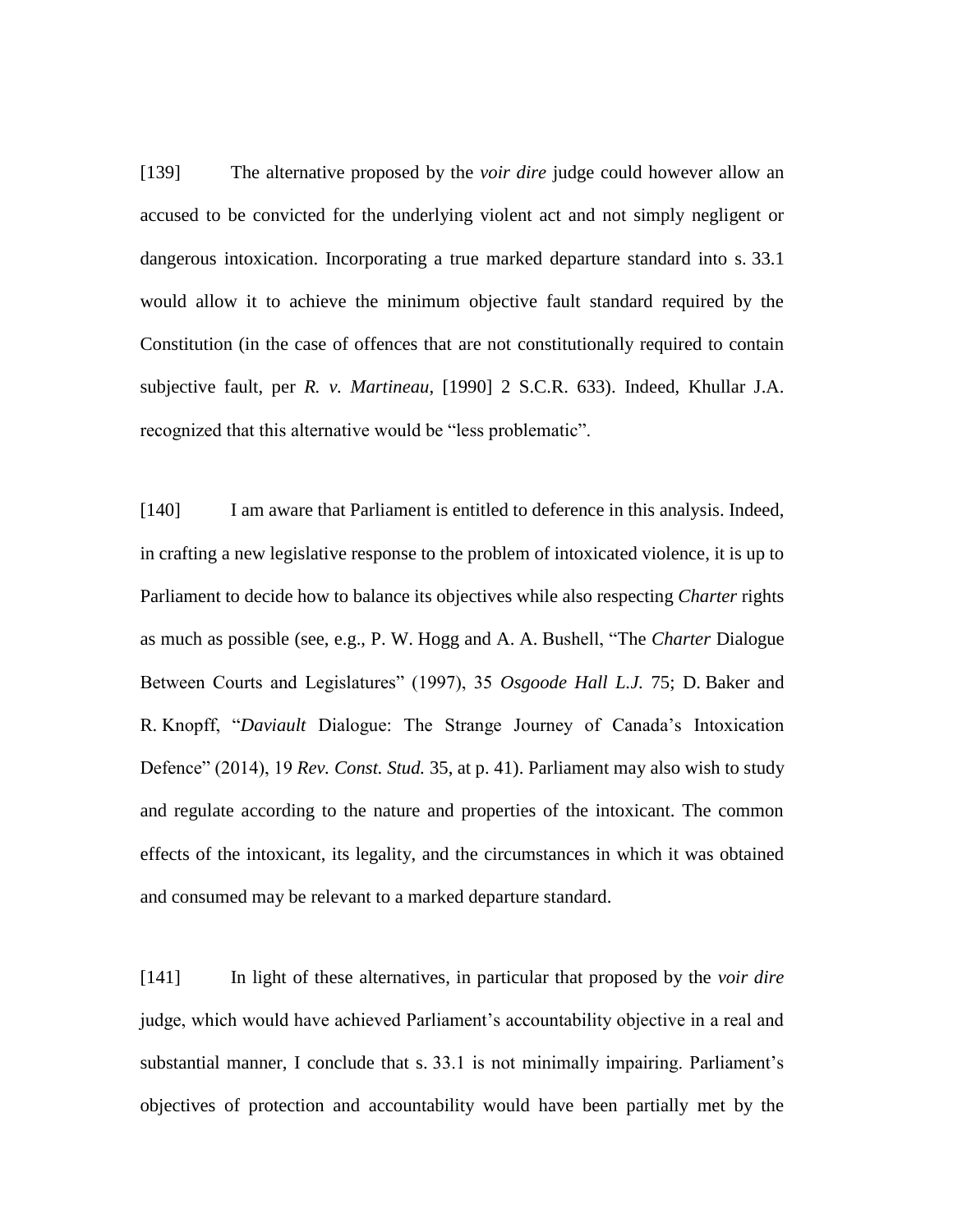stand-alone offence and even more completely met had Parliament properly followed through on its announced design for a law based on a constitutionally-compliant standard of criminal negligence. But I acknowledge that this is a close call and that experts who have studied the alternatives are not of a single view. Professor Parent has, for example, proposed no less than four variations on the criminal negligence theme, all designed to ensure that the objective fault required by a remodeled s. 33.1 would ensure that punishment for the general intent offence would only be imposed on those deserving the stigma of a criminal conviction (p. 191).

[142] While I conclude that s. 33.1 is not minimally impairing of an accused's ss. 7 and 11(d) rights, I recognize that Parliament is entitled to a degree of deference in measuring the reasonable character of policy alternatives. But even if those who defend the law as minimally impairing were right, I am unequivocally of the view that s. 33.1 must fail on the last branch of the proportionality test which reveals the most profound failings of the provision. Mindful that the proportionality analysis is holistic and depends on a close connection between the final two stages of *Oakes* (*Hutterian Brethren*, at para. 191, per LeBel J.), I turn now to an explanation of why s. 33.1 must also fail on an assessment of the relative benefits and negative effects of the law under the *Oakes* test.

## (c) *Proportionality Between Effects and Objectives*

[143] At the final stage under s. 1, the question is whether there is proportionality between the overall effects of the *Charter*-infringing measure and the legislative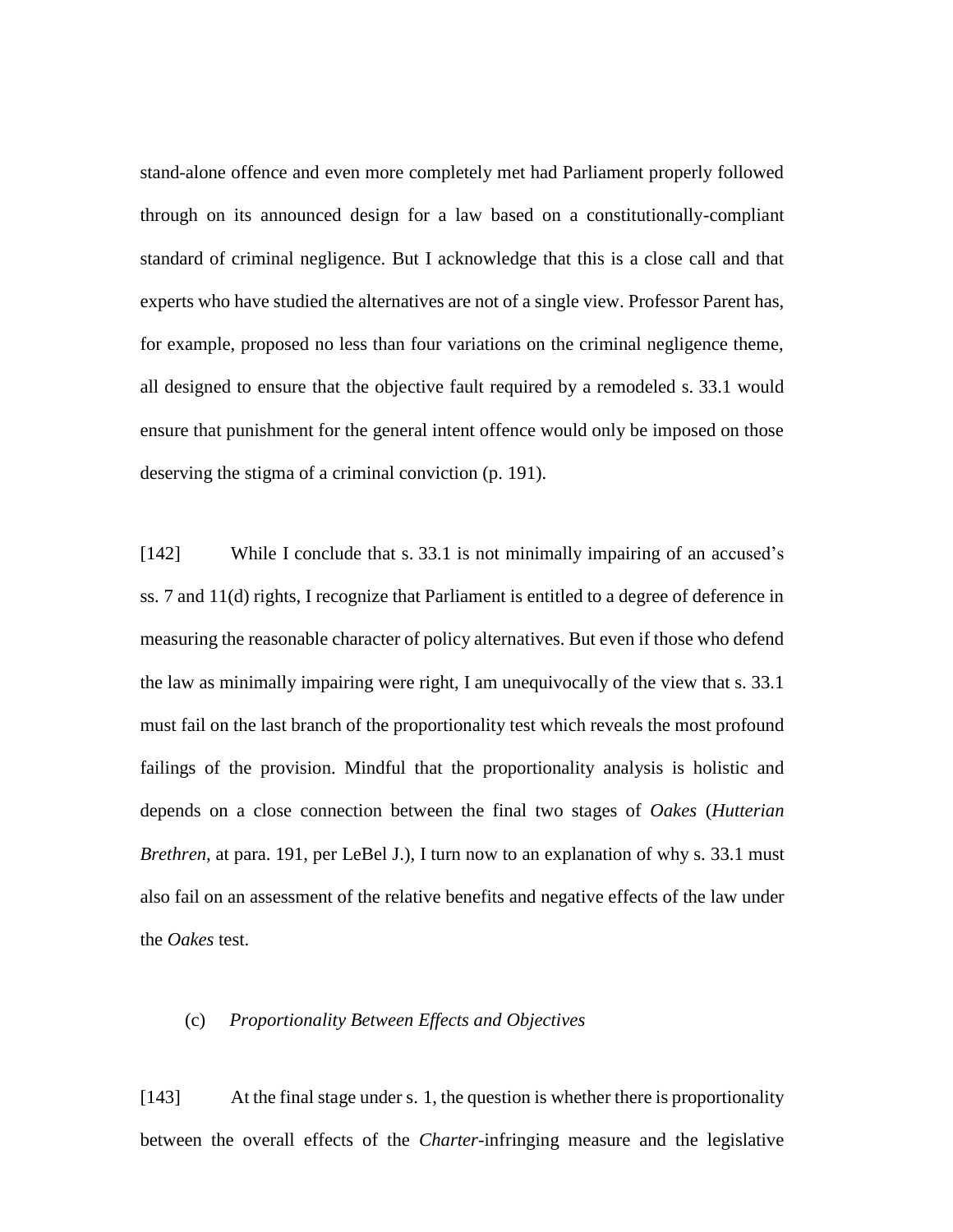objectives (*Oakes*, at p. 139; *Hutterian Brethren*, at paras. 72-73). This invites the broadest assessment of the benefits of s. 33.1 to society, weighed against the cost of the limitations to ss. 7 and 11(d) of the *Charter* (see *K.R.J.*, at para. 77; *Bedford*, at para. 123; *Carter*, at para. 122). Balancing requires a court to "transcend the law's purpose and engage in a robust examination of the law's impact on Canada's free and democratic society 'in direct and explicit terms'" (*K.R.J.*, at para. 79).

[144] Mr. Brown says that the Court of Appeal erred in minimizing the deleterious effects of s. 33.1 in that the provision would allow for wrongful convictions based on involuntary acts and the absence of even reasonable foreseeability of the consequences of those acts. In response, the Crown asks this Court to accept the proportionality analysis of the Court of Appeal, in particular the analysis of Khullar J.A. It says that her emphasis on the gendered nature of intoxicated violence and Parliament's efforts to address that problem in s. 33.1 should be adopted, notwithstanding the abridgment of the ss. 7 and 11(d) *Charter* rights of the accused which the Crown argues Mr. Brown has overstated.

[145] In my view, Mr. Brown is right on this point. In the result, the meaningful benefits of s. 33.1 do not outweigh the costs, in particular to what the *voir dire* judge describes as the "sacrosanct principles" integral to our criminal justice system, including the presumption of innocence (para. 89).

# (i) Salutary Effects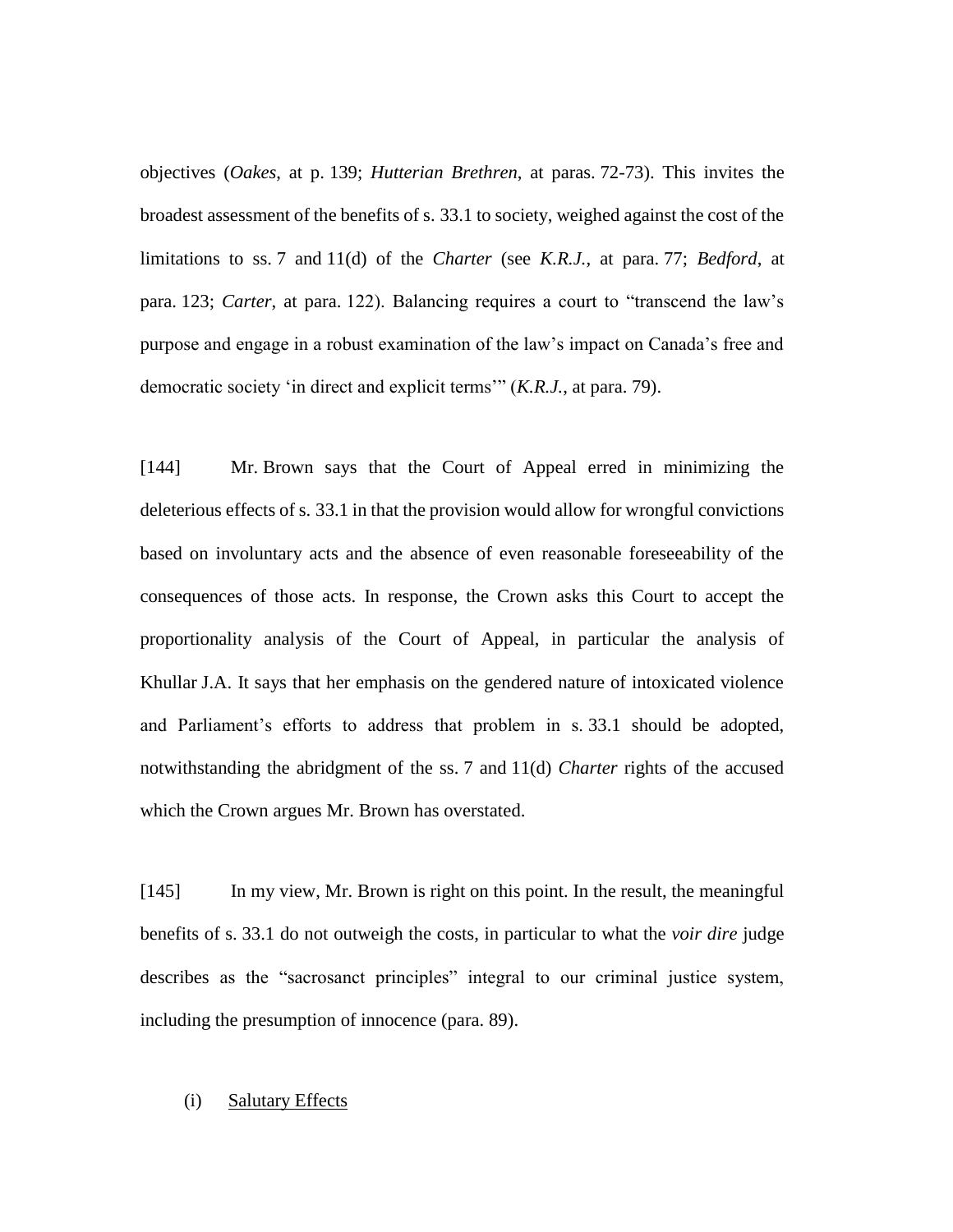[146] By including general intent crimes of sexual and domestic violence within s. 33.1(3), the amendments to the *Criminal Code* do help to ensure the rights of women and children to equal protection and benefit of the law as guaranteed by the *Charter*, as promised in the preamble. The provision gives expression to the close and harmful association between extreme self-induced intoxication and violence. By removing the defence in s. 33.1(1), it ensures that the morally blameworthy conduct of self-induced extreme intoxication is not an excuse at law for that violence, which is a plain social good. Section 33.1 voices society's strong intolerance for such behaviour, and affirms society's commitment to the equality and security rights of victims vulnerable to intoxicated crime.

[147] The "recognition of the dignity and self-worth of women and children" was well described by Khullar J.A., who wrote that this "breathes some meaning" into equality rights in the *Charter*, and properly took notice of this as a beneficial effect of s. 33.1 in the justification analysis (para. 202). Others have rightly observed that violence against vulnerable groups is "one way in which women are denied full participation in society, furthering women's inequality" (Grant, "Second Chances: Bill C-72 and the *Charter*", at p. 388). Section 33.1 responds meaningfully to that inequality by recognizing that women and children deserve the full protection of the law and by condemning intoxicated gendered and family violence. I would add that by considering equality as a broad social interest under s. 1 rather than under s. 7 as she did, Khullar J.A. did not devalue its importance as a justification for the *Charter* violation. Not only is s. 7 unsuited, in this case, to the balancing of competing rights,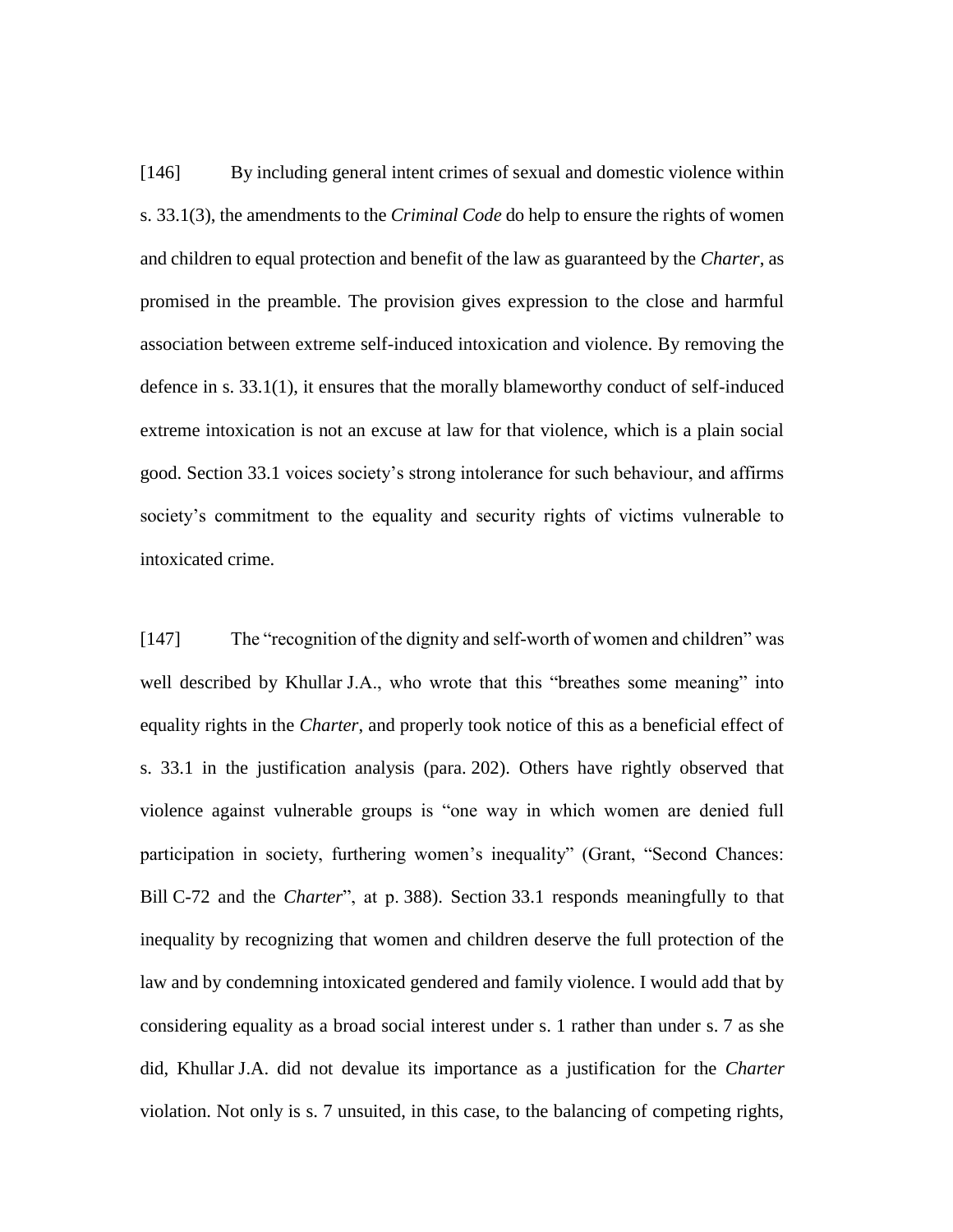s. 1 is the proper locus for considering how much society, including the victims of crime, benefit from the impugned law (see *Bedford*, at para. 125; Coughlan, at p. 157). I agree too with Khullar J.A. that a benefit of s. 33.1 is that the accountability promised in the preamble advances dignity and equality interests that unpunished intoxicated violence threatens (paras. 202-4).

[148] Section 33.1 also provides societal benefit through its communicative and deterrent effects. Khullar J.A. recognized not only that s. 33.1 contributes to a social ethos of disapproval of extreme self-induced intoxication, she wrote that it "serves the important role of signalling to people that they must be aware and cautious that their alcohol and drug use may lead to consequences they do not intend and cannot control" (para. 206). Similarly, the interveners the Attorney General of Saskatchewan and LEAF argue that s. 33.1 denounces wrongful behaviour and, as a result, recognizes the dignity and equality interests of victims. Because s. 33.1 includes in its reach the irresponsible use and mixing of intoxicants that could lead to automatism and violence, the law discourages such behaviour and also raises awareness about the link between extreme intoxication and violence. This benefit is not negated by the fact that some deterrence is already provided by the common law rule on intoxication or that the deterrent effect is mitigated by the fact that it needs to take hold before the offender loses control. And while I recognize that deterrence might also come if a stand-alone offence of dangerous intoxication was enacted, I nevertheless agree that these meaningful benefits are properly ascribed to s. 33.1.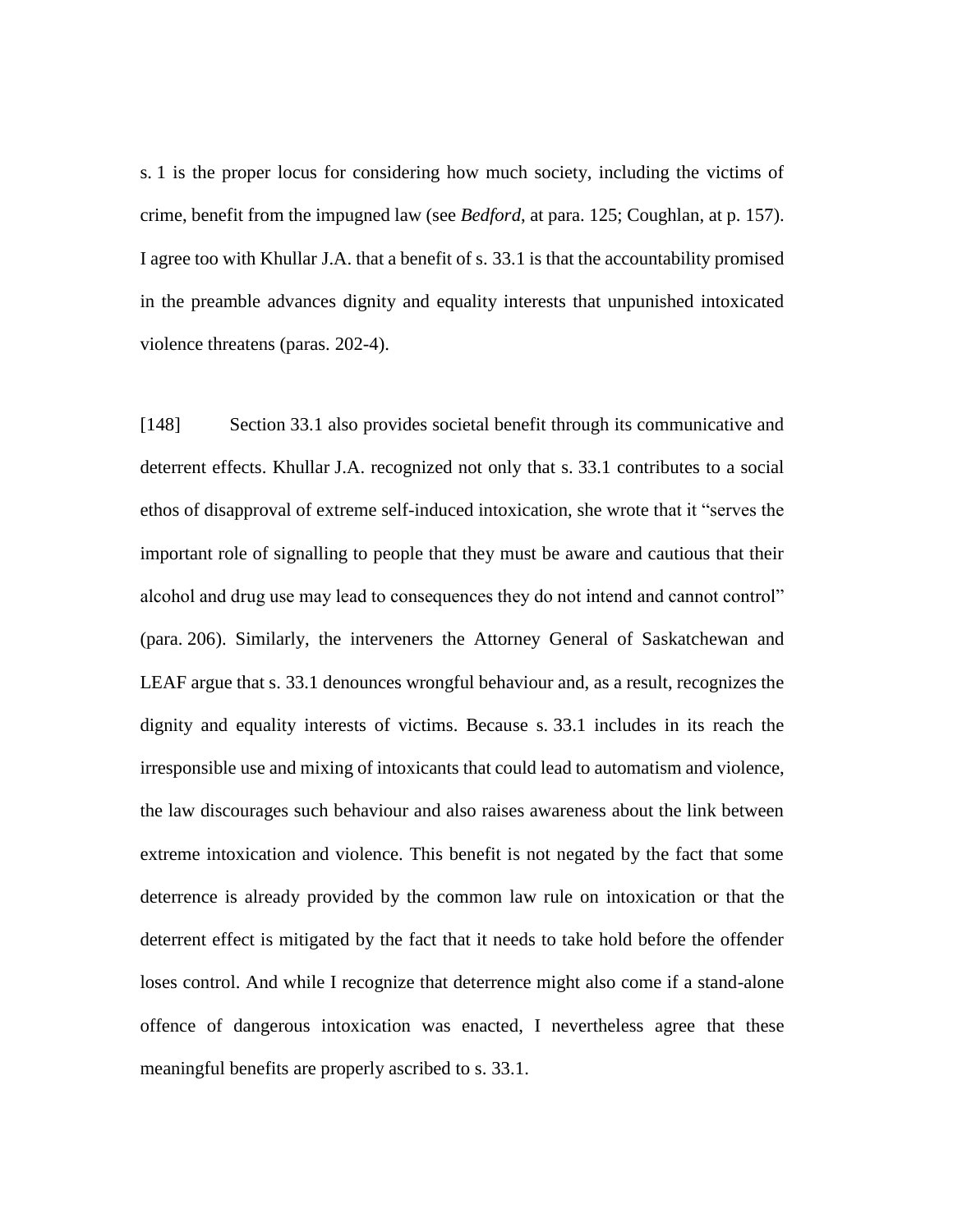[149] In addition, as the Attorney General of Manitoba submits, s. 33.1 contributes to public confidence in the criminal justice system. In *Creighton*, McLachlin J. observed that it would "offend common notions of justice to acquit a person who has killed another of manslaughter and find him guilty instead of aggravated assault on the ground that death, as opposed to harm, was not foreseeable" (p. 54). Similarly, it was reasonable for Parliament to conclude, as suggested in the record, that it offended the public's common notions of justice that, to take the example of *Daviault*, a highly intoxicated accused who intentionally ingested half-a-dozen beers and a bottle of brandy might completely escape liability for sexually assaulting an elderly, disabled woman. That said, given that s. 33.1 infringes the *Charter* as it does, it is best not to overstate the confidence to the public that its protective and accountability purposes might foster. It is too easy to lose sight of the fact that, as Wallace J. wrote in *R. v. Dunn* (1999), 28 C.R. (5th) 295 (Ont. C.J. (Gen. Div.)), "society's interests must also include a system of law, governed by the principles of fundamental justice" (para. 32). Principles of fundamental justice are recognized as such because they form basic tenets of the legal system in which there is some "general acceptance among reasonable people" that the principle is vital or fundamental to societal notions of justice (*Malmo-Levine*, at para. 112 (emphasis deleted); *Motor Vehicle Reference*, at p. 503; *Rodriguez v. British Columbia (Attorney General)*, [1993] 3 S.C.R. 519, at pp. 590-91 and 607). In denying the presumption of innocence, s. 33.1 unwittingly serves to compromise the full promise of the confidence that Parliament designed it to promote.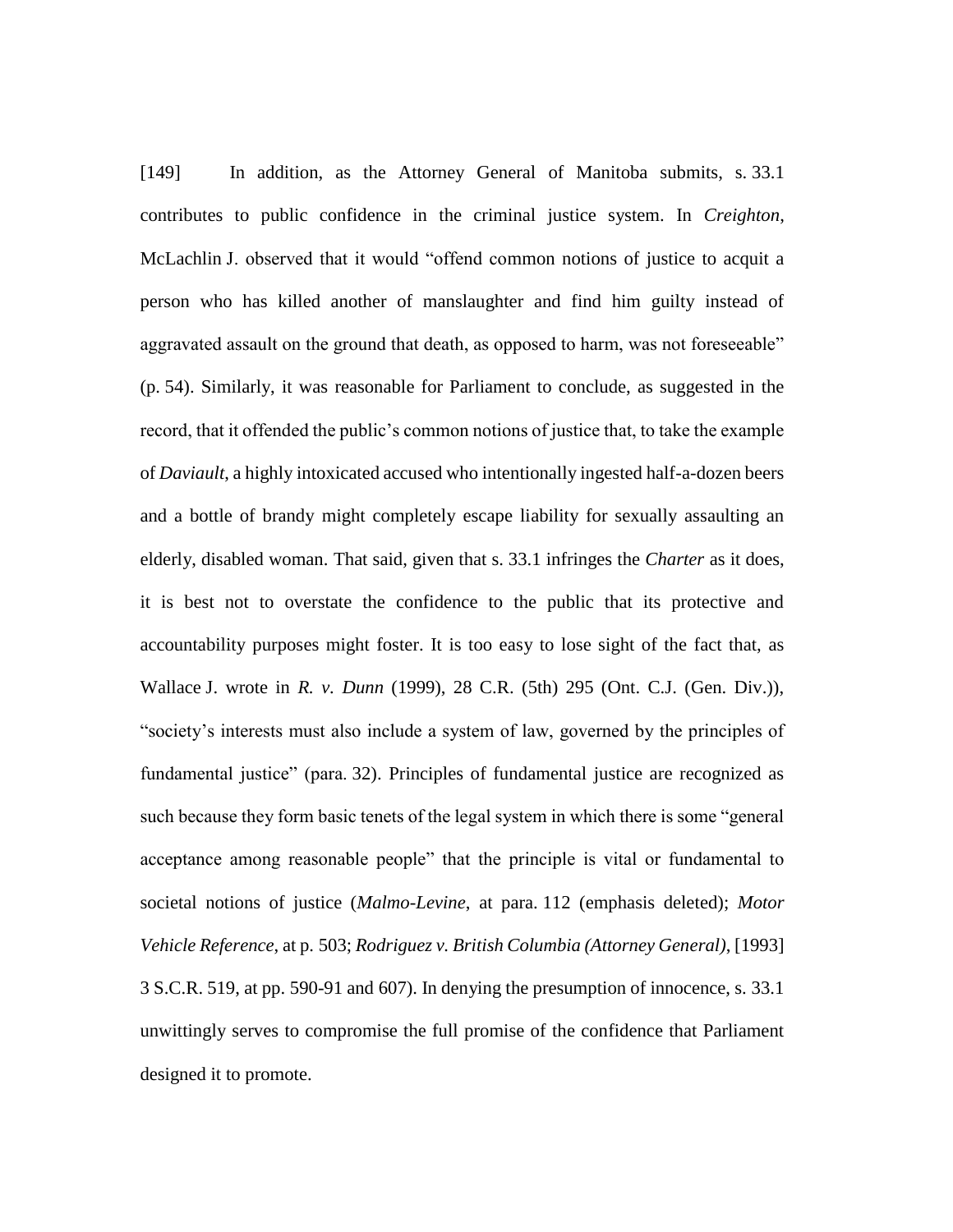[150] There is a manifest benefit to be connected with the accountability purpose of Parliament described above which, in my respectful view, the majority of the Court of Appeal in *Sullivan* should have considered as part of the full measure of the beneficial effects of s. 33.1 (see, on this point, Coughlan, at p. 158). Section 33.1 targets the offender's choice to create a risk of harm by becoming extremely intoxicated. One of the benefits of s. 33.1 is that it fosters personal responsibility in respect of voluntary intoxication that Parliament saw as one of the root sources of violent crime. To ignore that policy is to diminish one of the benefits of the impugned law which — however imperfectly — sought to impose that ethic of personal responsibility as a key to breaking the connection between intoxication and violence. I note that Lauwers J.A. did take this dimension of s. 33.1 into consideration in his justification analysis and the majority considered the matter in the alternative and that neither felt this factor, on its own, tipped the scales in the ultimate balancing under *Oakes*.

[151] At the end of the day, Parliament's own accountability objective was undone by the very means it chose to pursue it. In holding the extreme self-intoxicated offender to account, s. 33.1 does not require objective foreseeability of the risk of falling into a state of automatism, much less the risk of consequential harm. Parliament's goal may have been to impose personal responsibility for the creation of the risk of harm, but in the absence of a requirement of reasonable foreseeability, that goal is frustrated. The Minister said in the House — his point was echoed by the Crown in this appeal and the *Sullivan* and *Chan* appeals — that s. 33.1 "provides for the link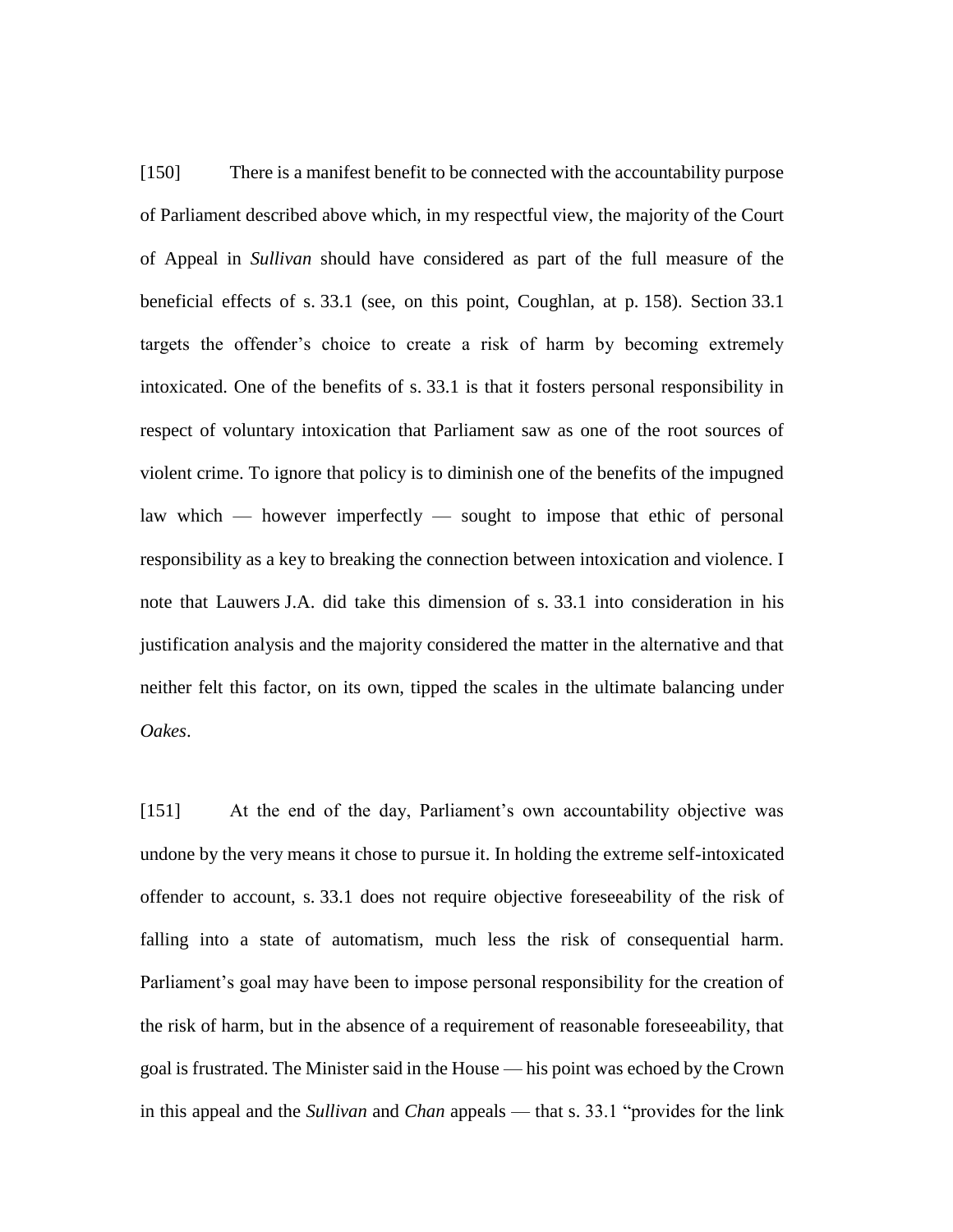between the fault in self-induced intoxication and the harm or fault in the criminal conduct which forms the basis of the charge" (Hansard, March 27, 1995, at p. 11038). With great respect, that link is not found in s. 33.1, suggesting strongly that Parliament failed to satisfy its own announced purpose.

#### (ii) Deleterious Effects

[152] The fundamental flaw of s. 33.1 is the risk of wrongful convictions it presents. By denying even a small fraction of accused persons the ability to raise a reasonable doubt as to the voluntariness or *mens rea* elements of the offence charged, s. 33.1 permits an individual to be convicted, and subject to the stigma, liberty restrictions and other consequences of a criminal conviction, for involuntary conduct. Section 33.1 runs counter to the fundamental organizing principles that are necessary to allow individuals to face the power of the state in the criminal justice system fairly, in particular the all-important presumption of innocence. It enables conviction for conduct that an accused person was not aware of and could not control and therefore cannot be a "guilty act" as defined by the underlying offences. This result follows even where individuals ingest alcohol or drugs in common-place situations where there is no subjective or objective foresight of automatism or violence.

[153] I agree with the courts below that the deleterious effects of s. 33.1 are serious and troubling. As Vertes J. put it in *R. v. Brenton* (1999), 180 D.L.R. (4th) 314 (N.W.T.S.C.), in denying the defence of automatism, s. 33.1 "casts aside the fundamental principle of voluntariness as well as the presumption of innocence, values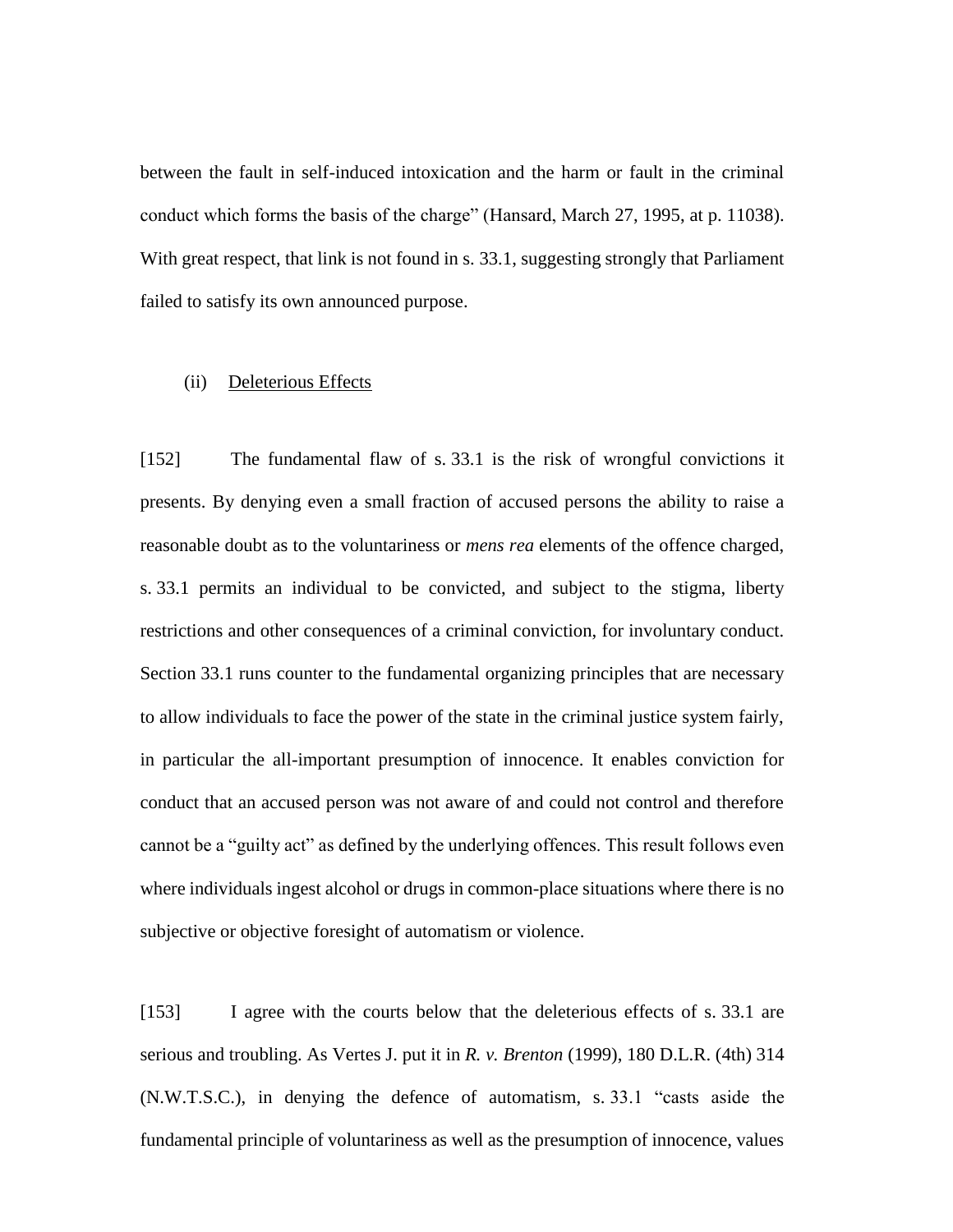that are enshrined in the Charter and at the very core of our criminal law system as developed over many centuries" (para. 122). In *Dunn*, Wallace J. concluded that there are few infringements that could be more serious because "[w]hen an accused can be convicted without proof that he intended his actions or without proof that his actions were voluntary, then absolute liability has become a component of Canadian criminal justice, the presumption of innocence is eroded and principles of fundamental justice are seriously compromised" (para. 54). In *Sullivan*, Paciocco J.A. wrote compellingly that "the deleterious effects of s. 33.1 include the contravention of virtually all the criminal law principles that the law relies upon to protect the morally innocent, including the venerable presumption of innocence" (para. 153), and Lauwers J.A. said that fundamental rights of the accused under ss.  $7$  and  $11(d)$  are "severely limited" (para. 287). In this case, Khullar J.A. acknowledged that the negative effects on the rights of the accused are "serious and troubling" (para. 201). This is particularly true when one recalls that Parliament failed to respect its own promise, made in the preamble to Bill C-72, to provide "full protection" to the ss. 7 and 11 rights of the accused.

[154] It is not unfair to say that the narrow compass of s. 33.1 limits these negative effects. Section 33.1 only applies, as we have seen, to the violent offences of general intent named in s. 33.1(3). It is also not unfair to say that the burden of showing automatism presents a high hurdle for the accused and that the law only applies to certain intoxicants that have the properties that can bring about a state akin to automatism. While these considerations may limit the number of offenders who face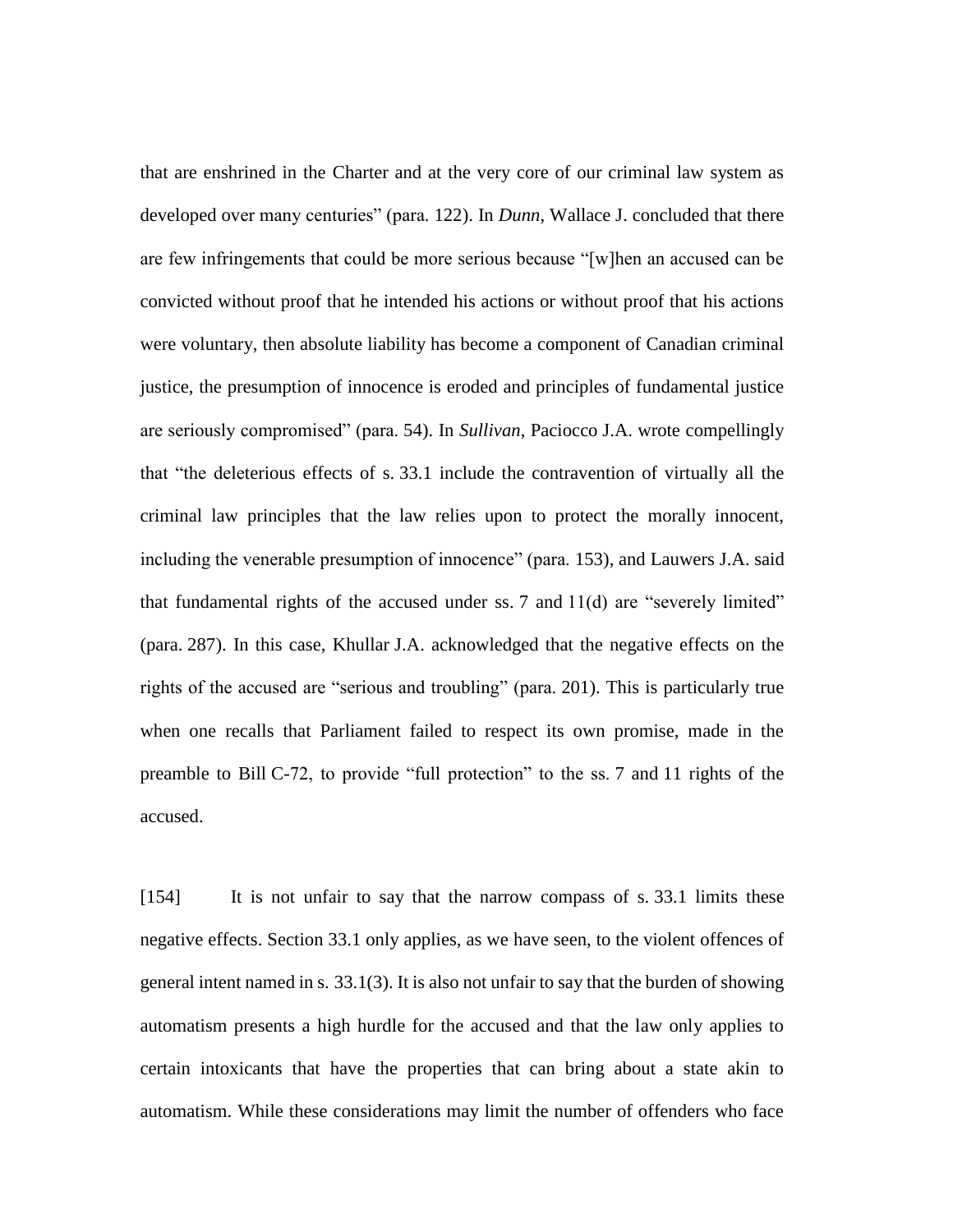these negative consequences, it is best to recognize that the narrow compass argument is two-edged. If it is indeed true that s. 33.1 does not apply to alcohol alone, for example — a point I need not decide here — then some of the benefits ascribed to the law by the Crown were already assured by the aspects of the *Leary* rule that denied the defence of most forms of intoxication for crimes of general intent that *Daviault* left intact.

[155] But even if its compass is narrow and its application rare, s. 33.1 limits not just one but three fundamental rights of the accused. It enables conviction where the accused acted involuntarily, where the accused did not possess the minimum level of fault required, and where the Crown has not proven beyond a reasonable doubt the essential elements of the offence for which an accused is charged. These limitations operate to put in place a regime of absolute liability that undermines many of the core beliefs used to structure our system of criminal law. It is difficult to imagine more serious limitations than the denial of voluntariness, *mens rea*, and the presumption of innocence all in one. An accused may be morally blameworthy in some measure for voluntarily consuming intoxicants but that blame is not the measure of guilt at law for the underlying offences set out in s. 33.1(3). With great respect, I cannot agree with Slatter J.A., who said in the balancing of salutary and deleterious effects, that "[n]o one who is truly morally innocent is impacted [by s. 33.1]" (para. 81).

[156] I acknowledge that some, pointing in particular to Sopinka J.'s dissent in *Daviault*, have argued that s. 33.1 does not create a true offence of absolute liability since extreme voluntary intoxication can bring with it a degree of fault. Contrary to the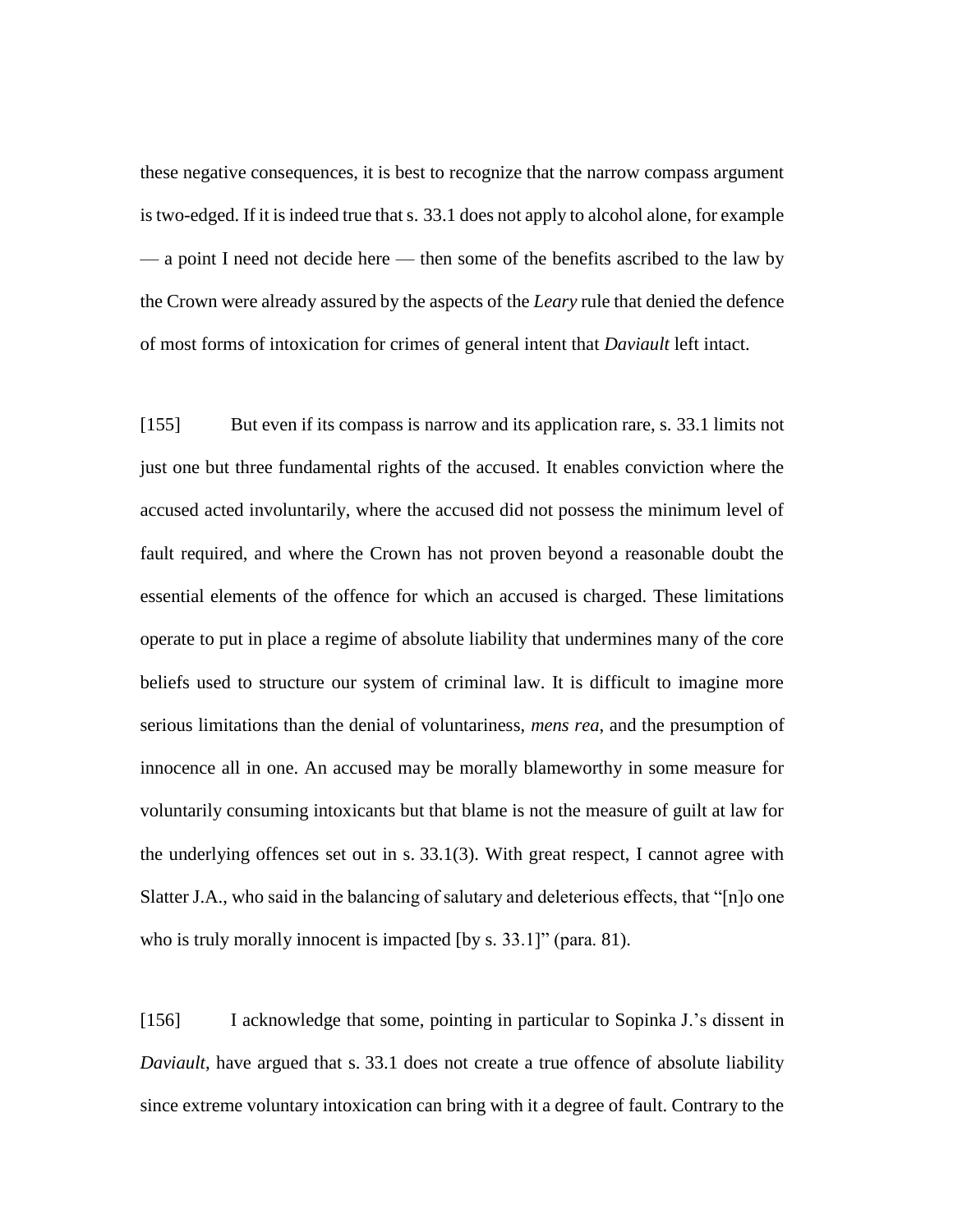person who falls into a state of involuntariness by reason of an uncontrollable epileptic fit, for example, the voluntarily extremely intoxicated offender is [TRANSLATION] "directly responsible for their lack of voluntariness" (Parent, at p. 197). But as I have endeavoured to show, it is not enough that s. 33.1 captures only the blameworthiness associated with extreme self-intoxication when s. 33.1 fails to consider whether the offender knew or ought to have known that there was a risk they would lose control of their actions and thereby risk causing harm to others. Because s. 33.1 does not build in a criterion of objective foreseeability, it is impossible to say who, among those who voluntarily ingest intoxicants, has the degree of blameworthiness that would justify the stigma and punishment associated with the underlying offence with which they are charged.

[157] Where the intoxicant is licit, or where no reasonable person would anticipate the risk of automatism, whatever blameworthiness that comes from voluntary intoxication is relatively low and likely disproportionate to the punishment the individual would face if convicted for an offence committed in a state akin to automatism (see *Creighton*, at pp. 48-49, citing *Martineau*, at p. 647). While Mr. Brown ingested an illicit drug, the trial judge found, based on expert evidence, that his reaction to the drug was not reasonably foreseeable. Even if the ingestion of magic mushrooms is not morally innocent in the broadest sense, to convict Mr. Brown for aggravated assault in light of the voluntariness and minimal *mens rea* requirements fixed by the *Charter* would, in my view, account to a wrongful conviction for the offence as charged.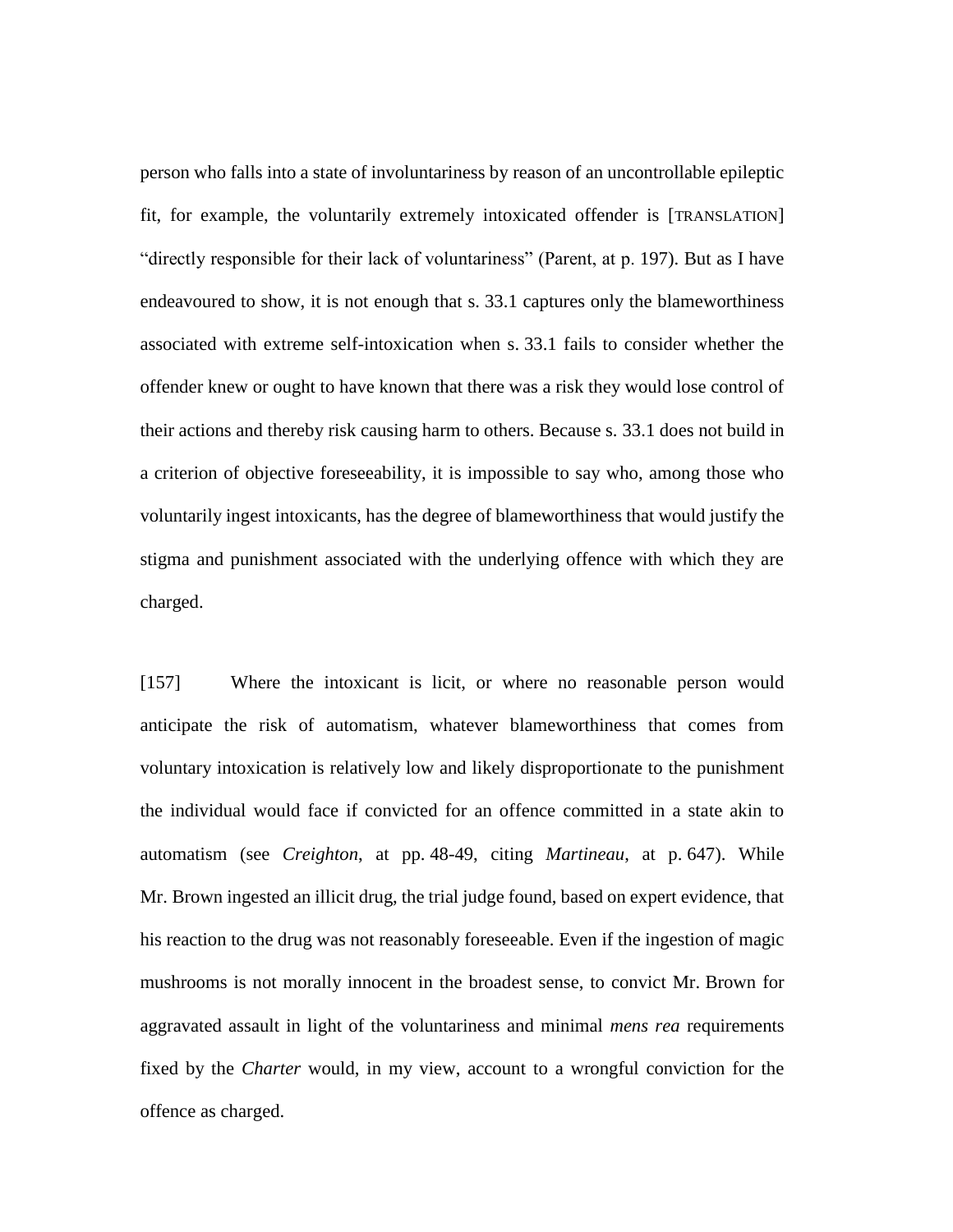[158] One is hard pressed to disagree with the trial judge in *R. v. Chan*, 2018 ONSC 3849, 365 C.C.C. (3d) 376, who observed that "Parliament is entitled to express the view that extreme self-intoxication is morally blameworthy behaviour" (para. 152). But I respectfully disagree with him where he wrote "the morally innocent will not be punished" (para. 156). Mr. Brown may not have been blameless in deciding to consume the magic mushrooms, but he is not guilty of the crime with which he was charged according to the requirements of the *Charter*.

[159] The *voir dire* judge in Mr. Brown's case was right to speak of the principles breached by s. 33.1 as "sacrosanct". In the *Motor Vehicle Reference*, Lamer J., as he then was, wrote that the principle that the innocent must not be punished "has long been recognized as an essential element of a system for the administration of justice which is founded upon a belief in the dignity and worth of the human person and on the rule of law" (p. 513).

[160] The idea that a conviction in the absence of the required proof of blameworthiness threatens a system of criminal justice founded on the dignity and worth of the human person has been a recurring theme in our jurisprudence (see, e.g., *Oakes*, at p. 136; *R. v. Stevens*, [1988] 1 S.C.R. 1153, at p. 1175; *R. v. Hess*, [1990] 2 S.C.R. 906, at p. 918). Where a person is punished who did not know or could not know they are committing an offence, wrote Wilson J. in *Hess*, that state action inflicts a grave injury on that person's dignity and self-worth. Two comments, however, help explain the full message of this idea. First, the measure of moral innocence extends not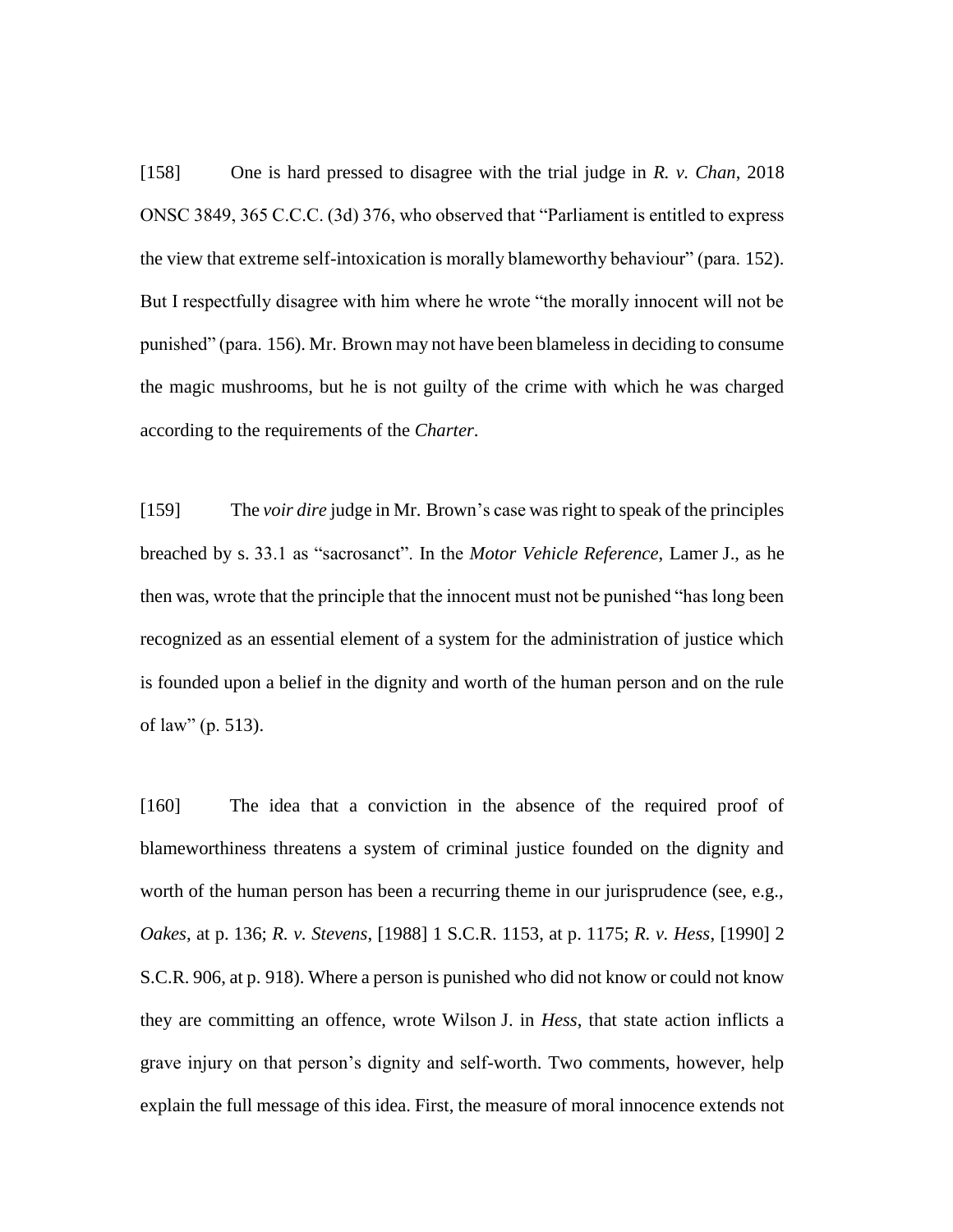just to the requirement of proof of subjective fault but, as Wilson J. suggests, it leaves room for offences where blameworthiness is measured on a modified objective basis, anticipating developments in the law coming later in cases such as *Creighton*. Section 33.1 does not do even this and, in my view, the possibility of a fairly crafted rule on criminal liability for harm caused by self-induced intoxication remains open to Parliament. Second, and importantly, the recognition of the "dignity and self-worth" of the accused does not come at the expense of the dignity and self-worth of the victims of crime, a value alluded to in the preamble of Bill C-72. Nor is the victim's dignity interest consigned to a second-order status if, in the balancing mandated by s. 1, s. 33.1 is struck down because of its overarching deleterious effects of state action.

[161] The *voir dire* judge rightly recognized that these principles exist to ensure that the morally innocent are not convicted (para. 89). Section 33.1 creates the risk that a person will be convicted of the underlying offence on the basis of proof of the blameworthiness associated with extreme intoxication, without regard to the objective foreseeability of harm. It holds a person to answer for their involuntary conduct. It does so without due regard to the presumption of innocence which protects against arbitrary exercise of power by the state. Potentially, s. 33.1 could apply to anyone who voluntarily consumes an intoxicant, even if they do so with restraint or for medical reasons where the reasonable person would not have foreseen even trivial or transitory physical harm. This is an extremely serious deleterious effect.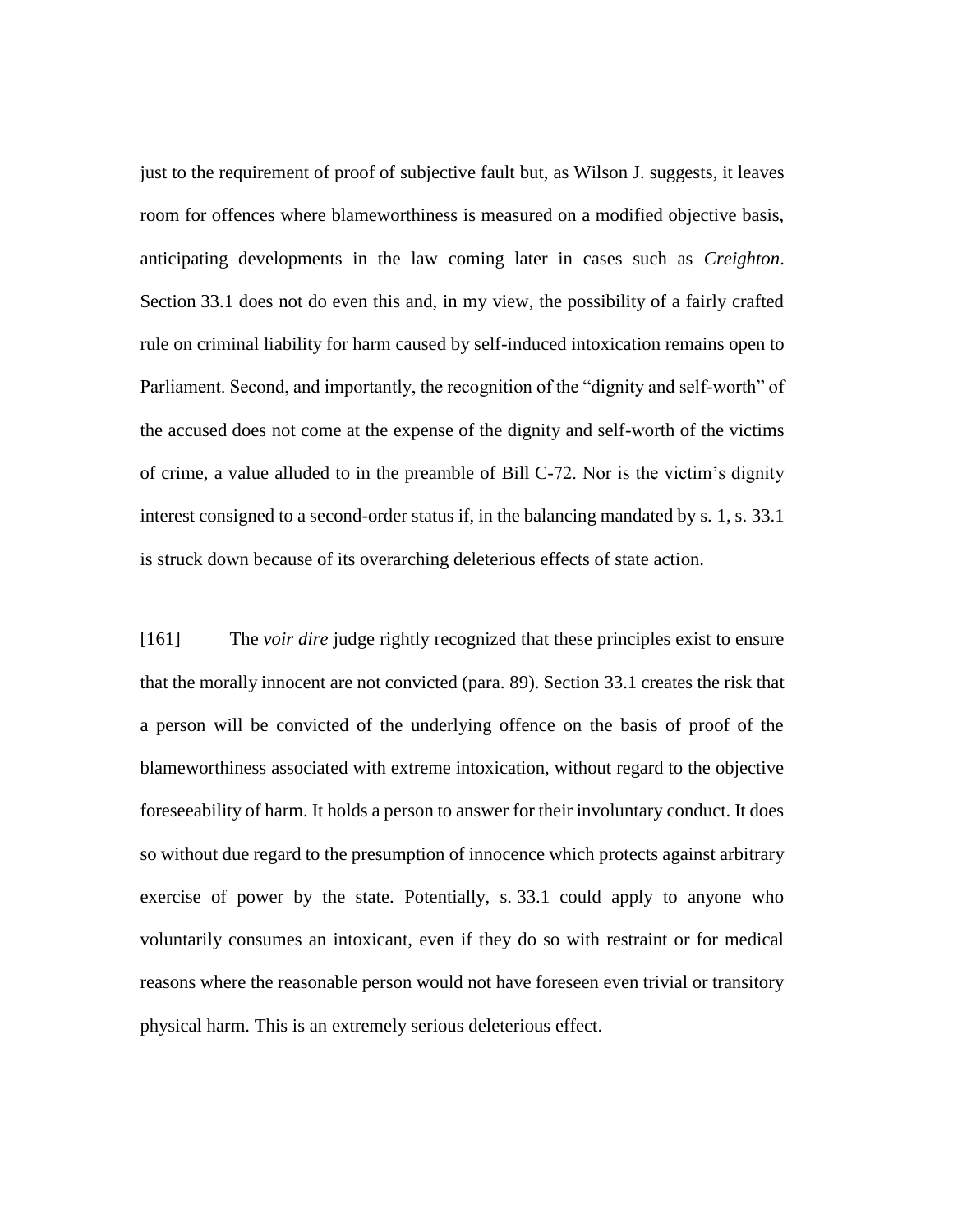[162] An additional deleterious effect is that s. 33.1 disproportionately punishes for unintentional harm, contrary to the principle that punishment be proportionate to the gravity of the offence. Section 33.1 requires the offender to face full responsibility of the underlying crime even though the *actus reus* and *mens rea* of the violent offence are not met. They are exposed, at sentence, to the full brunt of punishment for that offence, subject to the sentencing judge's exercise of discretion, according to law. This must be the focus of the deleterious effects analysis since, under s. 33.1(3), it is the violent offence for which the accused is convicted and punished. It bears repeating: the gravamen of Mr. Brown's charged offence is not extreme intoxication, it is the violent assault that he is said to have committed while he did not have the capacity for voluntary action.

[163] In saying this, I have not lost sight of the often-cited public outcry that followed *Daviault* which the Minister of Justice of the day said was one of the driving forces behind the enactment of s. 33.1. But public outcries do not in themselves justify unconstitutional laws. And to my mind, that response was focused on the ultimate effect of allowing the defence of automatism to act as a source of *impunity* for the violent intoxicated offender by allowing them, in the words of the Minister of Justice in Parliament in 1995, "to escape the consequences [of the] law" (Hansard, March 27, 1995, at p. 11038). But if s. 33.1 were properly tailored to the blameworthiness of the accused — if it, for example, punished dangerous intoxication or criminally negligent intoxication leading to objectively foreseeable loss of control and non-trivial, non-transitory bodily harm — the accused would not escape the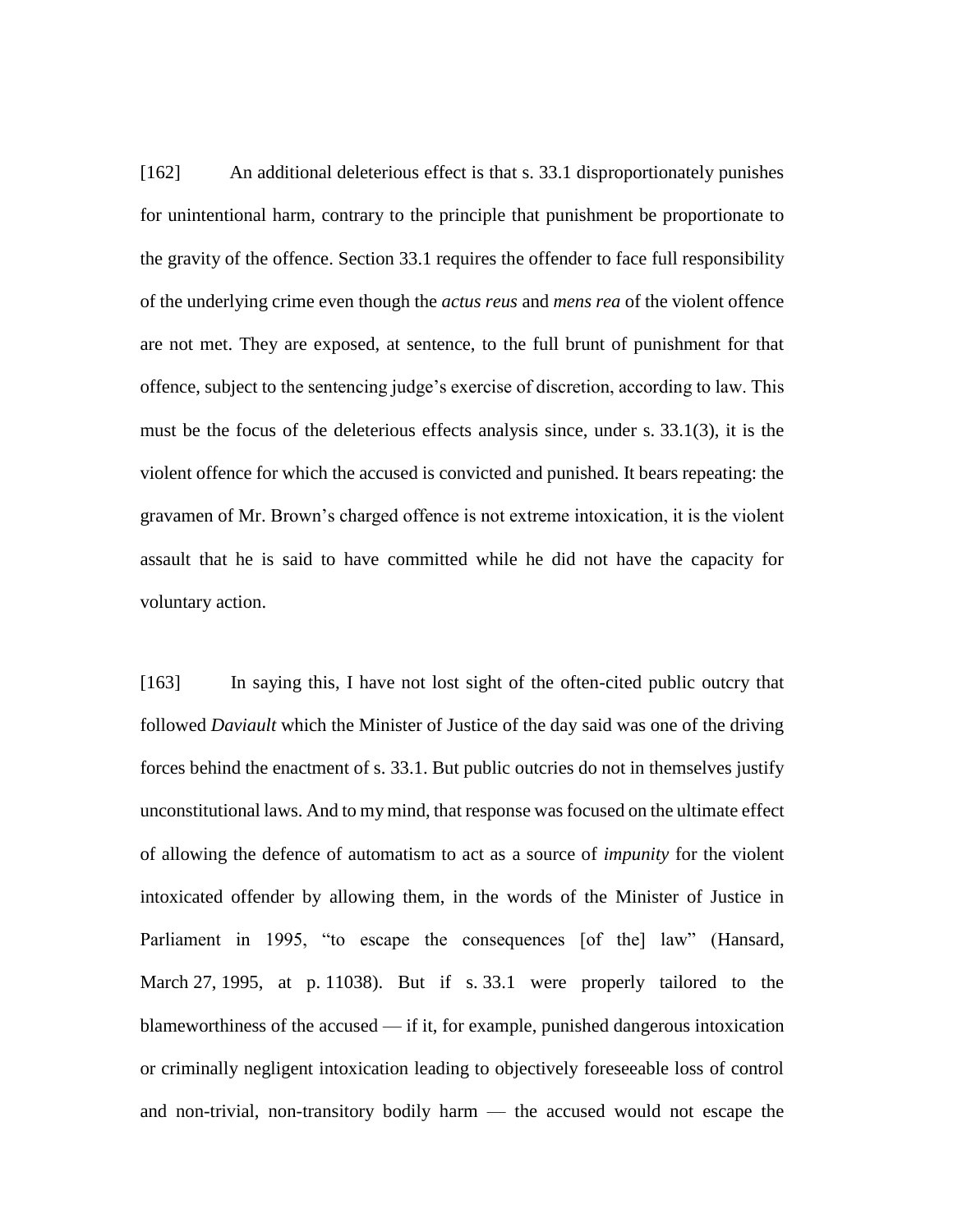consequences of the law and the accountability and protective goals of Parliament would have been met. This Court's task is not to solve the problem for Parliament of the right balance between competing interests. But it is fair to surmise that there are socially and constitutionally acceptable alternatives to the complete immunity that achieve the legitimate objectives of the law more fairly than in s. 33.1.

#### (iii) Weighing the Salutary and Deleterious Effects

[164] As this Court held in *Bedford*, at the final stage of the s. 1 analysis, the negative impact of the law is weighed against the beneficial impact of the law in terms of achieving its goal for the greater public good. The impacts are weighed both qualitatively and quantitatively. As with the previous stages of the justification analysis, the state continues to bear the burden of showing that the breaches are justified having regard to Parliament's goals. The Crown is well placed to call the social science and expert evidence required to justify the law's impact in societal terms (*Bedford*, at para. 126). At the end of the day, the courts determine whether the *Charter* infringements resulting from state action are too high a price to pay for the benefit of the law.

[165] In my respectful view, the Crown has not discharged its burden of showing that the benefits suggested by the evidence are fairly realized by s. 33.1. The Crown warns of widespread sexual and intimate partner violence, with the implication that such gendered violence will go undeterred in the absence of s. 33.1. I accept that such violence exists in the severe magnitude described by the Crown. But even the current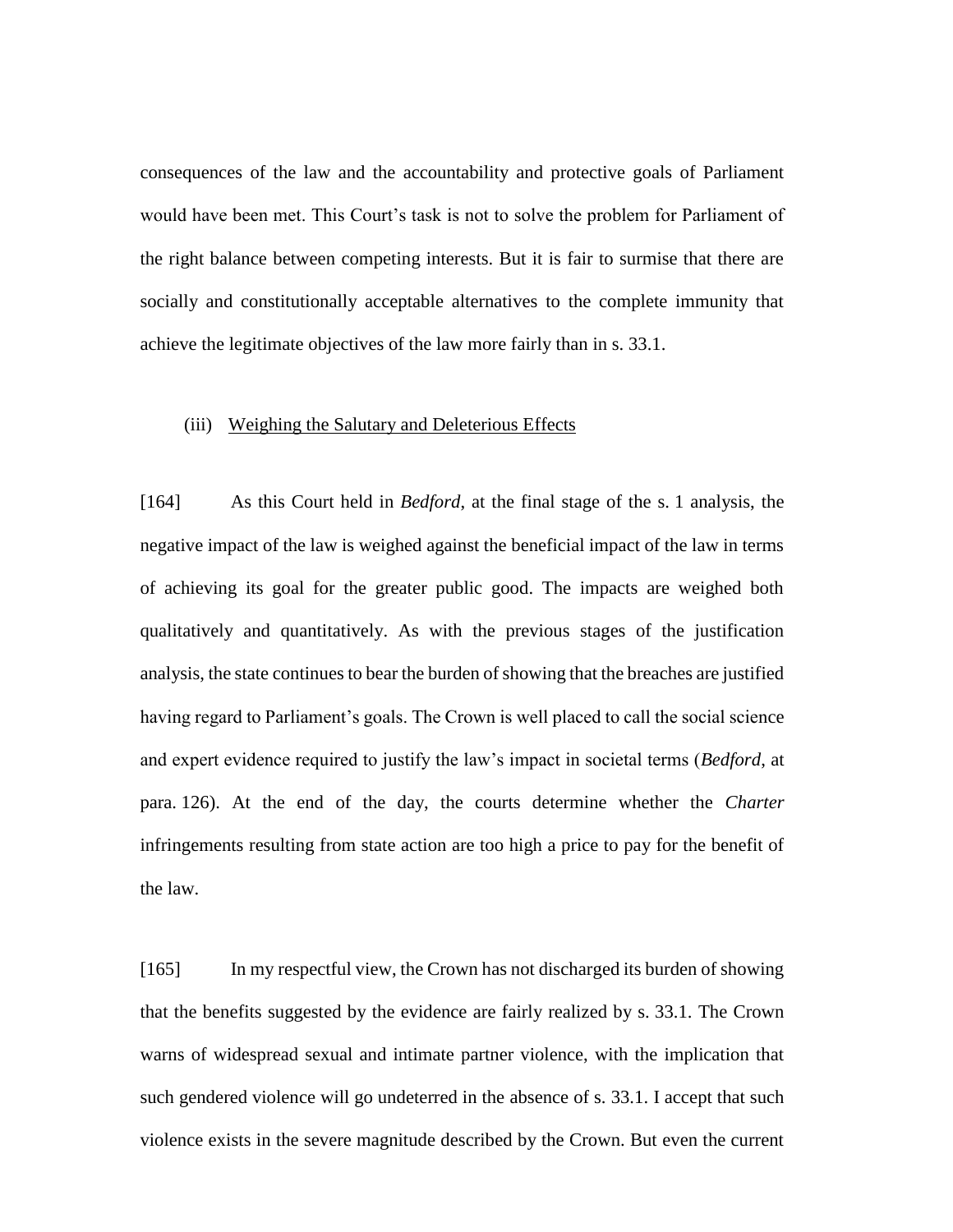common law precludes an accused from relying on voluntary intoxication as a complete answer to crime in a broad sweep of instances of intoxicated violence. It is not the case that in the absence of what amounts to a rule of absolute liability in s. 33.1 such violence will go unpunished or undeterred. Rather, in relation to the evidence presented by the Crown, in the absence of s. 33.1, the benefits tied to accountability and protection will continue to be met, to a not unmeaningful extent, through the application of common law rules which prevent the defence of intoxication including to general intent crimes of violence. This would be truer still if a more fairly crafted rule than s. 33.1 was enacted by Parliament.

[166] The limits imposed on the most fundamental *Charter* rights in our system of criminal justice outweigh societal benefits that are already in part realized, and which Parliament can advance through other means. The weight to be accorded to the principles of fundamental justice and the presumption of innocence cannot be ignored here. In *Oakes*, Dickson C.J. explained that different rights and freedoms carry different weight: "Some limits on rights and freedoms protected by the *Charter* will be more serious than others in terms of the nature of the right or freedom violated, the extent of the violation, and the degree to which the measures which impose the limit trench upon the integral principles of a free and democratic society" (pp. 139-40). Some rights, such as the protections in ss. 7 and 11(d), will not be easily outweighed by collective interests under s. 1. That is the case here, as s. 33.1 trenches on fundamental principles at the very core of our criminal law system, including the presumption of innocence upon which the fairness of the system itself depends. Section 33.1 creates a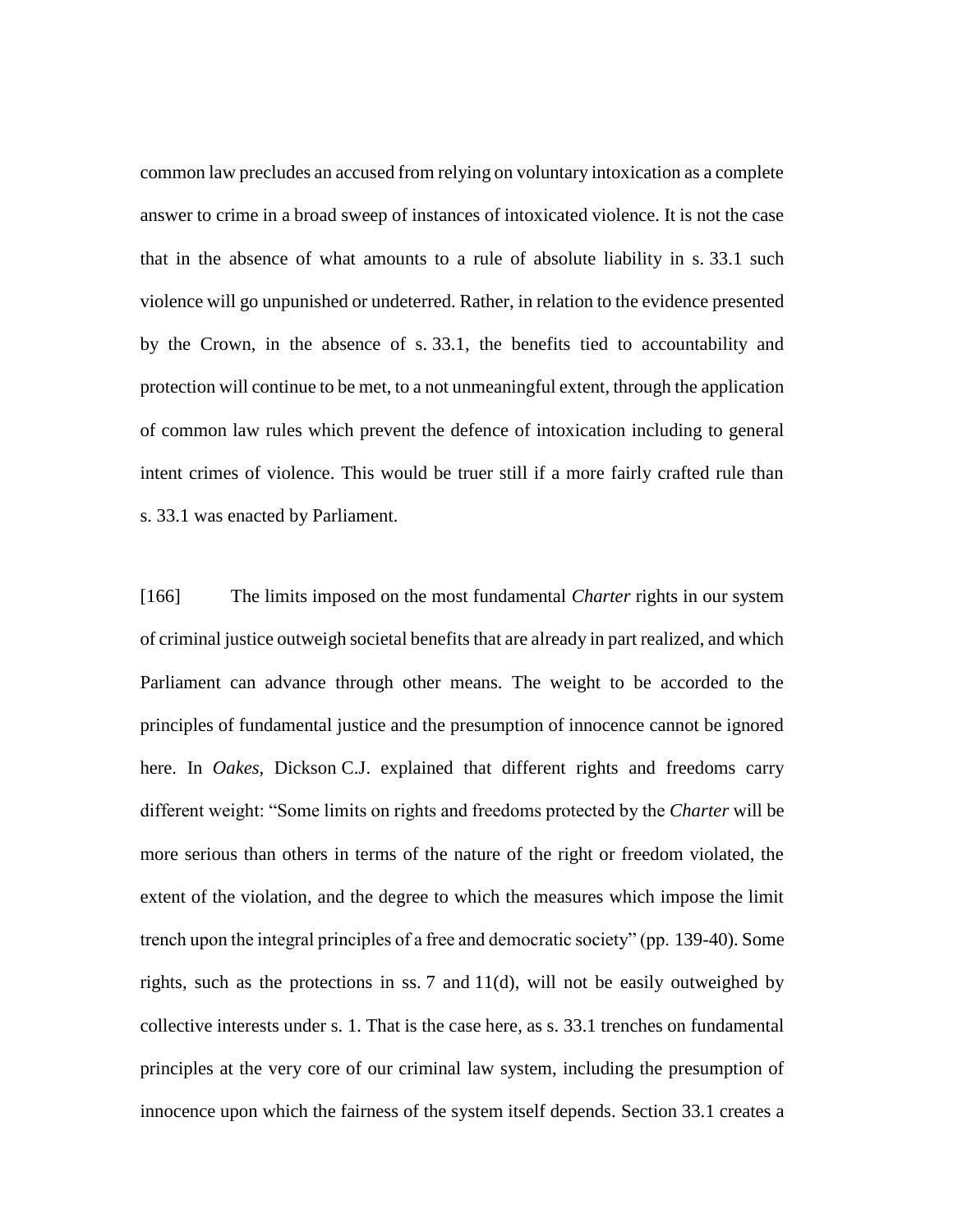liability regime that disregards principles meant to protect the innocent, and communicates the message that securing a conviction is more important than respecting basic principles of justice. Balancing the salutary and deleterious effects of the law, I respectfully conclude that the impact on the principles of fundamental justice is disproportionate to its overarching public benefits. For these reasons, the limits s. 33.1 places on ss. 7 and 11(d) of the *Charter* cannot be justified in a free and democratic society.

## VI. Conclusion

[167] I would answer the constitutional questions as follows: s. 33.1 of the *Criminal Code* infringes ss. 7 and 11(d) of the *Charter* and the infringements are not justified under s. 1 of the *Charter*. I would allow Mr. Brown's appeal. Section 33.1 should be declared unconstitutional and of no force or effect pursuant to s. 52(1) of the *Constitution Act, 1982*. The trial judge concluded in this case, based on the evidence brought before her by the defence, that Mr. Brown was in a state of extreme intoxication akin to automatism. That finding was not challenged on appeal. His acquittal on the count of break and enter and committing aggravated assault was wrongly set aside because the Court of Appeal erred in deciding that s. 33.1 is constitutional. As a result, I would restore Mr. Brown's acquittal.

[168] The judgment of the Court of Appeal should be set aside. The acquittal entered by Hollins J. on the count of unlawful break and enter of a dwelling house and committing aggravated assault therein should be restored; the acquittal for unlawful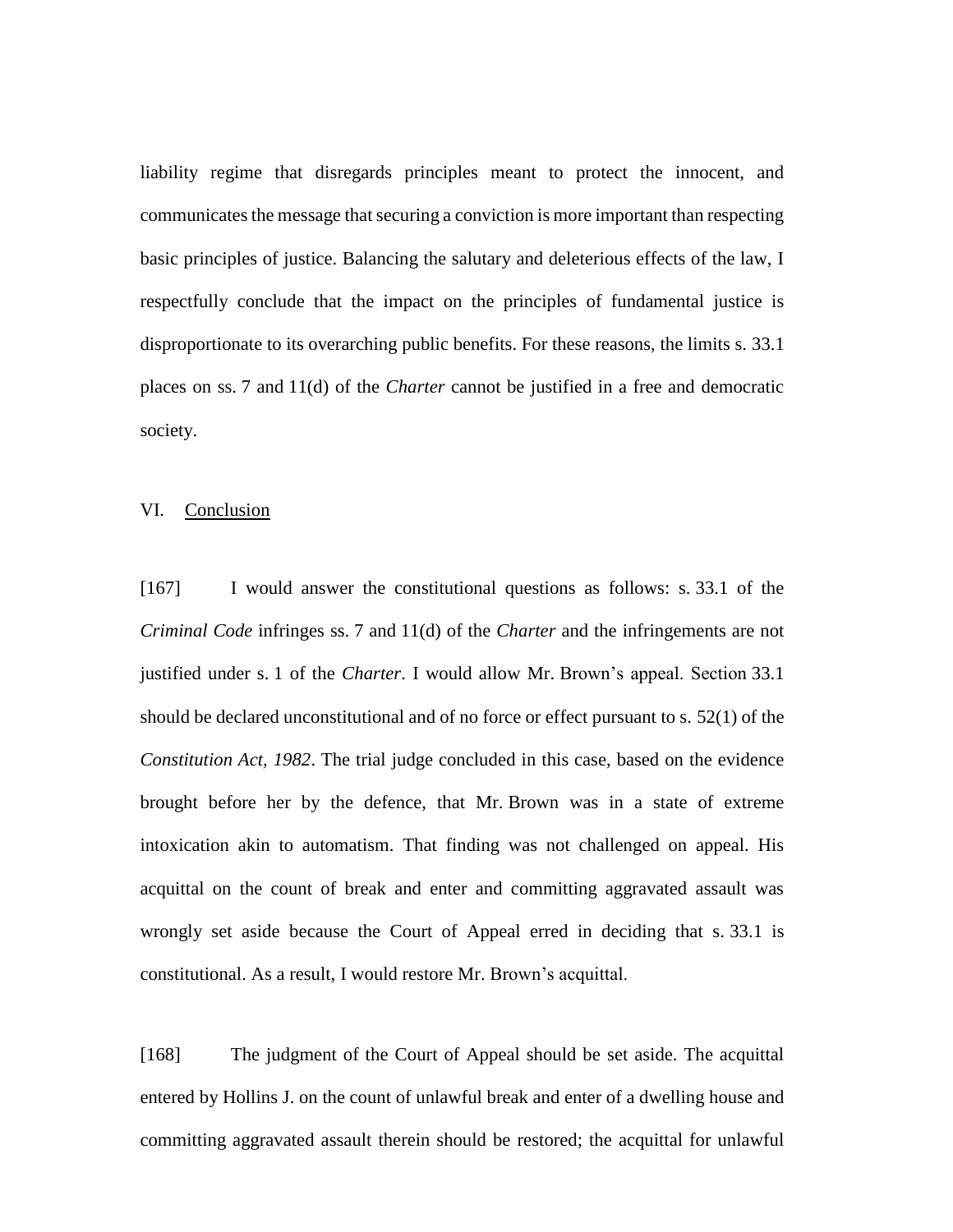break and enter of a dwelling house and committing mischief to property over \$5,000 should be left undisturbed.

*Appeal allowed.*

*Solicitors for the appellant: Evans & Fagan, Calgary; Greenspan Humphrey Weinstein, Toronto.*

*Solicitor for the respondent: Justice and Solicitor General, Appeals, Education & Prosecution Policy Branch, Edmonton.*

*Solicitor for the intervener the Attorney General of Canada: Attorney General of Canada, Toronto.*

*Solicitor for the intervener the Attorney General of Ontario: Attorney General of Ontario, Toronto.*

*Solicitor for the intervener the Attorney General of Manitoba: Attorney General of Manitoba, Winnipeg.*

*Solicitor for the intervener the Attorney General of British Columbia: Attorney General of British Columbia, Victoria.*